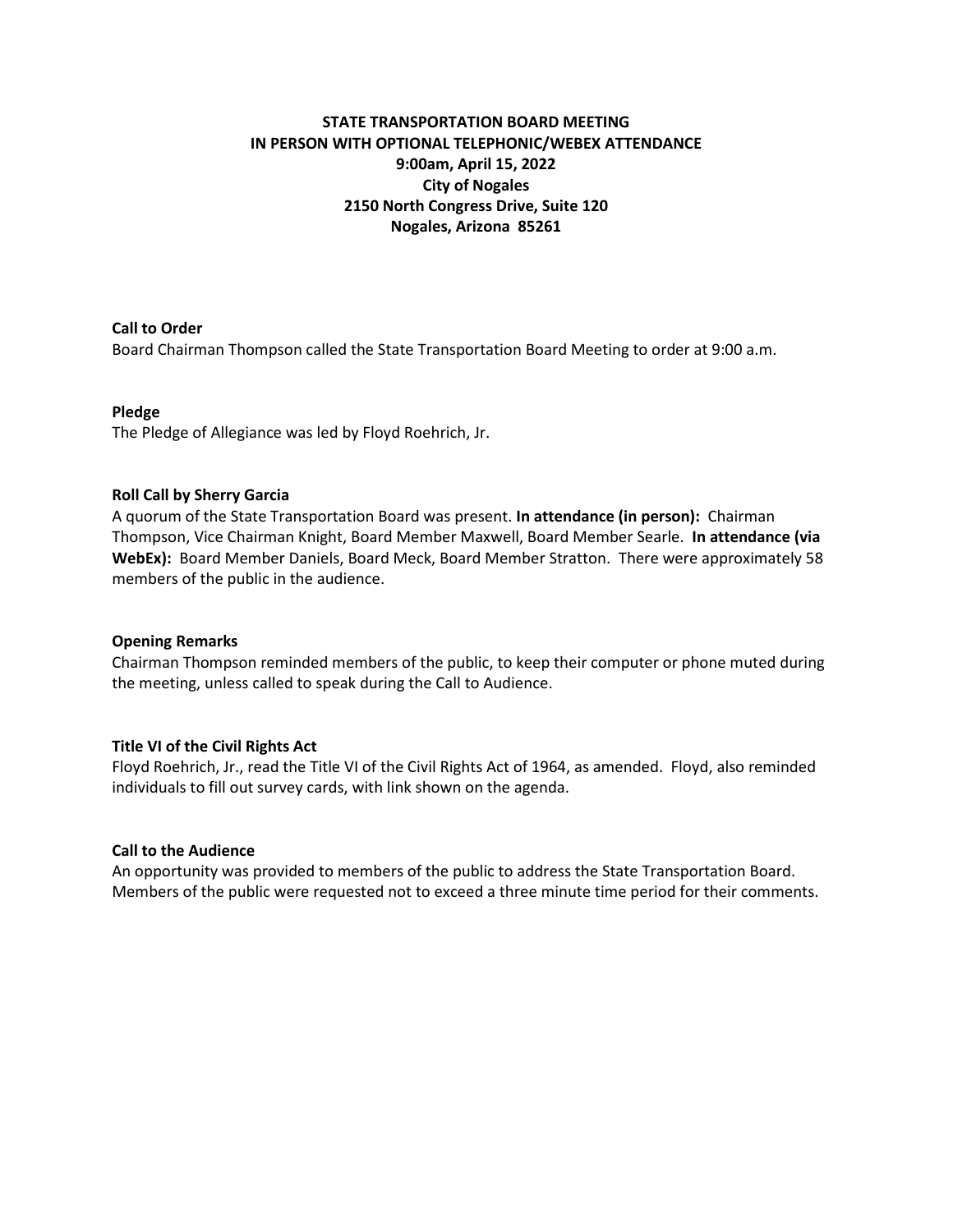ARIZONA STATE TRANSPORTATION BOARD STATE TRANSPORTATION BOARD MEETING

# REPORTER'S TRANSCRIPT OF PROCEEDINGS

## IN PERSON AND BY VIDEOCONFERENCE

City of Nogales Santa Cruz County Complex 2150 North Congress Drive, Suite 120 Nogales, Arizona 85261

> April 15, 2022  $9:00 a.m.$

REPORTED BY: TERESA A. WATSON, RMR<br>
Certified Reporter
(602) 421-3602 Certified Reporter Certificate No. 50876

PREPARED FOR: ADOT ‐ STATE TRANSPORTATION BOARD

(Original)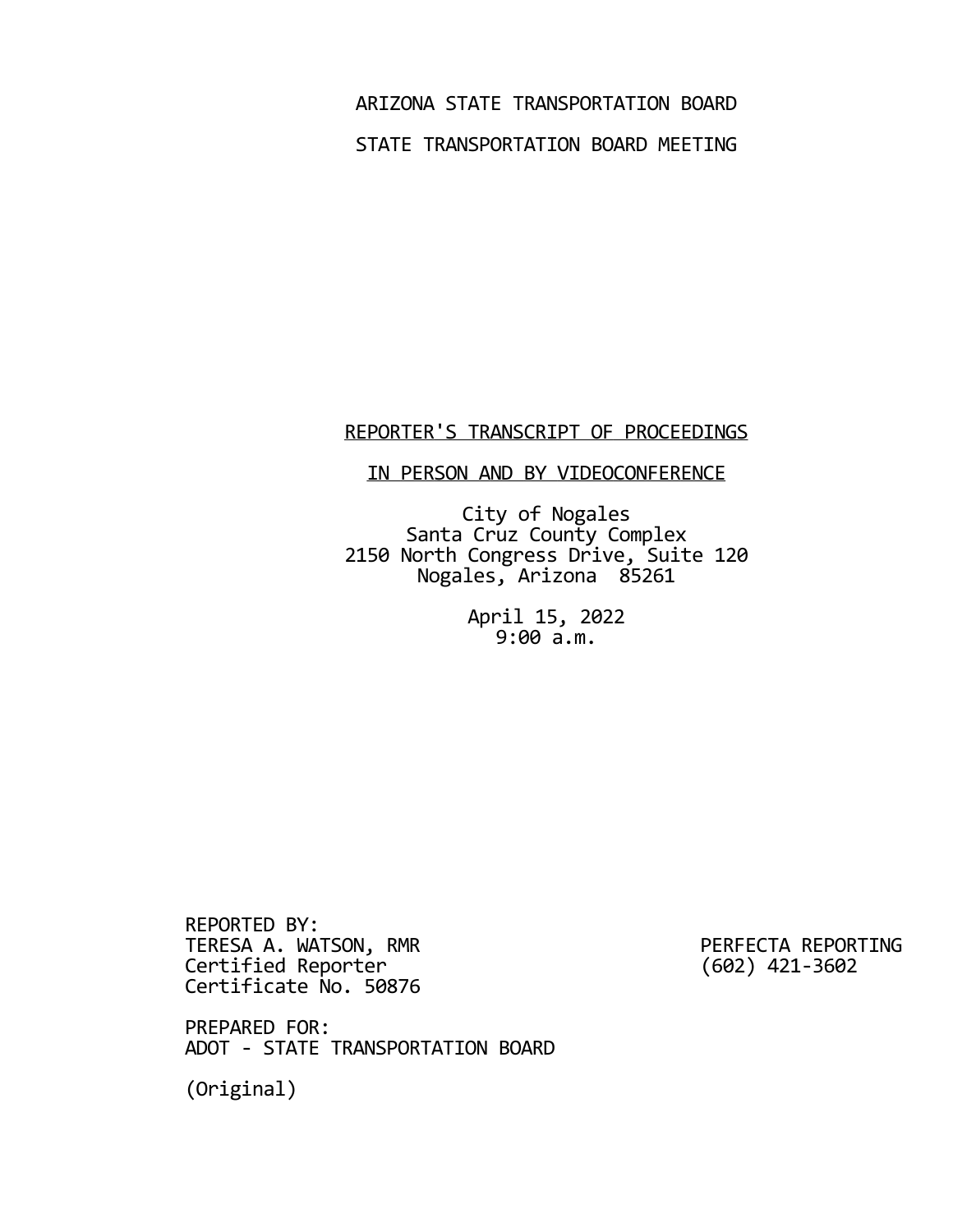| $\mathbf{1}$   | REPORTER'S TRANSCRIPT OF EXCERPT OF ELECTRONIC                                                               |
|----------------|--------------------------------------------------------------------------------------------------------------|
| $\overline{2}$ | PROCEEDINGS, ADOT - STATE TRANSPORTATION BOARD PUBLIC HEARING                                                |
| 3              | was reported from electronic media by TERESA A. WATSON,                                                      |
| 4              | Registered Merit Reporter and a Certified Reporter in and for                                                |
| 5              | the State of Arizona.                                                                                        |
| 6              |                                                                                                              |
| $\overline{7}$ | PARTICIPANTS:                                                                                                |
| 8              | Board Members:                                                                                               |
| 9              | Jesse Thompson, Chairman                                                                                     |
| 10             | Gary Knight, Vice Chairman<br>Richard Searle, Board Member                                                   |
| 11             | Jenn Daniels, Board Member (via WebEx)<br>Ted Maxwell, Board Member<br>Jackie Meck, Board Member (via WebEx) |
| 12             | Steve Stratton, Board Member (via WebEx)                                                                     |
| 13             |                                                                                                              |
| 14             |                                                                                                              |
| 15             |                                                                                                              |
| 16             |                                                                                                              |
| 17             |                                                                                                              |
| 18             |                                                                                                              |
| 19             |                                                                                                              |
| 20             |                                                                                                              |
| 21             |                                                                                                              |
| 22             |                                                                                                              |
| 23             |                                                                                                              |
| 24             |                                                                                                              |
| 25             |                                                                                                              |
|                |                                                                                                              |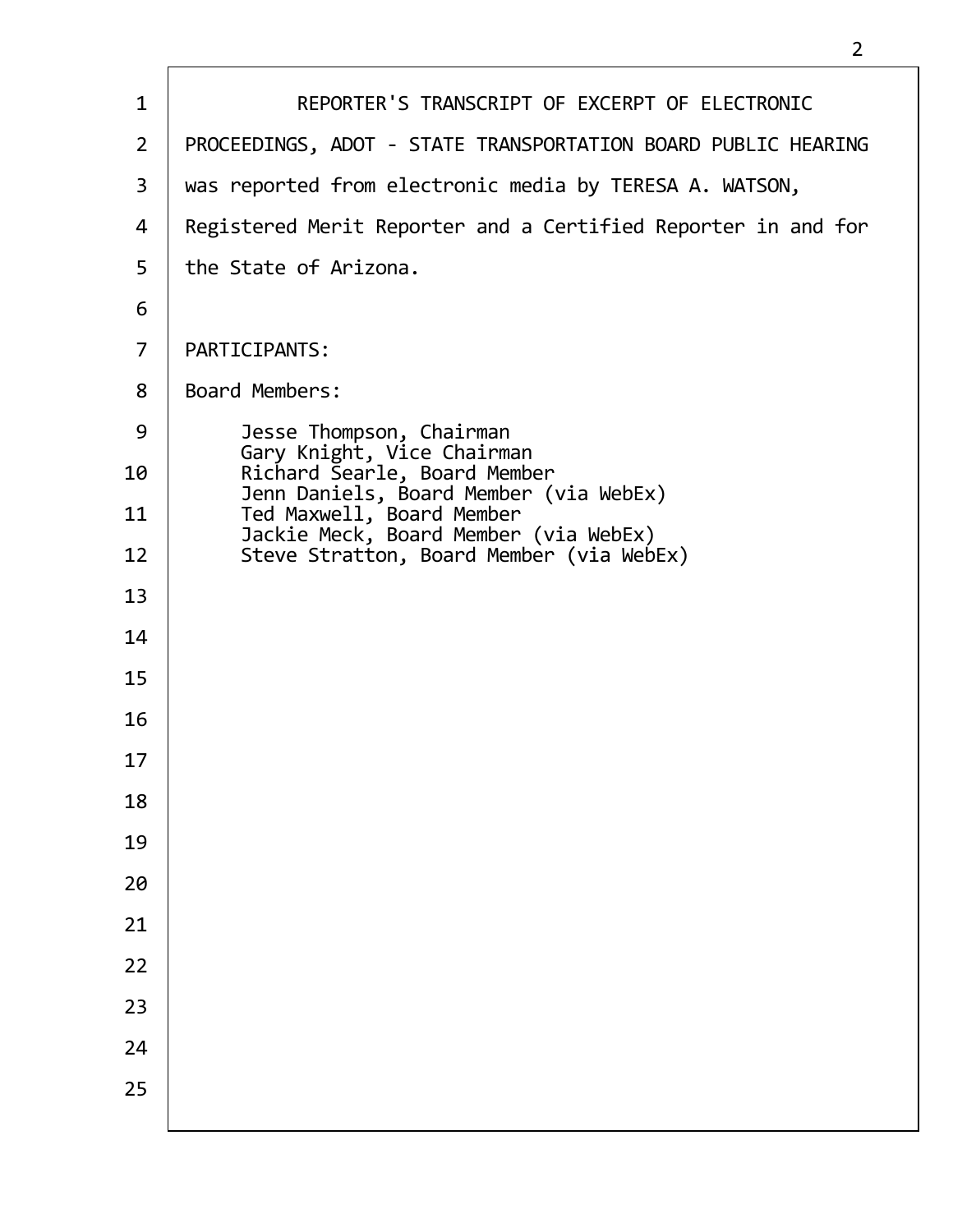| $\mathbf{1}$   | CALL TO THE AUDIENCE                                                                                                                                      |        |
|----------------|-----------------------------------------------------------------------------------------------------------------------------------------------------------|--------|
| $\overline{2}$ | Bruce Bracker, Supervisor, Santa Cruz County<br>Tom Murphy, Mayor of Sahuarita                                                                            | 4<br>6 |
| $\overline{3}$ | Jaime Chamberlain, Chairman, Greater Nogales Santa Cruz Port                                                                                              | 7      |
| 4              | Association of the Americas 10                                                                                                                            |        |
| 5              | Greg Lucero, VP Government Affairs, South32 11<br>John Moffatt, Director, Infrastructure, SALC 13                                                         |        |
| 6              | Kee Allen Begay, Junior, Navajo Council Delegate,                                                                                                         |        |
| $\overline{7}$ | Jim MacLean, City Councilman, City of Winslow (via WebEx)                                                                                                 | 17     |
| 8<br>9         | Darryl Ahasteen, Commission President, Nahata Dziil<br>Commission Governance (via WebEx) 20<br>Jacqueline Begaye, Secretary/Treasurer, Many Farms Chapter |        |
| 10             |                                                                                                                                                           |        |
| 11             |                                                                                                                                                           |        |
| 12             | <b>AGENDA ITEMS</b>                                                                                                                                       |        |
| 13             | Item 1 - Director's Report, Floyd Roehrich, Junior 29<br>Legislative Report, Katy Proctor 32                                                              |        |
| 14             | Item 2 - District Engineer's Report, Jeremy Moore, Assistant<br>District Engineer, Southcentral District 35                                               |        |
| 15<br>16       |                                                                                                                                                           |        |
| 17             | Item 4 - Financial Report, Kristine Ward, Chief Financial                                                                                                 | 46     |
| 18             | Item 5 - Multimodal Planning Division Report, Paul Patane,<br>Division Director, Multimodal Planning Division 66                                          |        |
| 19<br>20       | Item 6 - Priority Planning Advisory Committee (PPAC),                                                                                                     |        |
| 21             | Item 7 - State Engineer's Report, Greg Byres, Deputy<br>Director of Transportation/State Engineer 76                                                      |        |
| 22             | Item 8 - Construction Contracts, Greg Byres 81                                                                                                            |        |
| 23<br>24       | Item 9 - Suggestions, Floyd Roehrich, Junior 91                                                                                                           |        |
| 25             |                                                                                                                                                           |        |

 $\overline{1}$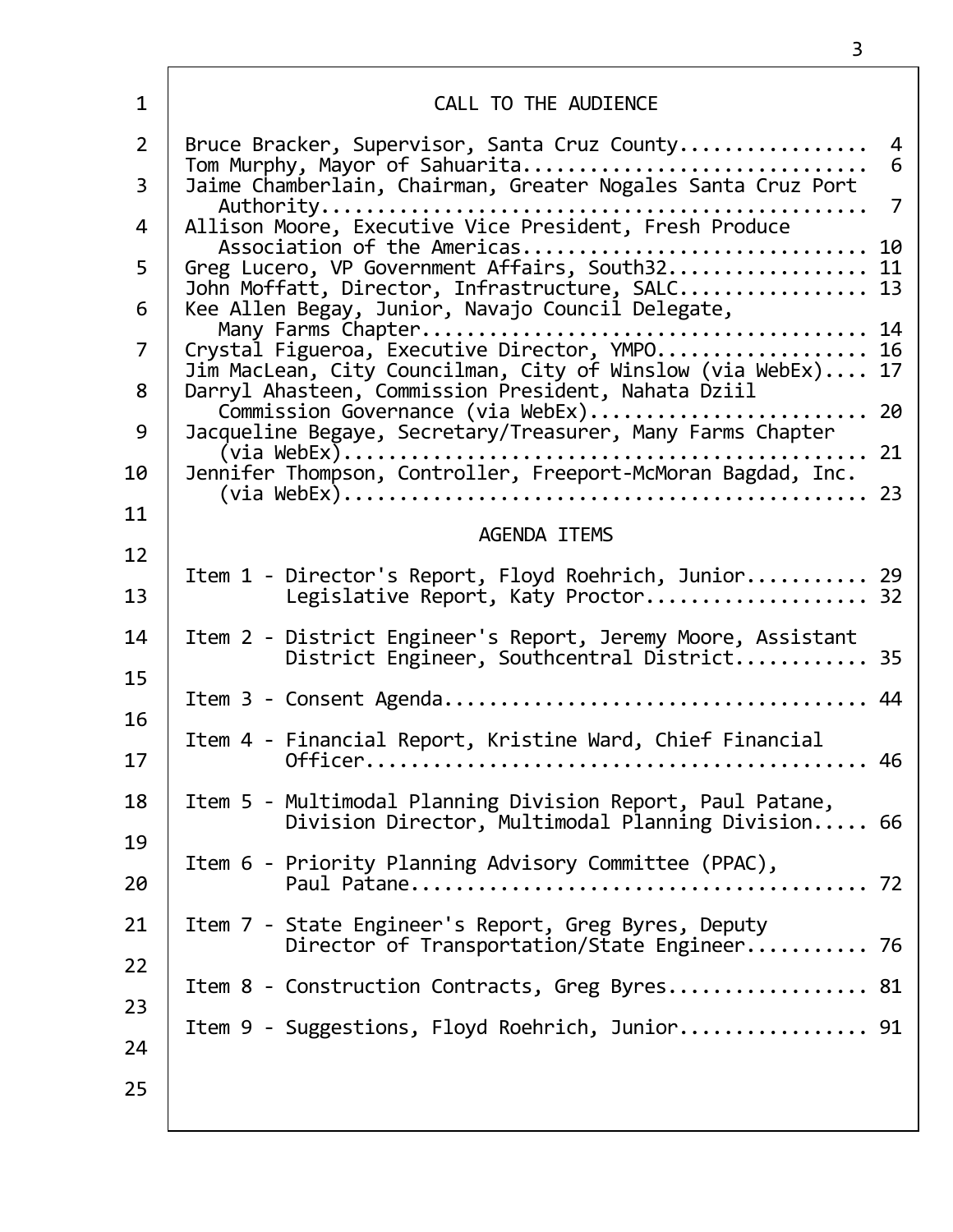| $\mathbf{1}$   | (Beginning of excerpt.)                                          |
|----------------|------------------------------------------------------------------|
| $\overline{2}$ |                                                                  |
| 3              | CHAIRMAN THOMPSON: Now we will go on to call to                  |
| 4              | the audience. And again, I'd like to turn this over to Floyd.    |
| 5              | I know that you need to go over some protocols, some things that |
| 6              | we need to pay attention to.                                     |
| $\overline{7}$ | MR. ROEHRICH: Thank you, Mr. Chairman.                           |
| 8              | We have 13 so far, 13 requests. Five online and                  |
| 9              | eight are in person. We will go ahead and address the eight      |
| 10             | people here in the -- in person first. Then we will go to the    |
| 11             | online participants, and again, we that ask we -- all their      |
| 12             | comments when called, we ask you hold your comments to three     |
| 13             | minutes in duration.                                             |
| 14             | CHAIRMAN THOMPSON: Okay. Thank you very much.                    |
| 15             | And again, we'll turn it back to you, call out those -- the      |
| 16             | names of the people that wish to make a comment, those that are  |
| 17             | online and those that are in the audience.                       |
| 18             | So, Floyd, turn it over to you.                                  |
| 19             | MR. ROEHRICH: Yes. Yes, sir. Our first speaker                   |
| 20             | will be Supervisor Bruce Bracker.                                |
| 21             | MR. BRACKER: Good morning. And Chairman                          |
| 22             | Thompson and ADOT board members, good morning. Welcome to Santa  |
| 23             | Cruz County. It is our sincere pleasure to host you in our       |
| 24             | community and also in our facility.                              |
| 25             | In the transportation world, the last two years                  |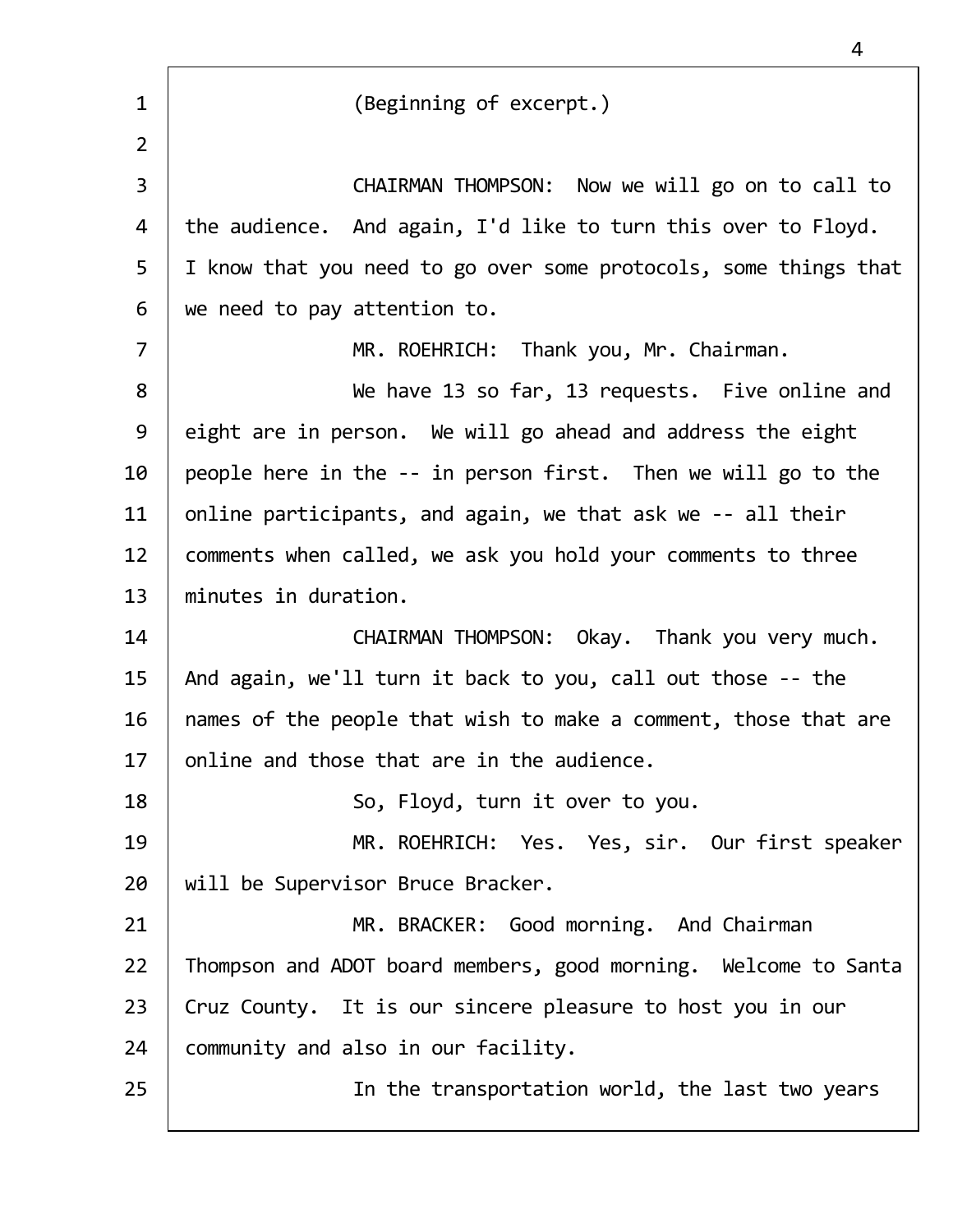| $\mathbf{1}$   | have been very, very exciting for us in this part of the world   |
|----------------|------------------------------------------------------------------|
| $\overline{2}$ | -- in this part of Arizona. The groundbreaking and completion    |
| 3              | of SR-189 flyover has made a huge difference in our community,   |
| 4              | and I'd like to thank the Board for all their work in trying to  |
| 5              | figure out, and ADOT staff, on how to piece the financing        |
| 6              | together on that. It has made a big difference.                  |
| $\overline{7}$ | Also, the work on I-19 from Tubac through                        |
| 8              | Sahuarita has really changed our commute to Tucson, which if you |
| 9              | live in Nogales, you probably end up going to Tucson two or      |
| 10             | three times a week, and it is a really big change.               |
| 11             | Also, the rehabilitation of the bridge at Ruby                   |
| 12             | Road, which was -- has been a series -- you're doing a series of |
| 13             | bridges on I-19. So thank you very much for investment in        |
| 14             | our -- in our transportation system down here.                   |
| 15             | But I also wanted to give a shout-out to your                    |
| 16             | maintenance crews. Your maintenance crews have been outstanding  |
| 17             | in cutting back the weeds away from the edges of the road, which |
| 18             | is a huge safety issue for us. Cleaning up our roads in the      |
| 19             | last few months after the pandemic, we know there's been a       |
| 20             | challenge getting the prisoners out there to help them do that   |
| 21             | work, but they've really -- you know, they've really come        |
| 22             | through for us, and our roadways are looking better than they    |
| 23             | have in the last two years because of the pandemic.              |
| 24             | I also want to acknowledge there's going to be                   |
| 25             | some statements from some community members, representatives of  |
|                |                                                                  |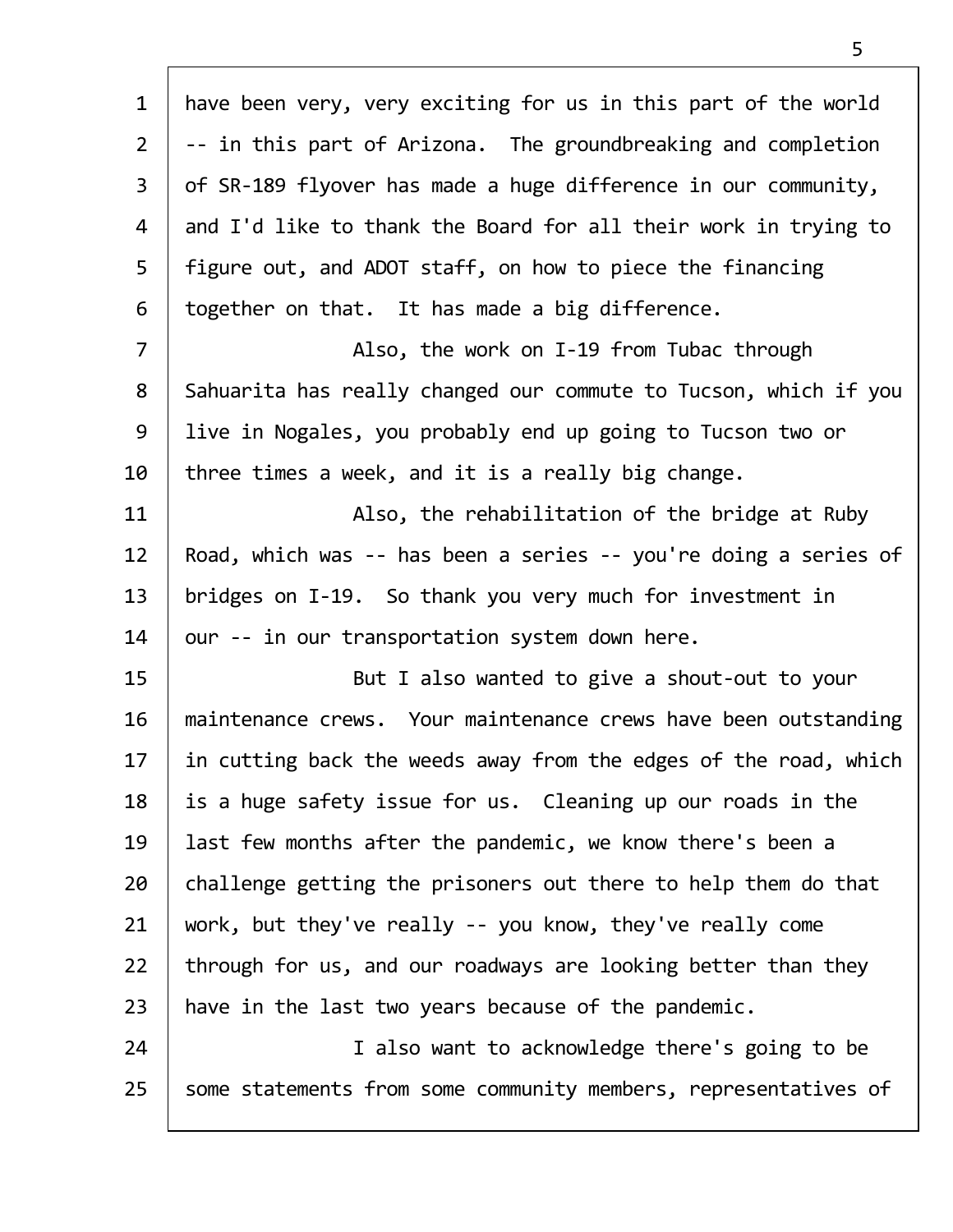| $\mathbf{1}$   | the Port Authority, Fresh Produce Association, different         |
|----------------|------------------------------------------------------------------|
| $2^{\circ}$    | organizations, about Ruby Road and Rio Rico Drive. So I'm going  |
| $\overline{3}$ | to leave that to them, but again, welcome to our community and   |
| 4              | thank you very much for coming down.                             |
| 5              | CHAIRMAN THOMPSON: Thank you, Supervisor.                        |
| 6              | Floyd.                                                           |
| $\overline{7}$ | MR. ROEHRICH: Our next speaker is Mayor Tom                      |
| 8              | Murphy.                                                          |
| 9              | MR. MURPHY: Good morning, Chairman Thompson and                  |
| 10             | board members, and good morning, Board Member Daniels. I had     |
| 11             | the pleasure I thought $-$ - I had the opportunity to see you    |
| 12             | again, but it was a pleasure always working with her when she    |
| 13             | was the mayor, and very happy to be down in Nogales, and it's -- |
| 14             | just wanted to offer my congratulations.                         |
| 15             | When SR-189 was being put together, the Town of                  |
| 16             | Sahuarita was very supportive of that, because even though we're |
| 17             | in Pima County and this is another county down here, Nogales,    |
| 18             | the fresh produce industry, feeds America, and it's so important |
| 19             | to have that infrastructure and -- and thanks. I could almost    |
| 20             | say ditto of everything that you commented on, with Sahuarita    |
| 21             | Road, the redecking that's going on.                             |
| 22             | Not only do we appreciate that work that's                       |
| 23             | happening there, but the sensitivity of -- and the communication |
| 24             | with our residents, doing a lot of work at night, that's a big   |
| 25             | pinch point for us, and you've been able to keep that traffic    |
|                |                                                                  |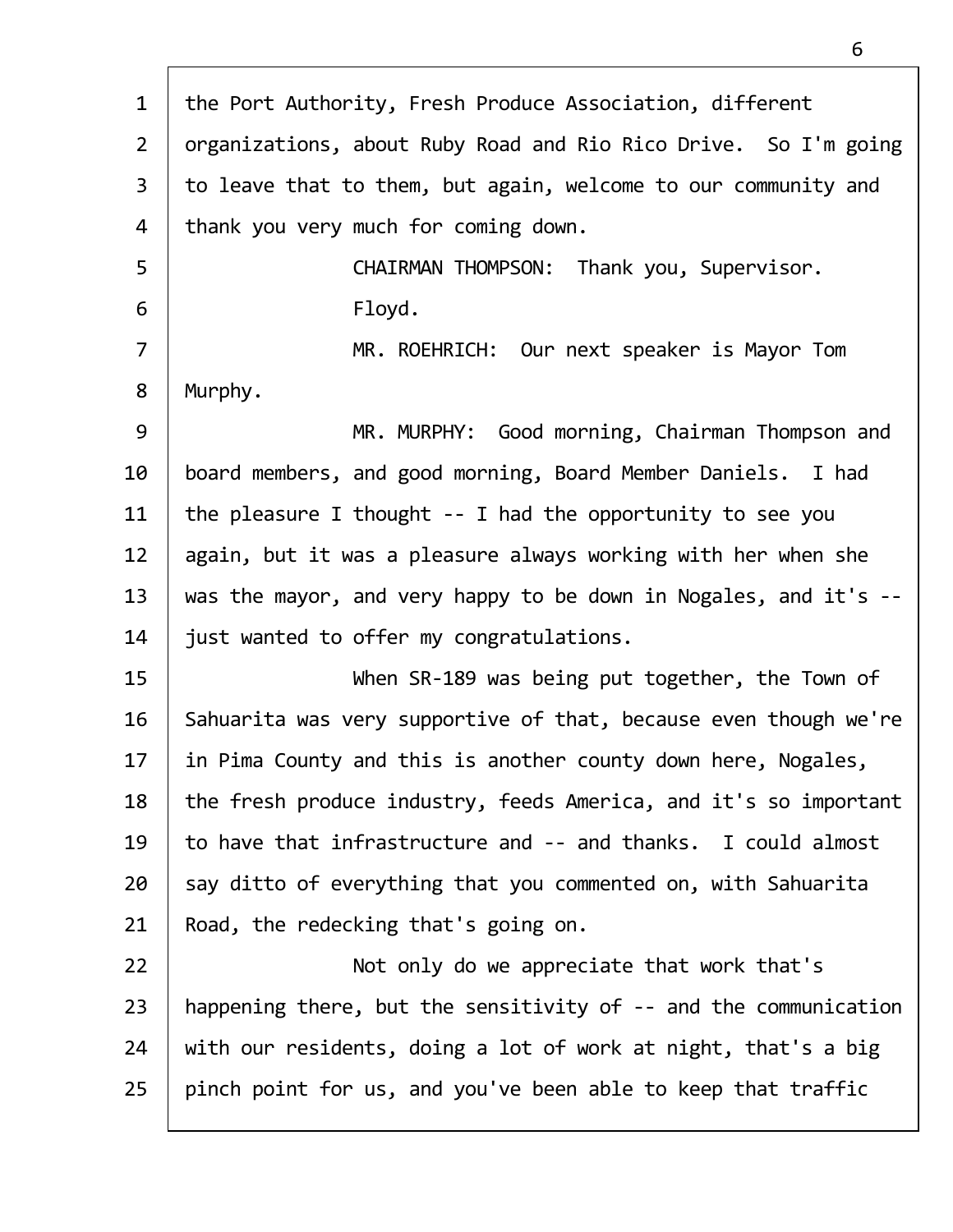| $\mathbf{1}$   | flowing and the communication with us very well.                 |
|----------------|------------------------------------------------------------------|
| $\overline{2}$ | And I did notice when we came down the condition                 |
| $\mathsf{3}$   | of I-19 on the southern end. So the only thing is if you just    |
| 4              | keep that going north (indiscernible) through Sahuarita, we'd    |
| 5              | really appreciate that, but our new town manager, who knows a    |
| 6              | little bit about Nogales, Shane Dille and I, are very proud to   |
| $\overline{7}$ | be here and just wanted to thank all of you for all of our work, |
| 8              | because as a region we either are going to sink or swim and      |
| 9              | thrive, and we'd rather thrive.                                  |
| 10             | So thank you for everything you do for our                       |
| 11             | community. Appreciate it.                                        |
| 12             | CHAIRMAN THOMPSON: Thank you, Mr. Murphy.                        |
| 13             | Floyd.                                                           |
| 14             | CHAIRMAN THOMPSON: Our next speaker is Mr. Jaime                 |
| 15             | Chamberlain.                                                     |
| 16             | MR. CHAIMBERLAIN: Hello, everyone. Chairman                      |
| 17             | Thompson and members of the Board, welcome to Nogales. Welcome   |
| 18             | to our community. My name is Jaime Chamberlain and I am          |
| 19             | chairman of the Greater Nogales Santa Cruz County Port           |
| 20             | Authority.                                                       |
| 21             | I know last night we had a chance and an                         |
| 22             | opportunity to interact and get to know each other a little bit  |
| 23             | better. Also, with the ADOT Leadership Board, and I would be     |
| 24             | remiss if I wouldn't thank you all in person for coming to the   |
| 25             | SR-189 ribbon cutting, which was absolutely fantastic.           |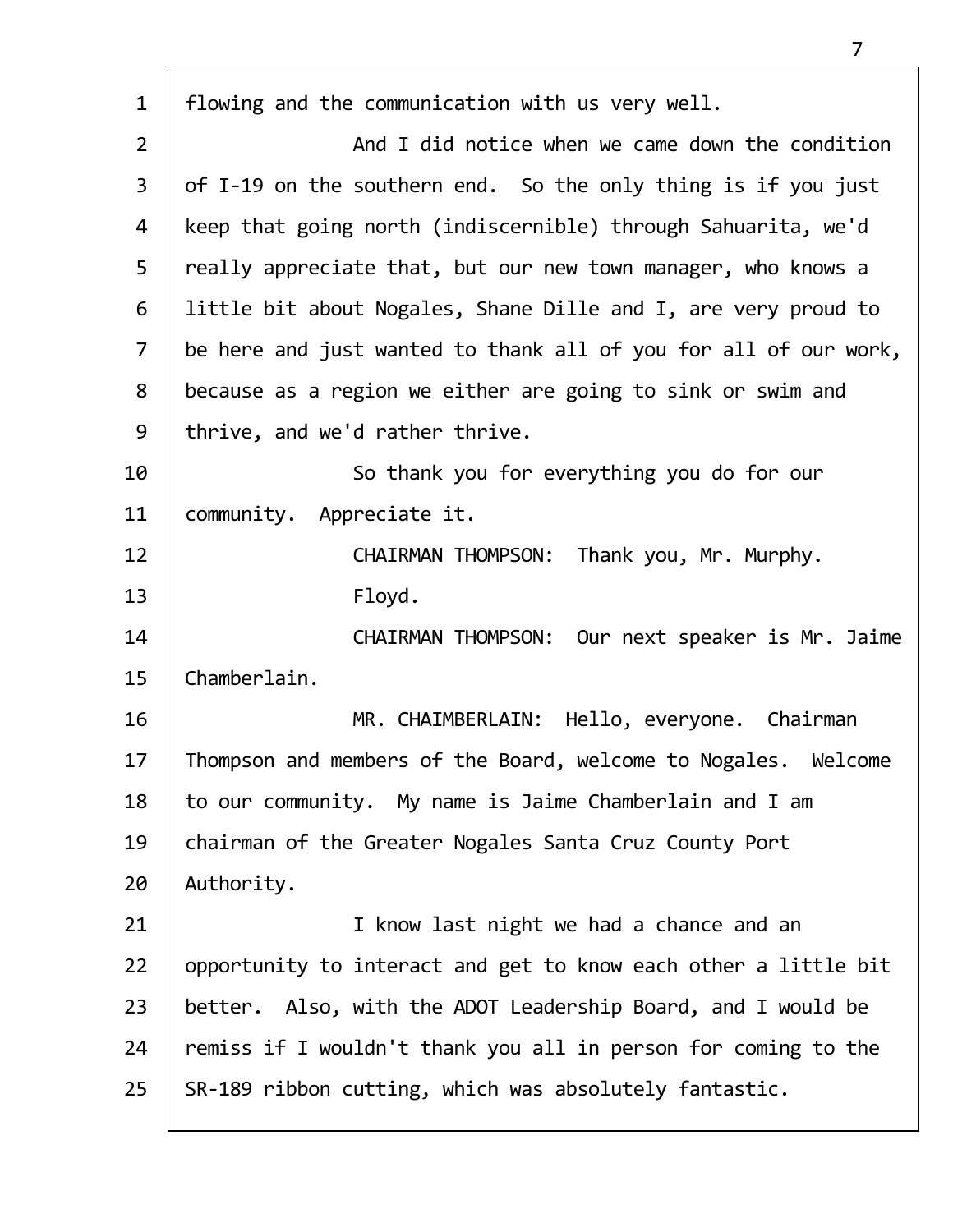| $\mathbf{1}$   | Mr. Searle, Mr. Maxwell, Mr. Thompson,                           |
|----------------|------------------------------------------------------------------|
| $\overline{2}$ | Mr. Stratton, thank you all for being with us a couple weeks ago |
| $\overline{3}$ | during that inauguration. It was a tremendous project, and I'd   |
| 4              | like to congratulate Director Halikowski and all of his team.    |
| 5              | He had part of his team here today delivering a truly impactful  |
| 6              | state-of-the-art project that will impact our community and the  |
| $\overline{7}$ | Arizona/Mexico corridor for generations to come.                 |
| 8              | And I believe that by now you understand the                     |
| 9              | importance of Nogales and being a gateway for tourism and        |
| 10             | investment, and obviously the economic trading and security of   |
| 11             | our -- of our great state of Arizona.                            |
| 12             | But while SR-189 was a keystone project, it's                    |
| 13             | part of a broader transportation system that we see here in      |
| 14             | Nogales, and as many as 2,000 trucks a day cross through this    |
| 15             | port of entry here in Nogales, and we deliver fresh produce and  |
| 16             | manufactured goods all over North America. A vast number of      |
| 17             | these trucks come in and deliver our products from our           |
| 18             | distribution centers, and then they deliver throughout -- they   |
| 19             | get onto I-19 and deliver throughout the country.                |
| 20             | As I stand here today, I want to stress the                      |
| 21             | importance of modernizing the I-19 interchanges at Ruby Road and |
| 22             | Rio Rico Drive. I know that you've all heard me speak about      |
| 23             | this many, many times, but I have to tell you we look at this    |
| 24             | project in Ruby Road and Rio Rico as the second phase to what    |
| 25             | was SR-189 here, and it is a transportation system that we're    |
|                |                                                                  |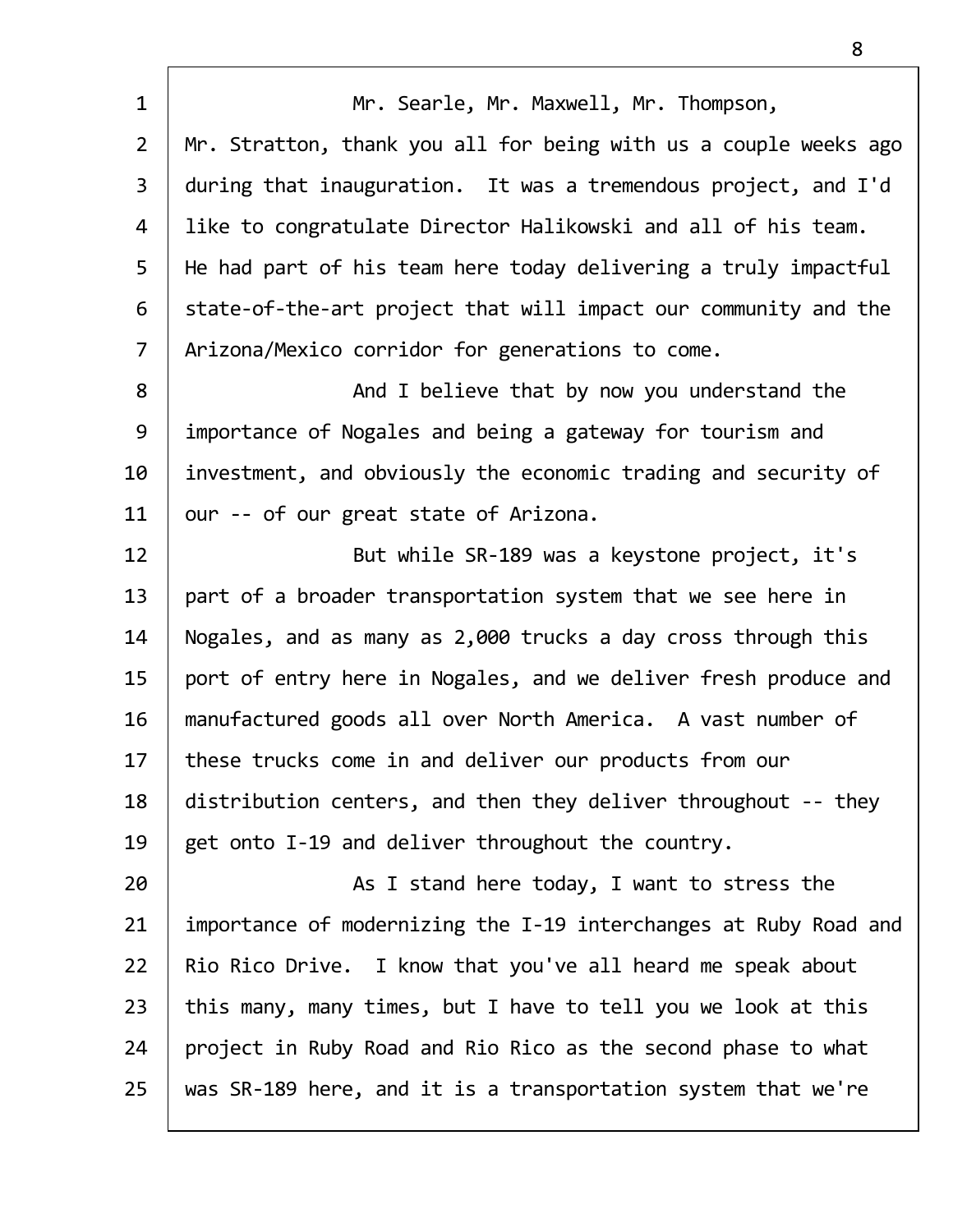| $\mathbf{1}$   | looking for. And it's not only the trucks that cross the border |
|----------------|-----------------------------------------------------------------|
| $2^{\circ}$    | on -- every year, over 400,000 of them, but it's all the        |
| $\overline{3}$ | tourists and it's also the hundreds of thousands of trucks that |
| 4              | come into our community and go out of our community through our |
| 5              | I-19 to deliver all over the country.                           |
| 6              | The situation at this -- at these interchanges is               |
| $\overline{7}$ | further complicated by the growth in the local population as    |
| 8              | well, the non-commercial traffic, and these put a tremendous    |
| 9              | amount of stress with this population growth in the Rio Rico    |
| 10             | area and in between Nogales as well.                            |
| 11             | So I know some of are you going to say, well, you               |
| 12             | just got some money here from SR-189, and now we're asking for  |
| 13             | just a little bit more, but like I said, we look at this as a   |
| 14             | transportation system. So phase one was SR-189, and phase two   |
| 15             | would be the I-19 interchanges.                                 |
| 16             | In 2018 we finished the DRC, and at that time                   |
| 17             | that project was -- had a cost of about \$26 million. We're now |
| 18             | in -- estimating the improvements are more now in the range of  |
| 19             | about \$35 million.                                             |
| 20             | So again, not all these projects will be -- will                |
| 21             | address the congestion, but -- I'm sorry -- these projects will |
| 22             | address the congestion and the safety of our community.         |
| 23             | I thank you very much for bringing me -- coming                 |
| 24             | to Nogales and making time to see us here. Thank you all very   |
| 25             | much.                                                           |
|                |                                                                 |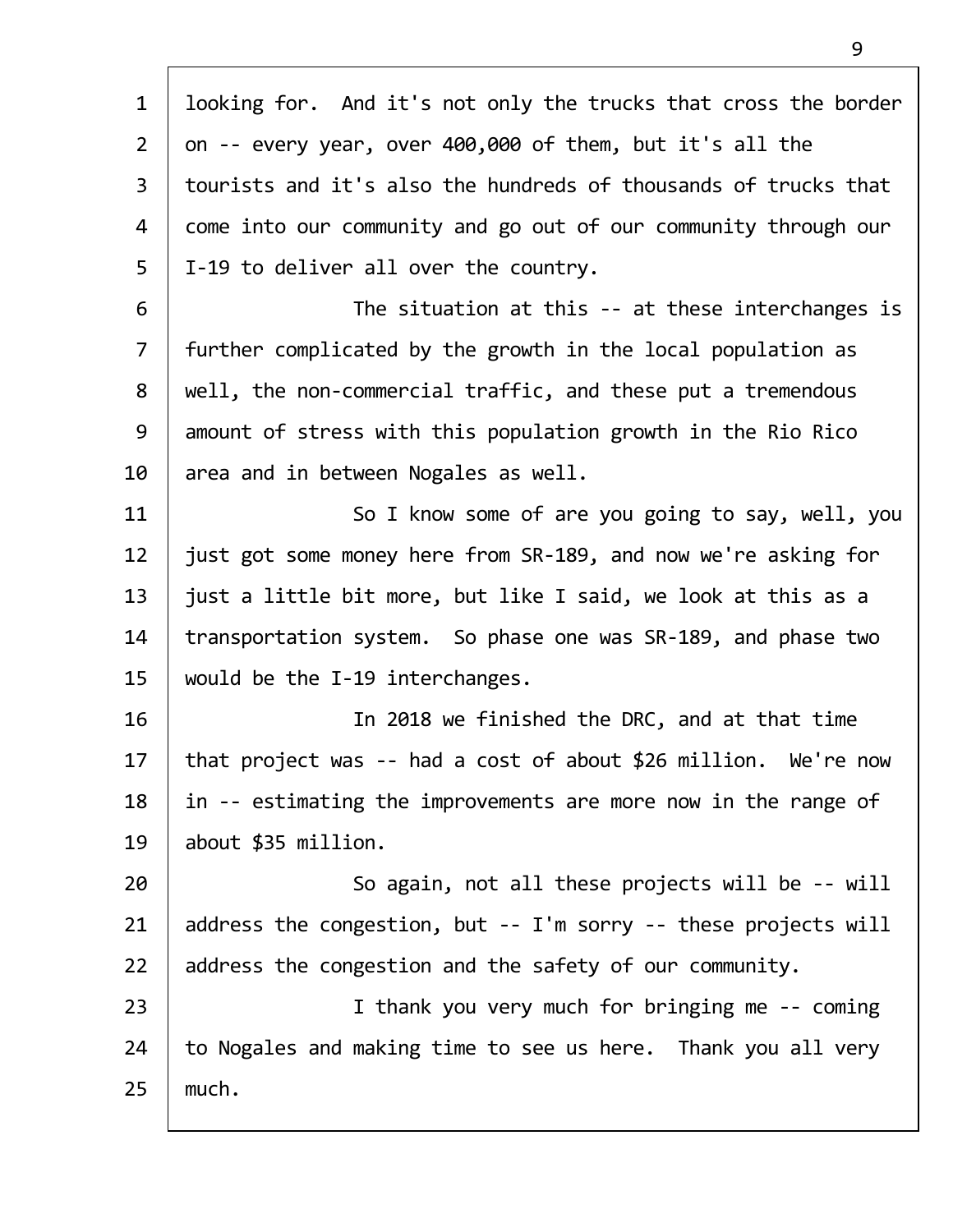| $\mathbf{1}$   | Thank you, Chairman.<br><b>CHAIRMAN THOMPSON:</b>               |
|----------------|-----------------------------------------------------------------|
| $\overline{2}$ | Floyd.                                                          |
| 3              | MR. ROEHRICH: Our next speaker is Ms. Allison                   |
| 4              | Moore.                                                          |
| 5              | Thank you, everybody, for being here.<br>MS. MOORE:             |
| 6              | My name is Allison Moore. I'm with Fresh Produce Association of |
| $\overline{7}$ | the Americas, and Jaime made my job really easy. So I'm just    |
| 8              | going to take what Jaime said and reiterate how important it is |
| 9              | for us to look at our transportation infrastructure investments |
| 10             | here as an overall system.                                      |
| 11             | So we're getting trucks from the port of entry                  |
| 12             | onto I-19 faster, and now they're arriving much more quickly at |
| 13             | the Ruby Road interchanges, and we need to make sure that we're |
| 14             | facilitating the movement of that traffic through those         |
| 15             | interchanges for sure.                                          |
|                |                                                                 |
| 16             | I also want to take this opportunity to say thank               |
| 17             | you very much to the ADOT staff on all the big projects we've   |
| 18             | had here. Bruce mentioned them. Bridge redecking, of course,    |
| 19             | State Route 189, all the construction on I-19. They have been   |
| 20             | really great at working with the needs of the industry to make  |
| 21             | sure we still had trucks moving and flowing through some really |
| 22             | big construction upheaval, you know, that was going on here in  |
| 23             | town.                                                           |
| 24             | So, you know, they never hesitated to try to help               |
| 25             | us figure out ways to make sure there weren't delays as they    |
|                |                                                                 |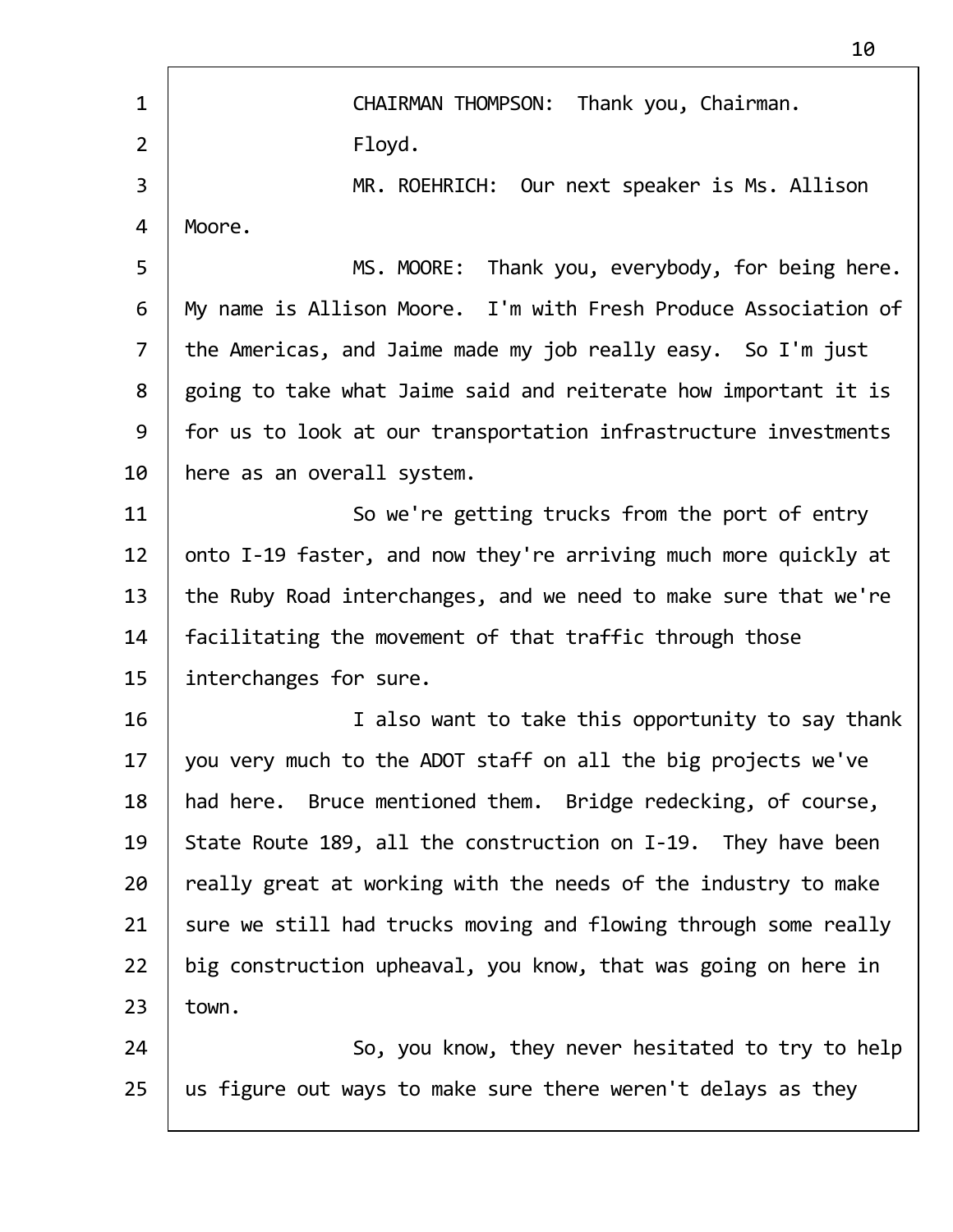1 were doing construction, and that's hugely important for us, 2 because time is really money in the world of fresh produce and 3 freshness and shelf life. So I do have to give a shout‐out to 4 | ADOT and thank them very much for making all of our big 5 construction projects as painless as possible, and we look  $6$  | forward to working with you to figure out how we're going to 7 move forward on the Rio Rico/Ruby Road project. 8 | So thank you very much. 9 CHAIRMAN THOMPSON: Thank you, Allison. 10 Floyd. 11 | MR. ROEHRICH: Our next speaker is Mr. Greg 12 Lucero. 13 | MR. LUCERO: Good morning, Mr. Chairman, board 14 | members. My name is Greg Lucero. I am the vice president of 15 government affairs for South32. South32 is a global mining and 16 | metals company headquartered in Perth, Australia. We have 17 | operations in Australia, South Africa, South America, and in the  $18$  | U.S., we are about to break ground on a significant project for 19 | this region. The Hermosa project. It's going to produce two 20 critical minerals, manganese and zinc, along with lead and  $21$  silver. 22 | All these minerals help produce green energy. 23 | Manganese, for example, is roughly about 90 percent imported. 24 | It's not produced domestically in the United States. It's  $25$  critical for EV battery production. All your lithium batteries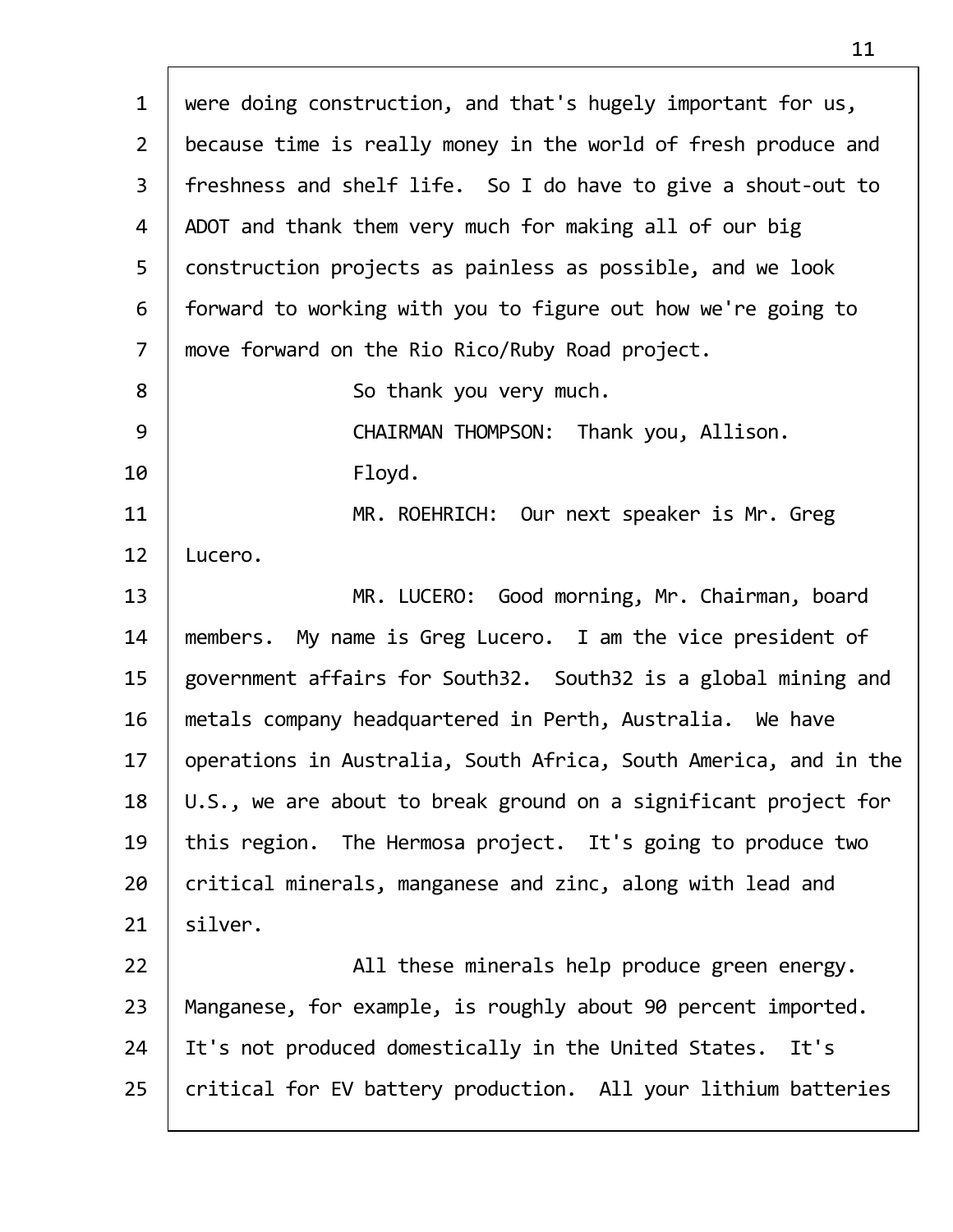| $\mathbf{1}$   | need manganese for them to actually be producing energy.         |
|----------------|------------------------------------------------------------------|
| $\overline{2}$ | Why I'm here before you is to put this project on                |
| $\mathsf{3}$   | the radar for ADOT. We are about to break ground, about this     |
| 4              | time next year. It's going to be a \$2 billion project. We're    |
| 5              | looking at roughly about 1,000 employees during construction     |
| 6              | over the next roughly four years. Once we get into a steady      |
| $\overline{7}$ | state of production, we're going to have about 600 employees,    |
| 8              | direct employees, about 1,800 indirect. We intend to this have   |
| 9              | this project as a carbon neutral project. All our equipment is   |
| 10             | going to be EV, and we're going to look at renewable energy.     |
| 11             | We are working closely with Santa Cruz County to                 |
| 12             | develop an inland port somewhere in the Rio Rico area, and why   |
| 13             | this is important, because we're going to be operating 24/7, and |
| 14             | we're going to be looking at shipping concentrate about eight    |
| 15             | trucks an hour.                                                  |
| 16             | So with this inland port, it's also going to                     |
| 17             | generate significantly more traffic in that area. Don't know     |
| 18             | what interchange we'll be using or if we -- we'll be looking at  |
| 19             | a new interchange, but the impact is going to be significant,    |
| 20             | both to SR-82, I-19 and the port of entry.                       |
| 21             | Yesterday there was some discussion on charging                  |
| 22             | stations at the ports of entry. I mentioned it to Mark that we   |
| 23             | need to start looking at charging stations at the Nogales port   |
| 24             | of entry, because up until we get this in that port, we will     |
| 25             | likely be trucking to Guaymas. So there's going to be a big      |
|                |                                                                  |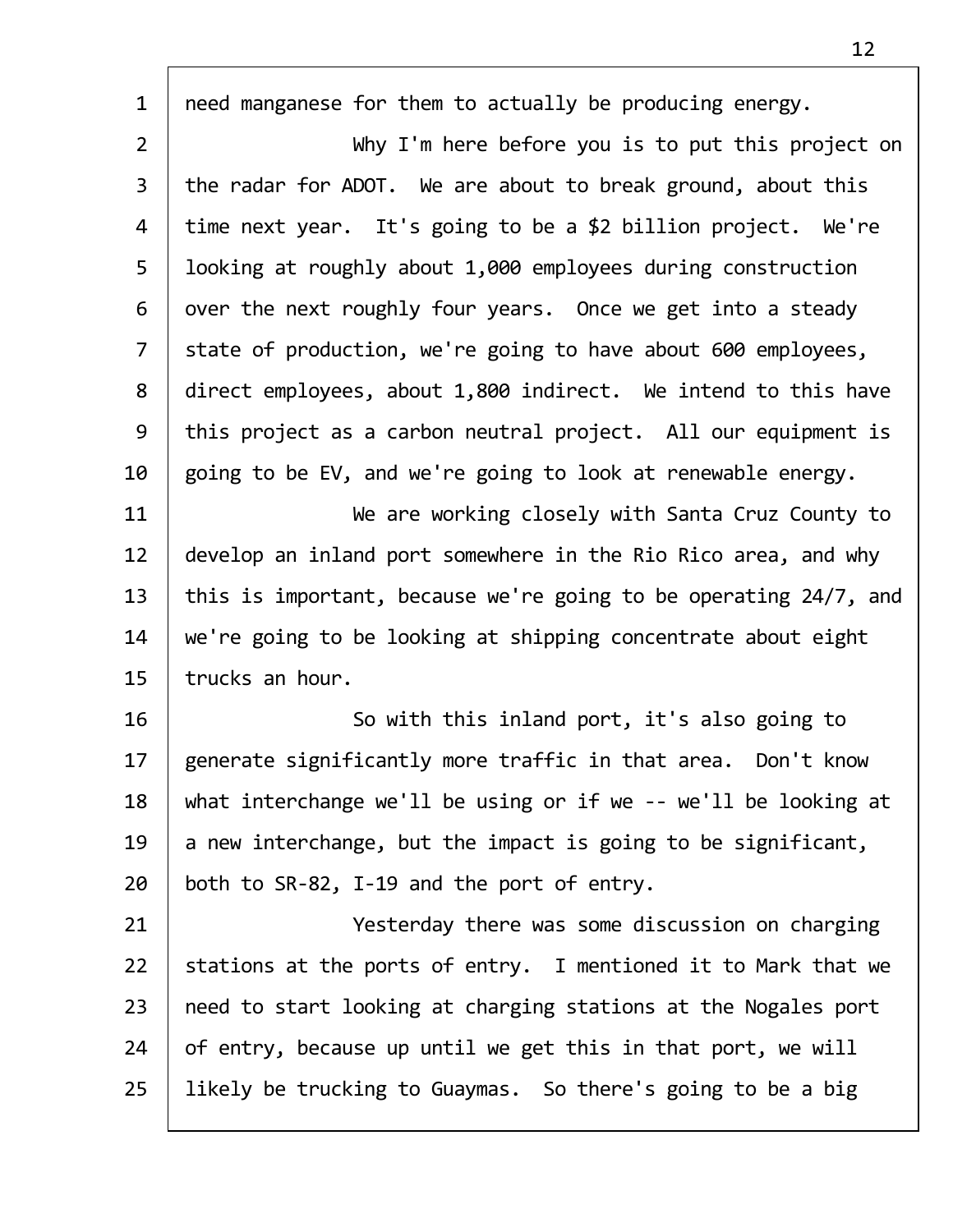| $\mathbf{1}$   | demand for charging stations at the border.                     |
|----------------|-----------------------------------------------------------------|
| $\overline{2}$ | Thank you.                                                      |
| 3              | CHAIRMAN THOMPSON: Thank you, Greg.                             |
| 4              | MR. ROEHRICH: Our next speaker is Mr. John                      |
| 5              | Moffatt.                                                        |
| 6              | MR. MOFFATT: Good morning, Chairman Thompson and                |
| $\overline{7}$ | board members. I'm John Moffatt, the Director of Infrastructure |
| 8              | for the Southern Arizona Leadership Council. On behalf of the   |
| 9              | 140 CEOs and business leaders of SALC, we're very appreciative  |
| 10             | of the collaboration between the state legislature, the         |
| 11             | Department of Arizona Department of Transportation and the      |
| 12             | Nogales community to ensure that the SR-189 project moved       |
| 13             | forward quickly, and it's a tremendous success, not only for    |
| 14             | Santa Cruz County, but also for Arizona. It enables the 2,000   |
| 15             | trucks a day and -- well, the next step north is Pima County,   |
| 16             | and as we see this increased traffic, we -- we're working on    |
| 17             | some projects there as well.                                    |
| 18             | The -- I recently retired as the economic                       |
| 19             | development director for Pima County, and I continue to have    |
| 20             | keen interest in the airport area and the Sonoran corridor, in  |
| 21             | the Sahuarita -- this is just as important in that as well.     |
| 22             | The area around Tucson International Airport has                |
| 23             | seen the addition of over 5 million square feet of industrial   |
| 24             | space over the past three or four years. With large industrial  |
| 25             | developers, these are not local anymore. We have Lincoln        |
|                |                                                                 |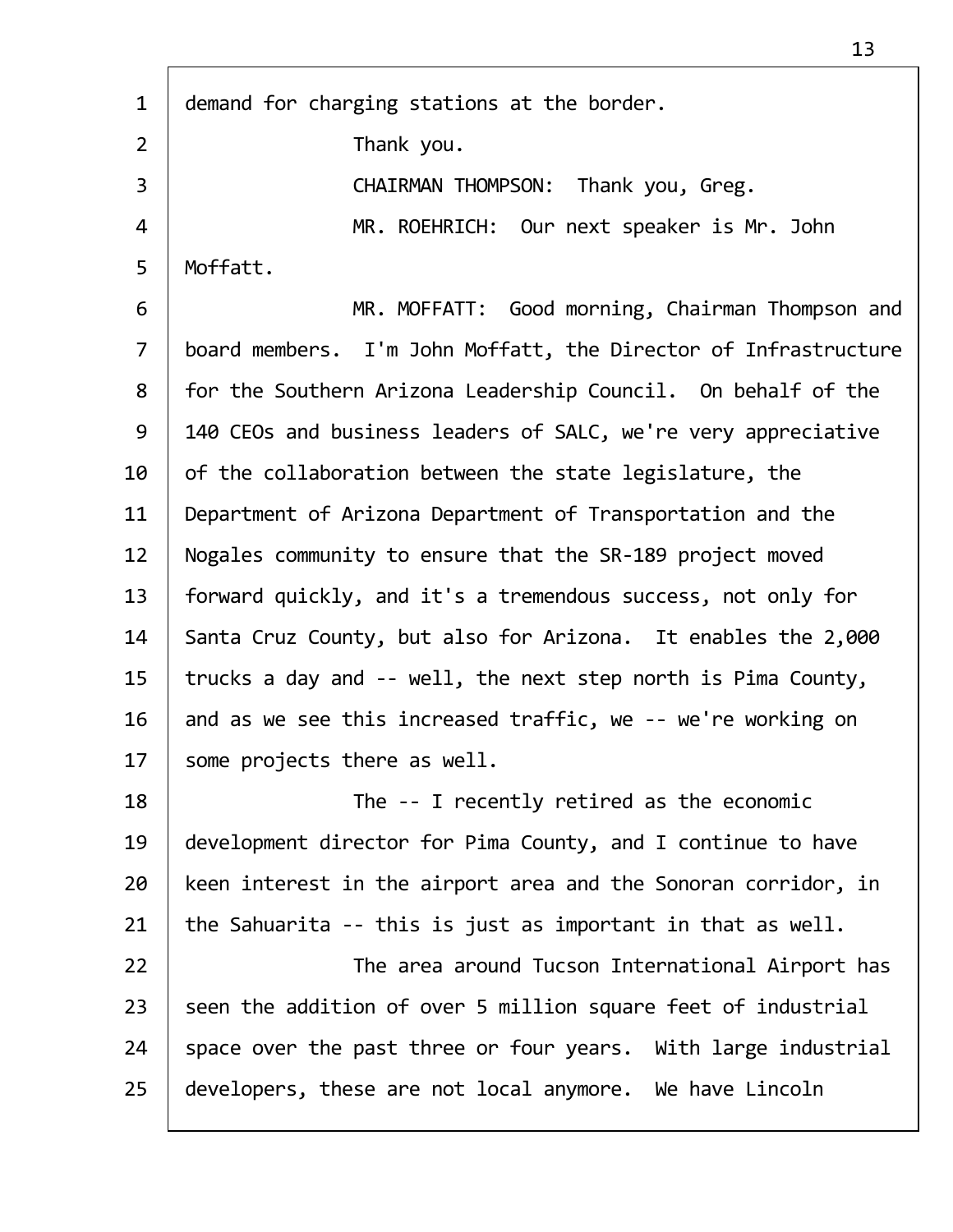| $\mathbf{1}$   | Properties, we have VanTrust, which is the Van Tuyl family, and  |
|----------------|------------------------------------------------------------------|
| $2^{\circ}$    | the Schnitzer property. So they -- they're building spec space,  |
| $\overline{3}$ | which we needed badly. All of these are significant projects,    |
| 4              | and many of them are logistics focused.                          |
| 5              | The Tucson Airport Authority has also related a                  |
| 6              | plan to develop well over 3,000 acres, both east and south of    |
| $\overline{7}$ | the airport. All of this activity is taking place adjacent to    |
| 8              | or within two miles of the recommended route identified in the   |
| 9              | tier one study for the Sonoran corridor. If there's potential    |
| 10             | funding from the Department of Transportation for the tier two   |
| 11             | study for the Sonoran corridor and the Legislature, development  |
| 12             | in that area is moving very rapidly, and we would encourage --   |
| 13             | my goal today is to encourage that your consideration and in     |
| 14             | both (indiscernible) urging that we've (indiscernible) that tier |
| 15             | two study as soon as it's funded.                                |
| 16             | So thank you for your time.                                      |
| 17             | CHAIRMAN THOMPSON: I appreciate your comment,                    |
| 18             | John.                                                            |
| 19             | So Floyd.                                                        |
| 20             | MR. ROEHRICH: Our next speaker is Mr. Kee Allen                  |
| 21             | Begay, Junior.                                                   |
| 22             | MR. BEGAY: Good morning. (Speaking Native                        |
| 23             | language.)                                                       |
| 24             | Good morning. My name is Kee Allen Begay,                        |
| 25             | Junior. I'm with the Navajo Nation Council from the              |
|                |                                                                  |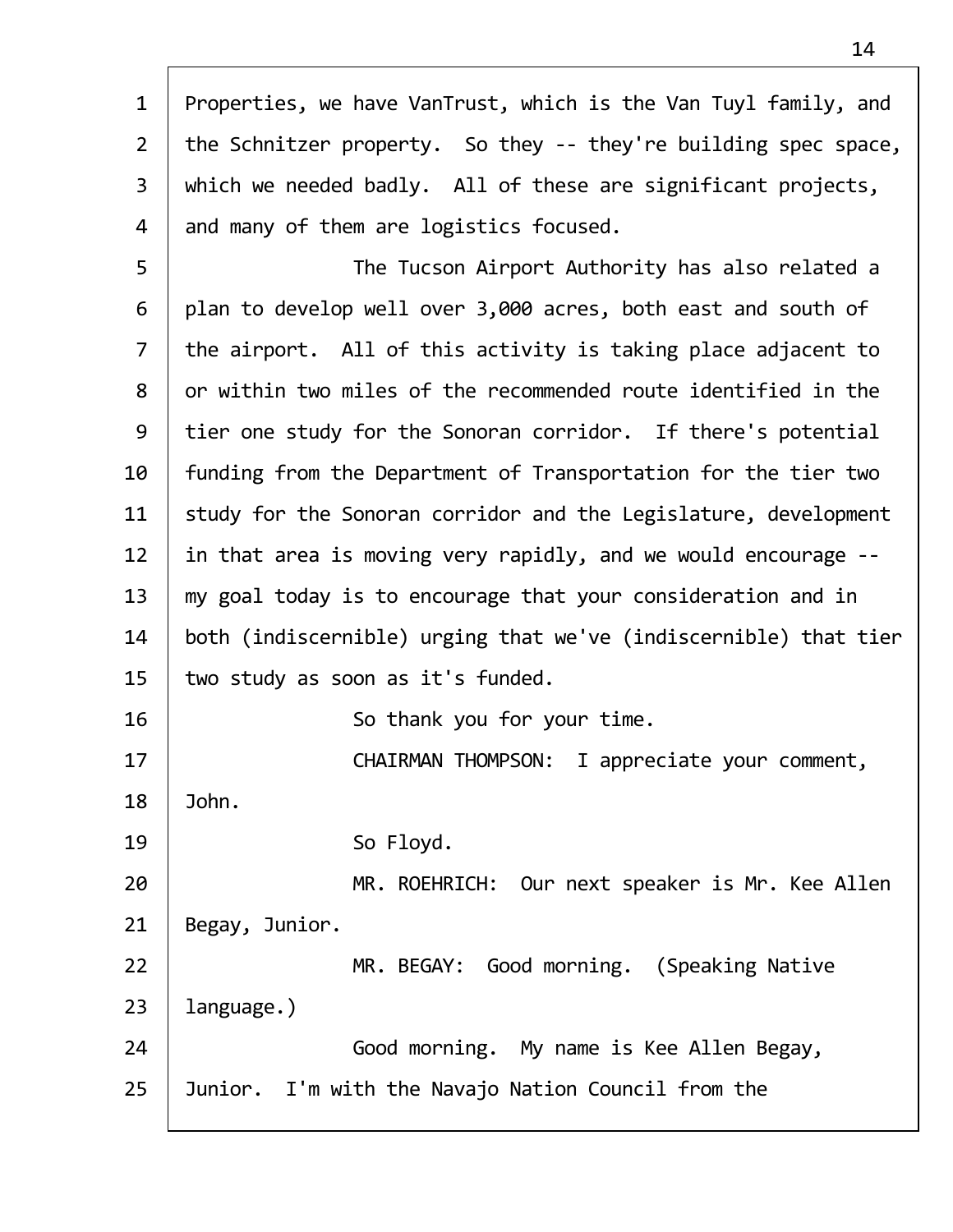1 | northeastern part of the state of Arizona. I do serve on the 2 Navajo Nation Council. Our oversight is the transportation. 3 I continue to advocate for Highway 191 in the 4 northeastern part of the state. While everyone is talking about 5 | traffic of semis, of course, they probably go through our state  $6$  and our area. So I guess that we do need to have a better 7 | understanding that -- while they go through the -- this 8 community goes up north into wherever they're going, there is a 9 | broader need of improvement of the public highways in the  $10$  | northern part of the state of Arizona. 11 | So the one area that I keep talking about is the 12 | smart highway. So that's one thing, I believe, that we're  $13$  | really having a discussion at the tribal level. Smart highway, 14 | all these internet connections that are  $-$ - I guess, the vehicles 15  $\vert$  are getting to be smart as well, but nonetheless, I just went to  $16$  ask for your support, because a lot of these infrastructures  $17$  | will be within the right-of-way of your roads. 18 | So I think there needs to be an administrative 19 matter, administrative discussion, some detail that needs to be 20 discussed, especially if we knew -- talking about tribal land, 21 | reservation, dealing with the BIA and the Department of Interior 22 (indiscernible) federal government. 23 | So those are some areas that I just wanted to 24 continue to ask, and I do appreciate ADOT for initiating and 25 Starting the 13-mile right-of-way improvement between Many Farms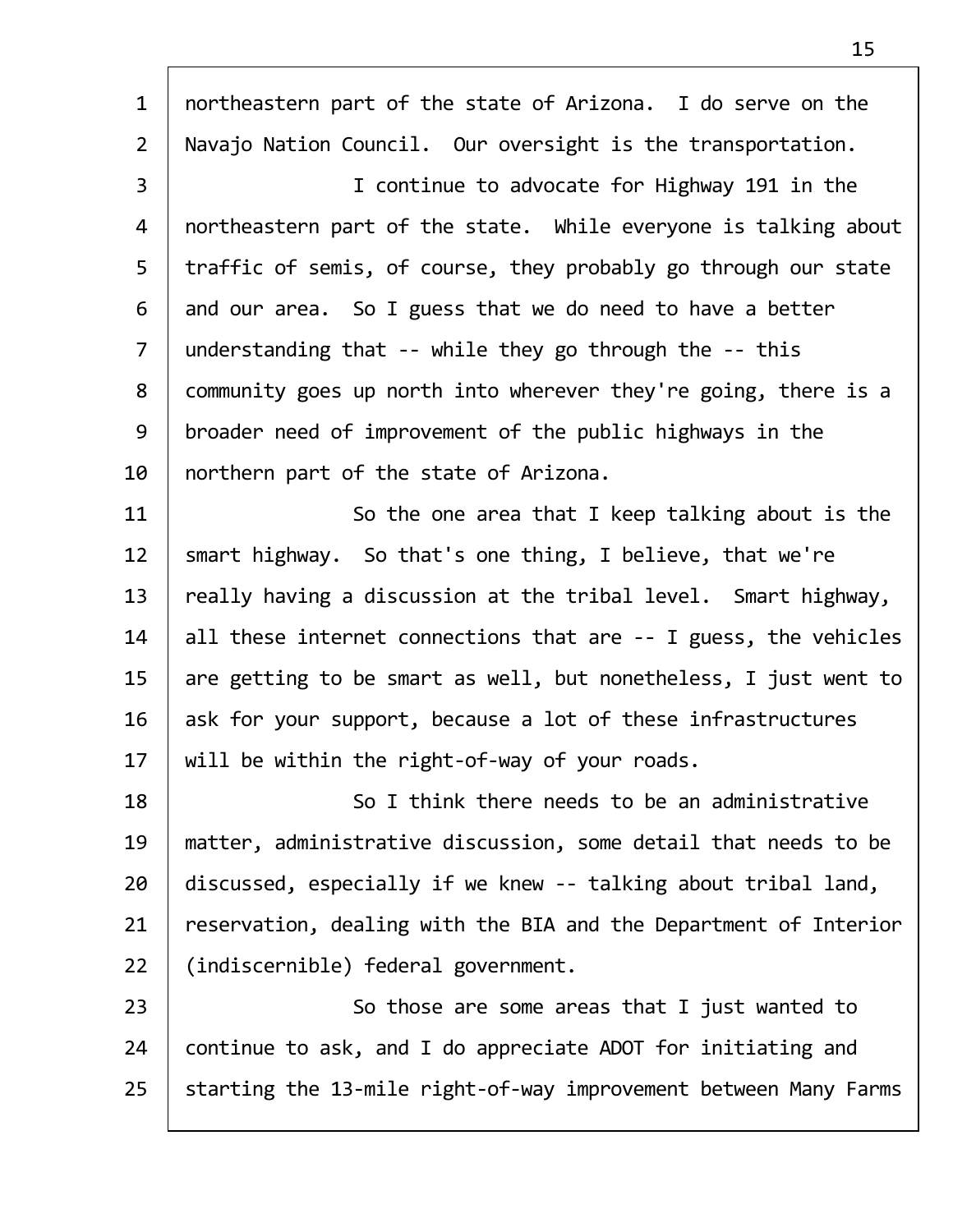| $\mathbf{1}$   | and Chinle, Arizona, and we thank you very much for that, and    |
|----------------|------------------------------------------------------------------|
| $\overline{2}$ | that there's several bridges that's being improved as well in    |
| $\mathsf{3}$   | that area. We thank you. Our advocacy continues to work, and     |
| 4              | our relationship continues to improve.                           |
| 5              | So, again, I want to say thank you very much for                 |
| 6              | all that you do for the State of Arizona and everyone else and   |
| $\overline{7}$ | the community of Nogales. Thank you very much. And I believe     |
| 8              | that you guys will be down in Chinle in the month of December.   |
| 9              | So we will just be anticipating how we need to coordinate and    |
| 10             | plan for that session. So again, thank you very much, and you    |
| 11             | all have a wonderful day.                                        |
| 12             | (Speaking Native language.)<br><b>CHAIRMAN THOMPSON:</b>         |
| 13             | Thank you, Delegate Begay.                                       |
| 14             | MR. ROEHRICH: Our next speaker is Crystal                        |
| 15             | Figueroa.                                                        |
| 16             | MS. FIGUEROA: Good morning, Mr. Chair and                        |
| 17             | members of the State Transportation Board. My name is Crystal    |
| 18             | Figueroa, and I'm the new executive director for the Yuma        |
| 19             | Metropolitan Planning Organization, YMPO.                        |
| 20             | First and foremost, I want to thank ADOT staff                   |
| 21             | and the State Board for all of the widening of US Route 95       |
| 22             | initial segment efforts. Currently, the next base of the US-95   |
| 23             | improvement is at 95 percent design, and YMPO looks forward to   |
| 24             | working with support and collaboration with ADOT staff and the   |
| 25             | Board; on construction funding for the next phase of the project |
|                |                                                                  |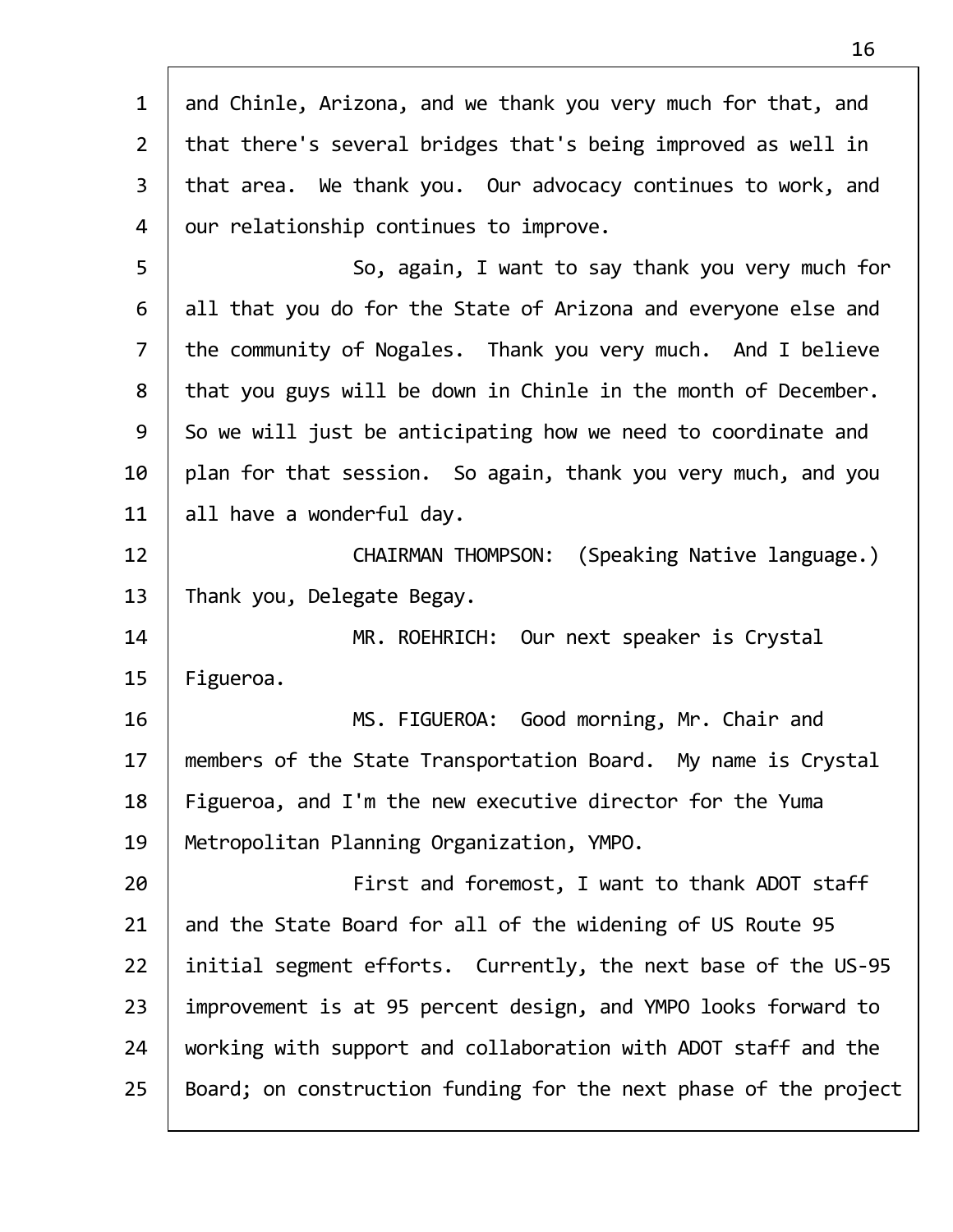1 and continued effort for future segments -- for completion of 2 future segments. 3 Having that said, I'm looking forward to 4 attending future board meetings and building a relationship with  $5$  each and every every one of you. Thank you. 6 CHAIRMAN THOMPSON: Thank you for those comments 7 | as well. Appreciate that. 8 | Floyd. 9 | MR. ROEHRICH: Mr. Chairman, the next speaker  $10$  requests we have are people who are attending virtually. So  $11$  when I call your name, will you please raise your hand and the  $12$  | WebEx host will work with you on unmuting the line so you will 13 | have your three minutes to make your comments. 14 Mr. Jim MacLean. Mr. MacLean, please raise your 15 hand. Virtually, that is. 16 WEBEX HOST: Mr. MacLean, I've requested your 17 unmute. 18 | MR. MACLEAN: Good morning. I'm Councilman 19 MacLean. Are we connected? 20 WEBEX HOST: Yes. 21 MR. ROEHRICH: Yes. Yes, Councilman. We can  $22$  | hear you. 23 | MR. MACLEAN: Okay. Is it possible for us to  $24$  share our screen with you? 25 | MR. ROEHRICH: No, sir. It is not. We're not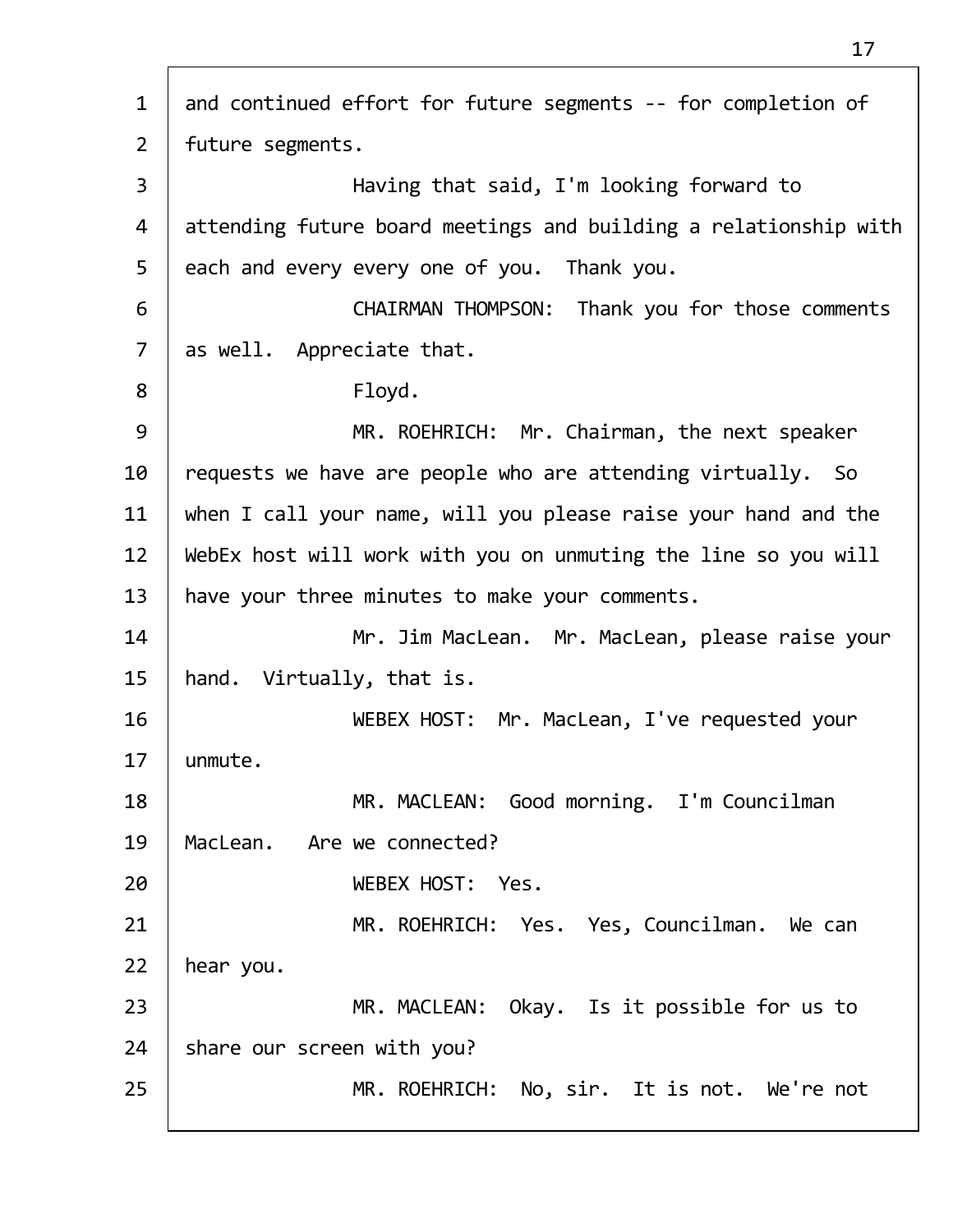| $\mathbf{1}$   | set up for that. I apologize.                                     |
|----------------|-------------------------------------------------------------------|
| $\overline{2}$ | MR. MACLEAN: Okay. Okay. Well, anyway,                            |
| 3              | greetings from Winslow, Arizona. We'd like to thank the State     |
| 4              | Transportation Board for allowing us an opportunity to present    |
| 5              | what we call the Lindberg Parkway Project to you.                 |
| 6              | Before we begin, though, we'd be remiss if we                     |
| $\overline{7}$ | didn't first thank Chairman Jesse Thompson for his years of       |
| 8              | service. He's really helped Winslow and northern Arizona. So      |
| 9              | Jesse, we want to publicly just say, hey, thank you for your      |
| 10             | service very much.                                                |
| 11             | Our Winslow Parkway Project is connecting the                     |
| 12             | corridor down State Route 87 between Phoenix and I-40, running    |
| 13             | north and south. 87 runs through Payson and comes up, and it's    |
| 14             | become a major connector for traffic, shipping and freight. The   |
| 15             | difficulty we're having is that here in Winslow, we only have     |
| 16             | two connection points.                                            |
| 17             | We run into the BNSF railroad tracks. And so                      |
| 18             | when the semis and so forth come through, they have to go         |
| 19             | through this underpass that's a single lane underpass that was    |
| 20             | built in 1936. And so what we have there is a safety issue.<br>We |
| 21             | have congestion, and it's created a bottleneck, but if there      |
| 22             | were any emergencies, it actually separates one part of our town  |
| 23             | from the other part of town.                                      |
| 24             | It's also hobbled our economic development,                       |
| 25             | because we've tried to accommodate new development and new        |
|                |                                                                   |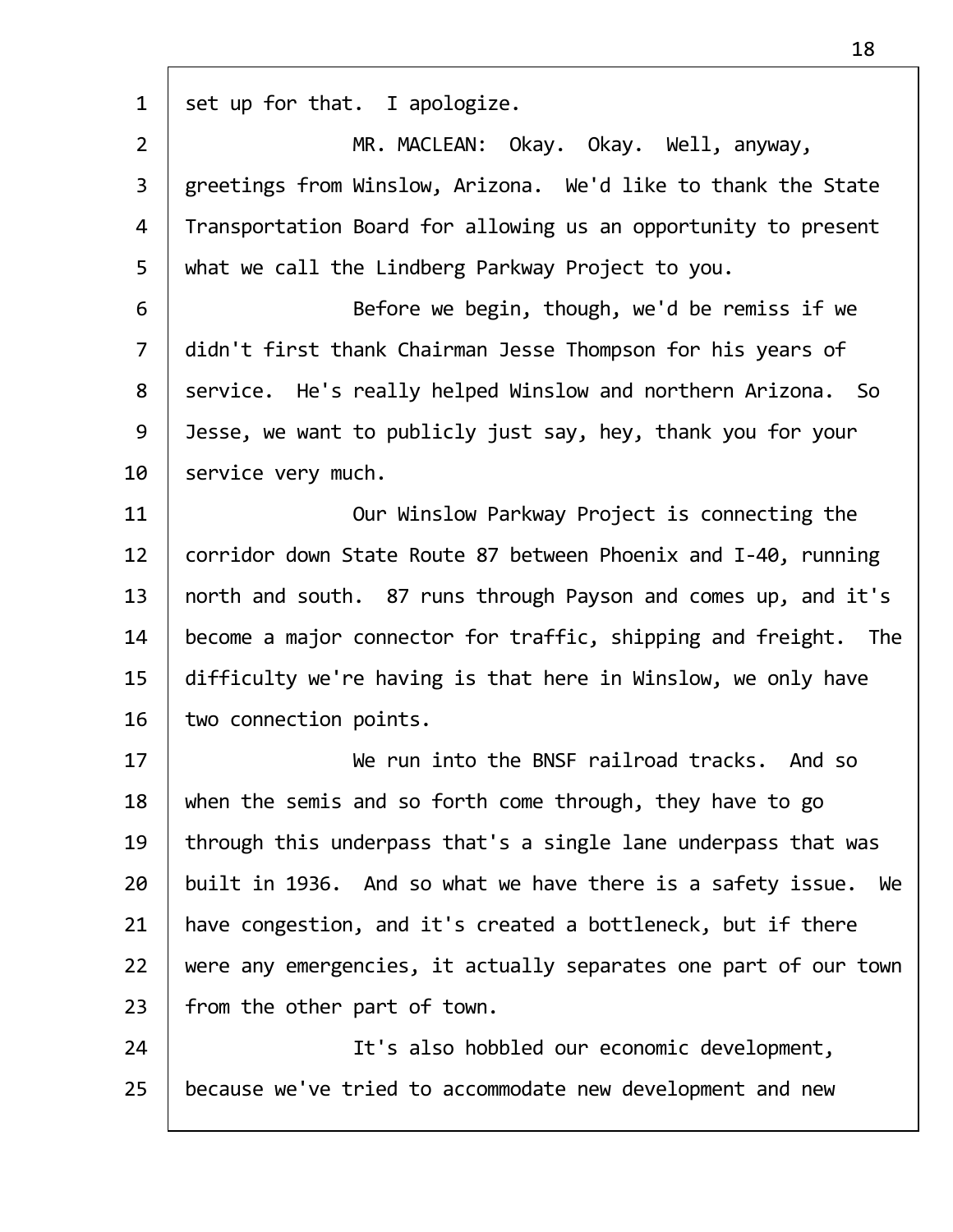1 | industry, but they're not able to get their trucks under this 2 | underpass because it's at such a sharp angle. I think if you 3 can imagine, you know, in 1936, what they did is they dug a hole 4 | under the tracks, and so we cannot get large trucks carrying  $5$  | things like trusses or windmill blades or anything like that 6 under the tracks there.

7 | So what we're proposing is that we create what 8 | we're calling the Lindberg Parkway, and it would take off just 9 South of town, and it would go around the airport and around 10 | Winslow, and it would connect to an overpass that we have clear  $11$  on the west end of Winslow, and that way all of the commerce and 12 | the freight could go around and actually over the tracks for  $13$  | this project.

14 So we're not asking that we build a new on ramp 15  $\vert$  to I-40. We're just asking that we use an existing overpass. 16 However, we need help. The project, we estimate to be between 17 | 15 and 17 million dollars, but it would reroute the trucks and  $18$  | the freight around Winslow, because they simply can't go under 19 | that underpass, and there's a huge bottleneck there. So with  $20$  | this project, it would just open up --

21 | MR. ROEHRICH: So Mr. MacLean, Mr. MacLean, your 22 three minutes are up. Could you please wrap up your comments? 23 | MR. MACLEAN: Sure. We just would like to thank 24 you for addressing you, and we bring this project to you and ask  $25$  | that you'd consider it, and we're hoping to get on ADOT's five-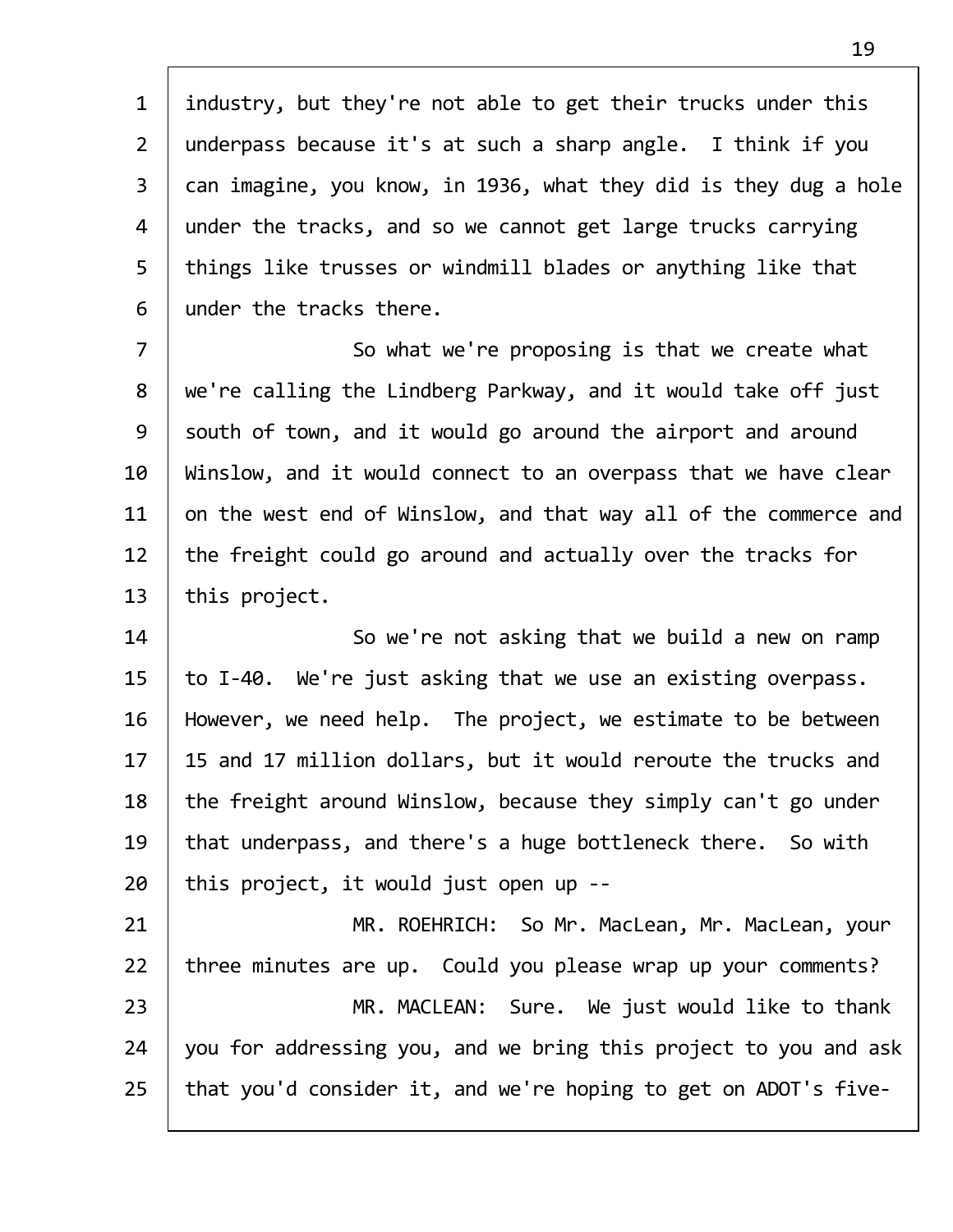| $\mathbf{1}$   | year plan, and we just appreciate the time. We thank you very   |
|----------------|-----------------------------------------------------------------|
| $\overline{2}$ | much.                                                           |
| 3              | Thank you for those wonderful<br><b>CHAIRMAN THOMPSON:</b>      |
| 4              | comments, Mr. MacLean.                                          |
| 5              | So Floyd, next.                                                 |
| 6              | MR. ROEHRICH: Our next speaker is Mr. Darryl                    |
| $\overline{7}$ | Mr. Ahasteen, please raise your hand.<br>Ahasteen.              |
| 8              | WEBEX HOST: Mr. Ahasteen, I have requested an                   |
| 9              | unmute.                                                         |
| 10             | MR. AHASTEEN: This is Darryl Ahasteen from                      |
| 11             | Nahata Dziil Commission on Governance out of Navajo Nation,     |
| 12             | bringing my three minutes in reference to moving the port of    |
| 13             | entry from its current location out to Milepost 318 on I-40.    |
| 14             | I did submit a presentation already, and one of                 |
| 15             | the -- one of the things that changed is talking with Puerco,   |
| 16             | Puerco Valley department, the fire department, talking with the |
| 17             | fire chief here, he has indicated that the -- his department is |
| 18             | at the level of -- technicians, probably a level 2 reference to |
| 19             | hazardous material responders, and they can take care of        |
| 20             | hazardous spills up along the interstate and probably along the |
| 21             | rail also, if need be, but he did say that they are HAZMAT      |
| 22             | responder qualified as technicians. And -- oh, I get way ahead  |
| 23             | of myself on this three-minute speech.                          |
| 24             | I'd like to thank the Chair and the board members               |
| 25             | of the State Transportation Board and also to Kristi and Floyd  |
|                |                                                                 |

Г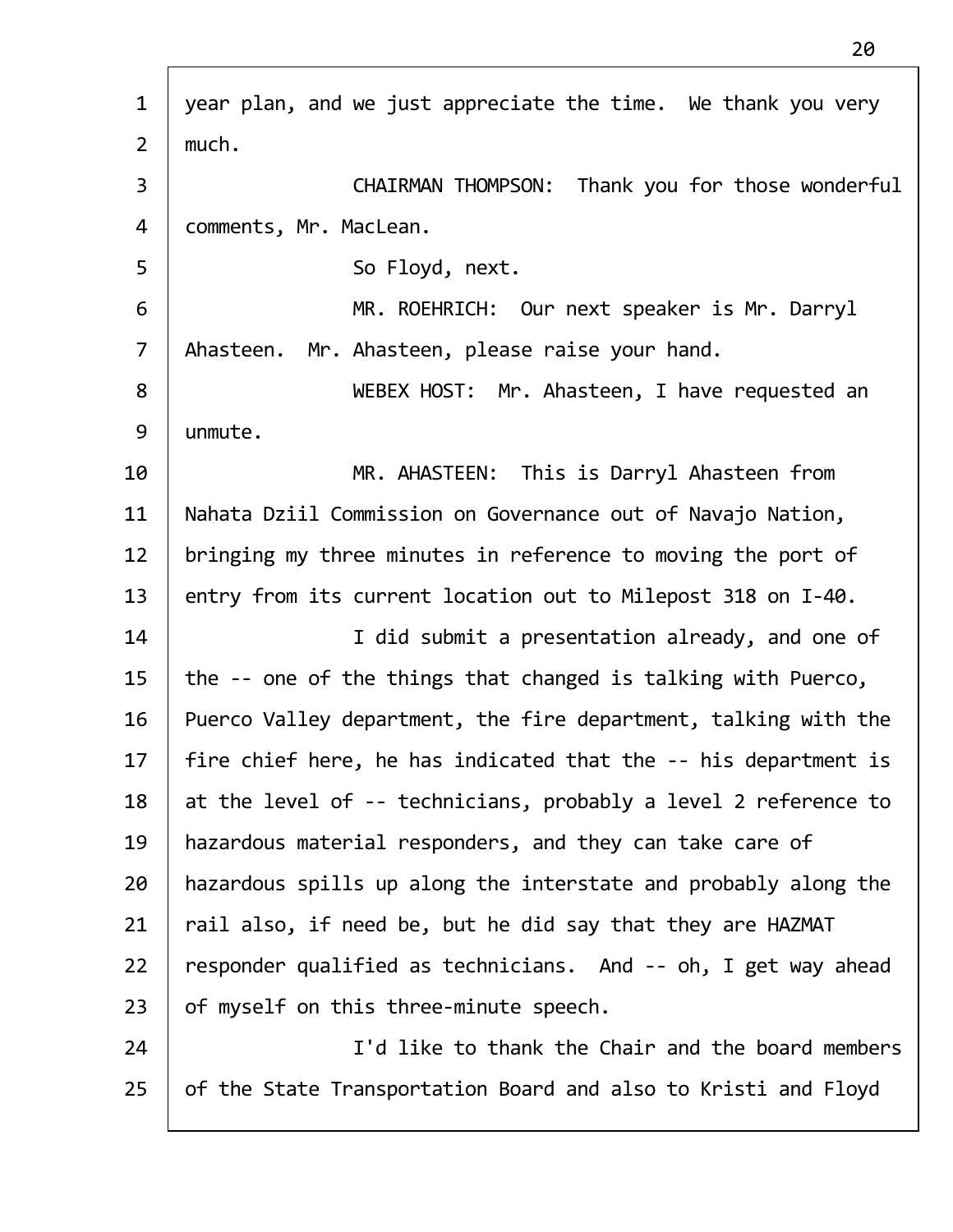| $\mathbf{1}$   | for helping me out every month to get on the agenda and sending  |
|----------------|------------------------------------------------------------------|
| $\overline{2}$ | me the information on how to get on board and stuff like that.   |
| $\overline{3}$ | So (speaking Native language). Thank you very much.              |
| 4              | And personal experience, yesterday I'm coming out                |
| 5              | of Gallup after I bought some groceries and some fuel.           |
| 6              | Approaching the port of entry, there was -- it was congested,    |
| $\overline{7}$ | people -- trucks leaving the port of entry, and then we had some |
| 8              | belly dumps getting -- taking off on Exit 390 -- 339, and they   |
| 9              | wouldn't let me back in. So I had to go all the way down to      |
| 10             | Chambers and turn around and come back and get off the           |
| 11             | interstate on the eastbound side. So it is getting congested,    |
| 12             | and our exit right here at 339 is getting really busy.           |
| 13             | So thank you for my three-minute speech.                         |
| 14             | (Speaking Native language.) Thank you.                           |
| 15             | CHAIRMAN THOMPSON: (Speaking Native language.)                   |
| 16             | Thank you, Darryl.                                               |
| 17             | MR. ROEHRICH: Our next speaker is Ms. Jaqueline                  |
| 18             | Begaye. Ms. Begaye, please raise your hand.                      |
| 19             | WEBEX HOST: Ms. Begaye, I've requested an                        |
| 20             | unmute. You will need to unmute your line.                       |
| 21             | MS. BEGAYE: Hello. Hello.                                        |
| 22             | MR. ROEHRICH: Yes, Ms. -- yes, Ms. Begaye.<br>We                 |
| 23             | can hear you.                                                    |
| 24             | WEBEX HOST: You are unmuted.                                     |
| 25             | MS. BEGAYE: Okay. Good morning. My name is                       |
|                |                                                                  |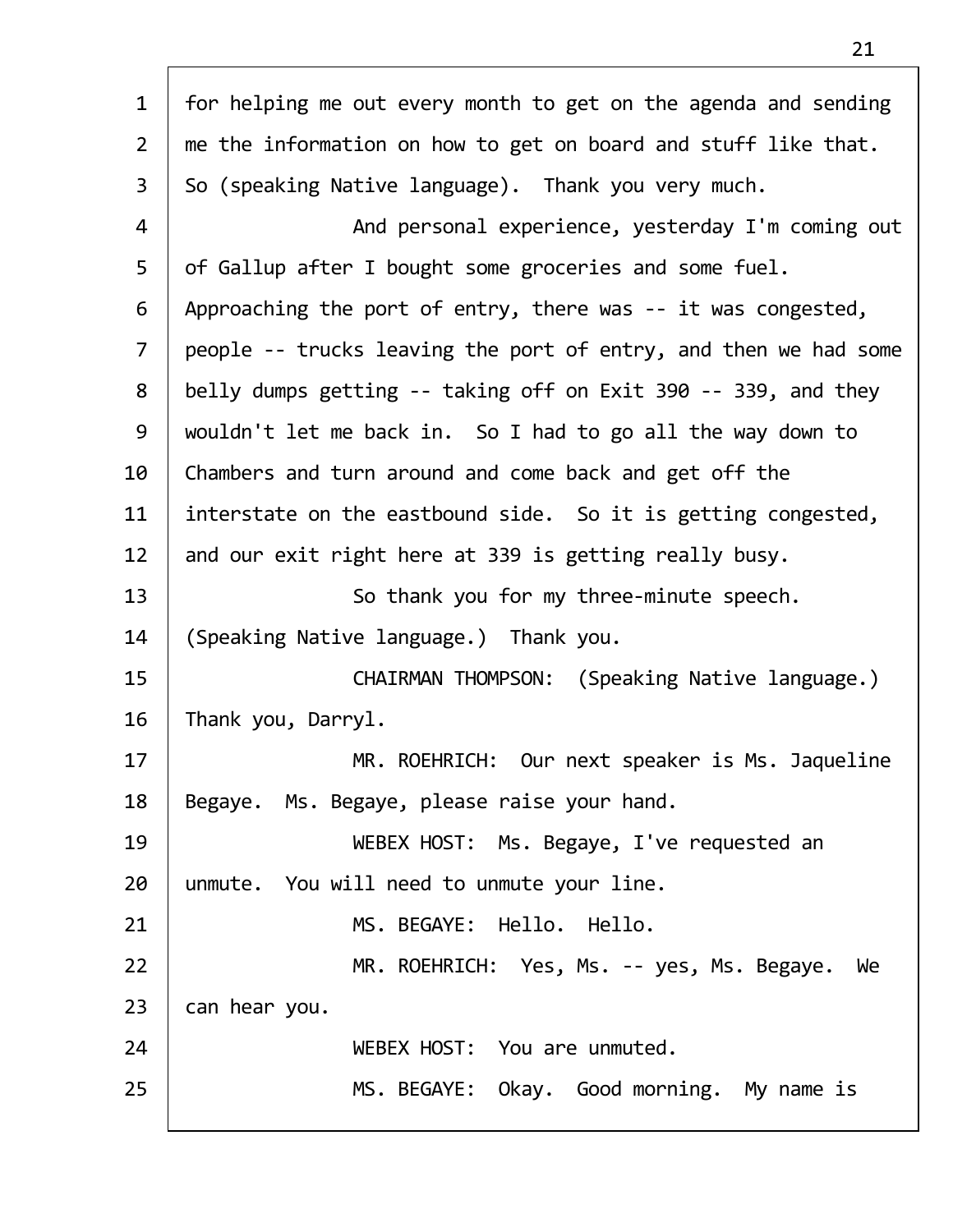| $\mathbf 1$    | Jaqueline Begay. I am with the Many Farms community. I am the   |
|----------------|-----------------------------------------------------------------|
| $\overline{2}$ | Many Farms Chapter secretary/treasurer. Good morning. Thank     |
| 3              | you for giving me this opportunity to make comment.             |
| 4              | First of all, on behalf of Many Farms community                 |
| 5              | and the surrounding areas that utilize the road between Chinle  |
| 6              | and Many Farms, I want to thank you, Arizona Department of      |
| $\overline{7}$ | Transportation, Board and employees, for starting the           |
| 8              | construction to widen the shoulder between Chinle and Many      |
| 9              | Farms.                                                          |
| 10             | The reason I'm calling in is to ask again if you                |
| 11             | could extend that from Milepost 460.3 to 463, which is from the |
| 12             | bridge outside of Many Farms to the turnoff to Many Farms High  |
| 13             | School, while the contractors are still there, because they're  |
| 14             | coming in at the end of this week -- not the end of this week,  |
| 15             | but the end of this month. They should be starting              |
| 16             | construction, and they will be staying in the vicinity of Many  |
| 17             | Farms Chapter.                                                  |
| 18             | The reason I'm saying 460.3 to 463 is, you know,                |
| 19             | that's the -- within that community of Many Farms, and as you   |
| 20             | know if you've been down here, traveling that road, there's a   |
| 21             | drop in that on the highway. The bus, the headstart bus,        |
| 22             | people -- buses from Holbrook, (indiscernible), BIA schools,    |
| 23             | they come through there. And in inclement weather, when it's    |
| 24             | raining or snowing, when you start skidding, you just end up    |
| 25             | having to go off the ditch and wait a couple of days or hours   |

 $\Gamma$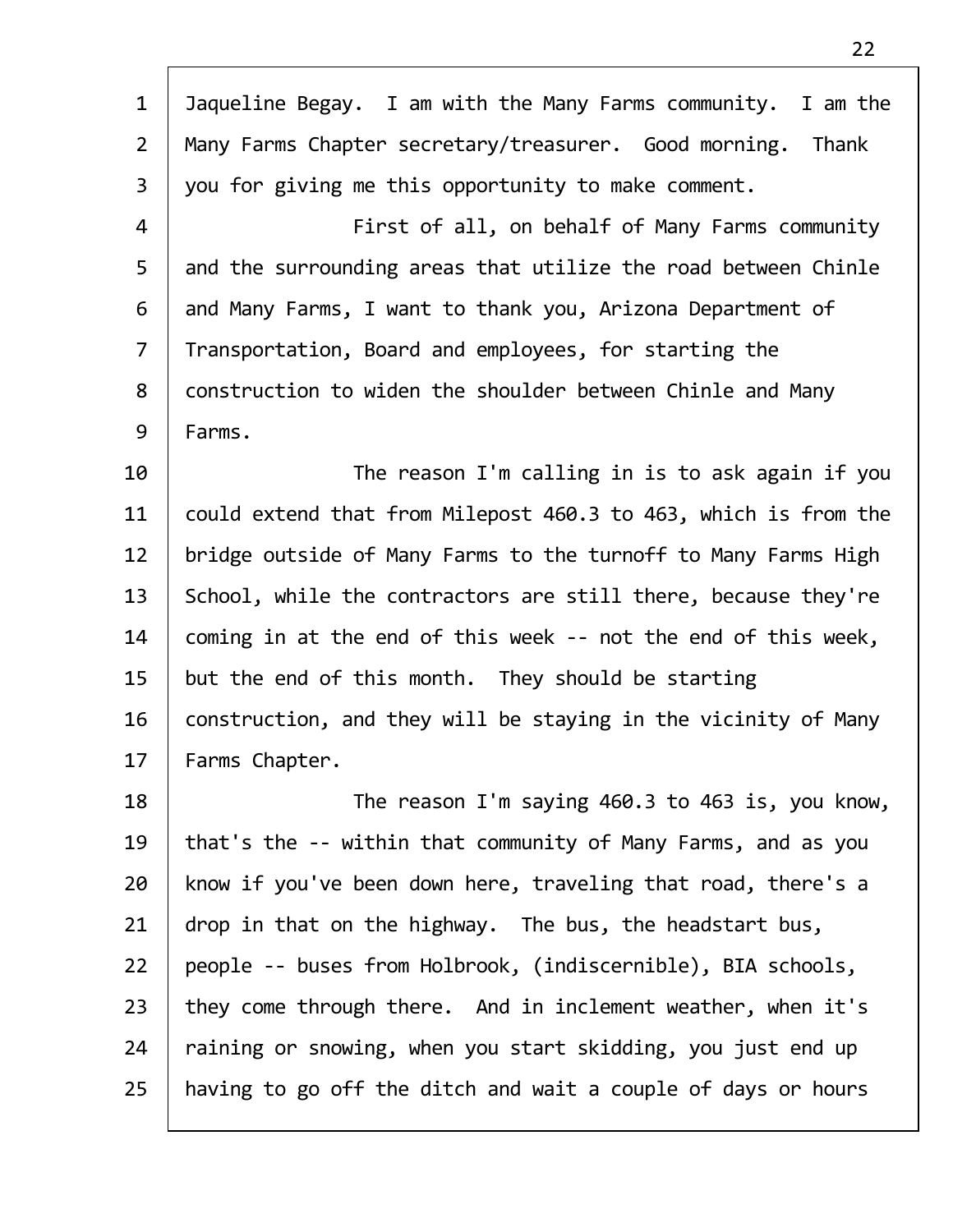| $\mathbf{1}$   | before anybody can come out and pull you out.                    |
|----------------|------------------------------------------------------------------|
| $\overline{2}$ | And the most concerning is when there is an                      |
| 3              | emergency vehicle coming. As you know, you have to pull off the  |
| 4              | road. We can't pull off the road because there's nowhere to      |
| 5              | pull off. We just end up parking in the middle of the road and   |
| 6              | giving access to the emergency vehicle.                          |
| $\overline{7}$ | But I want to thank you again for funding from                   |
| 8              | Chinle to Many Farms. That is greatly appreciated. The tourist   |
| 9              | season's opening up and, you know, people use that road to       |
| 10             | travel to the Canyon de Chelly there in Chinle, from Monument    |
| 11             | Valley as well.                                                  |
| 12             | Again, thank you. I want to thank our Delegate                   |
| 13             | Begay for advocating on our -- Navajo Nation's behalf all the    |
| 14             | time. Thank you.                                                 |
| 15             | CHAIRMAN THOMPSON: (Speaking Native language.)                   |
| 16             | Thank you for those remarks, Ms. Begaye.                         |
| 17             | Floyd.                                                           |
| 18             | MR. ROEHRICH: Our next speaker is Jennifer                       |
| 19             | Thompson. Ms. Thompson, please raise your hand.                  |
| 20             | WEBEX HOST: Ms. Thompson, you are unmuted.                       |
| 21             | MS. THOMPSON: Great. Can you hear me?                            |
| 22             | MR. ROEHRICH: Yes, Ms. Thompson. We can.                         |
| 23             | MS. THOMPSON: Okay. Thank you.                                   |
| 24             | Good morning, everybody. I'm Jennifer Thompson.                  |
| 25             | I'm the controller and townsite utilities manager with Freeport- |
|                |                                                                  |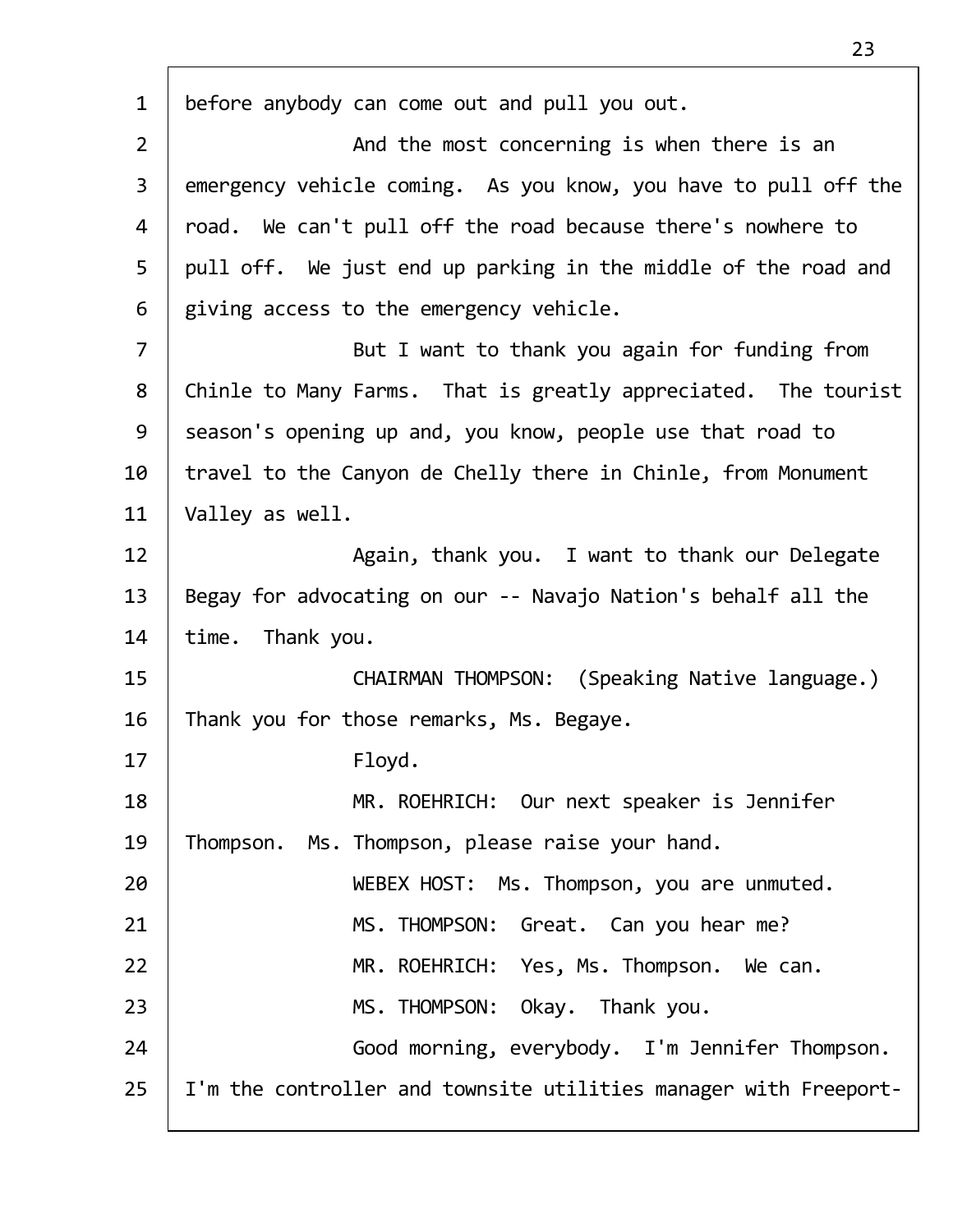| $\mathbf{1}$   | McMoRan Bagdad, which is a copper mining company in Yavapai      |
|----------------|------------------------------------------------------------------|
| $\overline{2}$ | County. I'd like to thank the Board, Director Halikowski and     |
| 3              | the ADOT team for the investments in the current program and the |
| 4              | tentative program under construction for U.S. Route 93. These    |
| 5              | improvements will enhance both the safety and operation of this  |
| 6              | critical highway for both commercial and non-commercial          |
| $\overline{7}$ | vehicles.                                                        |
| 8              | Many of our Freeport Bagdad team members and                     |
| 9              | their families travel this road, which is why we're here today,  |
| 10             | to voice our support and express our gratitude.                  |
| 11             | Freeport-McMoRan has a history of collaboration                  |
| 12             | and partnership with ADOT and most recently, we've partnered     |
| 13             | with the Northwest District and signed a joint partnership       |
| 14             | agreement with ADOT where we provided a million dollars for a    |
| 15             | feasibility study for State Route 97, which is our connection    |
| 16             | from 93 to the -- to the Bagdad site in an effort to address the |
| 17             | safety and capacity needs.                                       |
| 18             | That effort resulted in identification of key                    |
| 19             | safety and capacity improvements needed for that highway, and    |
| 20             | this has recently become more urgent as we move closer to        |
| 21             | doubling the size of our copper operations.                      |
| 22             | Freeport Bagdad stands ready to partner with you                 |
| 23             | and the department to make these important improvements and      |
| 24             | continue doing our part to support the infrastructure needs of   |
| 25             | this region.                                                     |
|                |                                                                  |

 $\overline{1}$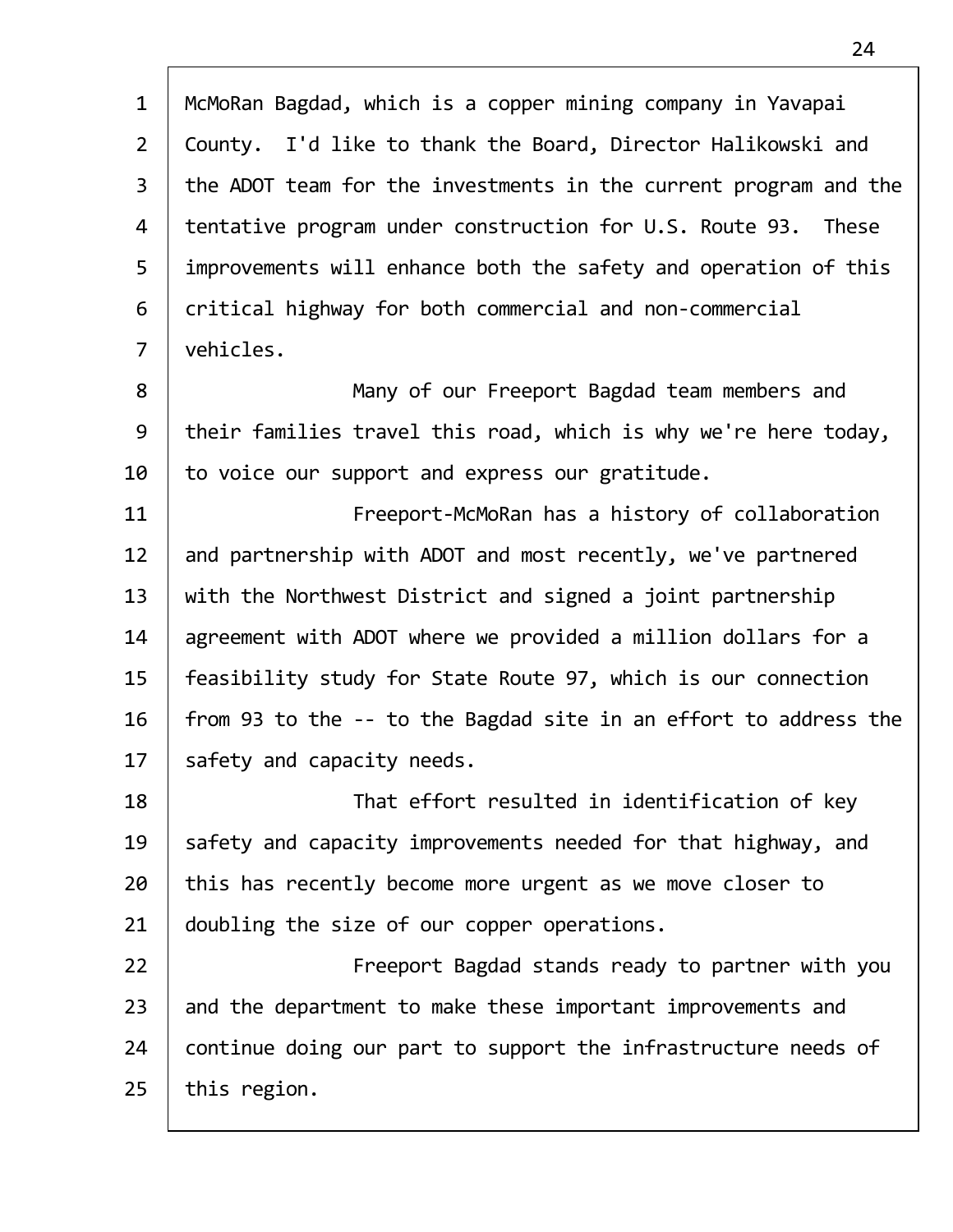| $\mathbf{1}$   | In closing, I'd like to take a moment to                        |
|----------------|-----------------------------------------------------------------|
| $2^{\circ}$    | congratulate and welcome the newly-appointed district           |
| 3              | administrator for the Northwest District, Anthony Brozich. I    |
| 4              | look forward to meeting him and introducing him to our team and |
| 5              | continuing our partnership and addressing the needs of both US  |
| 6              | Highway 93 and State Route 97.                                  |
| $\overline{7}$ | And thank you for your time, and wish you all a                 |
| 8              | safe holiday weekend.                                           |
| 9              | CHAIRMAN THOMPSON: Thank you, Ms. Thompson.                     |
| 10             | Floyd.                                                          |
| 11             | MR. ROEHRICH: Our next speaker is Mr. Joseph                    |
| 12             | Jarvis. Mr. Jarvis, please raise your hand.                     |
| 13             | WEBEX HOST: Mr. Jarvis, as a reminder, if you                   |
| 14             | are a call-in-only user, please press star 3 on your phone to   |
| 15             | give us that raised hand signal.                                |
| 16             | Floyd, I'm not seeing a raised hand at this time.               |
| 17             | MR. ROEHRICH: Thank you, Kristi.                                |
| 18             | Mr. Chairman, that's all the requests that we                   |
| 19             | have to speak.                                                  |
| 20             | CHAIRMAN THOMPSON: Maybe we can come back to                    |
| 21             | Mr. Jarvis whenever he's available.                             |
| 22             | MR. ROEHRICH: Yes, sir. If you wanted to open                   |
| 23             | it up again, you can. I think we --                             |
| 24             | CHAIRMAN THOMPSON: Yeah.                                        |
| 25             | MR. ROEHRICH: -- should get on with the rest of                 |
|                |                                                                 |

Г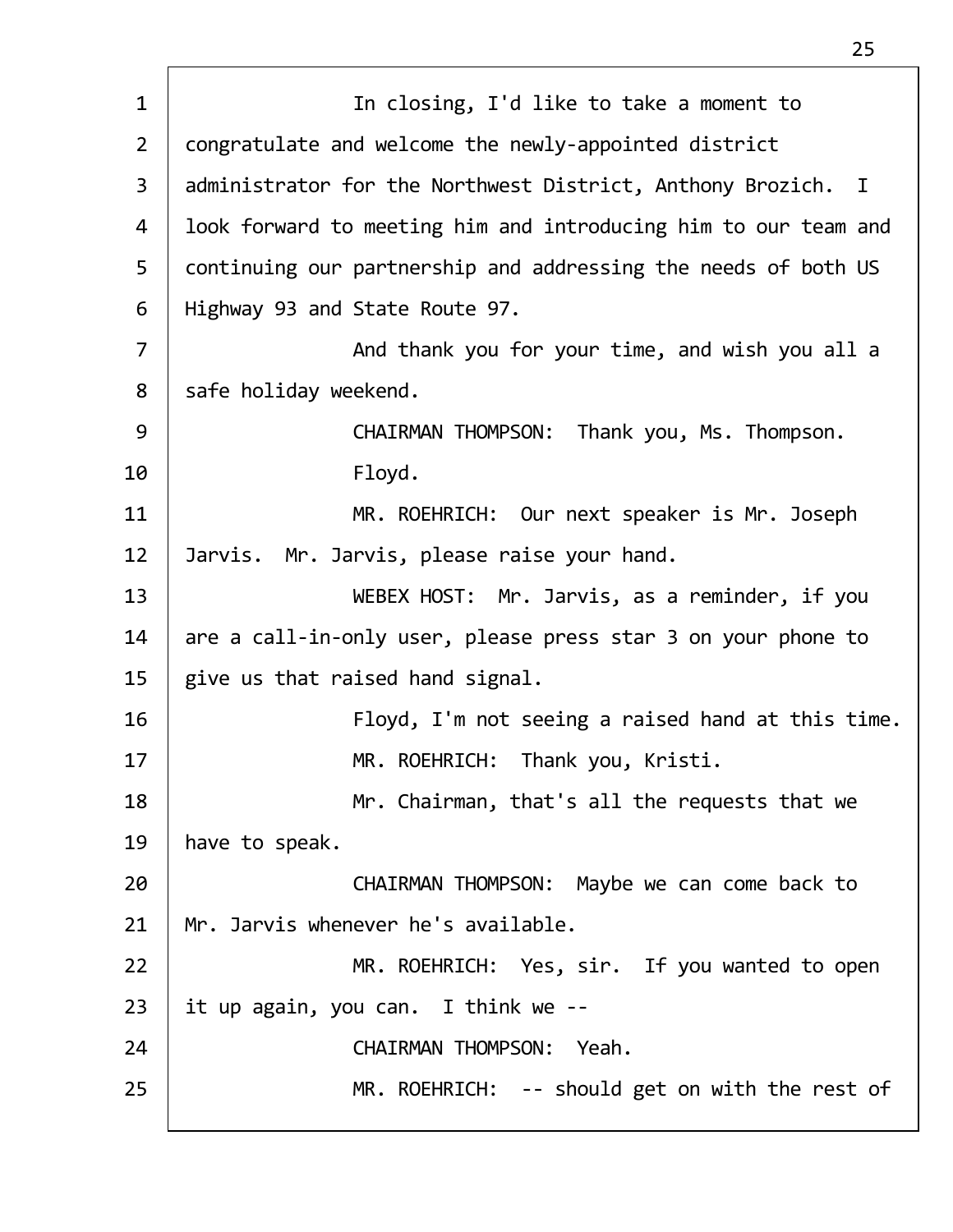| $\mathbf{1}$   | the agenda, and then maybe at the end of the meeting make one    |
|----------------|------------------------------------------------------------------|
| $\overline{2}$ | more try.                                                        |
| 3              | CHAIRMAN THOMPSON: I try to hear from everybody                  |
| 4              | that wishes to address the Board, and also that all those        |
| 5              | comments that are being made by each one of you, we are reminded |
| 6              | of those comments every so often, specifically at the end of the |
| $\overline{7}$ | year. So again, we do appreciate all those comments that are     |
| 8              | made.                                                            |
| 9              | Now we will move on to Item 1.                                   |
| 10             | MR. MAXWELL: Mr. Chair.                                          |
| 11             | CHAIRMAN THOMPSON: Okay. Max.                                    |
| 12             | MR. MAXWELL: I appreciate it, Mr. Chair. I                       |
| 13             | decided to follow up and take an opportunity to make a couple    |
| 14             | comments.                                                        |
| 15             | CHAIRMAN THOMPSON: Go ahead.                                     |
| 16             | MR. MAXWELL: First off, call to the audience is                  |
| 17             | great. It's very important to all of us on the Board, because    |
| 18             | we get to hear from the community throughout the state and here  |
| 19             | at the local region that we're holding the meeting. Those --     |
| 20             | these meetings being public and having public participation is   |
| 21             | incredibly important to our mission.                             |
| 22             | So first I want to apologize to the folks that                   |
| 23             | put on the dinner last night. I understand I missed an           |
| 24             | incredible time. It -- my apologies coming down.                 |
| 25             | I want to congratulate you on SR-189. There were                 |
|                |                                                                  |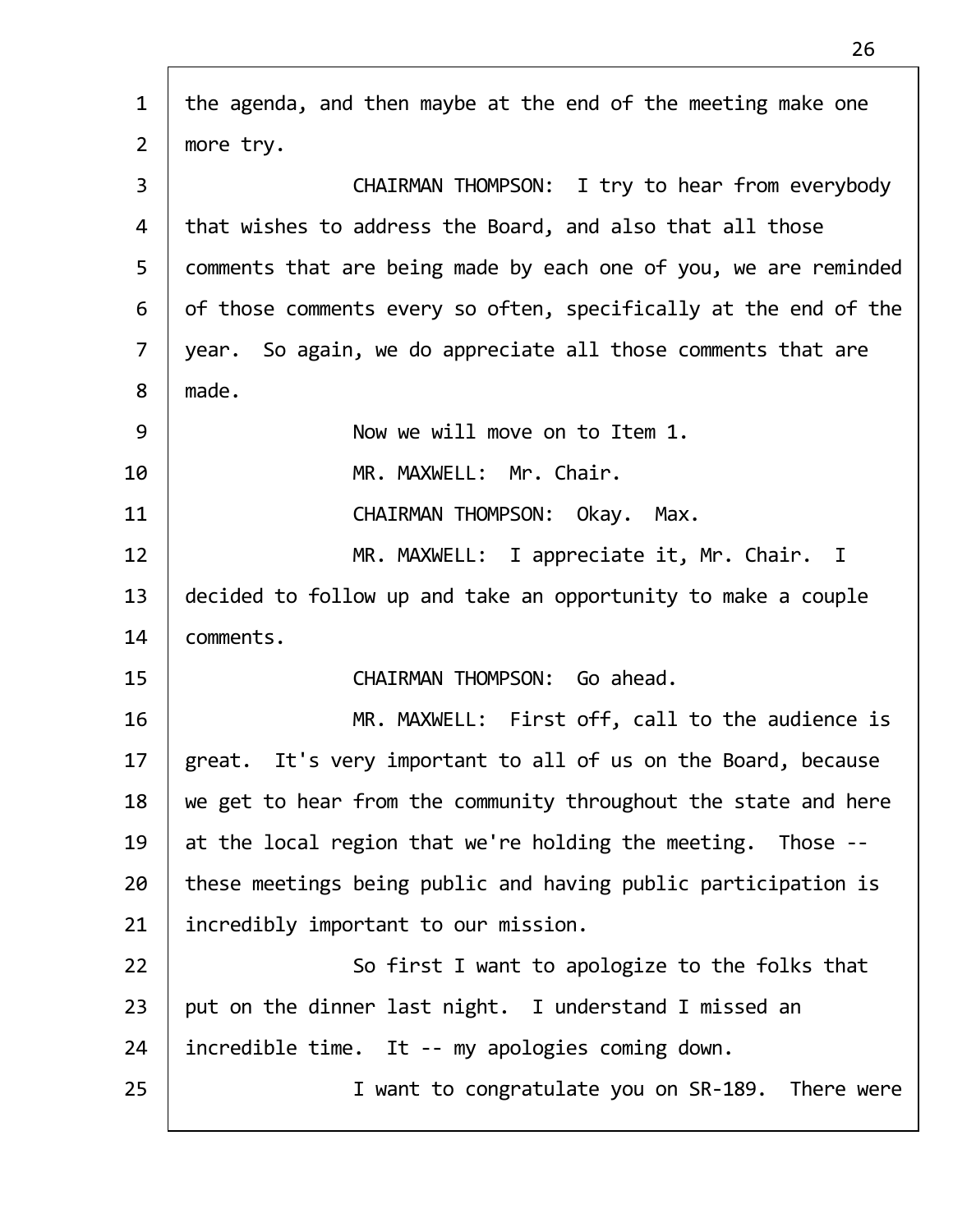1 a ton of folks involved in that project, and when you see it, 2 | you will see the magnitude and the impact it's going to have, 3 | but if it wasn't for the county and the city and the produce 4 associations and the community working together to build 5 Statewide support for moving one -- SR-189 into the five-year  $6$  | plan, it never would have happened. So it wasn't just local. 7 It wasn't just ADOT. It was really a statewide effort that got  $8$  | that moved forward in the five-year plan.

9 | And in regards to all the comments and what we're 10 | hearing today, it is so important to understand the input to the 11 | five-year plan. We have our upcoming five-year plan input 12 Session coming on (indiscernible) have input to the five-year  $13$  | plan, and I'd encourage anyone who's interested in projects in  $14$  their region and getting things done to make sure that they're 15 taking a good look at the five-year plan, provide your input and  $16$  then show up and remain engaged.

17 | Think that was the key to Santa Cruz County, to 18 the City of Nogales, to the -- to the business community down 19 here. You remained engaged until the Board really heard what  $20$  | you said and the case had been made, and that is why SR-189 went 21 | forward. And congratulations on that.

22 | And again, my apologies for missing the event 23 | last night. The interaction with the community is one of the  $24$  | most important things we do. So thank you, Mr. Chair.

25 CHAIRMAN THOMPSON: Thank you, Board Member Ted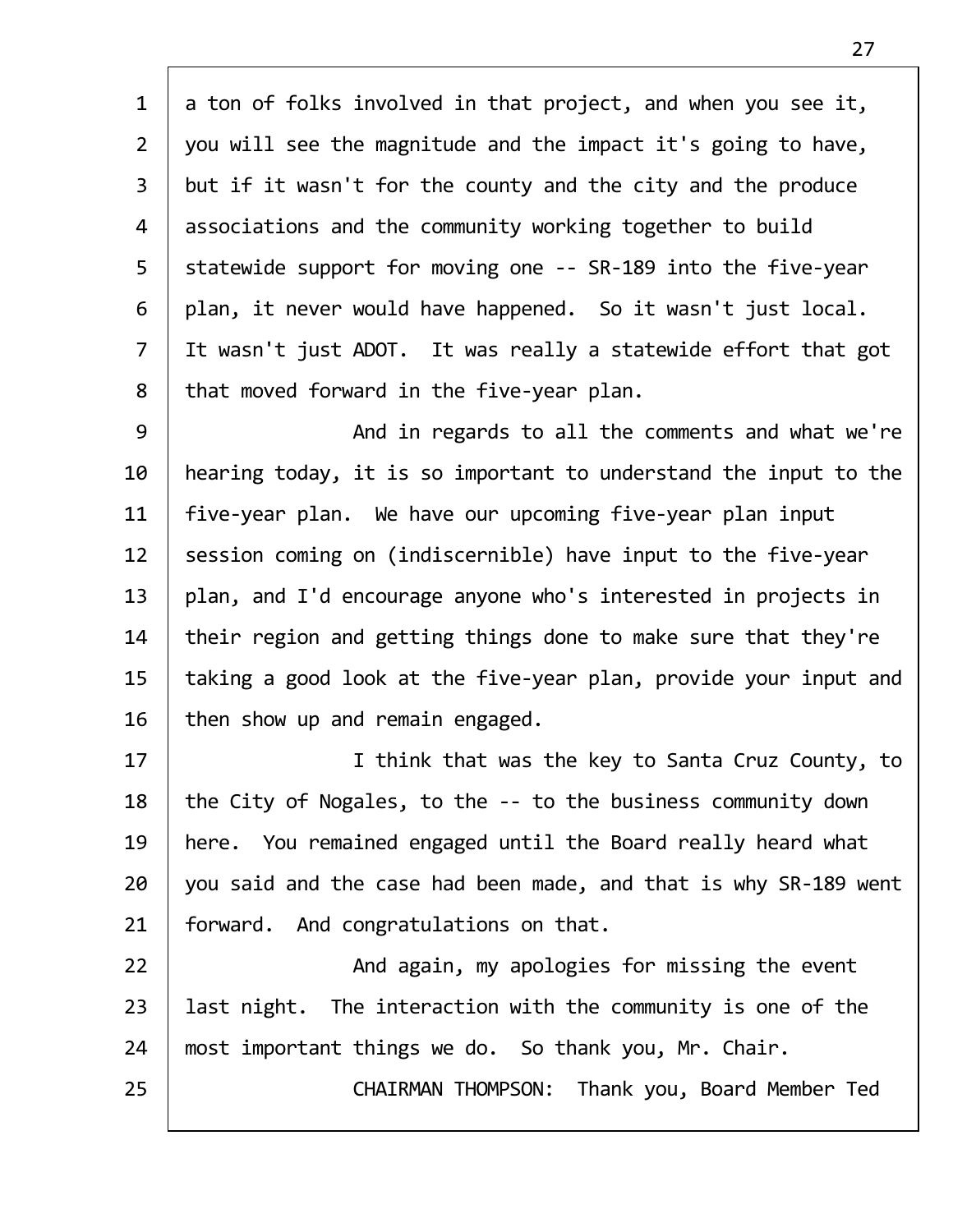| $\mathbf{1}$   | Maxwell. We appreciate the comments and now some specific        |
|----------------|------------------------------------------------------------------|
| $\overline{2}$ | details about our next meeting and the five year approval, the   |
| $\overline{3}$ | five-year plan will be announced at the end of this meeting.     |
| 4              | (Indiscernible.)                                                 |
| 5              | Gary?                                                            |
| 6              | VICE CHAIR KNIGHT: I've got just a short comment                 |
| $\overline{7}$ | on Ted's comments. Your comments to the Board are extremely      |
| 8              | important, but remember that as soon as we approve the five-year |
| 9              | plan that we're working on now, work starts on the next five-    |
| 10             | year plan.                                                       |
| 11             | So what we hear from you today and at our                        |
| 12             | meetings, even though it may be too late to actually get into    |
| 13             | the five-year plan that we're going to approve this June, keep   |
| 14             | in mind that those comments do not go unnoticed, and when the    |
| 15             | work starts on the next five-year plan, that's when those        |
| 16             | comments will really be looked at closely, if there wasn't       |
| 17             | anything that we could do to get them in this five-year plan.    |
| 18             | So just keep in mind it's an ongoing process, and                |
| 19             | you need to keep your comments coming so that we know where your |
| 20             | desires lie so that we can get them into a five-year plan.       |
| 21             | Thank you, Mr. Chair.                                            |
| 22             | CHAIRMAN THOMPSON: Thank you, Gary.                              |
| 23             | Anybody on the WebEx wishing to make a comment?                  |
| 24             | MR. ROEHRICH: Mr. Chairman, I would caution the                  |
| 25             | Board. We're -- you're starting to deliberate amongst            |
|                |                                                                  |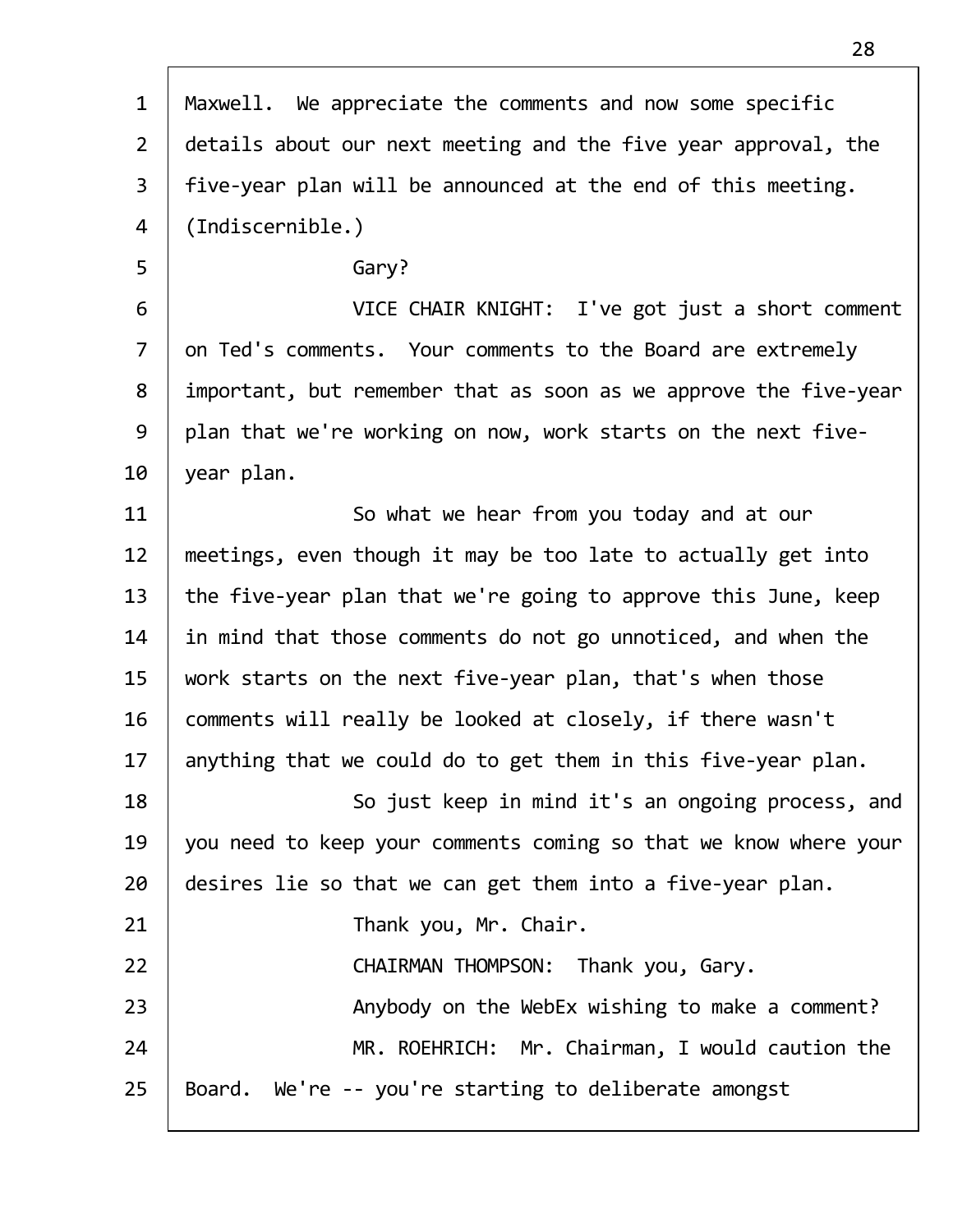| $\mathbf{1}$   | yourselves on topics that are not on the agenda.                   |
|----------------|--------------------------------------------------------------------|
| $\overline{2}$ | UNIDENTIFIED SPEAKER: Yeah.                                        |
| 3              | MR. ROEHRICH: I realize they were just general                     |
| 4              | comments in reference to call to the audience and input from the   |
| 5              | public, I think, which is good to make, but if you start           |
| 6              | responding to each of the board members, I think you're off        |
| $\overline{7}$ | agenda topic.                                                      |
| 8              | CHAIRMAN THOMPSON: Okay, Floyd. That's why                         |
| 9              | you're there.                                                      |
| 10             | MR. ROEHRICH: Might be also why you get rid of                     |
| 11             | me (indiscernible).                                                |
| 12             | UNIDENTIFIED SPEAKER: Don't tempt us.                              |
| 13             | CHAIRMAN THOMPSON: Okay. Now, our next -- we                       |
| 14             | will now move on to Item 1, the director's report.                 |
| 15             | Floyd.                                                             |
| 16             | MR. ROEHRICH: Thank you, Mr. Chairman.                             |
| 17             | The Director is conflicted and unable to attend                    |
| 18             | He does send his apologies, but it's a last minute item.<br>today. |
| 19             | I was going to address two things, and I appreciate the input      |
| 20             | from Board Members Knight and Maxwell, because I was going to      |
| 21             | talk about the five-year program coming up, because I think it     |
| 22             | is important that the public does review the five-year agenda      |
| 23             | online, provide their comments either through the online portal,   |
| 24             | through telephone comments or the public hearing, which will be    |
| 25             | May 20th next month. It is an in-person as well as virtual         |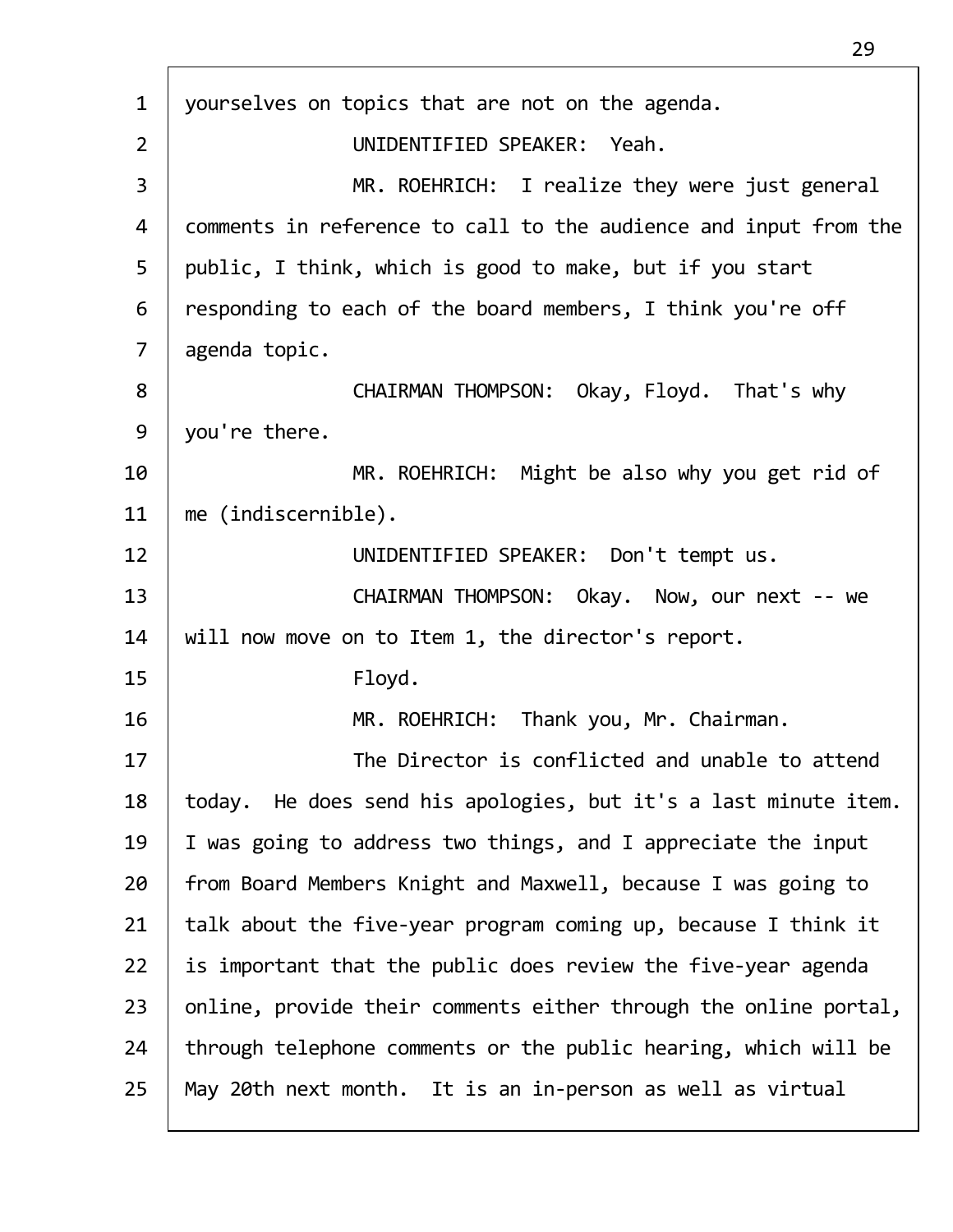| $\mathbf{1}$   | meeting set up for, and at that time it is important if you have |
|----------------|------------------------------------------------------------------|
| $\overline{2}$ | comments to bring them in.                                       |
| 3              | And, Mr. Knight, I very much appreciate the                      |
| 4              | comment you made in that we try to address every project this    |
| 5              | year, but it is an ongoing process, and sometimes you get in the |
| 6              | comments start as deliberating for future years. So don't feel   |
| $\overline{7}$ | your input isn't successful one time. It's successful over       |
| 8              | time, and I think it's very important that we continue to do     |
| 9              | that.                                                            |
| 10             | So next month's meeting is in the valley. It's                   |
| 11             | at the Salt River Pima -- Salt River Pima Maricopa Indian        |
| 12             | Council Chambers. It will be at that site Friday, May 20th.      |
| 13             | The second point I wanted make real quick is we                  |
| 14             | continue to get a lot of questions about the infrastructure bill |
| 15             | that Congress passed and the funding and what does that mean for |
| 16             | the program. We're working very closely with the COGs and MPOs,  |
| 17             | as well as other stakeholders.                                   |
| 18             | As our staff is evaluating the implementation of                 |
| 19             | that and looking at the new programs and working with our        |
| 20             | federal partners at the Federal Highway Administration. We       |
| 21             | continue to take the guidance we're getting, and we're           |
| 22             | evaluating how to move that forward. You've already heard a      |
| 23             | couple little presentations on that so far. You'll probably      |
| 24             | hear more as we get closer to the public hearing. You'll also    |
| 25             | hear from Kristine what some of the financial impacts are that   |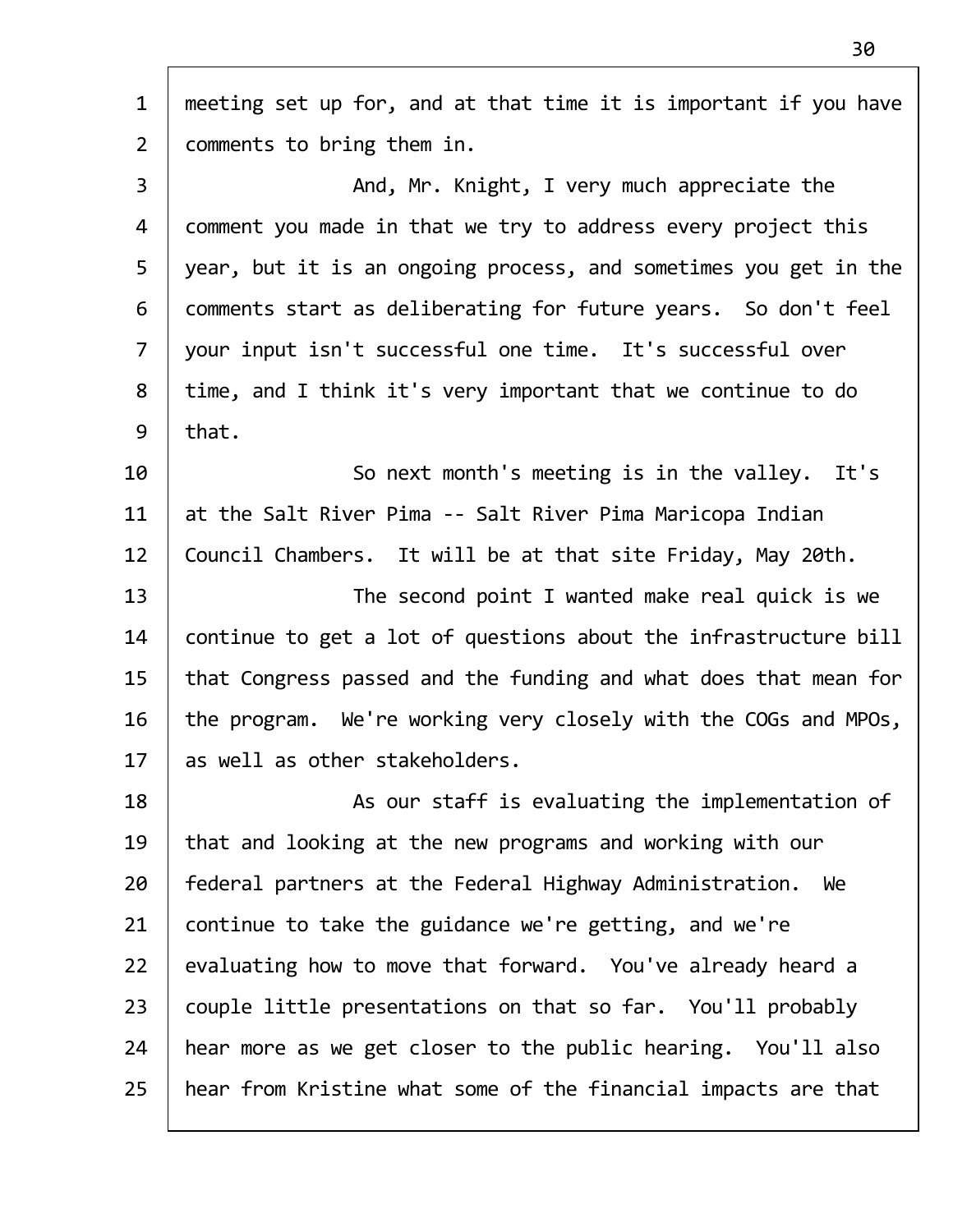$1 \mid$  we've been able to assess.

| $\overline{2}$ | So there's a lot of information still working,                   |
|----------------|------------------------------------------------------------------|
| $\mathsf{3}$   | and I know people want immediate answers. I just want to remind  |
| 4              | everybody staff is breaking that down. It was a big bill.        |
| 5              | Thousands of pages with a lot of new programs, a lot of funding, |
| 6              | and as we continue to work and implement the guidance and the    |
| $\overline{7}$ | programs, we will continue to be briefing this board, briefing   |
| 8              | our stakeholders and our partners in the COG and MPO regions as  |
| 9              | well. There's a lot of good information, but it's taking a       |
| 10             | little while to digest. We ask people to be patient.             |
| 11             | I also would also note that it's a big impact to                 |
| 12             | the state, and the Governor's office has started a task force    |
| 13             | that will be headed by Sarah Weber, their -- I think it's the    |
| 14             | chief operating officer for the Governor's staff, and she has    |
| 15             | been leading a task force with state agencies and key personnel  |
| 16             | who are going to be looking at how this is affecting the state   |
| 17             | and our component on it -- on ADOT transportation will be a key  |
| 18             | -- a member of that as we begin to look at the breadth of that   |
| 19             | bill, which is an extensive bill. Not just transportation, but   |
| 20             | it covered many, many areas, and again, the State is looking at  |
| 21             | that. So just wanted to remind that to everybody and let them    |
| 22             | know that we're moving forward.                                  |
| 23             | I also know -- would like to now bring up                        |
| 24             | Ms. Katy Proctor. She's going to give a state and federal        |

 $25$  legislative update and may address a little bit more of that as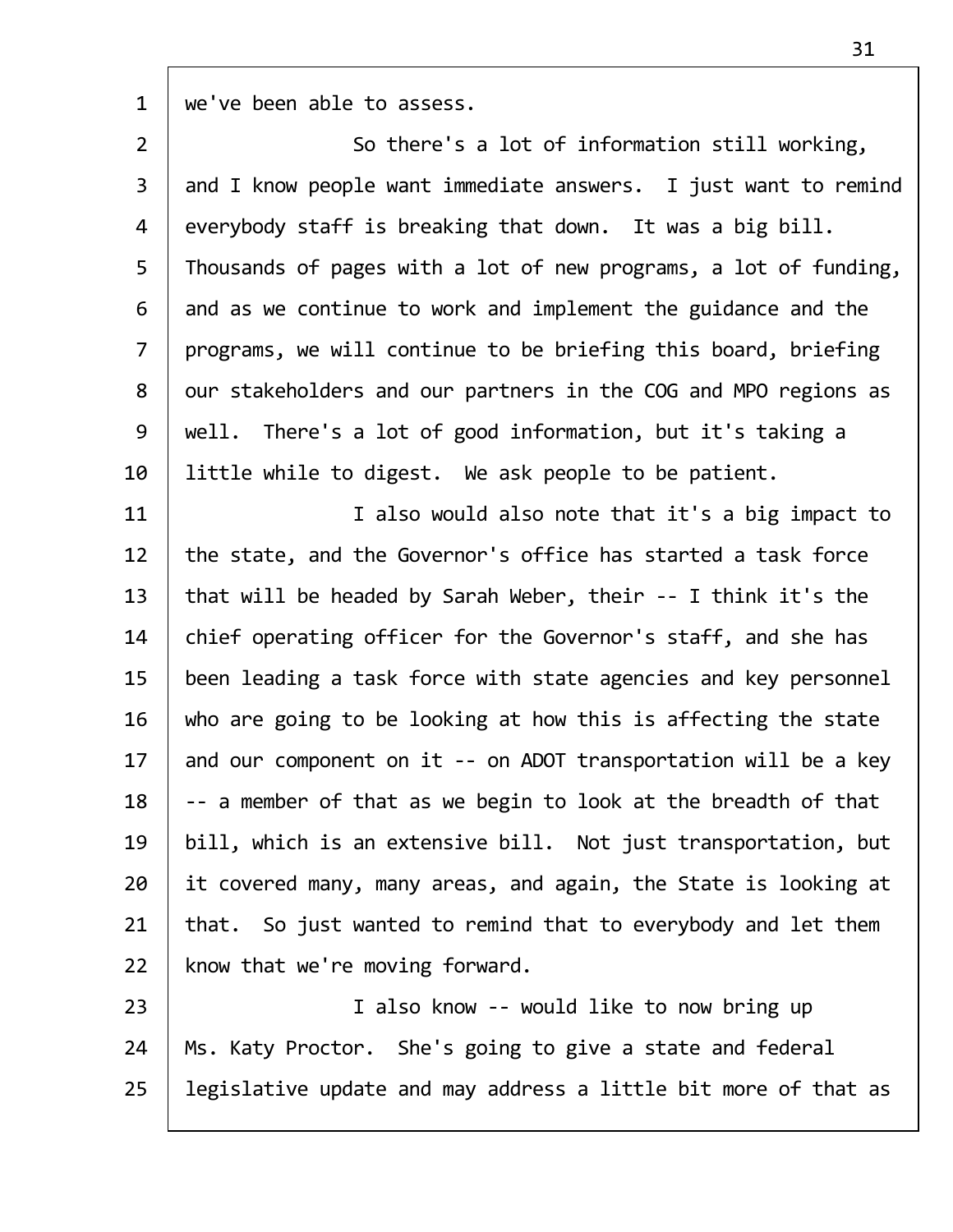| $\overline{2}$ | <b>CHAIRMAN THOMPSON:</b><br>Katy.                               |
|----------------|------------------------------------------------------------------|
| $\overline{3}$ | MS. PROCTOR: Good morning, Mr. Chairman and                      |
| 4              | members. Thanks for having me today. It's great to see           |
| 5              | everybody in person. I'm going to focus on the state update      |
| 6              | today, as opposed to federal, and just let you know a few things |
| $\overline{7}$ | about what's going on with the Legislature.                      |
| 8              | Today would be the 96th day of session.                          |
| 9              | Unfortunately, I do not think we're wrapping up in 100 days this |
| 10             | year, so we can just take that one off the table right now. At   |
| 11             | this point committees have wrapped up, and bills that have       |
| 12             | fiscal impact are parked in the rules committees, and the floor  |
| 13             | calendars are slowing down a little bit. Everything's getting a  |
| 14             | little bit lighter as budget negotiations continue.              |
| 15             | This year we also have several large policy items                |
| 16             | and tax issues that are on the horizon as well that will go in   |
| 17             | conjunction, I think, with those continued budget conversations. |
| 18             | The Finance Advisory Committee met last week, and                |
| 19             | JLBC issued some new revenue numbers, and I think that's really  |
| 20             | important to note. It looks like there could be up to            |
| 21             | \$1.3 billion available for ongoing expenditures and an          |
| 22             | additional 2.8 billion for one-time expenditures that would be   |
| 23             | added to the baseline potentially going forward.                 |
| 24             | That's a large amount of money. It's a little                    |
| 25             | bit higher than what was expected back in January as well. So    |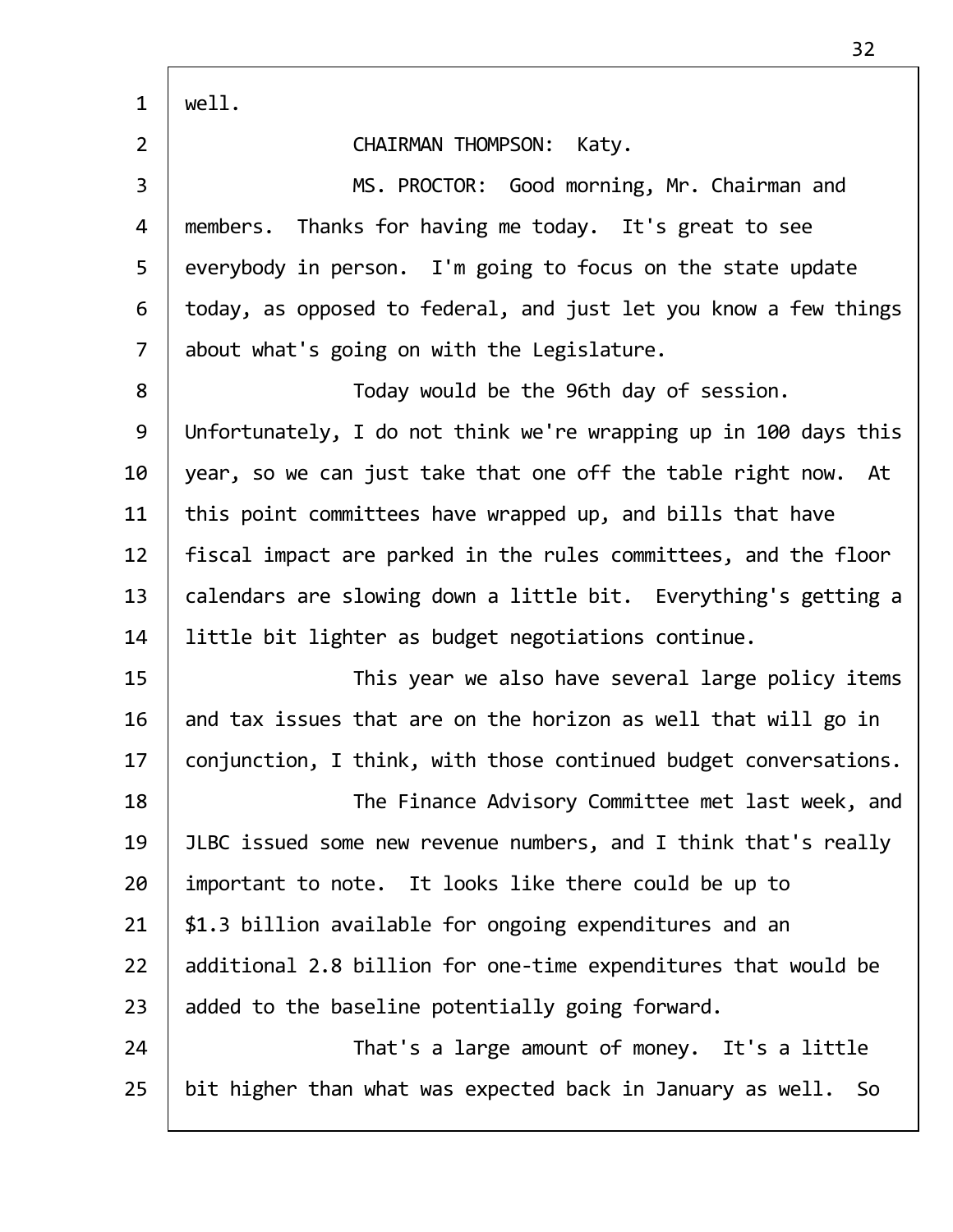| $\mathbf{1}$   | that will figure back into those budget negotiations.             |
|----------------|-------------------------------------------------------------------|
| $\overline{2}$ | Speaking to some members this week, there's a lot                 |
| $\mathsf{3}$   | of different scenarios at play. Nobody seems to have exactly      |
| 4              | what the path forward is right now. That's probably pretty        |
| 5              | normal for this time of year, especially with such a large        |
| 6              | surplus to consider.                                              |
| $\overline{7}$ | One thing I would like to point out is that as                    |
| 8              | you probably recall, the executive had a proposal to put          |
| 9              | \$400 million onto the I-10 widening project, and that was in the |
| 10             | executive's budget back in January when it was released.          |
| 11             | As Paul is going to report to you later, one of                   |
| 12             | the new programs created in the federal infrastructure            |
| 13             | legislation was a discretionary grant called the Mega Grant, and  |
| 14             | ADOT will be applying for that Mega Grant for the I-10 corridor   |
| 15             | and is hopeful to use those state moneys to promote a             |
| 16             | significant state match. What we want to do is demonstrate that   |
| 17             | we have significant state and local commitment to the project     |
| 18             | and make it the most competitive application possible.            |
| 19             | In order to do that, we need the Legislature to                   |
| 20             | appropriate that money by May 13th, and that is the drop dead     |
| 21             | date for ADOT to be able to include those state moneys as that    |
| 22             | significant state match and demonstrate that significant          |
| 23             | commitment in that grant application process.                     |
| 24             | So this is something that we are meeting with our                 |
| 25             | stakeholders on right now and really trying to get the word out   |
|                |                                                                   |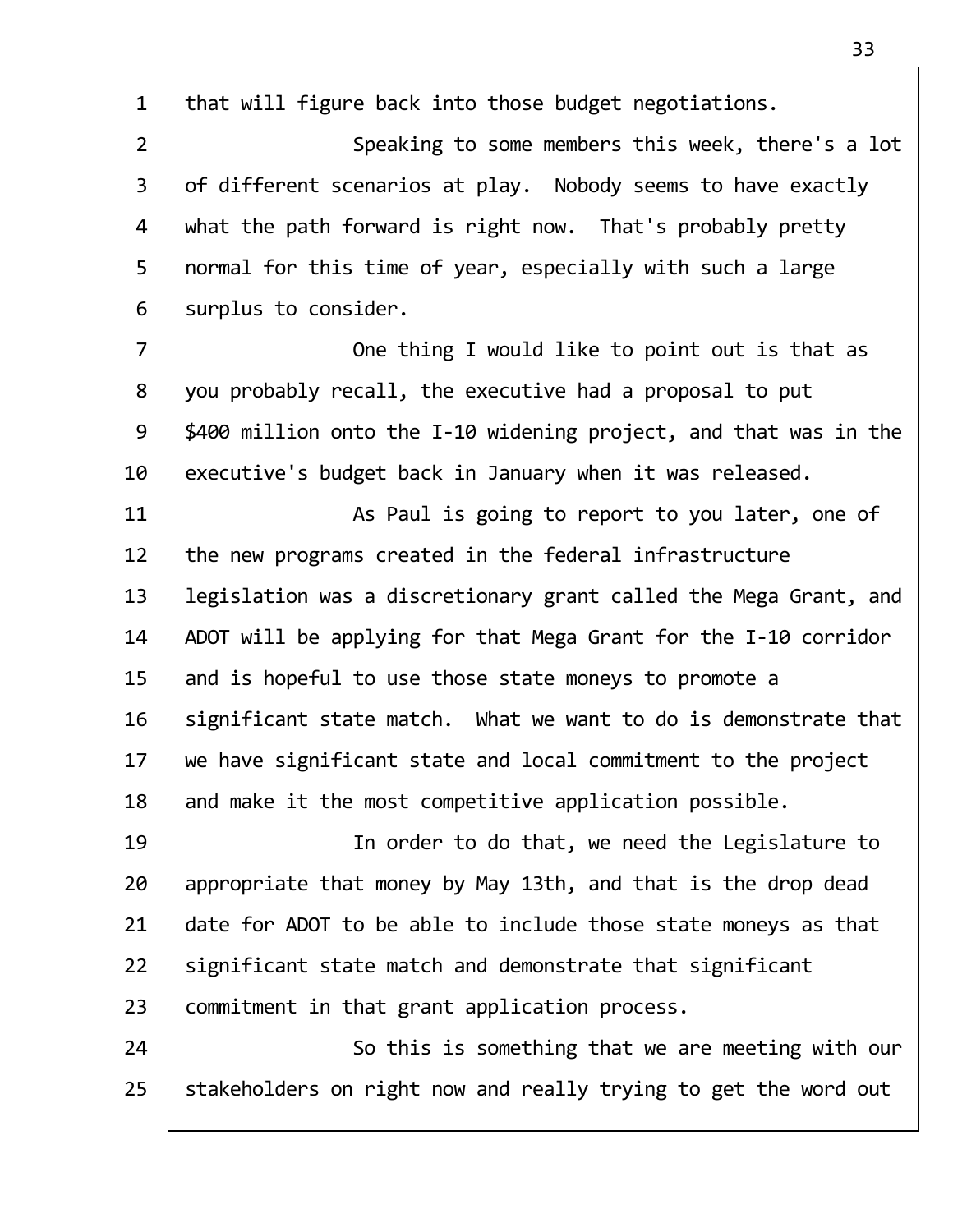| $\mathbf{1}$   | for folks. We do believe there's a good opportunity here for     |
|----------------|------------------------------------------------------------------|
| $2^{\circ}$    | the state, especially in light of that significant budget        |
| $\overline{3}$ | surplus. It seems like all of the stars are potentially in       |
| 4              | alignment, so we're really trying to work with our stakeholder   |
| 5              | community right now and make sure that folks know that this      |
| 6              | opportunity's on the horizon, and we need help to get across the |
| $\overline{7}$ | finish line. And again, that day is May 13th. It's a really      |
| 8              | great opportunity, and we look forward to moving forward with    |
| 9              | that. I know Paul is going to talk a little bit more about the   |
| 10             | grant process later.                                             |
| 11             | So Mr. Chair and Members, I'd be happy to answer                 |
| 12             | any questions you might have.                                    |
| 13             | CHAIRMAN THOMPSON: Any members here in person or                 |
| 14             | those online have any questions for Katy?                        |
| 15             | Thank you, Katy. I think every so often you keep                 |
| 16             | us informed on these kinds of issues. So thank you very much.    |
| 17             | MR. ROEHRICH: So, Mr. Chairman, that ends the                    |
| 18             | director's report. Thank you.                                    |
| 19             | CHAIRMAN THOMPSON: So that includes your last                    |
| 20             | minute items to report? You don't have any?                      |
| 21             | MR. ROEHRICH: Yes, sir. All my items were last                   |
| 22             | minute items, because I just made it up. Katy came prepared. I   |
| 23             | just made it up when the director said he wasn't -- unable to    |
| 24             | make the meeting.                                                |
| 25             | CHAIRMAN THOMPSON: Okay. If he's still coming                    |
|                |                                                                  |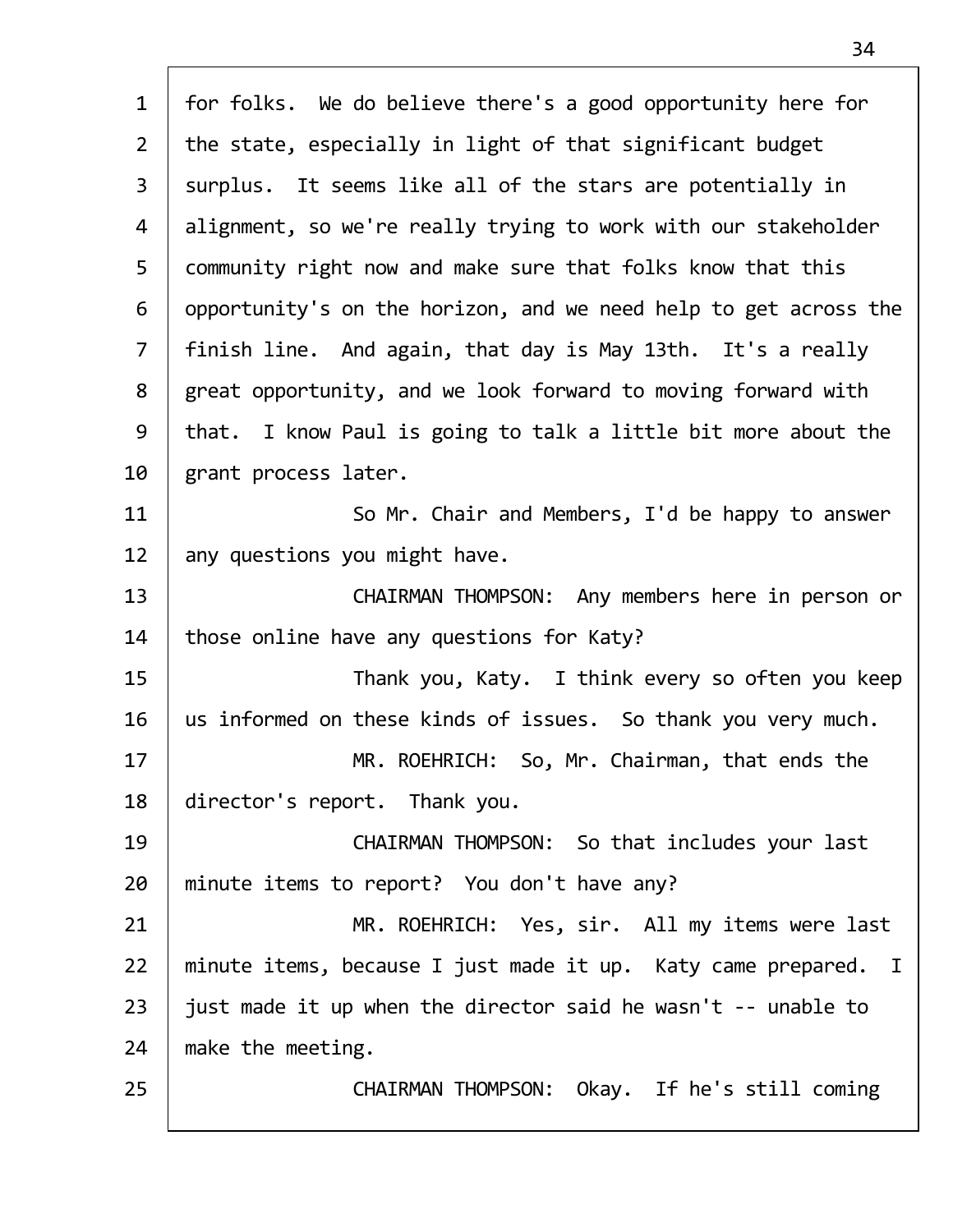| $\mathbf{1}$   | on, we'll try to hear from him as well?                          |
|----------------|------------------------------------------------------------------|
| $\overline{2}$ | MR. ROEHRICH: Yes, sir. I do not expect him,                     |
| $\mathsf{3}$   | though, but $-$                                                  |
| 4              | CHAIRMAN THOMPSON: Okay.                                         |
| 5              | MR. ROEHRICH: -- we'll watch to see if he logs                   |
| 6              | in. Thank you, sir                                               |
| $\overline{7}$ | CHAIRMAN THOMPSON: Okay. We will now move on to                  |
| 8              | Item 2, District Engineer's report. Jeremy Moore, Assistant      |
| 9              | District Engineer for Southcentral District.                     |
| 10             | MR. MOORE: Thank you.                                            |
| 11             | CHAIRMAN THOMPSON: Good morning.                                 |
| 12             | MR. MOORE: Good morning, Mr. Chair and members                   |
| 13             | of the Board. My name is Jeremy Moore. I am the assistant        |
| 14             | district engineer for the Southcentral District.                 |
| 15             | I want to start off by providing (indiscernible)                 |
| 16             | to the community to, the City of Nogales, Santa Cruz County, the |
| 17             | Nogales school district, Port Authority, ADOT staff, Ames        |
| 18             | Construction, Fresh Produce and many more for their patience and |
| 19             | support during the construction of 189.                          |
| 20             | I also want to note that I am very proud and                     |
| 21             | honored to have been part of that project as well. So with       |
| 22             | that, I'll go ahead and talk a little bit about 189 and some     |
| 23             | other upcoming projects in the district -- in the area.          |
| 24             | Next slide.                                                      |
| 25             | So State Route 189. This project's delivery                      |
|                |                                                                  |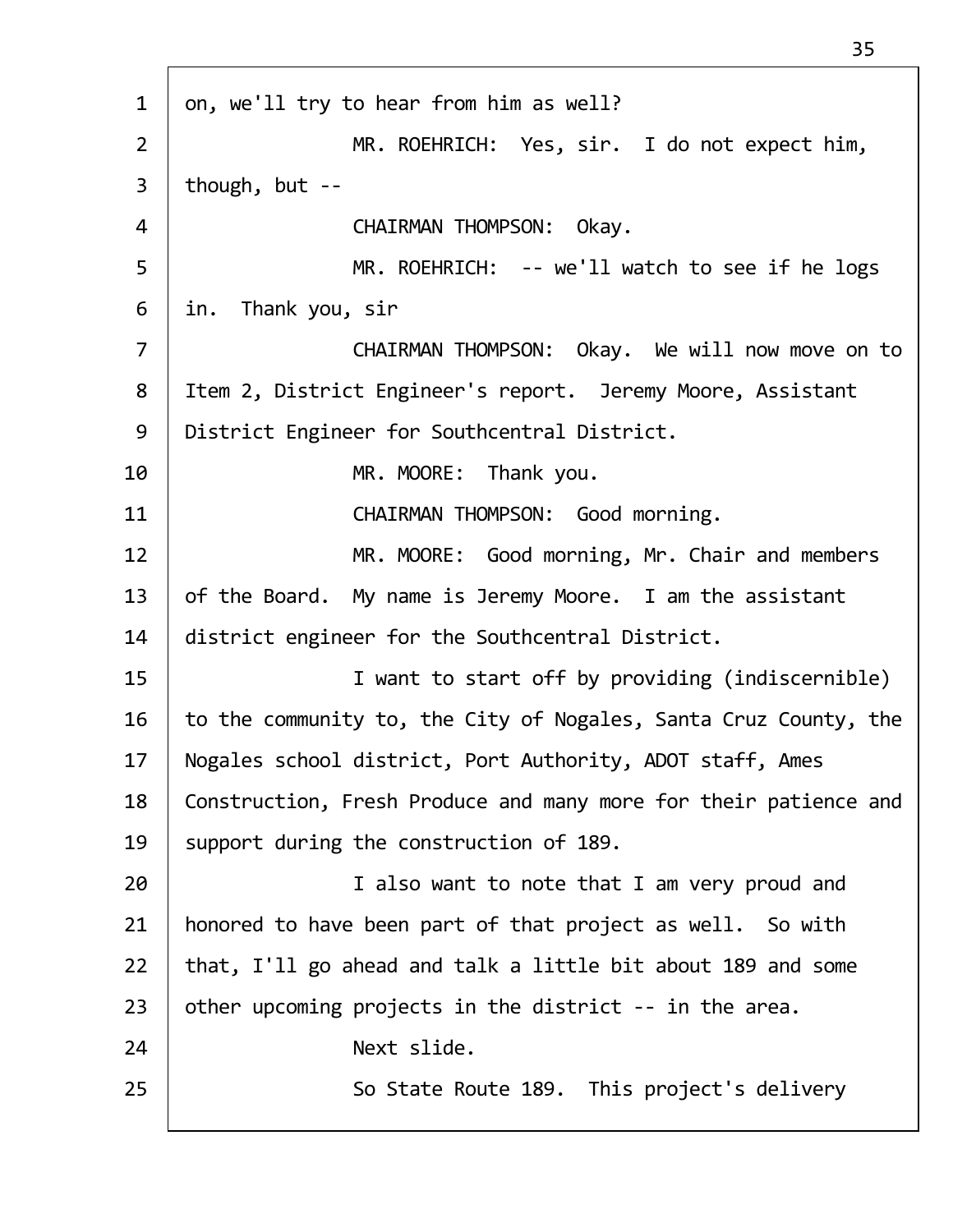| $\mathbf{1}$   | method was design/build. The design/builder was Ames             |
|----------------|------------------------------------------------------------------|
| $\overline{2}$ | Construction and Horrocks Engineers. Part of the funding for     |
| $\overline{3}$ | this project was the \$25 million TIGER grant. The contract      |
| 4              | amount for this was 82 million. Contract was awarded in          |
| 5              | February of 2020, and the start of construction was March of     |
| 6              | 2020, with a estimated completion date of May of 2022. The only  |
| $\overline{7}$ | thing that we have left on this project is the final striping,   |
| 8              | which we need the correct ambient and surface temperatures to do |
| 9              | that successfully.                                               |
| 10             | Next slide, please.                                              |
| 11             | Project improvements. All right. We've got the                   |
| 12             | Mariposa Road to I-19 flyover connection. We've got the          |
| 13             | two-lane roundabout, intersection at Target Range Road. We've    |
| 14             | got improvements at Grant Avenue and Mariposa. You've got the    |
| 15             | raised median along Mariposa. You've got the widening at         |
| 16             | Mariposa Road. We've got drainage improvements, lighting         |
| 17             | improvements, signing and striping, sidewalk and curb and        |
| 18             | gutter, ADA improvements, additional storage capacity for the    |
| 19             | turning lanes at the intersections, and intersection             |
| 20             | improvements.                                                    |
| 21             | Next slide, please.                                              |
| 22             | So one of the things that made this project kind                 |
| 23             | of unique and was one of -- a first for me was the delivery      |
| 24             | method on this project, which was a design build. So our         |
| 25             | typical delivery method that I'm used to is, you know, we design |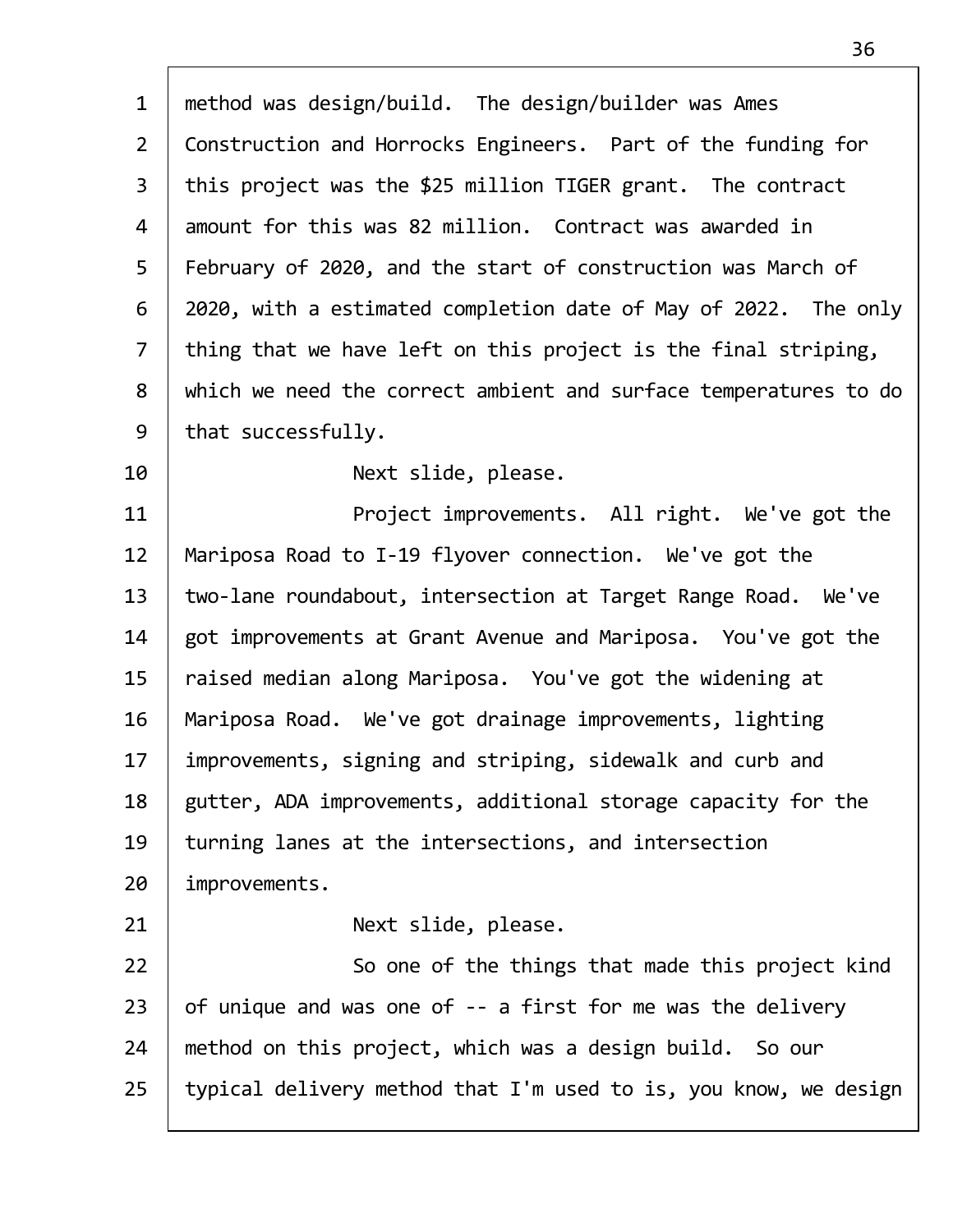| $\mathbf{1}$   | a project. It's advertised. Contractors bid the jobs, and then   |
|----------------|------------------------------------------------------------------|
| $\overline{2}$ | you've got the lowest bidder that is tentatively awarded the     |
| $\overline{3}$ | project, in the (indiscernible).                                 |
| 4              | ADOT holds the design in that process, whereas on                |
| 5              | 189, we utilized a different method, which was the design/build, |
| 6              | and that's basically where the contractor now hires the design   |
| $\overline{7}$ | team. They are in charge of the construction and the design      |
| 8              | process. And so ADOT would put out a request for                 |
| 9              | qualifications, technical proposals, the cost to build the job   |
| 10             | and build time of the project, so all of the proposers are on    |
| 11             | that -- are interested in the contract.                          |
| 12             | Once that's submitted, then ADOT forms a                         |
| 13             | selection panel, and then that selection panel will go through,  |
| 14             | review all the scoring, score the qualifications, the typical    |
| 15             | proposals, cost and the time to build the job, and then we end   |
| 16             | up with the selected candidate. And on this project it was Ames  |
| 17             | Construction (indiscernible). But that's a little bit unique in  |
| 18             | it was a very interesting process, and I really enjoyed it,      |
| 19             | SO                                                               |
| 20             | Next slide, please.                                              |
| 21             | So some other projects in the area. We've got                    |
| 22             | the Potrero Canyon Bridge, which is a scour retrofit project.    |
| 23             | We've got Southwest Concrete Paving as the contractor on that    |
| 24             | one. The contract alone is 790,000. Delivery method is design    |
| 25             | bid build. Traditional delivery method with an expected          |
|                |                                                                  |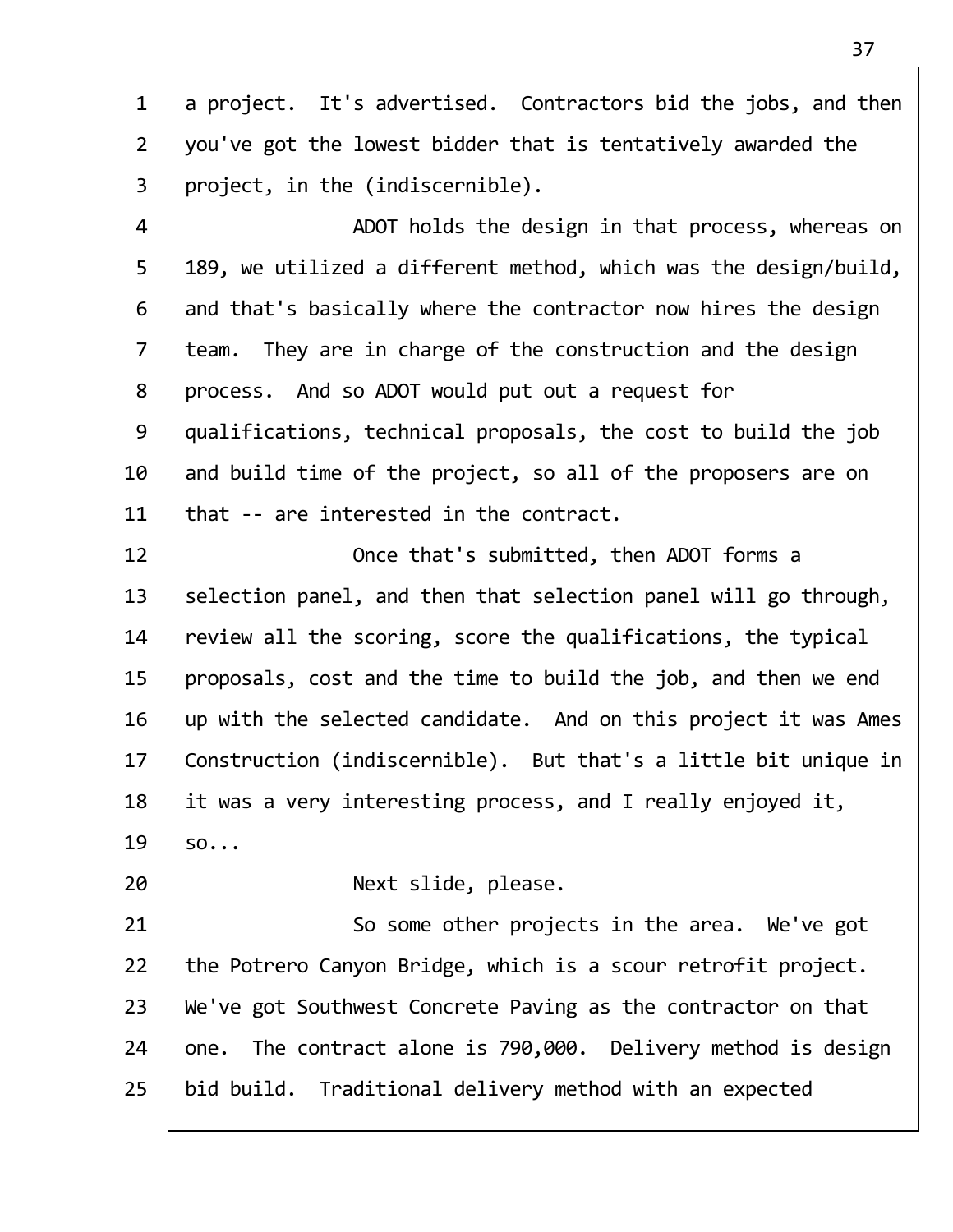| $\mathbf{1}$   | completion date of late spring of 2022.                         |
|----------------|-----------------------------------------------------------------|
| $\overline{2}$ | Next slide, please.                                             |
| 3              | Then we've got our I-19 broadband project. This                 |
| 4              | is kind of similar to 189, because the delivery method is again |
| 5              | design/build. And so our design/builder on this is Sundt        |
| 6              | Construction, and then Kimley-Horn is the designer. Contract    |
| $\overline{7}$ | amount is 14.9 million. Delivery method is, again,              |
| 8              | design/build, and the expected completion date is early 2023.   |
| 9              | Next slide, please.                                             |
| 10             | Then we've got our I-10 San Pedro River Bridge                  |
| 11             | project. This is out in the Benson area and Cochise County, and |
| 12             | it is a whole bridge replacement, new girders, new beams, new   |
| 13             | deck, new columns, the whole entire structure, substructure,    |
| 14             | superstructure. Contractor on this project is FNF Construction. |
| 15             | Contract amount was 6.14 million. Delivery method is            |
| 16             | design/bid/build, traditional method, with an expected          |
| 17             | completion date fall of 2022.                                   |
| 18             | And next slide, please.                                         |
| 19             | And that concludes the district update.                         |
| 20             | CHAIRMAN THOMPSON: Board Members, do you have                   |
| 21             | any questions?                                                  |
| 22             | UNIDENTIFIED SPEAKER: Jeremy, on the -- on the                  |
| 23             | Benson project, are they on schedule? Are they ahead? Behind?   |
| 24             | How are we looking for that?                                    |
| 25             | MR. MOORE: They're on schedule. Yeah, they're a                 |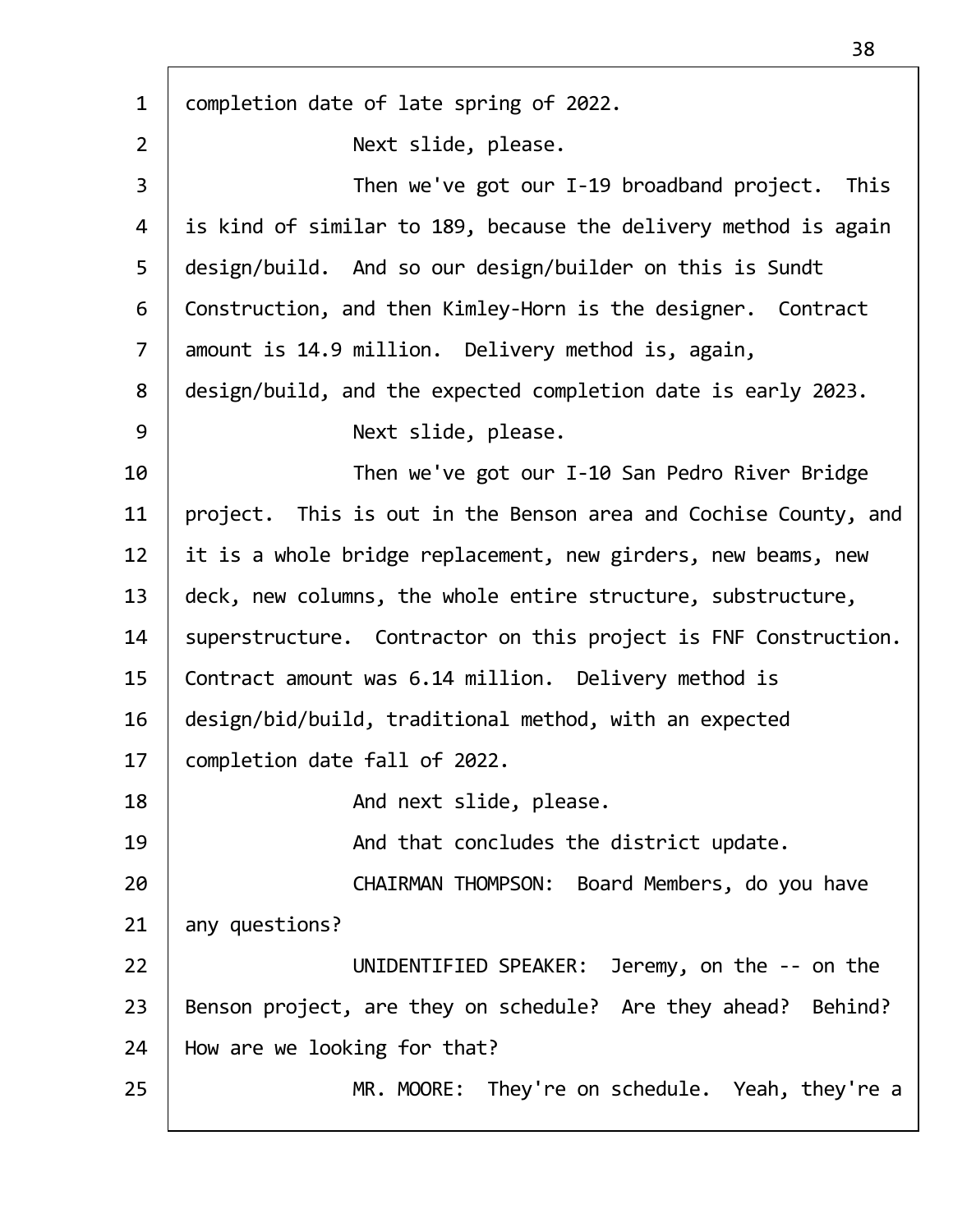| $\mathbf{1}$   | little bit ahead, but I think we're going to beat the completion |
|----------------|------------------------------------------------------------------|
| $\overline{2}$ | date on that one, as long as we've got no issues with weather or |
| $\overline{3}$ | anything, should be on target.                                   |
| 4              | UNIDENTIFIED SPEAKER: All right. Sounds good.                    |
| 5              | Thank you.                                                       |
| 6              | MR. MOORE: Thank you.                                            |
| $\overline{7}$ | MR. MAXWELL: Mr. Chair.                                          |
| 8              | CHAIRMAN THOMPSON: Maxwell.                                      |
| 9              | MR. MAXWELL: Mr. Chair, Jeremy, first thing I                    |
| 10             | wanted to say is congratulations on a job well done. You know,   |
| 11             | we've talked a lot about the support necessary to get a project  |
| 12             | funded and move forward sometimes on the five-year plan, but     |
| 13             | when it comes down to it, it really is the contractor that       |
| 14             | performs the actual work as well as the ADOT team that oversees  |
| 15             | and supervises and ensures that it's all done -- SR-189, when    |
| 16             | you go out and see it, you know it is a truly (indiscernible)    |
| 17             | example of what's possible.                                      |
| 18             | My question for is you say the thing that you                    |
| 19             | found most interesting was the design/build, and noticed that on |
| 20             | another one of the bids, design/build is also the method of      |
| 21             | choice. Do you see that going forward, and what do you think     |
| 22             | the advantages are, just to kind of educate us on using that     |
| 23             | type of process?                                                 |
| 24             | MR. MOORE: Sure. Mr. Chair, members of the                       |
| 25             | Board, so yeah, you know, with 189, what I saw is we took -- we  |
|                |                                                                  |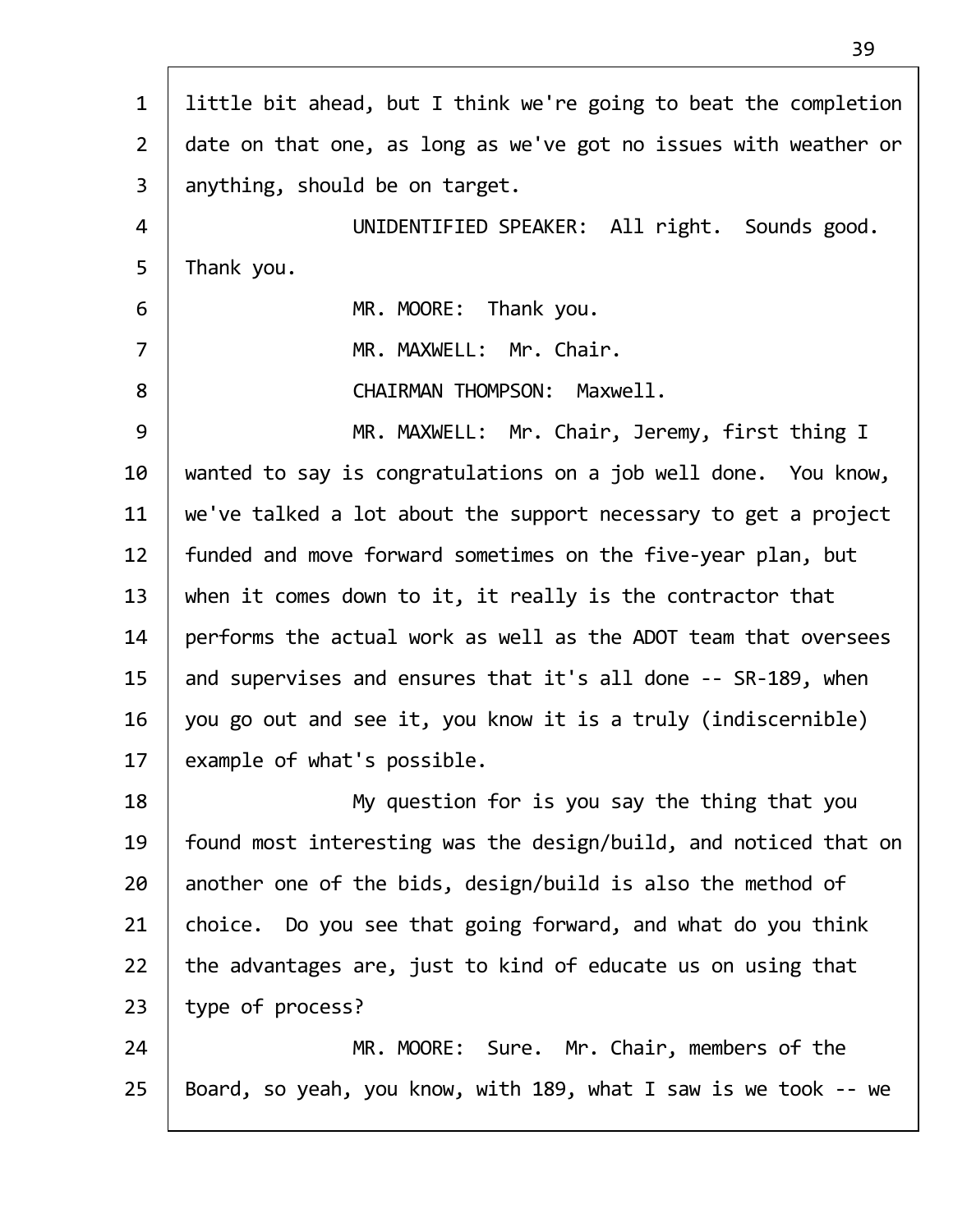| took a four-year project and having condensed it down to         |
|------------------------------------------------------------------|
| essentially a two-year project. So you don't -- you didn't have  |
| to go through, like, you know, an 18-month, 14-month design      |
| process and then go into a two-year construction process. We     |
| took it down to a two-year process. We kind of designed it as    |
| we built it at the same time. So we really shrunk that timeline  |
| down.                                                            |
| Second thing I also see as far as the benefit is                 |
| innovation. Right? We're getting the contractor's ideas on how   |
| they can utilize their equipment, their men and stuff like that  |
| get, you know, a good -- a good dollar amount on this project,   |
| and it takes a lot of risk off the department and puts the risk  |
| back onto the contractor.                                        |
| So it's -- that was two of the biggest things                    |
| that I saw was just innovation, the risk, getting them involved  |
| on how to build this team. So that when we get into              |
| construction, we don't have a lot of change orders and a lot of, |
| you know, disagreements with what the plans are. They are in     |
| charge of the plans. They control it. We oversee it. We          |
| review it, and then we move forward as a team.                   |
| MR. MAXWELL: Okay. Thank you for that                            |
| information. Maybe a follow-up. I don't know if it's for you     |
| or if, Floyd, you take it on behalf of the Director. Since that  |
| is obviously something new -- this is new, first time you've     |
| ever saw it, it's going forward -- how is it determined on these |
|                                                                  |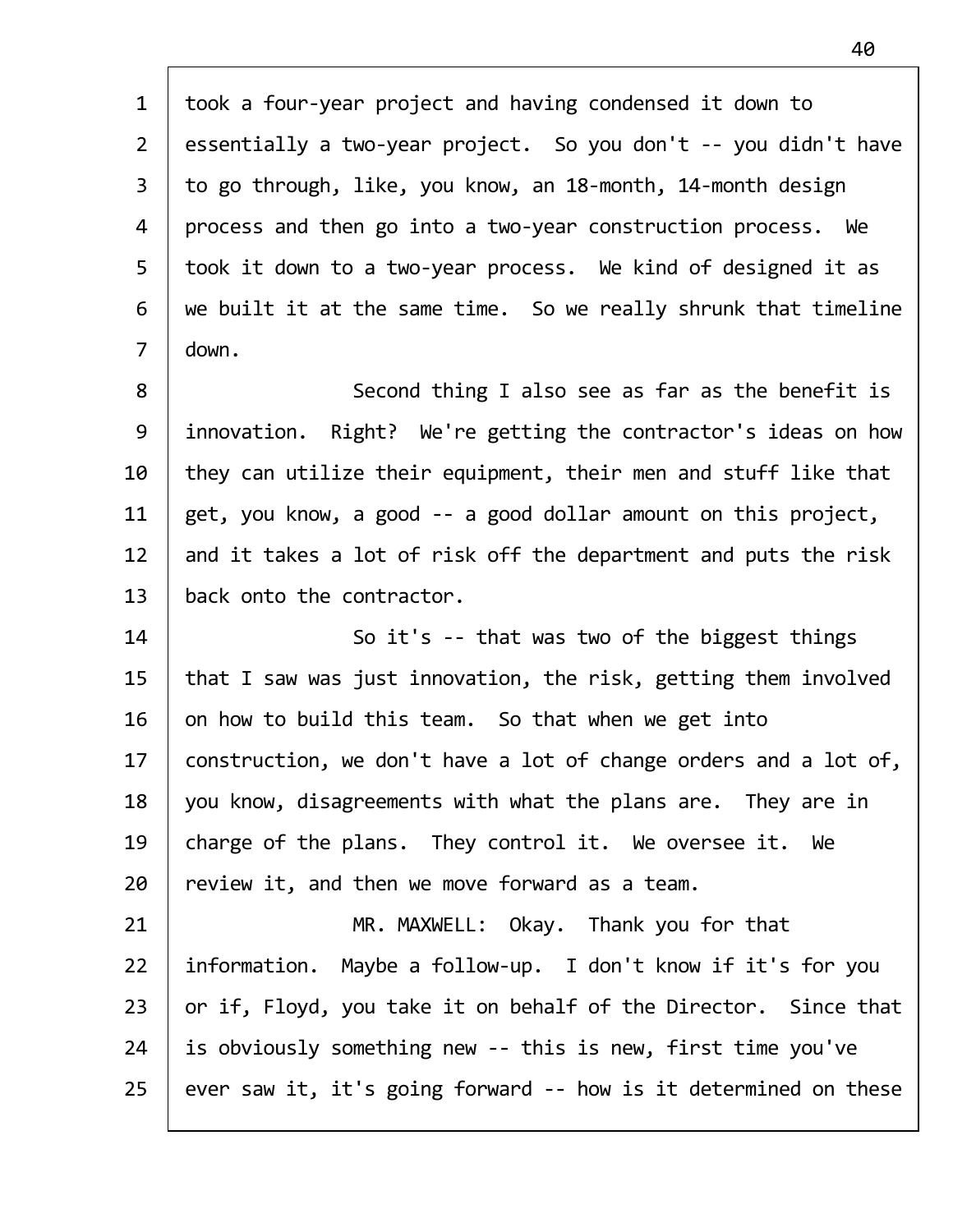| $\mathbf{1}$   | projects going forward? Obviously by the time they get to the    |
|----------------|------------------------------------------------------------------|
| $\overline{2}$ | Board, the bid technique has been decided. How is that           |
| $\overline{3}$ | determined on projects?                                          |
| 4              | MR. ROEHRICH: So -- so Mr. Chairman,                             |
| 5              | Mr. Maxwell, the infrastructure and delivery ideal -- what's --  |
| 6              | infrastructure delivery and operations group, they have a matrix |
| $\overline{7}$ | when they're looking at projects in the five-year program for    |
| 8              | the potential, which should we do traditional design/bid/build,  |
| 9              | which we do design/build, which do we use for maybe our P3       |
| 10             | opportunities, because you can put design/build in there, but    |
| 11             | then you have more flexibility in the procurement process. And   |
| 12             | then is there construction manager at risk.                      |
| 13             | So there's a number of different options                         |
| 14             | available to us contracting wise, and the technical team through |
| 15             | the state engineer's office and through the (indiscernible)      |
| 16             | division, we'll evaluate those projects, determine which is the  |
| 17             | best forward. On a lot of projects if the -- if the scope is     |
| 18             | pretty straightforward, we'll just design it and then put it out |
| 19             | for bid, because there's not a lot of, as Jeremy said,           |
| 20             | opportunity or room for innovation.                              |
| 21             | Where there is room to either bring projects                     |
| 22             | together or take more complicated projects and get the           |
| 23             | contractor and the designer together as a team to work on that,  |
| 24             | to save not only time, but sometimes you can save a little bit   |
| 25             | of efficiencies and moneys and things like that, then we'll look |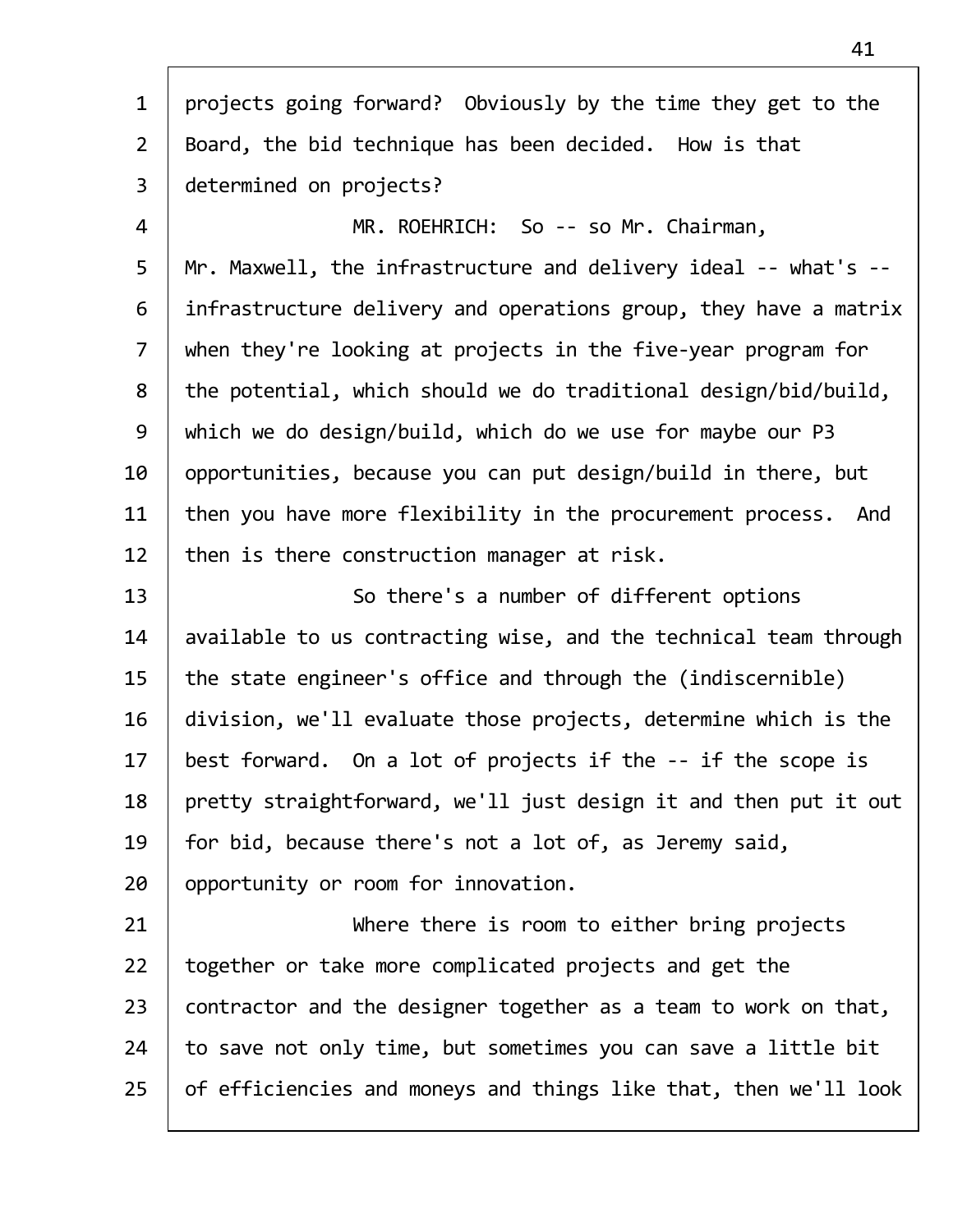| $\mathbf{1}$   | at that as an opportunity. But not all projects align itself to   |
|----------------|-------------------------------------------------------------------|
| $\overline{2}$ | that, because there is still some things when we talk about       |
| $\overline{3}$ | transferring risk to the contractor or to others. We as an        |
| 4              | owner can't transfer. We have to take that on. So we'll           |
| 5              | balance what are those conditions in the -- in the project.       |
| 6              | And then there are other projects where we know                   |
| $\overline{7}$ | there's some innovations, kind of complicated, but we want to     |
| 8              | technically control it, and then that's where we'll do the        |
| 9              | construction manager at risk. We'll hire a contractor, and then   |
| 10             | we'll hire a designer separate, but then we will still take the   |
| 11             | lead in that role to make sure that the design elements, the      |
| 12             | technical settlements we want are addressed, but then the         |
| 13             | contractor could bring in some efficiencies within that.          |
| 14             | So we go through a process to do that. I know                     |
| 15             | we've heard from people, Hey, if design/build is so efficient     |
| 16             | and effective, why don't you do all projects design/build?<br>Not |
| 17             | all projects are real strong candidates for that. That's why we   |
| 18             | have a process to go through, and again, a lot of people are      |
| 19             | experienced with it. They've worked on a number of them, and      |
| 20             | now we're starting to see as an opportunity where it is, but we   |
| 21             | evaluate that every year as we evaluate the five-year program.    |
| 22             | MR. MAXWELL: Director -- or Mr. Chair, Floyd,                     |
| 23             | Jeremy, thank you for the response. I thought it was good to      |
| 24             | get that out so that the public could hear maybe -- they heard    |
| 25             | the words it's more efficient. It gets it done in a timely        |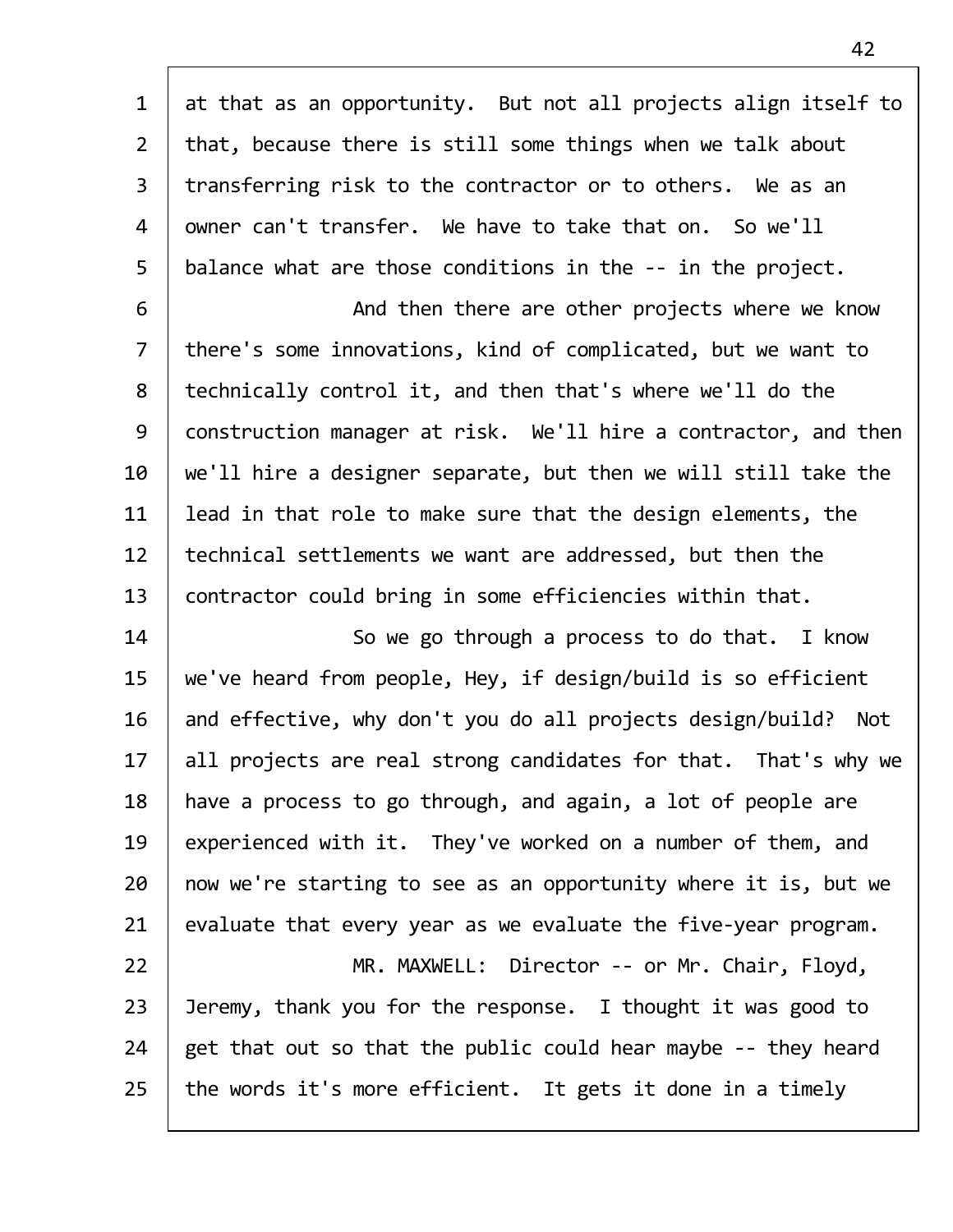| $\mathbf{1}$   | manner, and at possibly cost savings. You think it all can be    |
|----------------|------------------------------------------------------------------|
| $2^{\circ}$    | done that way, but it's good to have that background, so I       |
| $\mathsf{3}$   | appreciate your answers.                                         |
| 4              | MR. ROEHRICH: And Mr. Chairman and Mr. Maxwell,                  |
| 5              | I don't want to speak on it directly. You have the state         |
| 6              | engineer here. I don't know if he would like to offer any        |
| $\overline{7}$ | additional comments or corrections to my comment but Put him     |
| 8              | on the spot a little bit.                                        |
| 9              | MR. BYRES: Thank you, Floyd.                                     |
| 10             | Actually, Floyd did an excellent job describing                  |
| 11             | exactly what we go through. One of the big things that we have   |
| 12             | is in evaluating each of the different projects is one of the    |
| 13             | things that Jeremy just brought up, and that's risk, and when we |
| 14             | transfer that risk, we also increase costs of projects. So       |
| 15             | that's something that we have to -- kind of have to be very      |
| 16             | careful about as we balance on projects. So other than that,     |
| 17             | what Floyd said is dead nuts on how we take and process          |
| 18             | everything through.                                              |
| 19             | MR. MAXWELL: Thank you, Greg.                                    |
| 20             | CHAIRMAN THOMPSON: Jeremy, thank you.<br>And                     |
| 21             | then -- thank you, Jeremy.                                       |
| 22             | MR. MOORE:<br>Thank you.                                         |
| 23             | CHAIRMAN THOMPSON: And then moving an engineer                   |
| 24             | and all the engineers within our area, (indiscernible) some      |
| 25             | assistance, we reach out to one of you. So thank you             |
|                |                                                                  |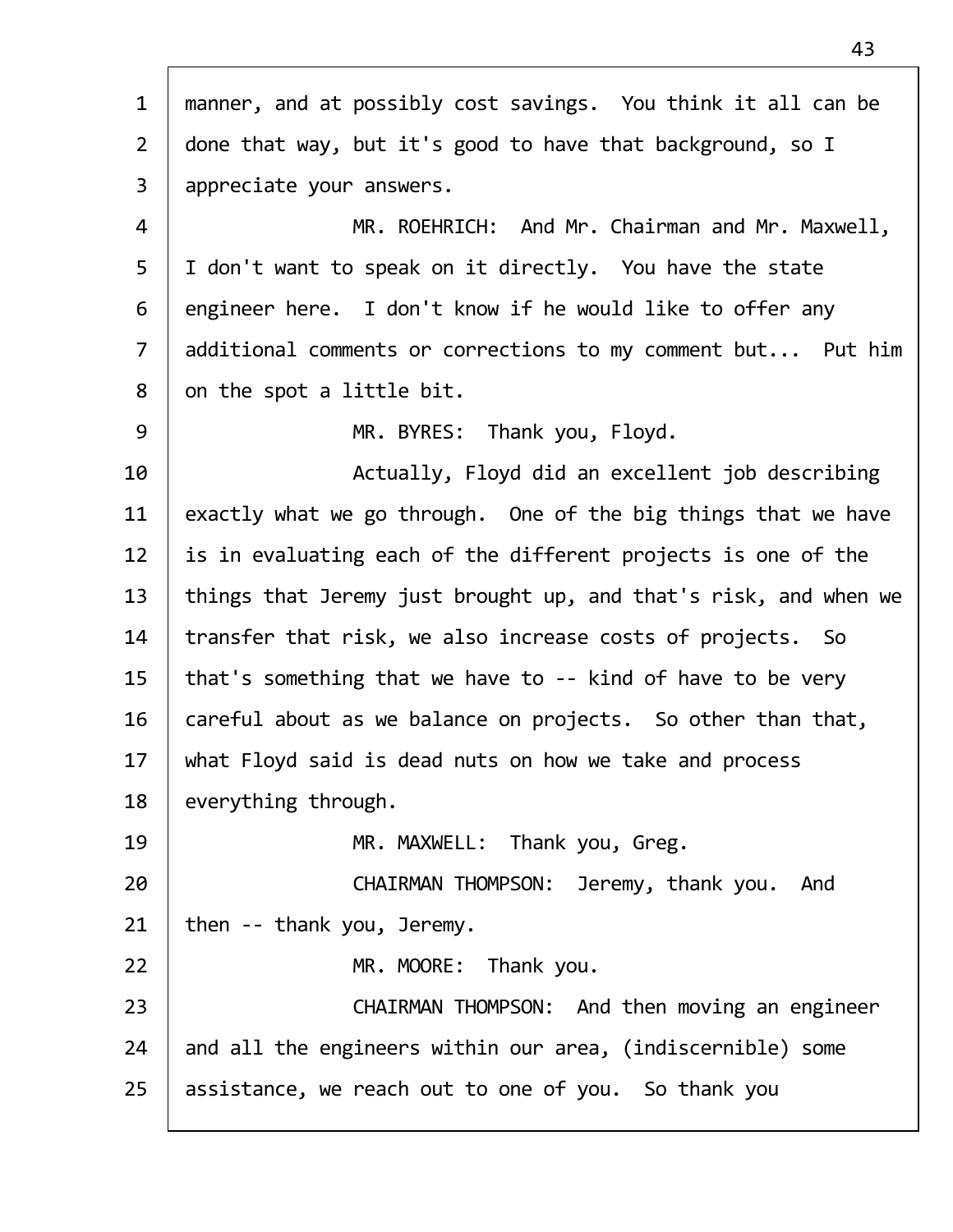1 (indiscernible). 2 | MR. MOORE: Thank you. Thank you. 3 CHAIRMAN THOMPSON: Now, we will now move on to 4 | Item 3, consent agenda. I know that one of you have an item 5 that you want removed from the consent agenda, or do any of you  $6$  want to make any corrections on the agenda? 7 | So we'll go to Richard first. 8 | MR. SEARLE: Yes. Chairman Thompson, I would 9 | like to make a note on the minutes for our Marana meeting has a 10  $\vert$  correction. I notice in the minutes that I was referenced as 11 the vice chair all through the meeting, and although I 12 | appreciate the honor, I think it belongs to Mr. Knight here. 13 MR. ROEHRICH: So, Mr. Chairman, Mr. Searle, I 14  $\parallel$  realize that on the front page they identified Mr. Knight as 15 vice chair, but I guess I did not look at  $-$ - through the  $16$  | narrative, and approving the minutes with your correction will 17 correct those minutes. 18 | MR. SEARLE: Very good. 19 | CHAIRMAN THOMPSON: Your time is coming, Richard. 20 MR. SEARLE: I'm in no hurry. 21 | CHAIRMAN THOMPSON: So with that, do I have a 22 | motion to approve the consent agenda as presented? 23 | MR. SEARLE: So moved. 24 | UNIDENTIFIED SPEAKER: I think we're -- you  $25$  should move to have it amended.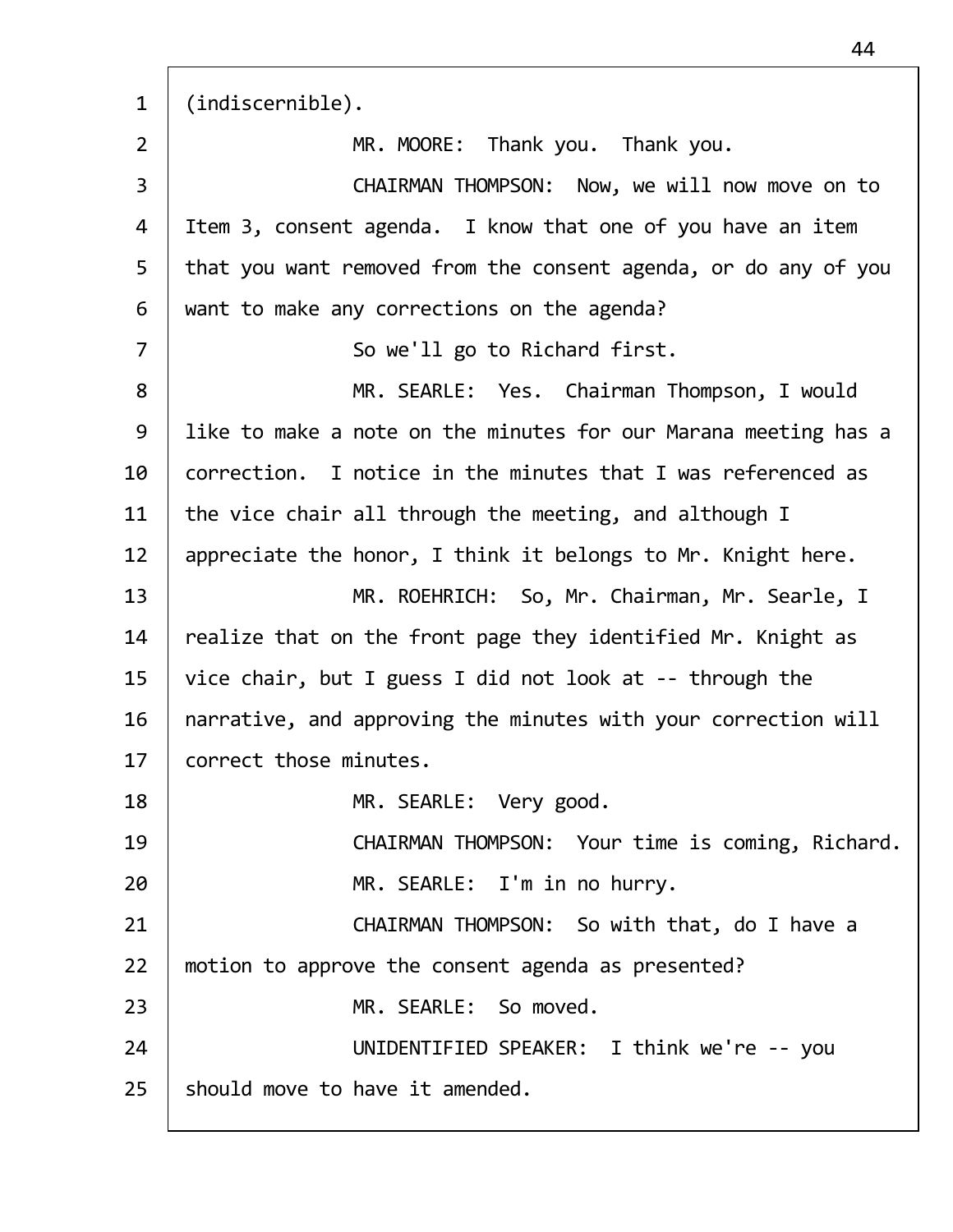| $\mathbf{1}$   | MR. SEARLE: As amended.                                        |
|----------------|----------------------------------------------------------------|
| $\overline{2}$ | CHAIRMAN THOMPSON: Okay.                                       |
| 3              | MR. SEARLE: Well, that's what I mean.                          |
| 4              | UNIDENTIFIED SPEAKER: Okay.                                    |
| 5              | MR. ROEHRICH: Perfect. If we could approve the                 |
| 6              | consent agenda as amended.                                     |
| $\overline{7}$ | CHAIRMAN THOMPSON: Right.                                      |
| 8              | MR. ROEHRICH: So you have --                                   |
| 9              | MR. SEARLE: That's my motion.                                  |
| 10             | MR. ROEHRICH: -- a move motion by Board Member                 |
| 11             | Searle.                                                        |
| 12             | VICE CHAIR KNIGHT: And I'll second it.                         |
| 13             | CHAIRMAN THOMPSON: Okay. There's a motion by                   |
| 14             | Richard and then second by Gary to approve the amend- -- the   |
| 15             | consent agenda as amended. Now (indiscernible) the Board now   |
| 16             | that we have a motion and a second, is there any discussion on |
| 17             | this other than what Richard mentioned? Anybody online?        |
| 18             | There being none, all those in favor say aye.                  |
| 19             | BOARD MEMBERS: Aye.                                            |
| 20             | CHAIRMAN THOMPSON: Any opposed?                                |
| 21             | Floyd, conduct roll call vote for board members                |
| 22             | attending remotely.                                            |
| 23             | MR. ROEHRICH: Thank you, Mr. Chairman.                         |
| 24             | The record will note that all the present members              |
| 25             | said aye, and now we will go on to the online members.         |
|                |                                                                |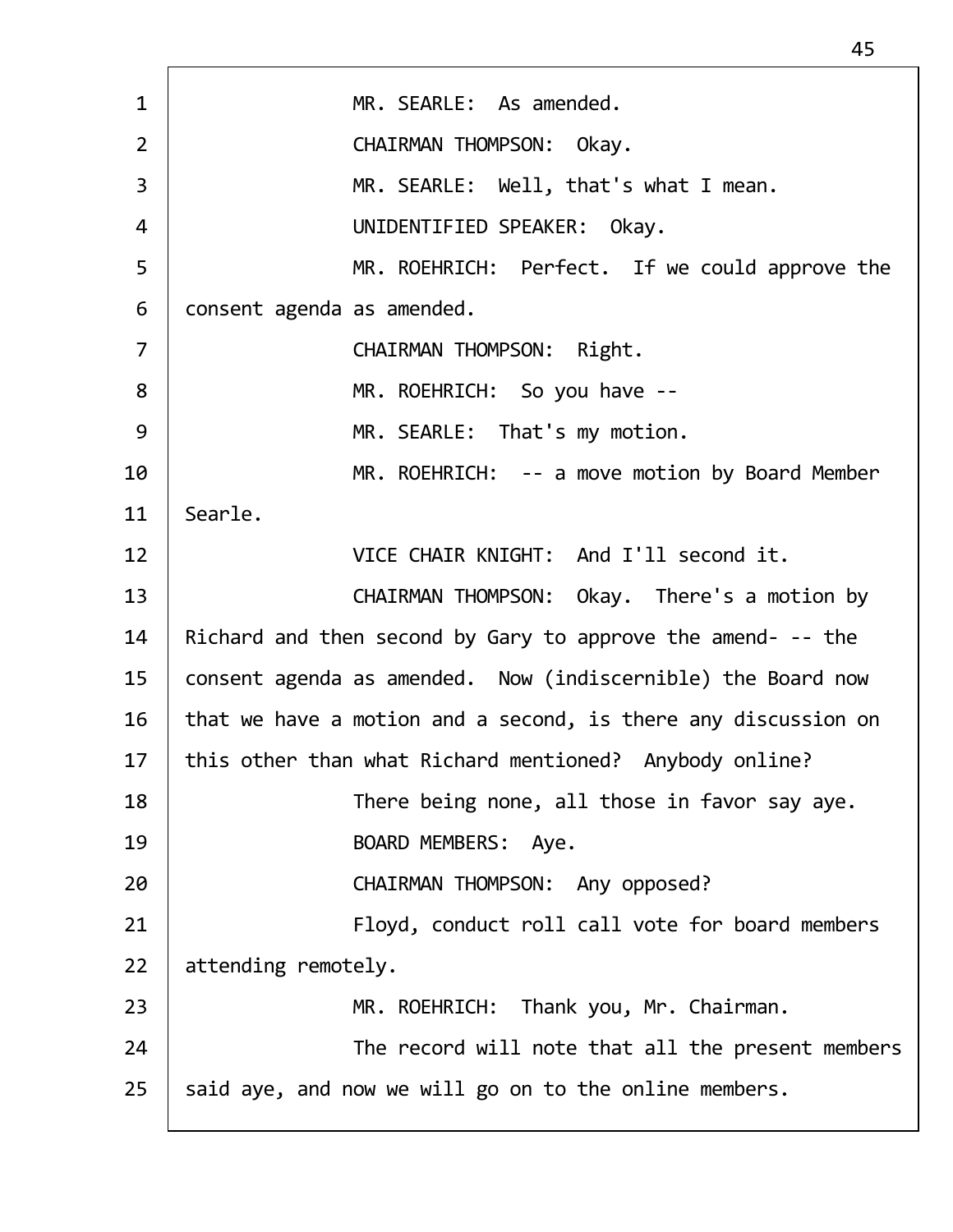1 | Board member -- excuse me. Board Member Daniels. 2 | MS.DANIELS: Aye. 3 MR. ROEHRICH: Board Member Meck. 4 | MR. MECK: Aye. 5 MR. ROEHRICH: And Board Member Stratton. 6 MR. STRATTON: Aye. 7 | MR. ROEHRICH: Chairman, the motion passes. 8 | CHAIRMAN THOMPSON: Thank you very much, Floyd. 9 | Your vote lets -- that motion carries. 10 | We will now move on to the financial report, with 11 | Kristine Ward. Item -- Agenda Item 4 for information and 12 discussion only. 13 Ms. Ward. 14 | MS. WARD: Good morning, board members. 15 | CHAIRMAN THOMPSON: Good morning. 16 | MS. WARD: So we'll start out -- go ahead and 17 move to the first slide. 18 | And I'll give you your Highway User Revenue Fund 19 update, how we're doing through the year. You can see we're  $20$  | running a little below forecast, about 2.8 percent. We have got  $21$  strong growth in the gas tax. You can see moderate growth in 22 diesel tax, but our mystery for the month was VLT. It -- we had  $23$  a very unusual spike there. It gave economists something to  $24$  | track down and analyze, and what  $-$ 25 | Let me go on to the -- to the next slide, if you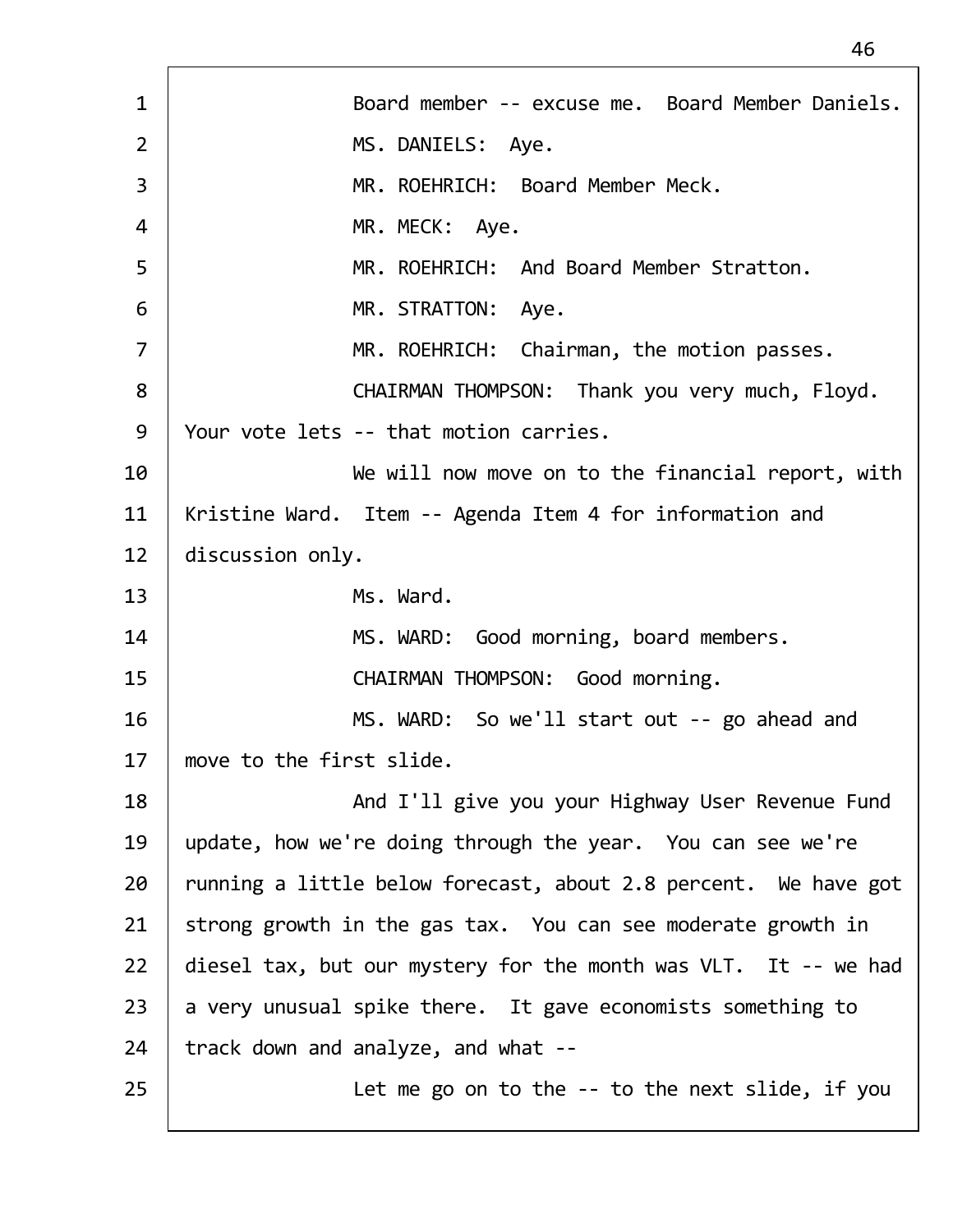| $\mathbf{1}$   | would, Rhett.                                                    |
|----------------|------------------------------------------------------------------|
| $\overline{2}$ | And you'll see that vehicle license tax number                   |
| 3              | for -- we're covering the month of March. You'll see that it's   |
| 4              | 21.2 percent over last year, and what you're seeing is the --    |
| 5              | kind of a culmination of what the economy has experienced in the |
| 6              | rental car surcharge facet. So within vehicle license tax,       |
| $\overline{7}$ | there's a rental surcharge, revenues that come in, and that is a |
| 8              | surcharge on -- that each of us have when we go and rent a car.  |
| 9              | Well, if you'll recall, the rental -- the car                    |
| 10             | rental industry took quite a hit with COVID, and then they came  |
| 11             | out of that as the vaccinations and so forth came out, and       |
| 12             | people started going out more. Suddenly there was a great        |
| 13             | demand after many of the rental car companies had sold off a     |
| 14             | tremendous amount of their vehicles. The result was that         |
| 15             | increased demand with that limited supply left -- led to         |
| 16             | skyrocketing prices, and therefore, that 5 percent charge, which |
| 17             | was based on those prices, went up significantly.                |
| 18             | We saw an over doubling of our -- of rental                      |
| 19             | surcharge revenue come in this month. So we had a -- we had a    |
| 20             | -- a fun little mystery on our hands. A roller coaster that I    |
| 21             | am sure the rental car companies did not enjoy.                  |
| 22             | If we could go on to the next slide, and we'll                   |
| 23             | cover the Regional Area Road Fund.                               |
| 24             | As you can see, we are a little ahead of forecast                |
| 25             | on that for the year. 3.7 percent ahead of last year. Year to    |
|                |                                                                  |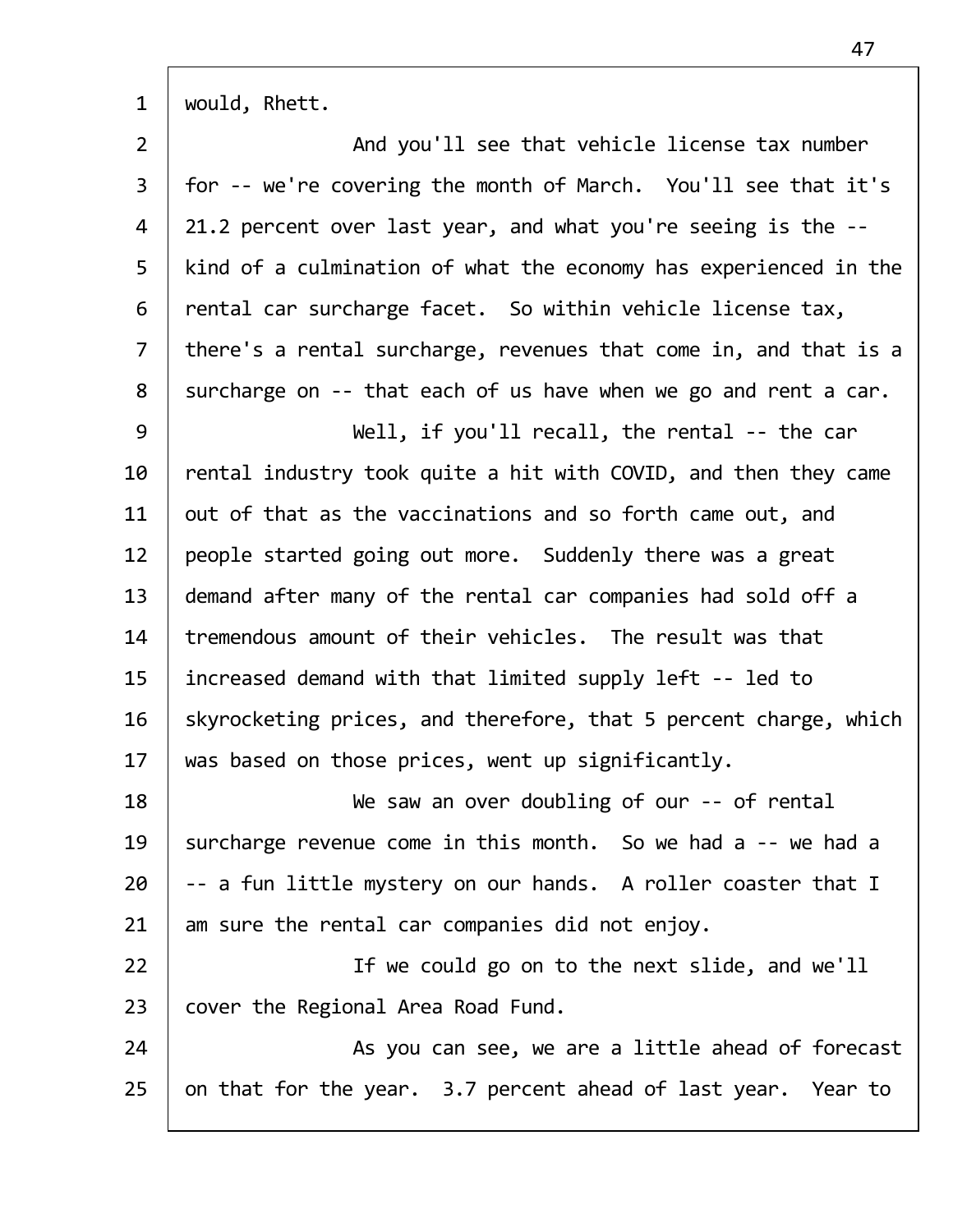| $\mathbf{1}$   | date, we've gotten about \$431 million in. About 20 percent over |
|----------------|------------------------------------------------------------------|
| $2^{\circ}$    | last year, and about 3.7, as you can see, above our forecast.    |
| $\mathsf{3}$   | We had strong growth in all of the large categories, those being |
| 4              | retail and restaurant and bar. Contracting has also been         |
| 5              | strong.                                                          |
| 6              | Rhett, if can you go to the next page for me $-$                 |
| $\overline{7}$ | next slide. Excuse me.                                           |
| 8              | You'll see the breakdown of the -- of the major                  |
| 9              | revenue categories here, and you can see restaurant and bar,     |
| 10             | that growth over last year is tremendous at 28.7 percent over    |
| 11             | last year. Retail sales, also over 18.3 percent over last year   |
| 12             | when we're looking at February, for the month of February.       |
| 13             | Moving on -- Rhett, let's go ahead, $I$ -- and $I'm$             |
| 14             | going to spend some time on the federal aid program and give you |
| 15             | an update on IIJA.                                               |
| 16             | So it has been -- it has been an exciting month                  |
| 17             | since we last -- since I last reported to you. Myself and my     |
| 18             | two compadres, Paul Patane and Greg Byres, we have been -- we    |
| 19             | have -- we've been on the road, virtually, meeting with COGs and |
| 20             | MPOs and Rural Transportation Group, Kevin Adams' group, and     |
| 21             | really discussing and rolling out the funding levels associated  |
| 22             | with IIJA. This was one of the slides. This has been updated,    |
| 23             | an updated version since the ones I've been showing you, as we   |
| 24             | have gotten more clarity in the numbers, I've been updating the  |
| 25             | information. And so -- and let me clarify. The people that do    |
|                |                                                                  |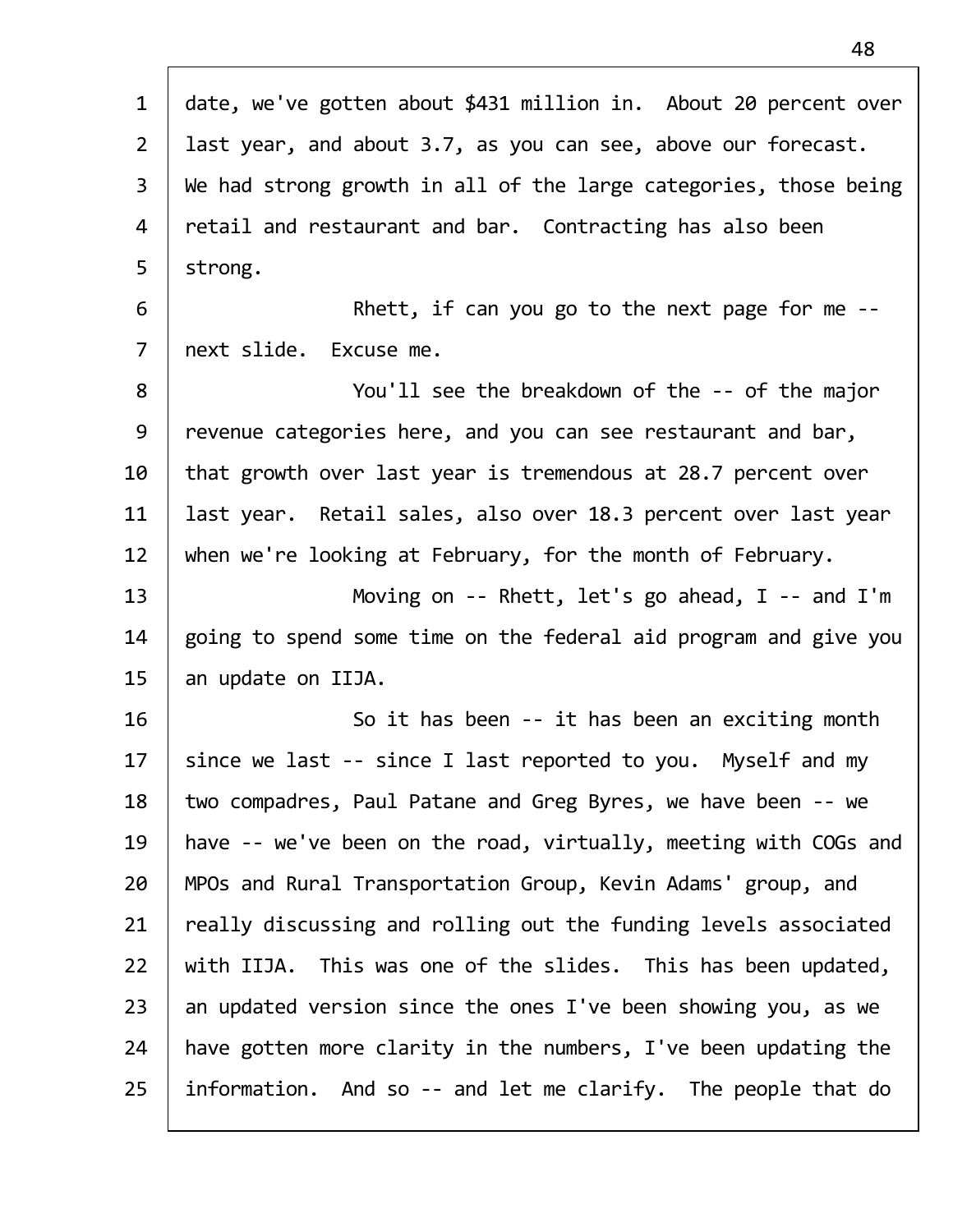| the work, I owe them a great deal of thanks, the FMS staff, for |
|-----------------------------------------------------------------|
| continually updating this information.                          |
| So what you see here is just an update of the                   |
| overall funding levels that we're getting through the           |
| infrastructure bill, and one of things that -- the feedback --  |
| one of the items we got feedback on that the COGs and the MPOs  |
| are also experiencing is this perception that -- and kind of    |
| adding some clarity and reality to this perception that the     |
| State got 5 billion dollars of new money. And so I -- their     |
| feedback was they're battling the same thing.                   |
| In reality, what we got just between -- is we're                |
| going to get about -- over the life of IIJA, we'll get about    |
| \$1.3 billion more over the five-year period. Between '21 and   |
| '22, you can see that variation going from 801 to the           |
| 1 billion 25. So we're getting about 225 additional -- in       |
| additional funding.                                             |
| And I think a point of clarification that the                   |
| COGs and the MPOs were also trying to emphasize to their        |
| stakeholders is that, you know, 120 million of that is          |
| associated with continuation of FAST Act programs. That's --    |
| that is a real increase on existing programs that we are -- we  |
| are familiar with, and it -- with some expanded eligibilities.  |
| But 105 of that 225 million is for new programs, and with those |
| new programs come new guidelines, new restrictions. In some     |
| cases they are expanding in areas that we have not worked in    |
|                                                                 |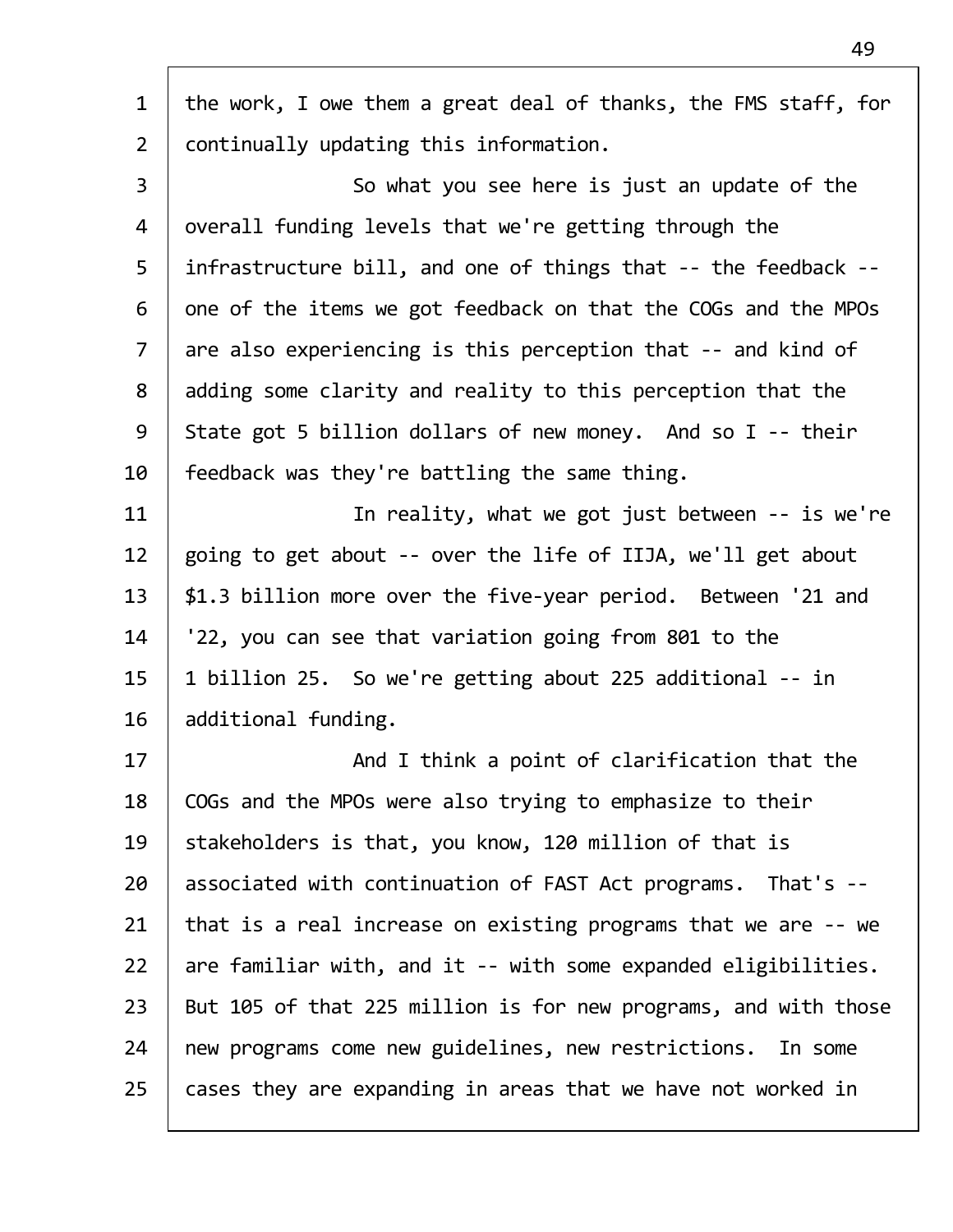| $\mathbf{1}$   | specifically before, and as you might expect, the electric      |
|----------------|-----------------------------------------------------------------|
| $\overline{2}$ | vehicles, the NEVI program, National Electric Vehicle           |
| $\overline{3}$ | Infrastructure Program, also carbon reduction, the Protect      |
| 4              | Program, these are -- these are programs that are new.          |
| 5              | And Rhett, if you go on to the next slide for me.               |
| 6              | Great. Thank you.                                               |
| $\overline{7}$ | Oh, goodness. This didn't -- this didn't                        |
| 8              | transpose very well. I apologize. This doesn't look quite       |
| 9              | right.                                                          |
| 10             | But the -- what this does is it provides a                      |
| 11             | comparison of the programs that were continued from the FAST    |
| 12             | Act, as well as depicts the new programs that came along with   |
| 13             | IIJA. And so we are indeed -- and quite thankful and happy      |
| 14             | about it -- getting additional funds from IIJA, but it's not    |
| 15             | quite what folks have -- some of the common parlance out there, |
| 16             | the discussion that's going on of an additional 5 billion, and  |
| 17             | it also comes with new programs that have new restrictions.     |
| 18             | So moving on to the next slide, if you would,                   |
| 19             | Rhett.                                                          |
| 20             | So I'm going to maintain the same cadence of kind               |
| 21             | of telling you what we know, what we don't know and when we     |
| 22             | think we'll know more information. So since the last I reported |
| 23             | to you, we learned a lot more. We're still learning, but we     |
| 24             | learned a lot more since last month. FHWA provided us the       |
| 25             | funding levels that -- that were established in the budget that |
|                |                                                                 |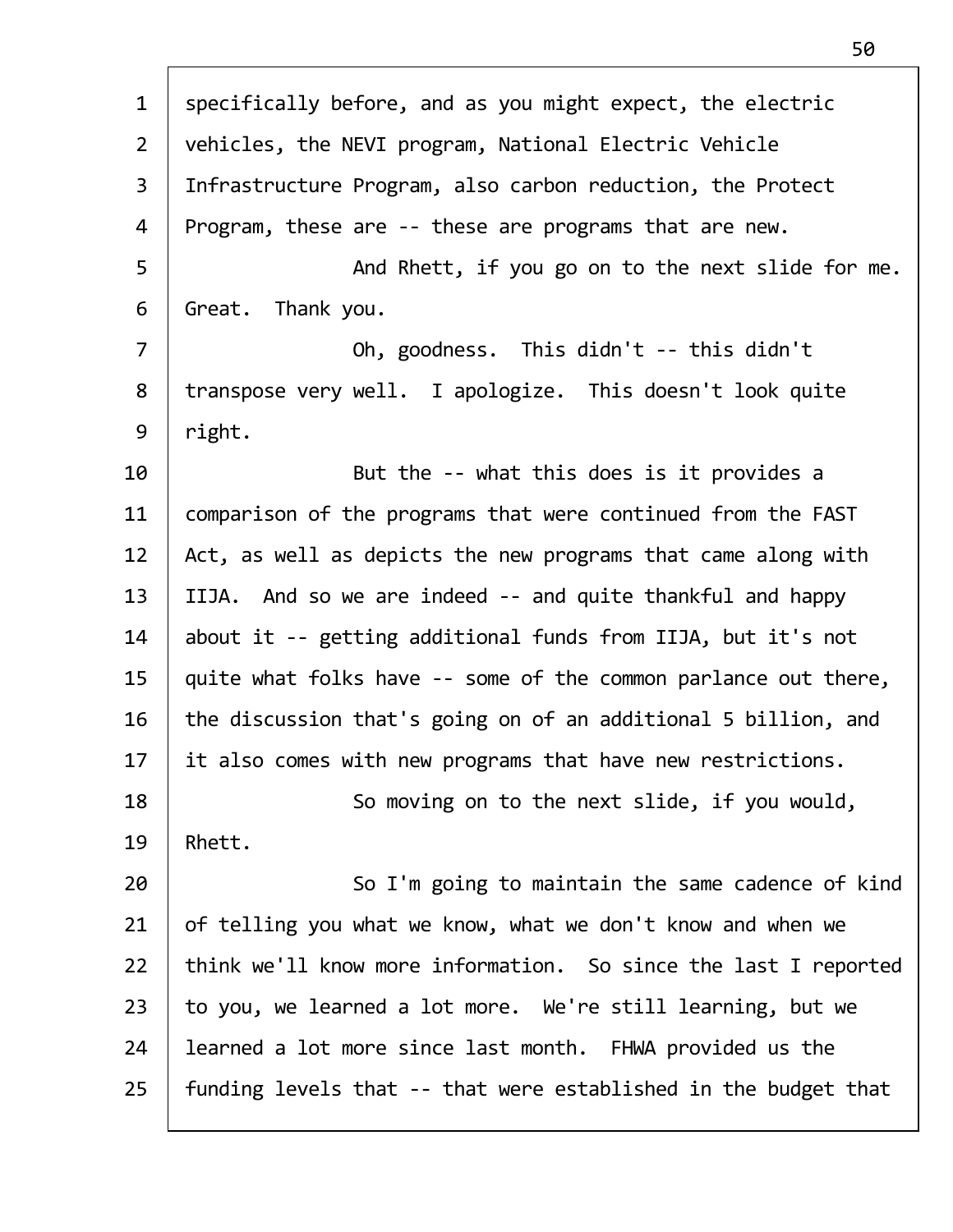| $\mathbf{1}$   | was signed by the President last month.                          |
|----------------|------------------------------------------------------------------|
| $\overline{2}$ | We got -- in terms of when you think of the                      |
| 3              | overall funding levels that I showed you on that first slide,    |
| 4              | when the budget comes through, that's when they determine how    |
| 5              | much of those limits, those upper funding limits that were shown |
| 6              | on that first slide, how much -- how many dollars are actually   |
| $\overline{7}$ | going along with that.                                           |
| 8              | So 91.3 percent is what we're getting of the                     |
| 9              | apportionments that I showed you on the previous page. So        |
| 10             | that's -- that is -- that is the number that we have really --   |
| 11             | one of the numbers we've really been waiting for. So we're       |
| 12             | getting 91.3 percent of the funding that you -- we've been       |
| 13             | discussing thus far. There's actual money behind those           |
| 14             | apportionments.                                                  |
| 15             | Also, since last month, as I mentioned, we've had                |
| 16             | a number of meetings with the COGs and the MPOs, walking them    |
| 17             | through what we've learned, what we've learned about the         |
| 18             | programs, what we've learned about the funding levels to those   |
| 19             | programs. We also rolled out earlier this week their ledgers     |
| 20             | that -- and those ledgers identify the known funding that's      |
| 21             | being passed through to them. So it's been a -- it's actually    |
| 22             | been a -- it's been a very exciting last month, and Greg and     |
| 23             | Paul and I have been spending a lot of time together. No         |
| 24             | comments by either one of them if they enjoyed that or not.      |
| 25             | If we could move on to the next slide. Thanks,                   |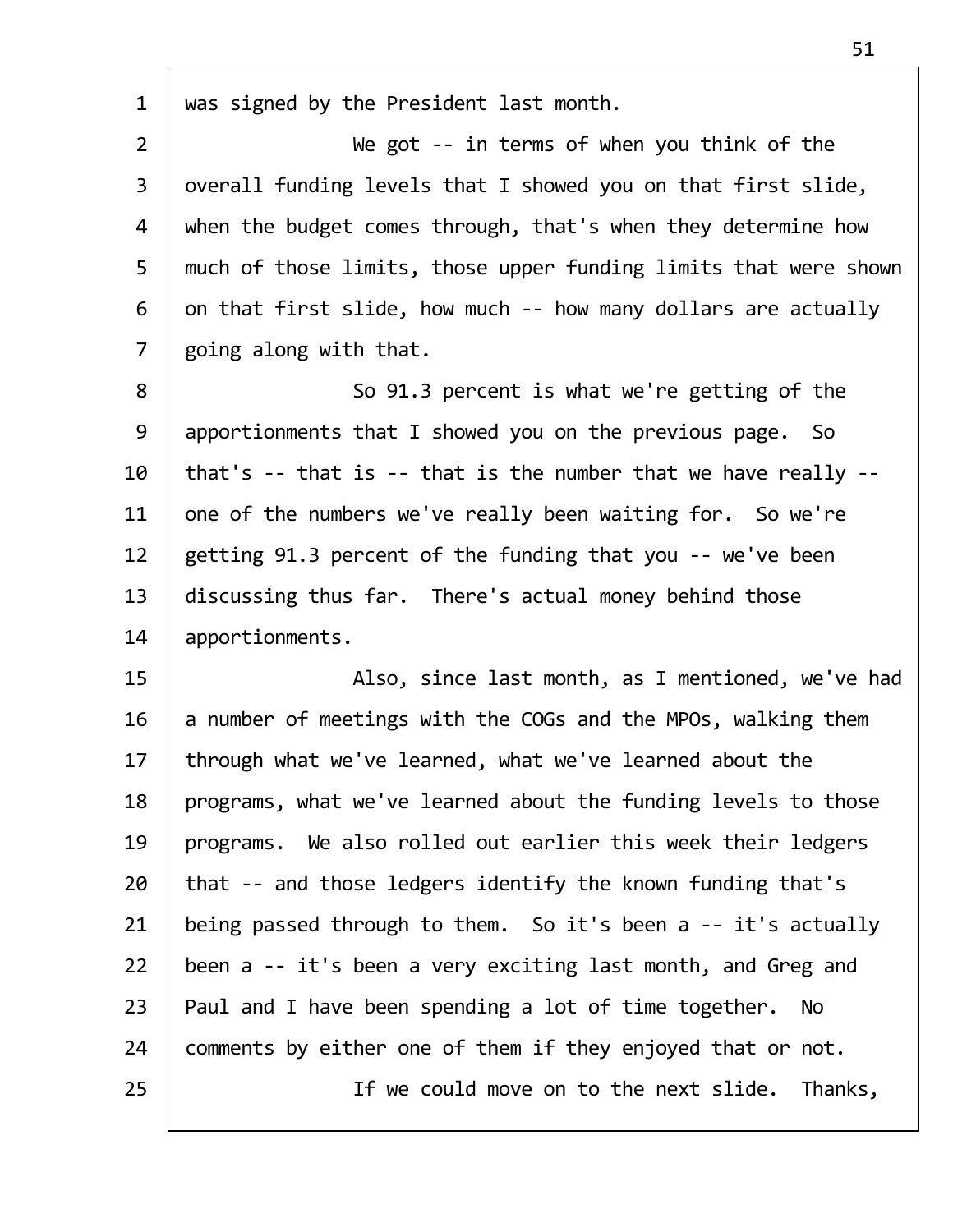$1 |$  Rhett.

| $\overline{2}$ | So what we don't know. We still are awaiting                     |
|----------------|------------------------------------------------------------------|
| $\mathsf{3}$   | some guidance on some of these new programs. We've got to        |
| 4              | remember that our federal partners are figuring some of this out |
| 5              | and scrambling as quickly as they possibly can to get us out     |
| 6              | information, and I have to say it has been a pleasure working    |
| $\overline{7}$ | with our FHWA division here in Arizona. They are an incredible   |
| 8              | group to work with. It is -- it is truly a partnership, and      |
| 9              | just -- it's gone very smoothly and I'm very appreciative.       |
| 10             | A I said, we are -- we're all kind of in a kind                  |
| 11             | of a holding pattern sometimes, awaiting further guidance coming |
| 12             | down. So we need that additional federal guidance in order       |
| 13             | to -- the next thing we need to take on is recasting the funding |
| 14             | levels for the tentative five-year program. We're getting        |
| 15             | closer. We're much, much closer, but we need those -- that       |
|                |                                                                  |
| 16             | additional guidance from -- on these remaining federal programs  |
| 17             | because, you know, if something's getting passed through,        |
| 18             | then -- to, say, the COGs or MPOs, then it doesn't roll into the |
| 19             | funding that goes to the tentative five-year program that rolls  |
| 20             | through the RAC, which is the resource allocation of the 37      |
| 21             | percent to MAG, the 50 percent to Greater Arizona, the 13        |
| 22             | percent to PAG. So that's what we don't know at this time, and   |
| 23             | we're still waiting for it, and we look forward to receiving     |
| 24             | that so we can finalize and recast the tentative program.        |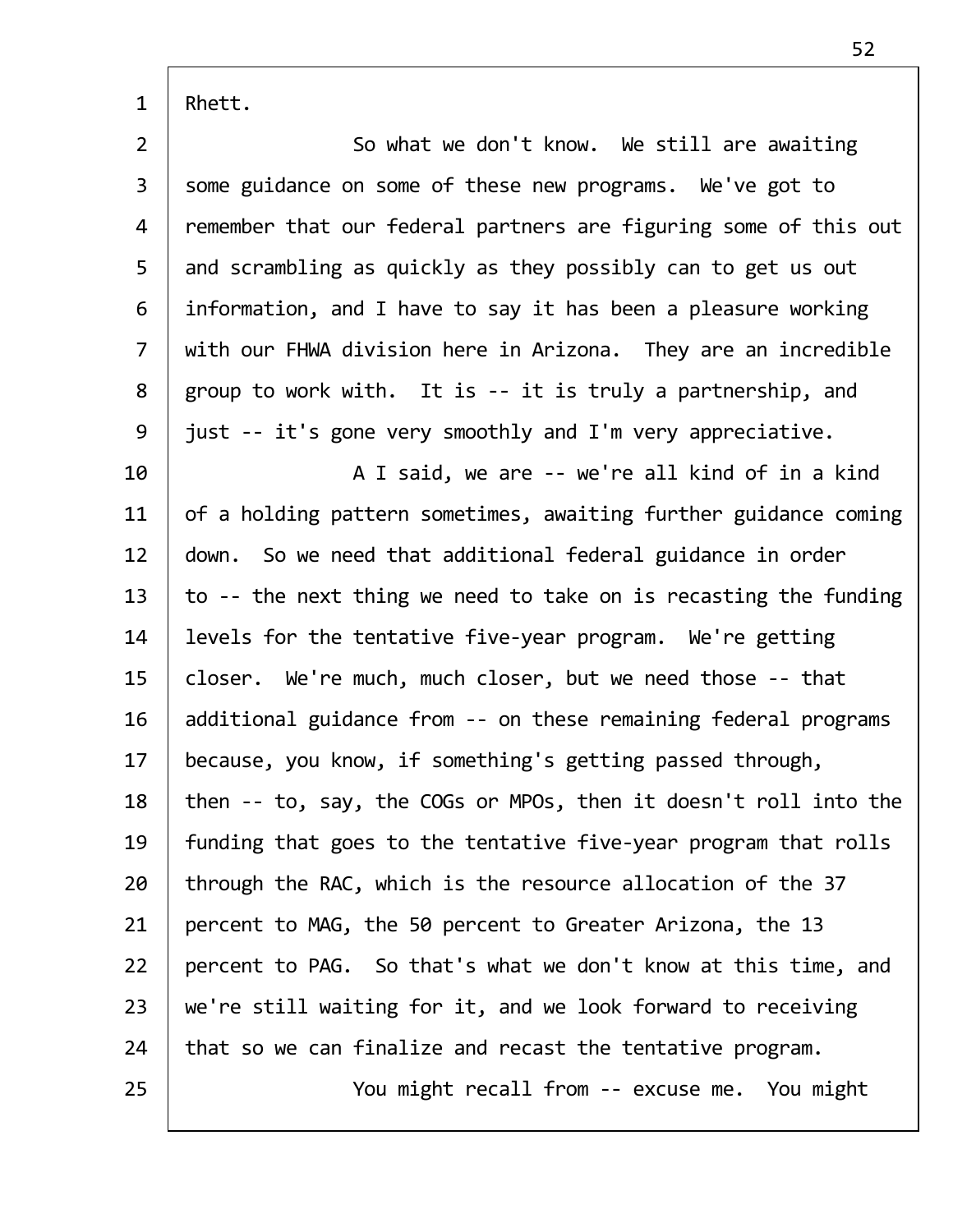| $\mathbf{1}$   | recall when I presented the tentative program, funding levels to |
|----------------|------------------------------------------------------------------|
| $\overline{2}$ | you back, I think, in the study session in January or early      |
| $\overline{3}$ | February, I told you that I had added some dollars in, assumed   |
| 4              | some funding levels in those numbers, and I had. I'd assumed     |
| 5              | \$100 million each year. So I anticipate that once we finish     |
| 6              | these sub-allocations and firm them up and, you know, we've      |
| $\overline{7}$ | had -- gotten this additional guidance, I expect there to be     |
| 8              | additional funds that will flow into the program.                |
| 9              | So when will we know more? Notice all the                        |
| 10             | question marks. I don't know, and the FHWA division office       |
| 11             | can't tell me either. So they have also been very -- you know,   |
| 12             | we nudged -- we nudged the division office, and poor Anthony     |
| 13             | then nudges the -- you know, the CFO's office and said, Hey --   |
| 14             | you know, the FHWA's CFO, and we're just -- we're just not quite |
| 15             | certain yet of when we'll get those additional numbers.          |
| 16             | So with that, that concludes my remarks. I think                 |
| 17             | you can go to the next slide. It should just be a questions      |
| 18             | slide. Yeah. If anyone has any questions, I'd be happy to        |
| 19             | answer them.                                                     |
| 20             | CHAIRMAN THOMPSON: Kristine, thank you very much                 |
| 21             | for that information. There is a lot of concern and questions    |
| 22             | about, you know, how we move on from trying to identify ways --  |
| 23             | MS. WARD: If we've got audio, I am not hearing                   |
| 24             | anything.                                                        |
| 25             | CHAIRMAN THOMPSON: Go ahead, Kristine.                           |
|                |                                                                  |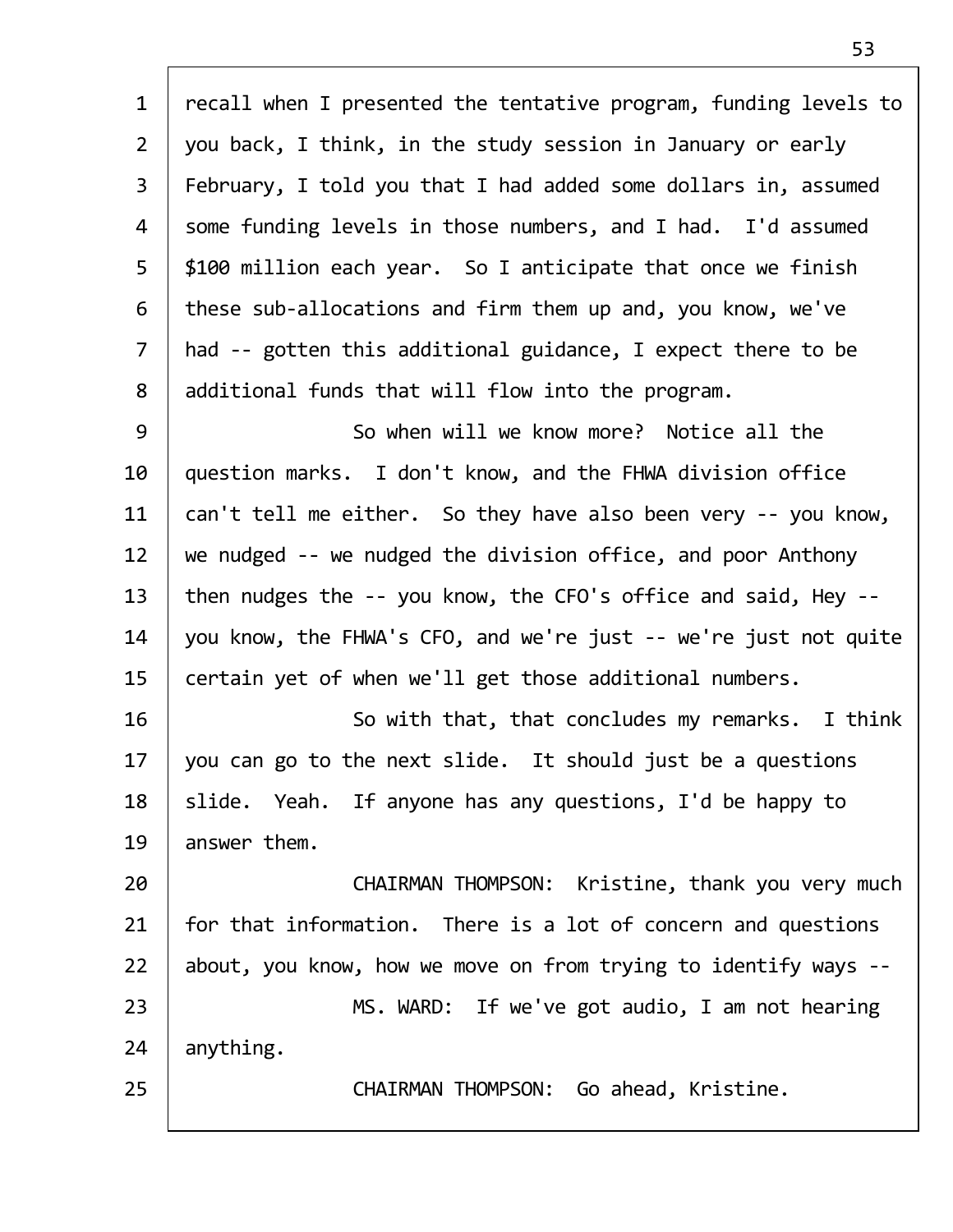| $\mathbf{1}$   | MR. ROEHRICH: Kristine, can you hear?                           |
|----------------|-----------------------------------------------------------------|
| $\overline{2}$ | MS. WARD: Yes, I can now.                                       |
| 3              | UNIDENTIFIED SPEAKER: They have her muted.                      |
| 4              | CHAIRMAN THOMPSON: I'm okay from this end.                      |
| 5              | MR. ROEHRICH: Yeah. Yes, sir. You are,                          |
| 6              | Mr. Chair. Go ahead. You can make your comments now.            |
| $\overline{7}$ | CHAIRMAN THOMPSON: Anyway, Kristine, we do thank                |
| 8              | you for those information that -- a lot of concern in the       |
| 9              | public. They're asking about the infrastructure funding that    |
| 10             | are coming down, how we're going to move forward to get some    |
| 11             | projects going. And then, again, (indiscernible) information    |
| 12             | that we need to move forward to the public.                     |
| 13             | So with that comment, does any member have                      |
| 14             | questions for Kristine?                                         |
| 15             | VICE CHAIR KNIGHT: Mr. Chair.                                   |
| 16             | CHAIRMAN THOMPSON: Gary.                                        |
| 17             | VICE CHAIR KNIGHT: Thank you.                                   |
| 18             | Kristine, go back three or four slides to the                   |
| 19             | IIJA apportionment estimates.                                   |
| 20             | MS. WARD:<br>Uh-huh.                                            |
| 21             | VICE CHAIR KNIGHT: At the bottom of that slide,                 |
| 22             | you've got a note that supplemental programs consist of bridge  |
| 23             | program, 45 million in National Electric Vehicle infrastructure |
| 24             | of 11.3. That -- do we know if that 11.3 million for electrical |
| 25             | vehicle infrastructure, is that going to -- is that going to    |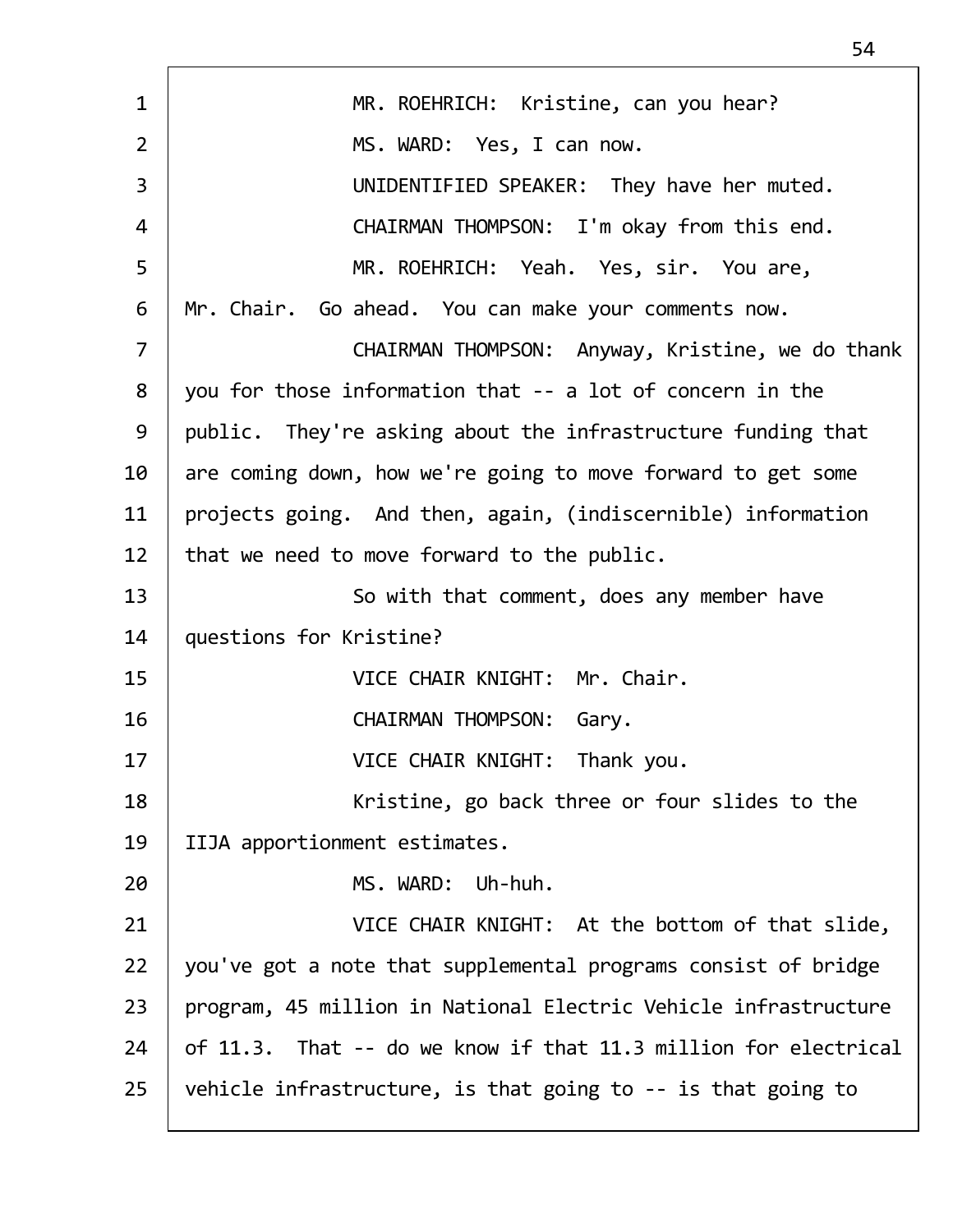| $\mathbf{1}$   | require any state matching funds?                                |
|----------------|------------------------------------------------------------------|
| $\overline{2}$ | MS. WARD: Mr. Chairman, Mr. Knight, yeah, I                      |
| $\overline{3}$ | believe we've got a -- I believe we have a 20 percent match on   |
| 4              | that.                                                            |
| 5              | VICE CHAIR KNIGHT: So that was (indiscernible).                  |
| 6              | MR. ROEHRICH: Yes. Yes. Yes.                                     |
| $\overline{7}$ | UNIDENTIFIED SPEAKER: Yes. It's a yes.                           |
| 8              | MR. ROEHRICH: Mr. Chairman, Mr. Knight, it's a                   |
| 9              | 20 percent match, meaning that we can -- on projects or on       |
| 10             | expenditures, 80 percent can be the federal funds, and then 20   |
| 11             | percent have to be state funds.                                  |
| 12             | VICE CHAIR KNIGHT: Okay. Because I've got a                      |
| 13             | problem with us spending our road money on electric vehicle      |
| 14             | infrastructure. In my mind, that should be a private sector.     |
| 15             | We don't build gas stations, and I don't think we should be      |
| 16             | building vehicle charging stations. I think the private sector,  |
| 17             | which sells electricity, should be, and the -- of course, the    |
| 18             | other -- we've got Circle Ks and all kinds of convenient stores  |
| 19             | that sell gas that can have -- they can put in charging stations |
| 20             | and actually make revenue off of them, but for us to use the --  |
| 21             | our money that we would normally use for roads to build charging |
| 22             | stations, I've got a real problem with that.                     |
| 23             | Thank you, Mr. Chair.                                            |
| 24             | MS. WARD: So if I may --                                         |
| 25             | CHAIRMAN THOMPSON: Kristine.                                     |
|                |                                                                  |

 $\overline{1}$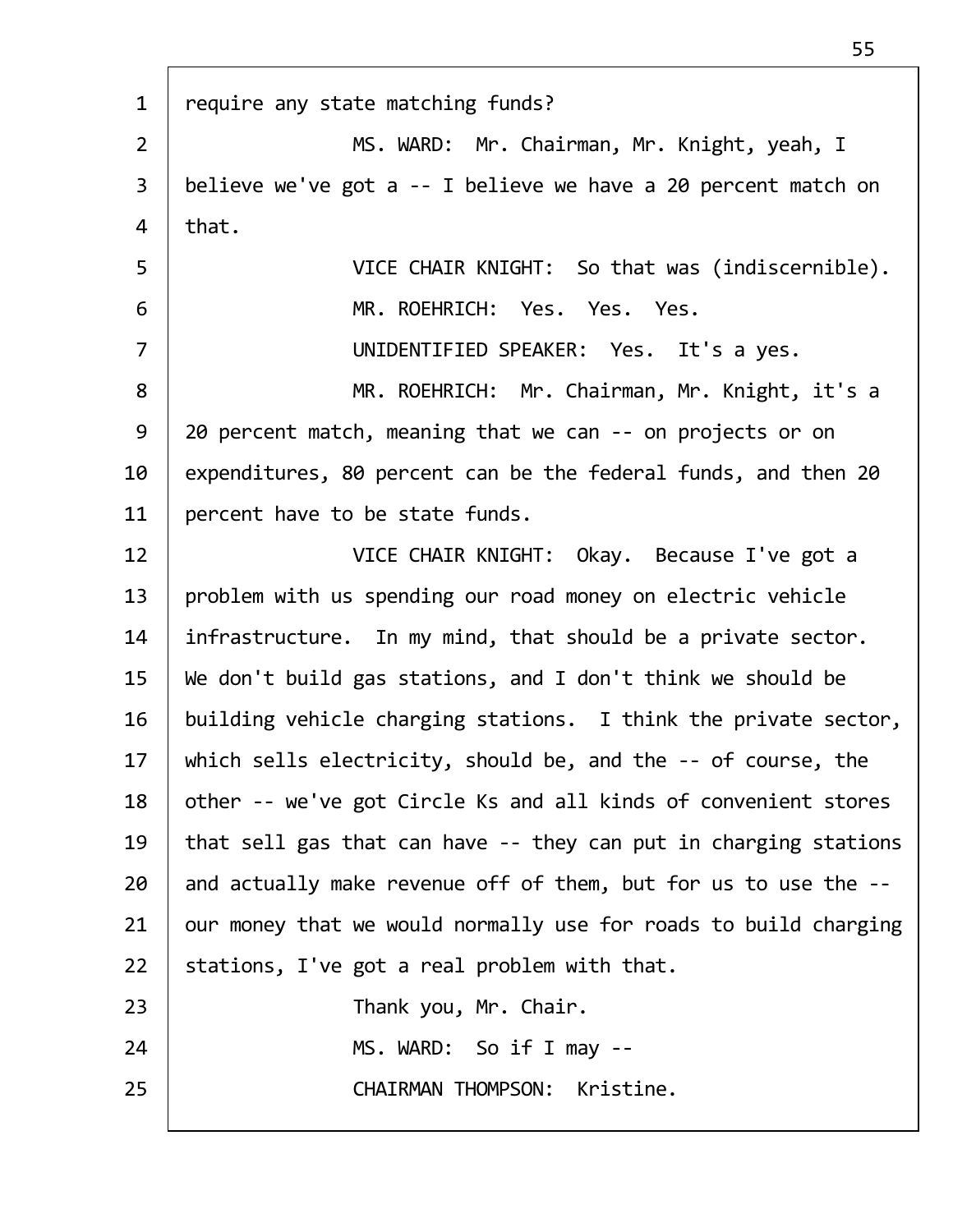| $\mathbf{1}$   | MS. WARD: -- Mr. Chairman, Mr. Knight, another                  |
|----------------|-----------------------------------------------------------------|
| $\overline{2}$ | aspect, and I thank my phone-a-friend in Karla, reminding me    |
| $\overline{3}$ | that, you know, that 20 percent match, it is a 20 percent match |
| 4              | requirement, but that can be met by private sector, if the      |
| 5              | private sector comes in to participate. Just an additional      |
| 6              | facet I thought that I should mention.                          |
| $\overline{7}$ | VICE CHAIR KNIGHT: Thank you, Kristine. As long                 |
| 8              | as it's private sector, then I have no problem with it. So that |
| 9              | would make it a P3.                                             |
| 10             | MR. ROEHRICH: Well, Mr. Chairman,                               |
| 11             | Mr. Stratton --                                                 |
| 12             | MS. WARD: Yeah. It really remains to be seen.                   |
| 13             | MR. ROEHRICH: That's exactly right. You know,                   |
| 14             | the requirement of the law is that the state develop an         |
| 15             | implementation plan, which is due August 1st, and we are just   |
| 16             | starting the process. We're taking the guidance that has been   |
| 17             | given to date. We're doing some research on what kind of        |
| 18             | possibilities are out there. We are bringing a consultant       |
| 19             | onboard. We will develop a draft implementation plan by         |
| 20             | August 1st. That will at least identify a path forward as we    |
| 21             | look to involve the NEVI electric vehicle -- National Electric  |
| 22             | Vehicle Infrastructure Plan as far as how the state's strategy  |
| 23             | is going to be.                                                 |
| 24             | Comments like yourself, comments we're going to                 |
| 25             | get from stakeholders and comments from the public, because     |
|                |                                                                 |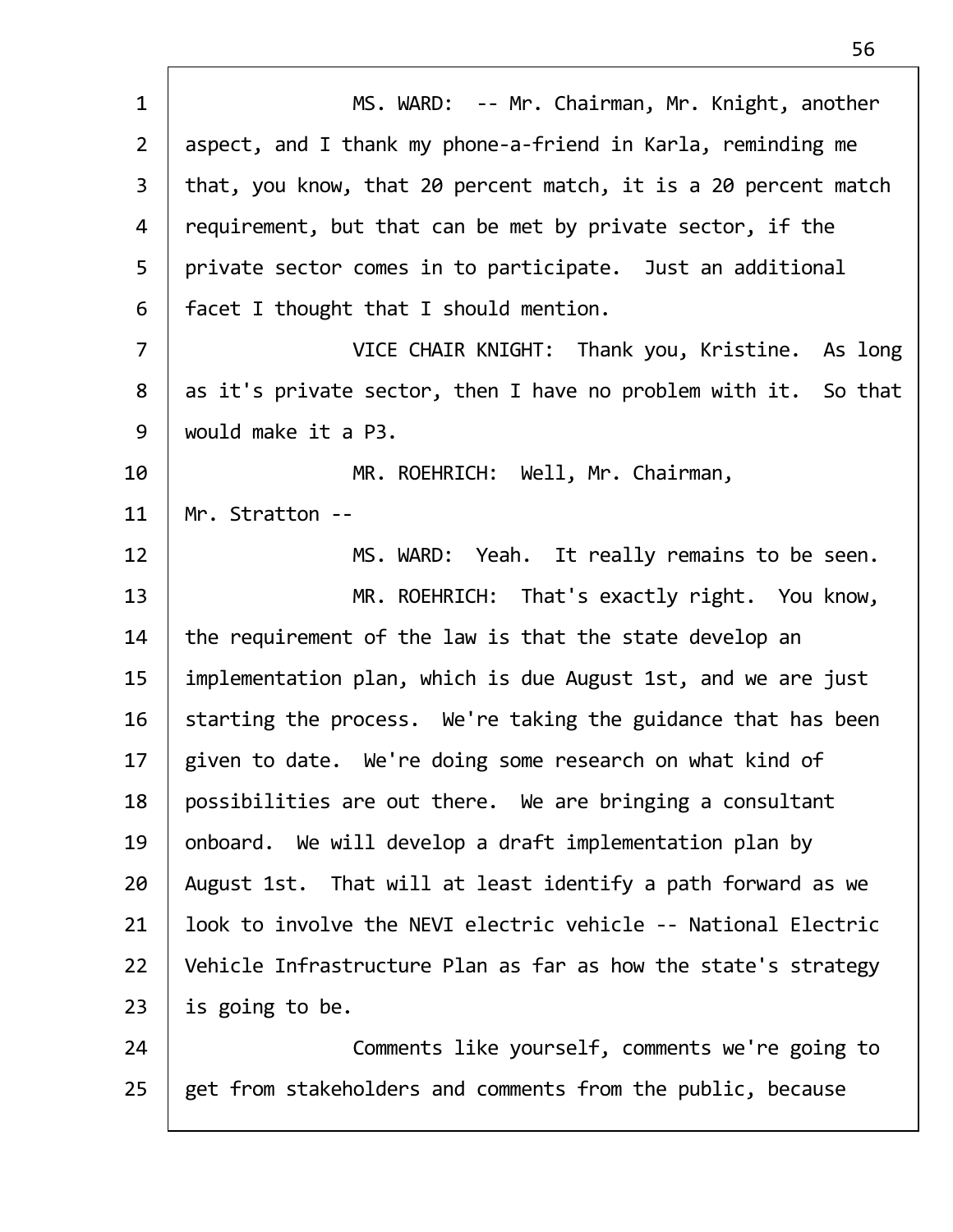| $\mathbf{1}$   | there will be a public involvement process, will all be analyzed |
|----------------|------------------------------------------------------------------|
| $\overline{2}$ | as we decide as a state how we are going to move that initiative |
| $\mathsf{3}$   | forward.                                                         |
| 4              | MR. SEARLE: Jesse.                                               |
| 5              | MR. ROEHRICH: Mr. Chairman, you have another                     |
| 6              | comment.                                                         |
| $\overline{7}$ | CHAIRMAN THOMPSON: Richard.                                      |
| 8              | MR. SEARLE: Gary, thank you for those comments.                  |
| 9              | I think they're spot on, and it sounds like -- the information   |
| 10             | is good this morning. It sounds like we have a great grant       |
| 11             | opportunity for the private sector on this. So with that, thank  |
| 12             | you.                                                             |
| 13             | CHAIRMAN THOMPSON: Thank you, Richard.                           |
| 14             | Ted.                                                             |
| 15             | MR. MAXWELL: Thank you, Mr. Chair.                               |
| 16             | For follow-up probably, Floyd, to you, and then                  |
| 17             | I've got a couple for Kristine. And the follow-up question I've  |
| 18             | got is that plan that's being developed by ADOT, who's the       |
| 19             | approval authority for that plan? Is it the department or is it  |
| 20             | the Board?                                                       |
| 21             | MR. ROEHRICH: Mr. Chairman, Mr. Maxwell, it's an                 |
| 22             | administrative point at this time, but as the Board advises the  |
|                |                                                                  |
| 23             | director on, you know, transportation issues, as well as then    |
| 24             | any implementation that would come through to the five-year      |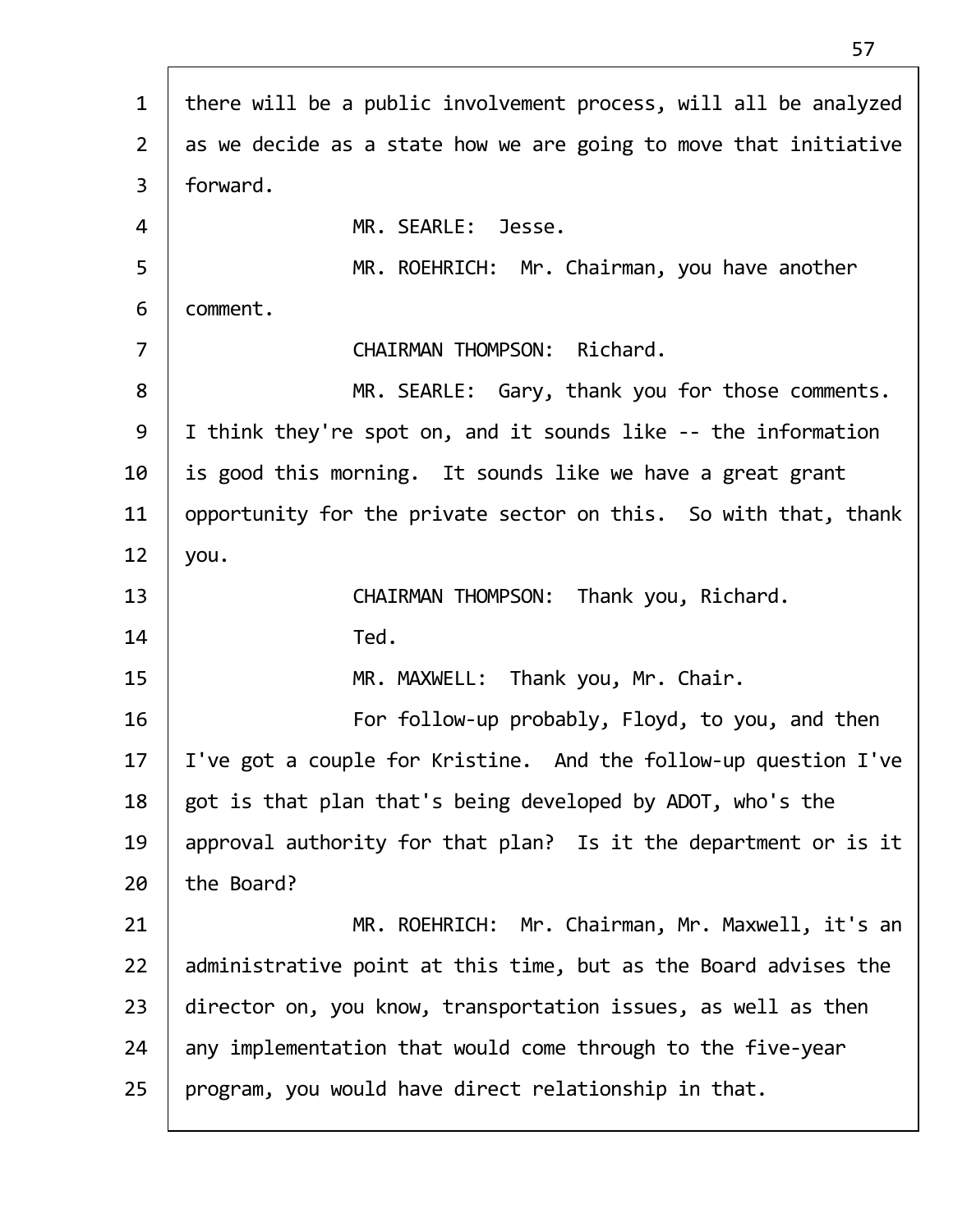| $\mathbf{1}$   | MR. MAXWELL: Okay.                                               |
|----------------|------------------------------------------------------------------|
| $\overline{2}$ | MR. ROEHRICH: Your input will be through the                     |
| 3              | guidance that you give, the advice you give, and we do tend to   |
| 4              |                                                                  |
|                | bring back to you the implementation plan when we have it        |
| 5              | drafted prior to implementing it to, again, get further comments |
| 6              | from the Board, but it is an administrative function that the    |
| $\overline{7}$ | director will submit.                                            |
| 8              | MR. MAXWELL: Okay. Thank you for that                            |
| 9              | clarification. And for the record, I tend to agree with Member   |
| 10             | Knight and Member Searle on it, that the final investment after  |
| 11             | it's made is going to be in private sector hands, then it should |
| 12             | be the private sector funding that comes up, I think, and I      |
| 13             | think you're not going to have a shortage of people looking to   |
| 14             | get that kind of -- with a 20 percent match, getting 100 percent |
| 15             | built. So I'd strongly encourage the department to consider      |
| 16             | that as they develop the plan. I know you will.                  |
| 17             | So I did have two follow-ups for Kristine.<br><b>The</b>         |
| 18             | first one is on the bridge money. One of the questions I get --  |
| 19             | I hear more than any from the municipalities in the region is    |
| 20             | they've already identified the bridges they want to get done.    |
| 21             | So is any of that fundamental -- or that supplemental funding    |
| 22             | for the bridge programs going direct to the municipalities or is |
| 23             | it all going to be managed at the state level?                   |
| 24             | MS. WARD: Mr. Chairman, Mr. Maxwell, the                         |
| 25             | 45 million breaks down into two components. The amount that is   |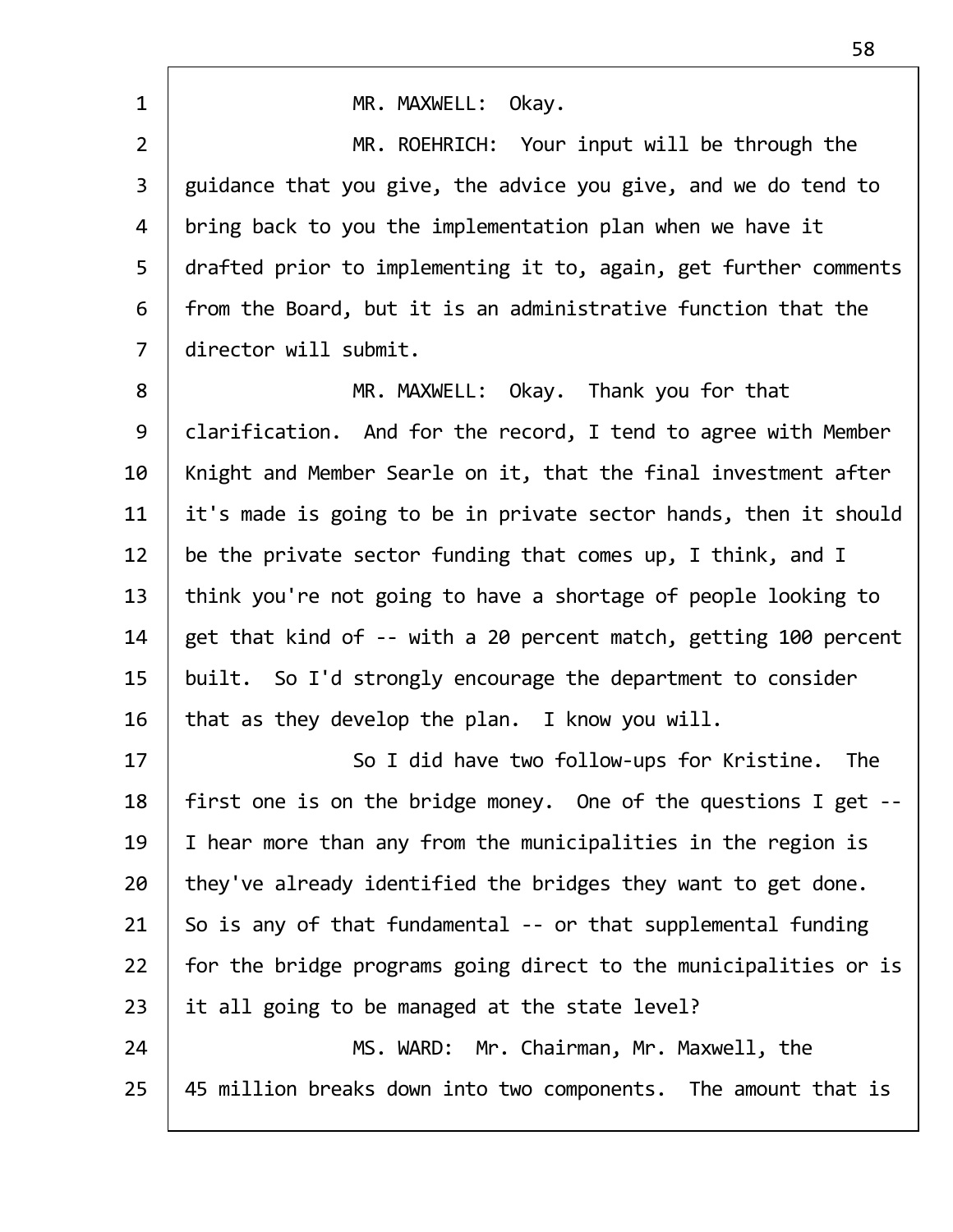| $\mathbf{1}$   | for off-system bridge that would -- that would be the the local  |
|----------------|------------------------------------------------------------------|
| $\overline{2}$ | side would -- is about 6.8 million, and I would defer some of    |
| $\overline{3}$ | this, addressing of your question, to Greg if I'm off in any way |
| 4              | here, or Paul. I'm sorry. But I believe we got about             |
| 5              | 6.8 million of that -- of that 45 that is -- that is for off     |
| 6              | system.                                                          |
| $\overline{7}$ | Now, how that gets programmed, I'm going to $-$ -                |
| 8              | I'm going to defer to Paul or Greg, because it is slipping my    |
| 9              | mind right this moment. The 38 million component will run down   |
| 10             | and go through the normal RAC allocation and be programmed in    |
| 11             | the 50, 37, 13 breakdown between, you know, Greater Arizona, MAG |
| 12             | and PAG.                                                         |
| 13             | I think that's a -- you know it's a really                       |
| 14             | important point that I've had to bring up with COGs and the MPOs |
| 15             | or I had brought up with COGs and the MPOs through our           |
| 16             | discussions is if it's -- it's either -- if it's -- it's either  |
| 17             | passed through to them or it goes -- it comes to them through    |
| 18             | the Casa Grande accord and those allocations.                    |
| 19             | So I don't know if that helps you, $\sin$ . I -- did             |
| 20             | that answer your question? And I phone -- I'll call a friend, a  |
| 21             | virtual friend, in Paul and Greg if I've missed any part of      |
| 22             | that. Does that help you, sir?                                   |
| 23             | MR. MAXWELL: Kristine, I appreciate that answer.                 |
| 24             | It really does. That lets me know a little bit more about the    |
| 25             | funding, when the municipalities are mentioning it also, working |
|                |                                                                  |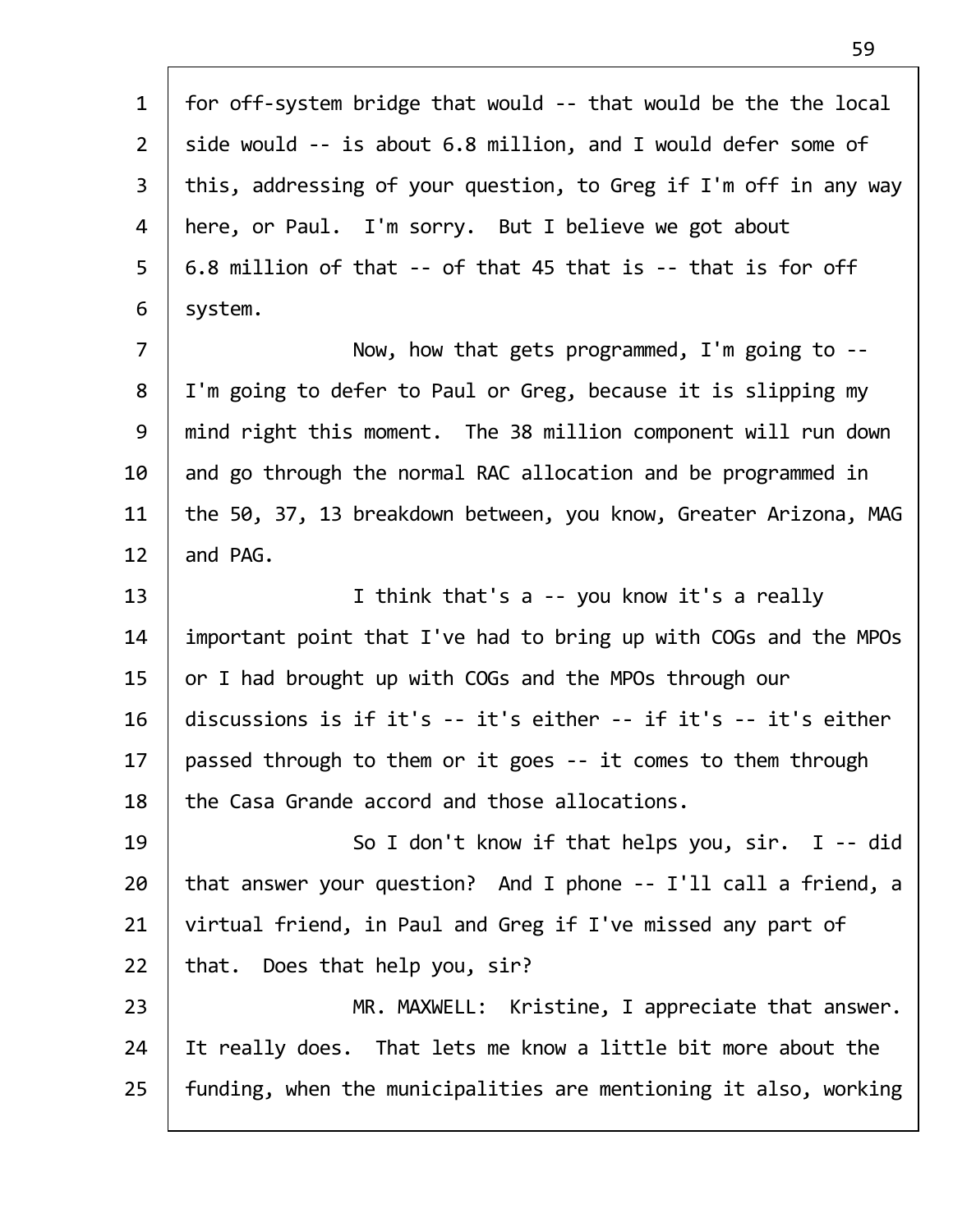| $\mathbf{1}$   | within the COGs and the MPOs as well. And I know Greg, your      |
|----------------|------------------------------------------------------------------|
| $\overline{2}$ | call-a-friend, is standing at the podium, so I'm sure he's going |
| $\mathsf{3}$   | to give us some more information. So thank you for that answer.  |
| 4              | <b>CHAIRMAN THOMPSON:</b><br>Greg.                               |
| 5              | MR. BYRES: Thank you, Mr. Chairman.                              |
| 6              | The off-system bridge portion that is going out                  |
| $\overline{7}$ | to basically the locals, there's a caveat that goes with that in |
| 8              | that the bridges that those dollars are used on has to take      |
| 9              | those bridges from poor or fair condition to good. So that's     |
| 10             | going to be the number one criteria that we have to go through.  |
| 11             | So as either locals bring that to us through the COGs, through   |
| 12             | the MPOs, then there's a consideration that will be made for     |
| 13             | those -- for those dollars.                                      |
| 14             | MR. MAXWELL: Outstanding. Thank you for that                     |
| 15             | answer, and Mr. Chair, just one more question for Kristine.      |
| 16             | CHAIRMAN THOMPSON: Okay, Ted.                                    |
| 17             | MR. MAXWELL: The follow-up is 91.3 of the funds,                 |
| 18             | in the formula funding had been apportioned, and I know that's a |
| 19             | good thing to know, because now we know the number now.<br>Mv    |
| 20             | question is what happens to that 8.7 percent remaining?          |
| 21             | MS. WARD: Oh, okay. There -- Mr. Chairman,                       |
| 22             | Mr. Maxwell, so that is the -- what you're asking about is the   |
| 23             | difference between apportionments and obligation authority. So   |
| 24             | that's all lovely federal lingo.                                 |
| 25             | So when they get apportionment, the -- those are                 |
|                |                                                                  |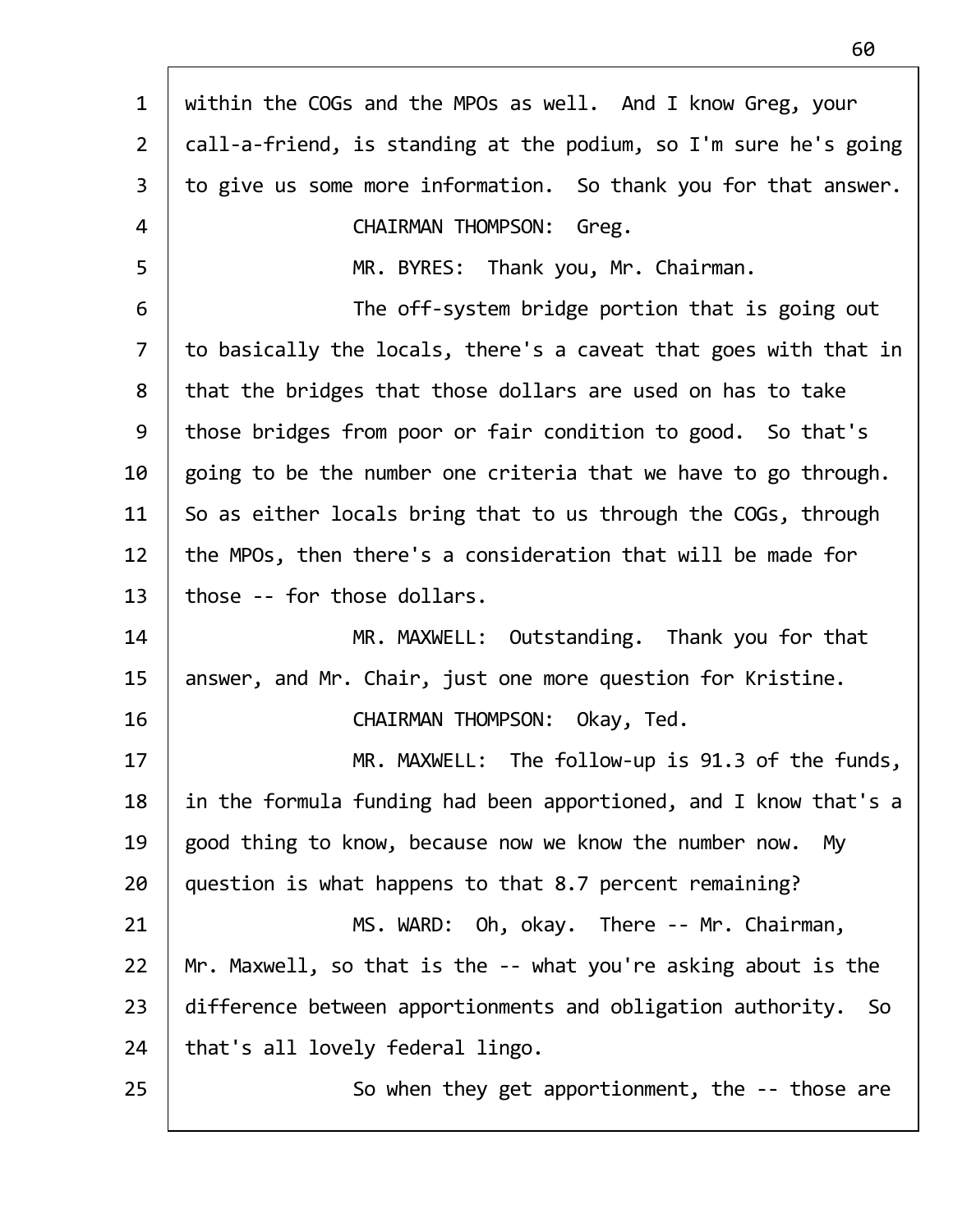| $\mathbf{1}$   | the numbers I've been reporting out to you. When you saw that    |
|----------------|------------------------------------------------------------------|
| $\overline{2}$ | blue -- that chart with the blue bars that said 801 in FF --     |
| $\overline{3}$ | 801 million in FFY '21, and then in FFY '22, you saw the new     |
| $\overline{4}$ | IIJA program numbers, and that was, like, 969. That 801 went to  |
| 5              | 969.                                                             |
| 6              | Those -- that whole chart represents and conveys                 |
| $\overline{7}$ | to you apportionments. I won't get into any more detail than     |
| 8              | that on that, because there are some variations, but             |
| 9              | apportionments are not actual funding. They're not actual        |
| 10             | money. They are upper limits. It says you may spend -- think     |
| 11             | of it -- think of apportionments a little bit like checks, and   |
| 12             | think of yourself as having multiple checkbooks that -- and the  |
| 13             | -- then you've got this cash, and that cash that we get to fund  |
| 14             | those apportionments is only 91.3 percent. That's what the feds  |
| 15             | told us. You -- of those apportionments, you only get 91.3       |
| 16             | percent in actual cash.                                          |
| 17             | Now, those apportionments go over multiple                       |
| 18             | categories, like those multiple different bank accounts. We      |
| 19             | have -- think of it as a -- as a bank account for national --    |
| 20             | our National Highway Program, NHPP. We have a bank account for   |
| 21             | the safety program. HSIP, Highway Safety Improvement Program,    |
| 22             | we have a bank account. So you're kind of -- hopefully you're    |
| 23             | following -- you're kind of getting the -- that differentiation. |
| 24             | Then -- and you have checks associated with each                 |
| 25             | one of those programs, but much like, you know, the old joke of, |

Г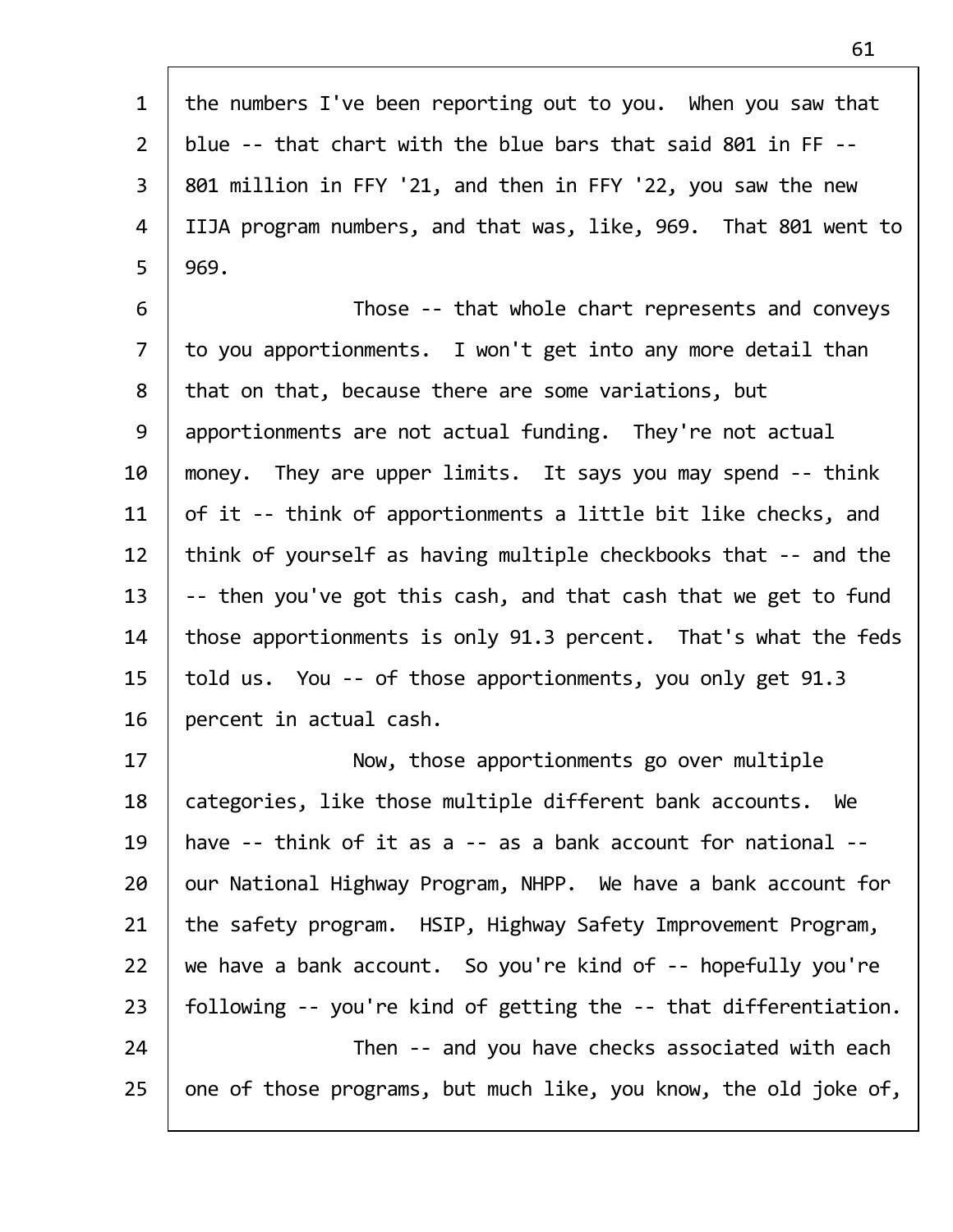| hey, I have checks, I can -- as long as I have checks, I can     |
|------------------------------------------------------------------|
| still spend money, you need apportionments and you need the      |
| cash, the fund -- that funding level, a/k/a the actual           |
| obligation authority.                                            |
| That money comes through the budget, and what                    |
| they -- what the feds have -- what Congress has said is of those |
| apportionments, you get 91.3 percent in actual funding, and the  |
| max you can spend in any one of those categories, the banking -- |
| bank account that was for safety or the bank account that was    |
| for national highway -- the max you can spend is those $-$ is    |
| topped off by those checks, the number of checks you had. So I   |
| hope this is kind of coming across, because I can't really see   |
| your facial expression to see how badly this is going. Is this   |
| starting to (indiscernible) --                                   |
| MR. MAXWELL: I guess my question is -- I guess                   |
| my question, if we spend 95 percent of what they've told us we   |
| could spend, we're 3 percent short, what happens from what       |
| they've already given us cash, or do we have to -- can we not    |
| spend it until we go back and get their authority to obligate?   |
| MS. WARD: Sir, we cannot over-expend, because we                 |
| only have 91.3 percent of the -- that -- those total             |
| apportionments. You really -- you just -- you don't -- we do     |
| not have -- that is not available to us. The actual              |
| (indiscernible) --                                               |
| MR. MAXWELL: (Indiscernible.) I understand.                      |
|                                                                  |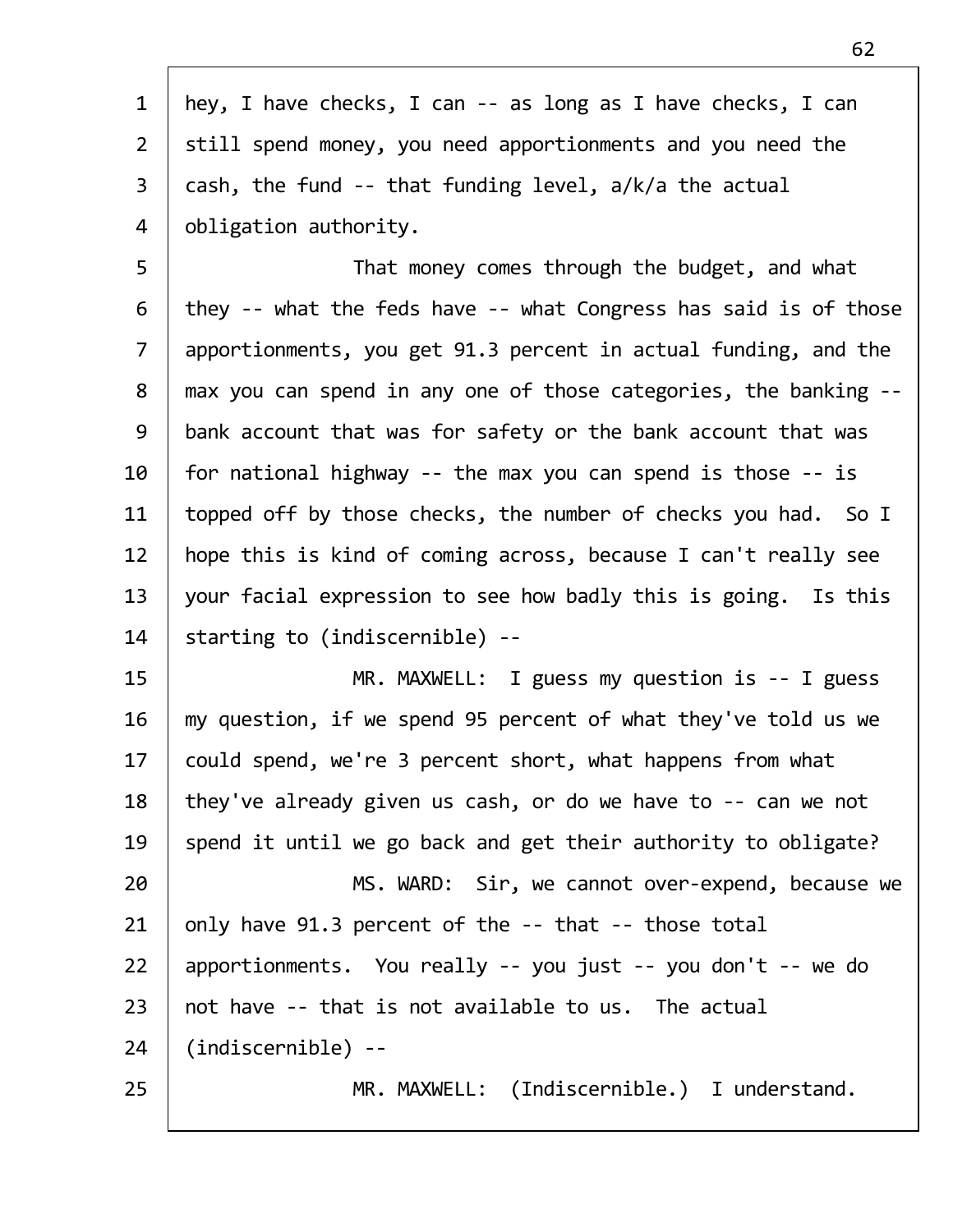| $\mathbf{1}$   | Kristine, thank you. I understand that now, and I guess it's     |
|----------------|------------------------------------------------------------------|
| $\overline{2}$ | important when we talk about the amount of money that they've    |
| 3              | got, it's really only 91.3 that we've got. So despite what the   |
| 4              | numbers in the books may be, we don't have all that money to     |
| 5              | expend. We've got 91.3 percent of that money. So it's -- you     |
| 6              | know, what's out in the public and what's being told what we can |
| $\overline{7}$ | actually do are two different things. I appreciate the           |
| 8              | clarification, and I hope the rest of the Board's not looking at |
| 9              | me like you should already know that, but -- but as the new      |
| 10             | person, I ask a lot of those questions. So thank you.            |
| 11             | MS. WARD: Mr. Chair (indiscernible) thank you.                   |
| 12             | (Speaking simultaneously.)                                       |
| 13             | CHAIRMAN THOMPSON: Anybody online wish to make a                 |
| 14             | comment?                                                         |
| 15             | MR. STRATTON: Mr. Chairman.                                      |
| 16             | CHAIRMAN THOMPSON: If not, I'd just like to say                  |
| 17             | that there are certain bridges that were part of the state       |
| 18             | highway system that they know that the state has no longer a     |
| 19             | need for (indiscernible) take a different route.<br>But the      |
| 20             | public (indiscernible) responsibility of the state, even though  |
| 21             | they kind of set it aside, because they got new road -- new      |
| 22             | bridges. So that's the only comment I'm going to make, but       |
| 23             | that's $-$ as we go along, they'll be, you know $-$ they'll be   |
| 24             | presented to us.                                                 |
| 25             | With that, and I think a lot of the discussion we                |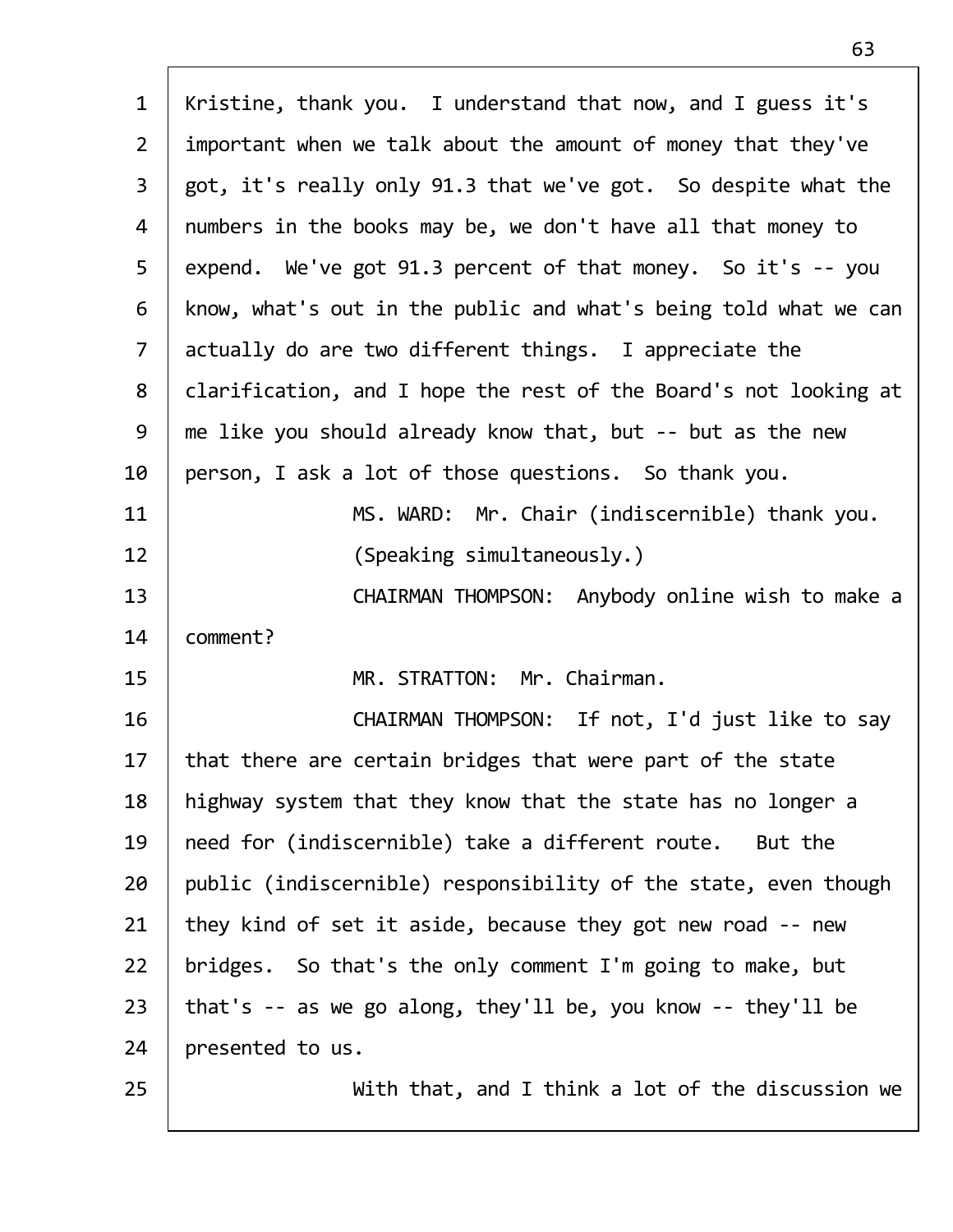| $\mathbf{1}$   | have talked about the funding for electric vehicles. We talked   |
|----------------|------------------------------------------------------------------|
| $2^{\circ}$    | about that. I know (indiscernible). I know that the              |
| $\mathbf{3}$   | administration is hearing us loudly, and we'll move forward with |
| 4              | those (indiscernible) recommendation. So with that, if there's   |
| 5              | no other comments to be made, like to go on to --                |
| 6              | MR. STRATTON: Mr. Chairman.                                      |
| $\overline{7}$ | CHAIRMAN THOMPSON: Go ahead. Stratton?                           |
| 8              | MR. ROEHRICH: It's Mr. Stratton. Yes, sir.                       |
| 9              | CHAIRMAN THOMPSON: Proceed.                                      |
| 10             | MR. STRATTON: Thank you, Mr. Chairman.                           |
| 11             | I would like to echo the comments of my fellow                   |
| 12             | board members about the charging stations. I feel like it's      |
| 13             | almost a misuse of funds. We don't build gas stations to help    |
| 14             | those producers. Why should we build electric charging stations  |
| 15             |                                                                  |
|                | at our cost or even our 20 percent?                              |
| 16             | And then, Kristine, I'll ask you this. It -- I                   |
| 17             | believe our normal match on road projects is 5.7 percent to the  |
| 18             | federal monies?                                                  |
| 19             | MS. WARD: Mr. Chairman, Mr. Stratton, you are --                 |
| 20             | that is very accurate. You are correct, sir.                     |
| 21             | MR. STRATTON: So the 2.2 million, which is 20                    |
| 22             | percent of the 11 million, approximately, we could fund about    |
| 23             | \$39 million worth of road projects if we use that for the 5.7   |
| 24             | percent; is that correct?                                        |
| 25             | MS. WARD: Mr. Chairman, Mr. Stratton, I haven't                  |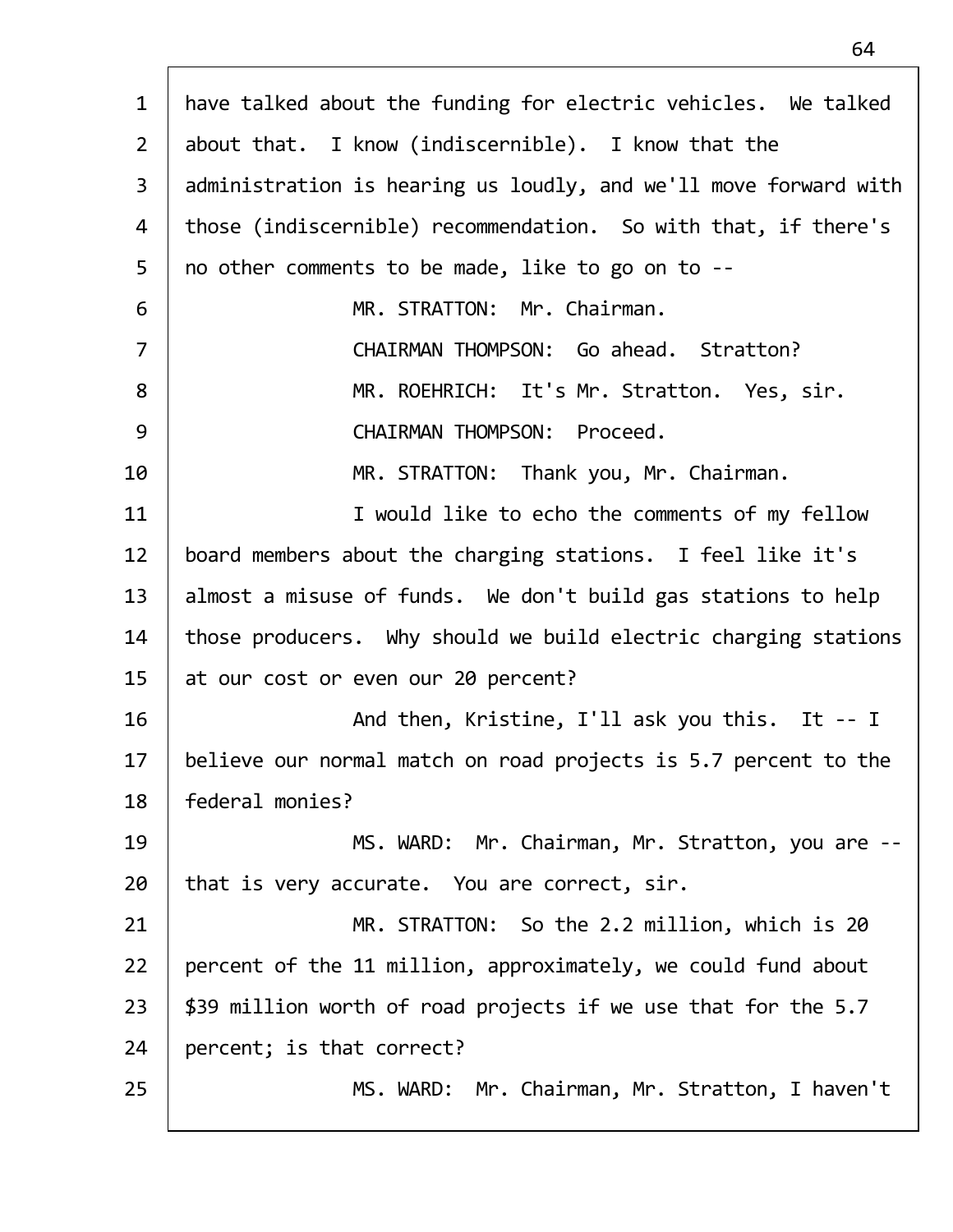| $\mathbf{1}$   | done the math in my head, but that sounds about right.            |
|----------------|-------------------------------------------------------------------|
| $\overline{2}$ | MR. STRATTON: Thank you.                                          |
| $\overline{3}$ | So that's just a point I'd like to make to the                    |
| 4              | board members as these opportunities come up that that would be   |
| 5              | another \$39 million worth of road projects we could utilize that |
| 6              | money for to match federal funds.                                 |
| $\overline{7}$ | So thank you, Mr. Chairman.                                       |
| 8              | CHAIRMAN THOMPSON: Anybody else on the line?                      |
| 9              | MS. DANIELS: Yes, Mr. Chairman. This is Jenn                      |
| 10             | Daniels.                                                          |
| 11             | CHAIRMAN THOMPSON: Ms. Daniels, proceed.                          |
| 12             | MS. DANIELS: Thank you.                                           |
| 13             | I just wanted to state historically, actually, if                 |
| 14             | we go back quite a few years, before any of us were alive, there  |
| 15             | was quite a bit infrastructure that the government supported in   |
| 16             | order to make sure that we have the gas station network that we   |
| 17             | have today. It definitely laid the groundwork for that, and so    |
| 18             | I just want to make the comment that, yes, while this is new      |
| 19             | technology, and on its face it appears as though we may be        |
| 20             | investing in something that the private sector should be doing,   |
| 21             | I think it's really important to note that we didn't get the gas  |
| 22             | station network that we have today without government support     |
| 23             | way back when, and the infrastructure that we need for electric   |
| 24             | vehicles is definitely a component.                               |
| 25             | Now, do I believe that people should be paying                    |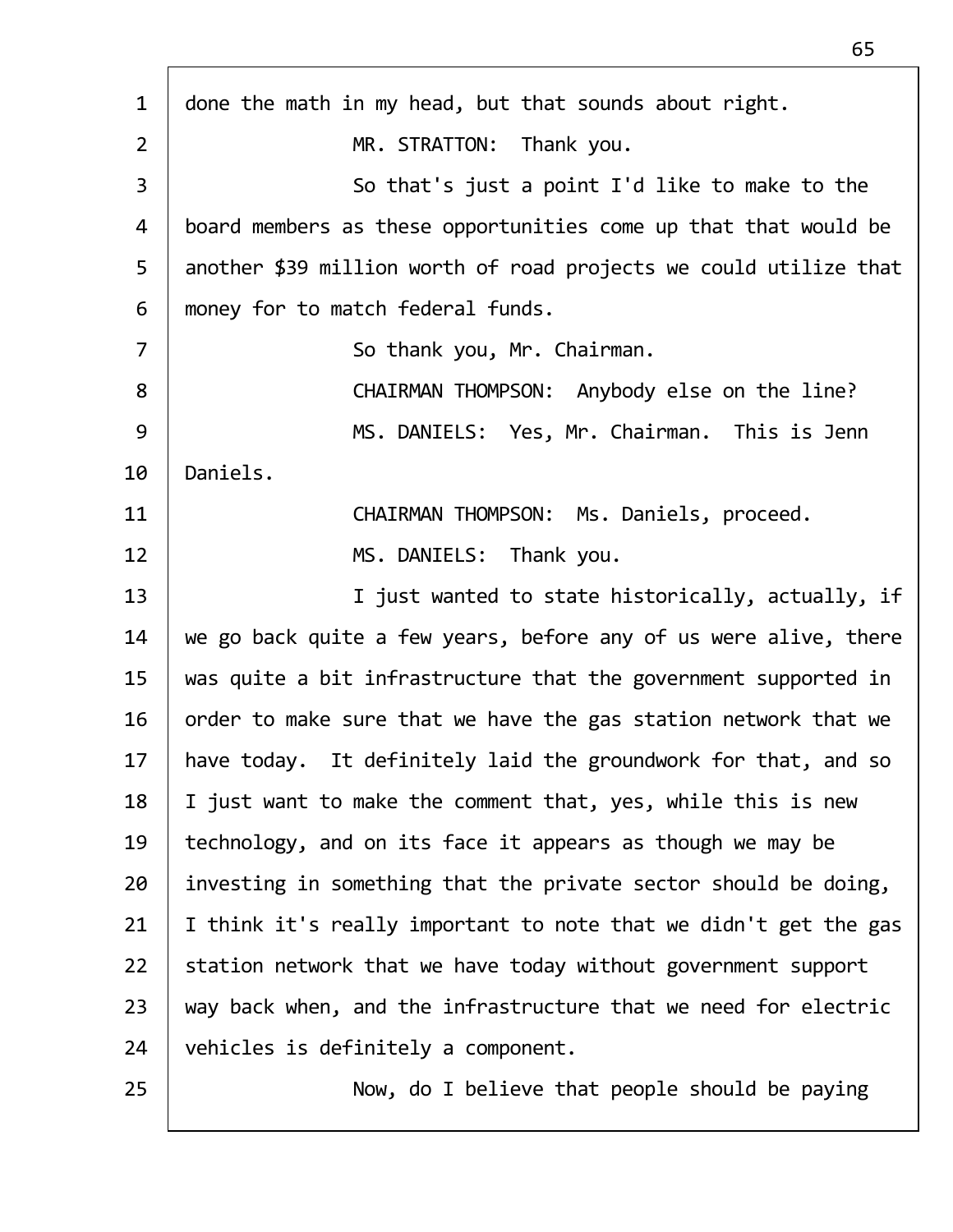| $\mathbf{1}$   | their fair share when they go to connect or use the actual       |
|----------------|------------------------------------------------------------------|
| 2 <sup>1</sup> | electricity just as someone would pay for their own gas? Yes.    |
| 3              | Absolutely, but it does take a bit of sometimes investment and   |
| 4              | intervention on behalf of -- for government on behalf of new     |
| 5              | technologies in order to see those things become available and   |
| 6              | prolific, and given the network that we have in the state of     |
| $\overline{7}$ | Arizona and the opportunities that we have here, I actually      |
| 8              | think it behooves us to support an electric vehicle network. I   |
| 9              | think both in the short and long term it supports the state on a |
| 10             | variety of levels.                                               |
| 11             | CHAIRMAN THOMPSON: Thank you for those comments,                 |
| 12             | Ms. Daniels.                                                     |
| 13             | Anybody else? Jackie?                                            |
| 14             | If not, let's go move on to Agenda Item 5.                       |
| 15             | Paul. Thank you, Paul.                                           |
| 16             | MR. PATANE: Good morning, Mr. Chair, board                       |
| 17             | members. I'm Paul Patane, the Multimodal Planning Division.      |
| 18             | Today I'd like to give you an update on what's happening in the  |
| 19             | Multimodal Planning Division.                                    |
| 20             | The areas I'll cover, the tribal transportation                  |
| 21             | update, some planning updates and some studies we're working on, |
| 22             | along with an update and some of the comments received for the   |
| 23             | 2023 Tentative Five-Year Transportation Program.                 |
| 24             | So the first area, the tribal transportation                     |
| 25             | update, is with the Intertribal Council of Arizona. This is a    |
|                |                                                                  |

Г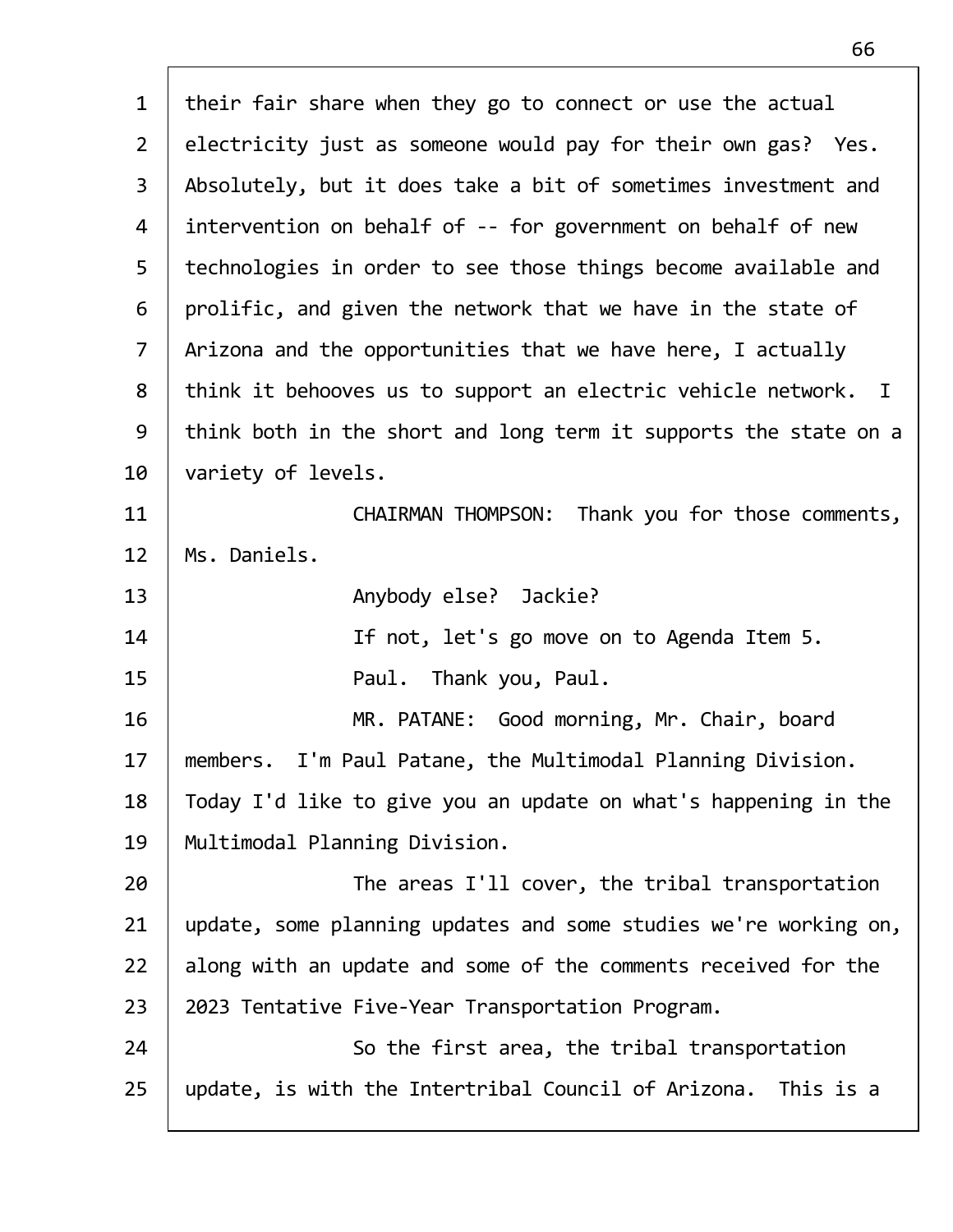1  $\vert$  transportation working group with a focus of having state and 2 federal partners working with our tribal partners and going over  $3$  | some of the transportation issues. 4 | The last couple meetings -- the last meeting was 5 | held on April 7th. The topics they covered were the Highway 6 Traffic Safety Improvement Program, the HSIP, along with federal 7 | tribal transportation program. They also covered different 8 | areas of the Bipartisan Infrastructure Law provisions. We had 9 | nine representatives from six tribes, and the next meeting will  $10$  | be held May 5th to cover the Long Range Transportation Plan,

11  $\parallel$  along with the NEVA study, the National Electrical Vehicle 12 | Deployment Plan.

13 Next slide, please.

14 | So this is a new group that's starting up. It's 15  $\parallel$  a multi-state agency tribal liaison group. It consists of 16 various areas, both private and non-government and governmental, 17 | ADOT, Advisory Council on Indian Health Care, First Things 18 | First, Health Care Containment System, Office of Tourism. And 19 | their out- -- their focus of their outreach meetings is really  $20$   $\vert$  to help tribal liaison understand the roles and responsibilities  $21$  going over agency tribal consultation policies and discuss 22 | recommendations for and improve outreach.

23 | So some of the planning updates, some of the  $24$  studies we're working on. Just a quick update on these. The 25 | first one is the Long Range Transportation Plan. This is a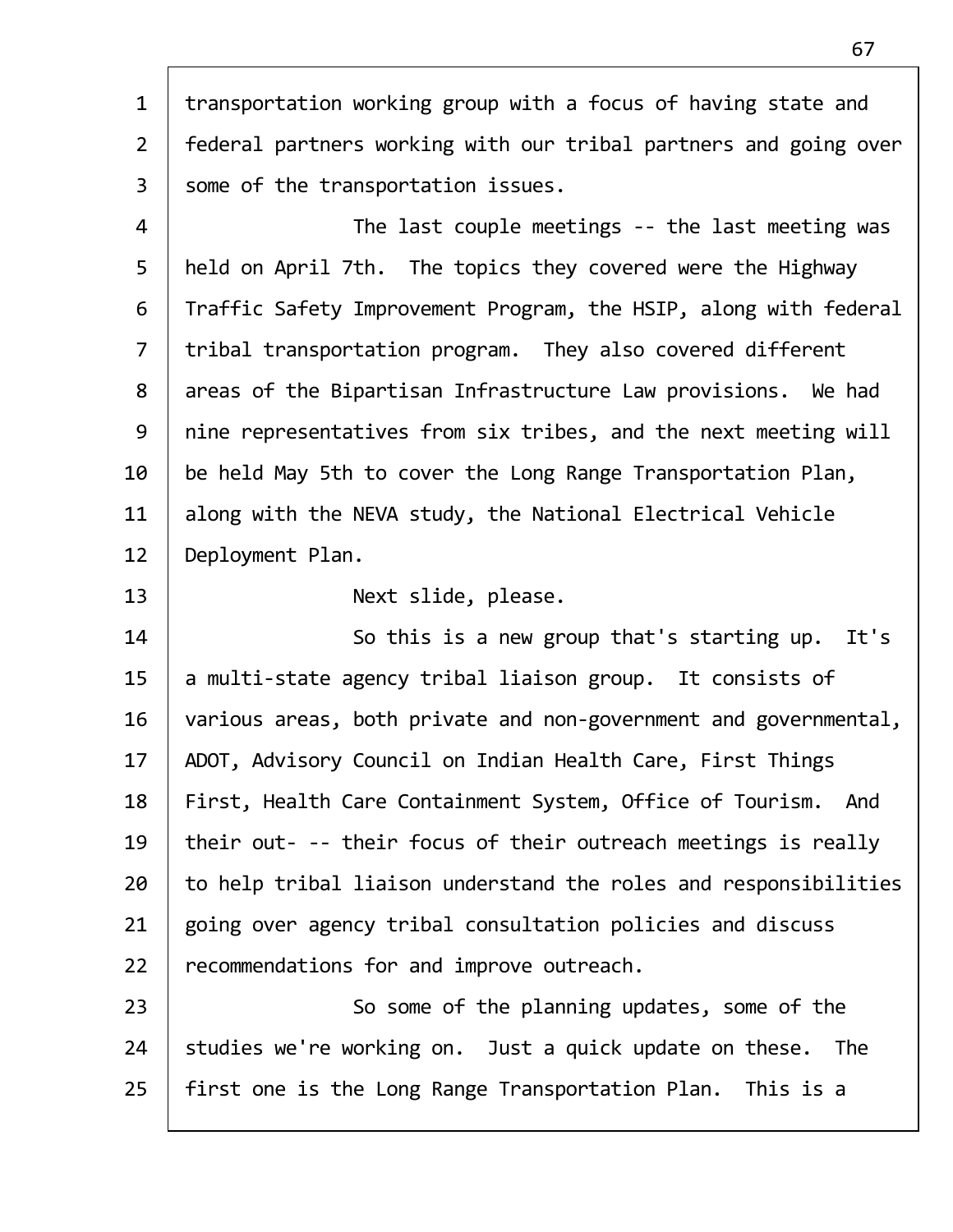| $\mathbf{1}$   | requirement that's due. It must be completed every five years.   |
|----------------|------------------------------------------------------------------|
| $\overline{2}$ | We've got two review proposals. We have two proposals that we    |
| $\overline{3}$ | received, and we'll be making the -- hopefully the consultant    |
| 4              | selection by the end of April with the notice to proceed into    |
| 5              | May.                                                             |
| 6              | Floyd -- as Floyd mentioned earlier, the National                |
| $\overline{7}$ | Electrical Vehicle Infrastructure Plan, the NEVA program, again, |
| 8              | our plan is due August 1st, and currently we received three      |
| 9              | proposals that are currently under review. And both these        |
| 10             | programs and plans do require tribal consultation and tribal     |
| 11             | liaison involvement, a requirement.                              |
| 12             | So a little update on the discretionary grant                    |
| 13             | programs. So right now the ones that are out, the National       |
| 14             | Infrastructure Project Assistance, that's the Mega program, and  |
| 15             | ADOT is currently having a consultant on board. We're working    |
| 16             | on that to apply for a project using the Mega grant. The         |
| 17             | project there will be along the I-10 corridor.                   |
| 18             | Then the next grant would be the INFRA grant. We                 |
| 19             | are getting a consultant on board, and the project -- projects   |
| 20             | we're reviewing for the INFRA grant are on US-93.                |
| 21             | And the Road Surface Transportation Grant                        |
| 22             | Program, we're not submitting an application for that one as of  |
| 23             | yet.                                                             |
| 24             | New ones that came out were the National Scenic                  |
| 25             | Byways Program and the RAISE grant, just closed yesterday for    |
|                |                                                                  |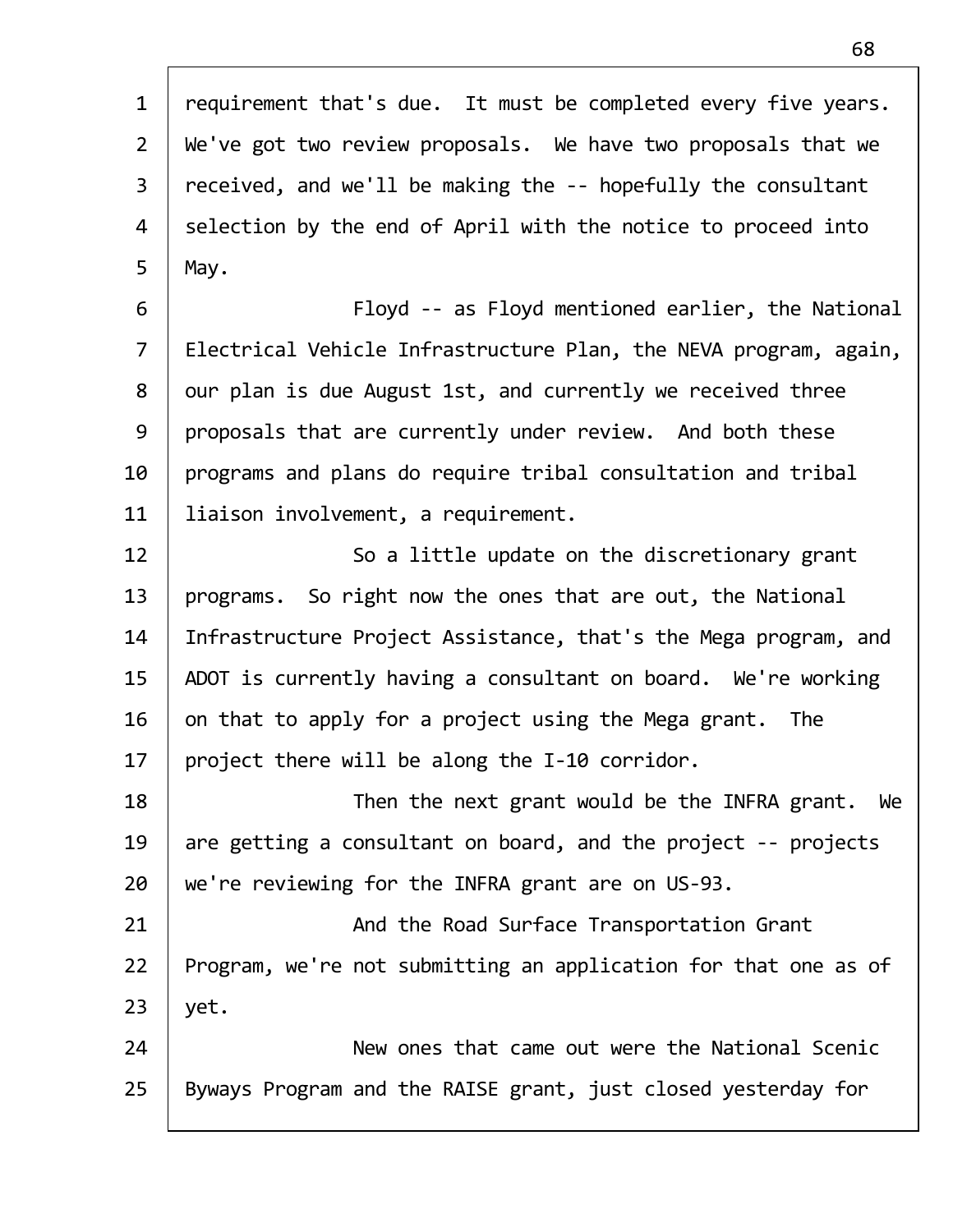1 grant applications.

2 | So what the -- this is kind of the new -- just 3 wanted to put this on your radar. This is a new link that the 4 | Department of Transportation is publishing now. Gives us a 5 | heads up on the notice of -- Notice of Funding Opportunity  $6$  announcements, and so this way we have a heads up of potential 7 discretionary grant programs that are coming out (indiscernible)  $8$  | may be eligible for.

9 | So update on the five-year program. Floyd kind  $10$  of went over a lot of the things. The public comment period 11  $\parallel$  ends June 2nd. We do have a meeting scheduled for May 20th at 12 | the Salt River Pima Maricopa Community Center, and so we're 13 | moving toward that.

14 | So I just want to kind of give you a update on  $15$  some of the comments that we received to date. So we've 16 received over 120 comments, okay, so far, and -- both from using 17 | the SurveyMonkey along with the email we received, and some of 18 the major things of the comments were the widening from  $I-10$ 19 | from Phoenix to Casa Grande, along with improvements on I-17  $20$  | from Anthem to Sunset Point, along with the need to repair along 21 | State Route 88, Apache Trail.

22 | So some of the things that we've gone 23 (indiscernible) to date to increase the public participation is 24 we've done news releases. We've done two government delivery 25 | notices. We've done ADOT blog posts and -- ADOT blog posts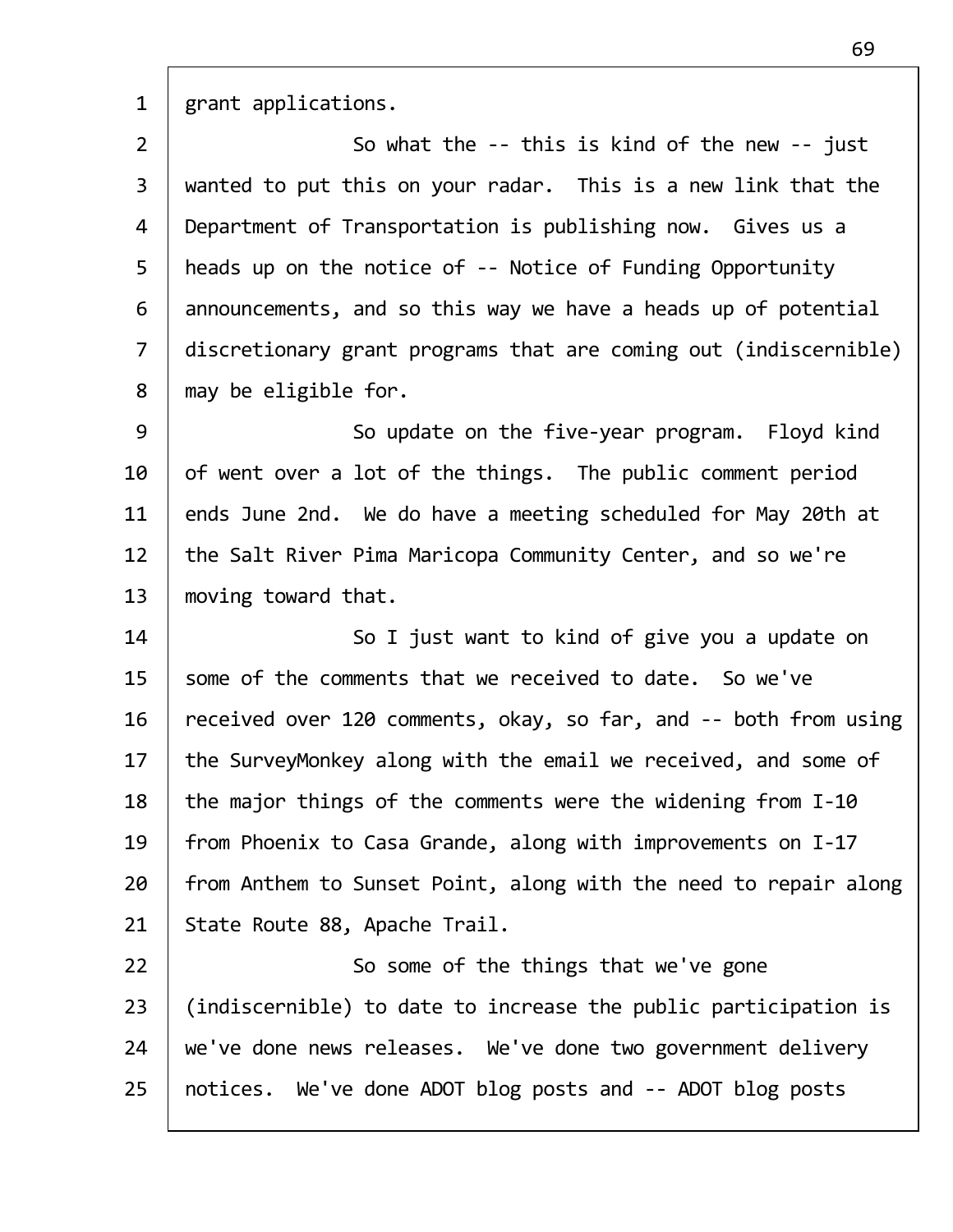| $\mathbf{1}$   | about the tentative program, used social media promotion on     |
|----------------|-----------------------------------------------------------------|
| $\overline{2}$ | Facebook -- on Facebook and Twitter. We have ADOT websites      |
| $\overline{3}$ | update and media articles written from the ADOT news release.   |
| 4              | So those -- we've done a pretty progressive, you know, campaign |
| 5              | of trying to get the word out we're soliciting comments on the  |
| 6              | five-year program.                                              |
| $\overline{7}$ | Next slide, please.                                             |
| 8              | Any questions?                                                  |
| 9              | CHAIRMAN THOMPSON: Any questions from board                     |
| 10             | members?                                                        |
| 11             | MS. DANIELS: Chairman, this is Jenn Daniels                     |
| 12             | again.                                                          |
| 13             | CHAIRMAN THOMPSON: Ms. Daniels.                                 |
| 14             | MS. DANIELS: Thank you.                                         |
| 15             | It came up yesterday, it was brought up about the               |
| 16             | State Route 88. Can you tell me where we are and if a portion   |
| 17             | of that or some component of it is being included in the five-  |
| 18             | year plan or is being moved into the five-year plan?            |
| 19             | MR. PATANE: Mr. Byres will help us out there.                   |
| 20             | MR. BYRES: Mr. Chairman, Board Member Daniels,                  |
| 21             | right now where we're at is with the funding that we received   |
| 22             | last year from the Legislature for a design concept report and  |
| 23             | study, we are currently in that phase right now. We're just     |
| 24             | getting that DCR going. We've done some preliminary work to get |
| 25             | that study up and going with the scoping that was necessary for |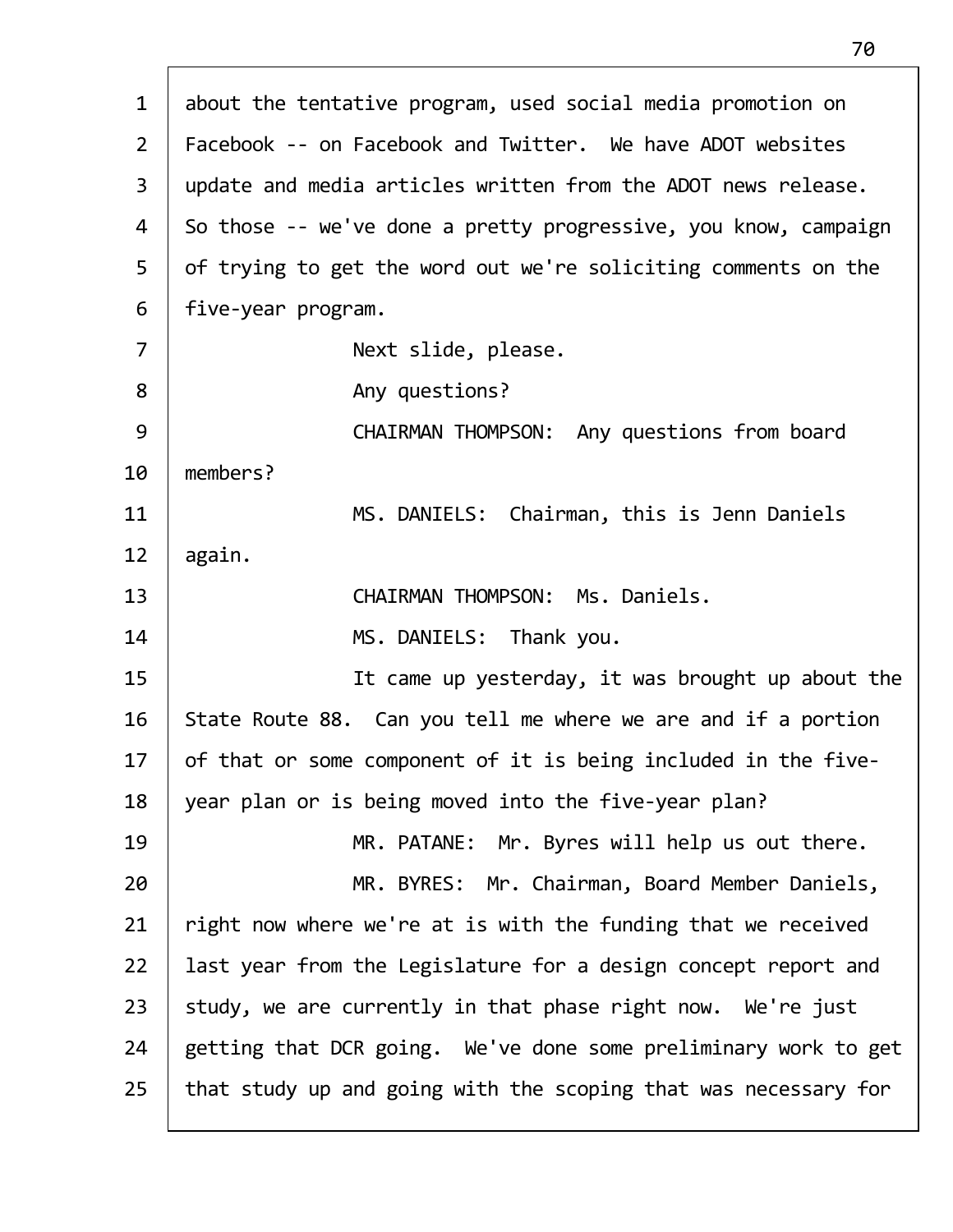| $\mathbf{1}$   | it. The consultant is -- I believe that consultant is on board.     |
|----------------|---------------------------------------------------------------------|
| $2^{\circ}$    | If not, he will be within $-$ - I was going to say within the month |
| $\overline{3}$ | so that we can get that going.                                      |
| 4              | The deadline for that, we are trying to get the                     |
| 5              | study completed by the end of the year. So one of the big           |
| 6              | things that we're concentrating on in that study is the             |
| $\overline{7}$ | stabilization of the upslope above the roadway. Without us          |
| 8              | being able to stabilize that slope above the road, any road         |
| 9              | improvements are in danger of the same thing happening -- or        |
| 10             | occurring again with the first big rain, so -- but that's the       |
| 11             | status that we're at right now.                                     |
| 12             | CHAIRMAN THOMPSON: Ms. Daniels, does that answer                    |
| 13             | your question?                                                      |
| 14             | MS. DANIELS: -- any portion included in the                         |
| 15             | five-year plan?                                                     |
| 16             | MR. BYRES: Board Member Daniels, Mr. Chair, at                      |
| 17             | this point in time, no, there are none. What we're looking for      |
| 18             | at this point in time with the DCR is we have to have a scoped      |
| 19             | project to be able to put something in the five-year program        |
| 20             | with an associated cost, and we've got to make sure that we can     |
| 21             | -- we know where it's going to go as far as timing goes. That       |
| 22             | will all be determined with the DCR.                                |
| 23             | MS. DANIELS: So I know we've all gotten a lot of                    |
| 24             | emails about that particular project. So is it safe to say          |
| 25             | that -- to the groups that are working on this that we ask them     |
|                |                                                                     |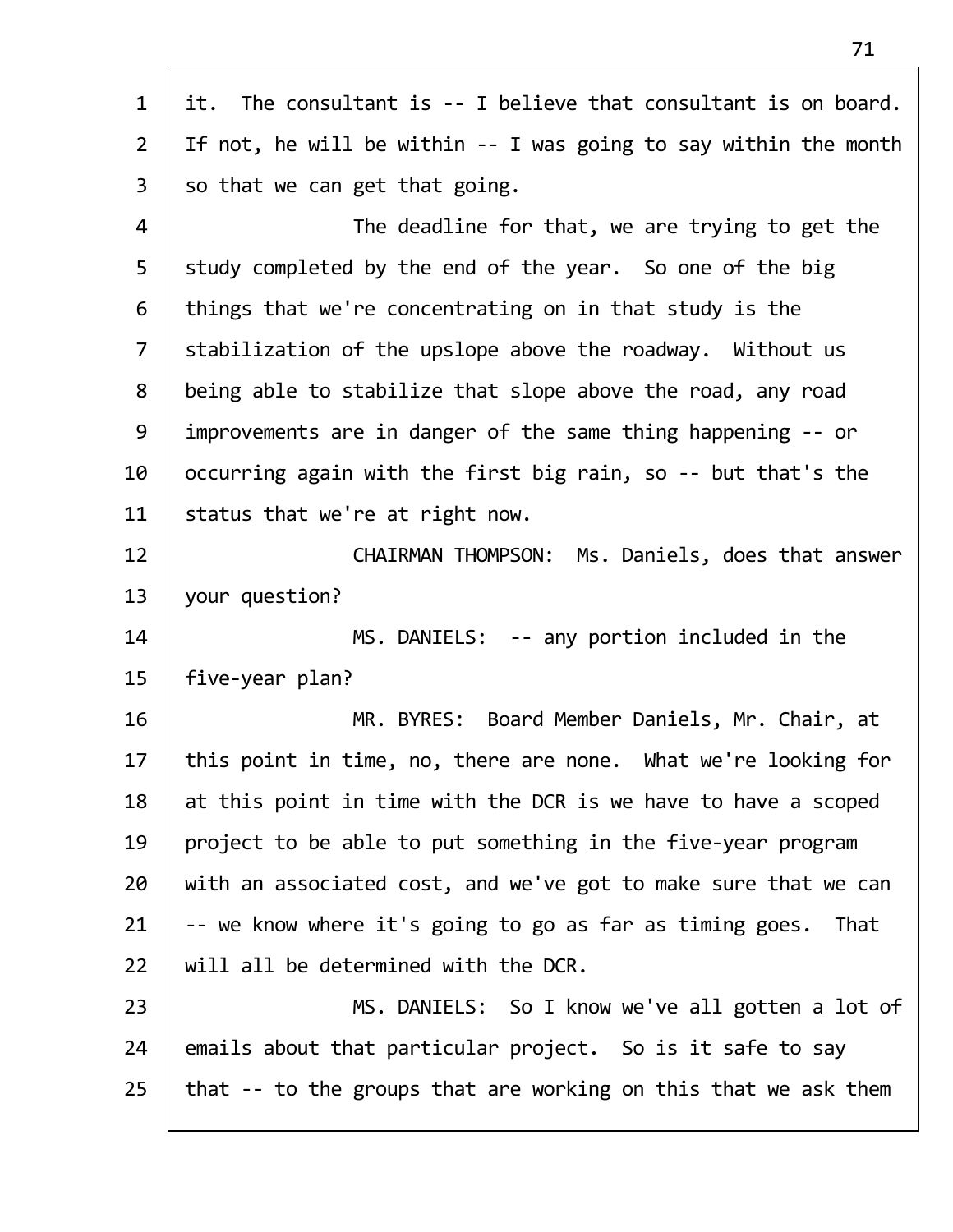| $\mathbf{1}$   | to continue their efforts, but next year after the DCR is       |
|----------------|-----------------------------------------------------------------|
| $\overline{2}$ | complete, because there's not room for -- not necessarily room  |
| $\mathsf{3}$   | for it, but because we're not ready to include it in the five-  |
| $\overline{4}$ | year plan for this year.                                        |
| 5              | MR. BYRES: Mr. Chairman, Board Member Daniels,                  |
| 6              | that is correct. As soon as we have a determined project that   |
| $\overline{7}$ | we can put into the five-year program, provided that there's    |
| 8              | funding available, we will most certainly be able to start      |
| 9              | advancing those projects.                                       |
| 10             | MS. DANIELS: Okay. So at that point it will be                  |
| 11             | more of a funding source conversation for next year rather than |
| 12             | trying to sort that out this year?                              |
| 13             | MR. BYRES: Mr. Chairman, board members, that's                  |
| 14             | correct.                                                        |
| 15             | MS. DANIELS: Thank you.                                         |
| 16             | CHAIRMAN THOMPSON: Thank you, Ms. Daniels.                      |
| 17             | Paul, do you have any other information?                        |
| 18             | MR. PATANE: Not at this time, sir.                              |
| 19             | CHAIRMAN THOMPSON: Any questions from the board                 |
| 20             | members?                                                        |
| 21             | There being none, thank you very much for that                  |
| 22             | presentation.                                                   |
| 23             | Now we will move on to Item 6.                                  |
| 24             | Again, Paul.                                                    |
| 25             | MR. PATANE: Thank you, Mr. Chair, board members.                |
|                |                                                                 |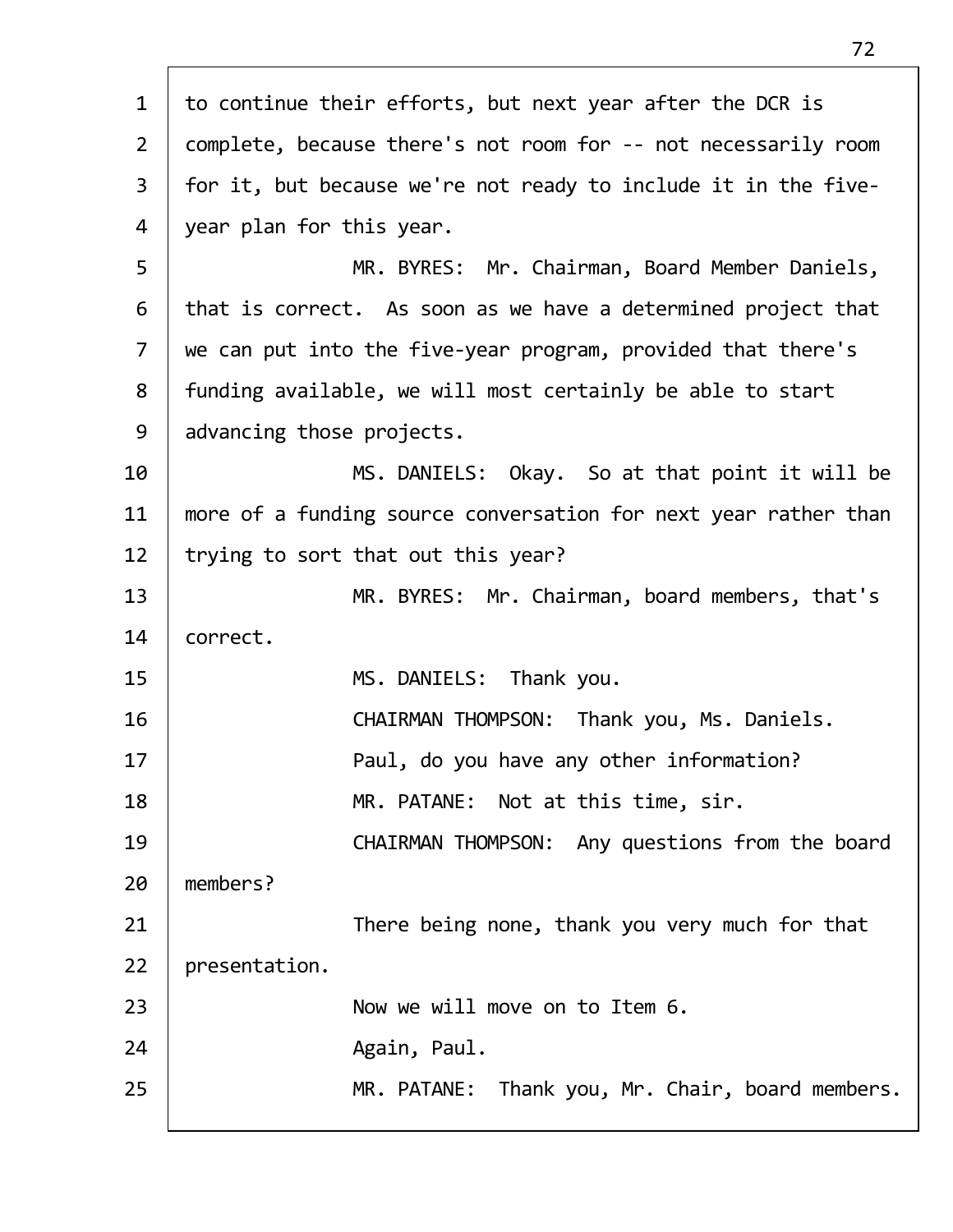| $\mathbf{1}$   | At this time I'd like to make recommendations                   |
|----------------|-----------------------------------------------------------------|
| $\overline{2}$ | from our Priority Planning Advisory Committee, PPAC, to the     |
| 3              | Board to -- for their consideration on changes to the FY '22-26 |
| 4              | Statewide Transportation Facilities Construction Program.       |
| 5              | So at this time -- I had to break it into pieces.               |
| 6              | I wanted to talk about -- you know, (indiscernible) a few       |
| $\overline{7}$ | projects, so -- for -- the first action I'm requesting is       |
| 8              | requesting approval of Item 6A through 6D, project              |
| 9              | modifications.                                                  |
| 10             | MR. SEARLE: So moved.                                           |
| 11             | CHAIRMAN THOMPSON: We need the motion to                        |
| 12             | approve, again, 6A through -- Paul?                             |
| 13             | MR. PATANE: 6D, sir.                                            |
| 14             | CHAIRMAN THOMPSON: 6A through 6D. There's a                     |
| 15             | motion to approve it.                                           |
| 16             | VICE CHAIR KNIGHT: Second (indiscernible).                      |
| 17             | And there's a second by Gary.<br><b>CHAIRMAN THOMPSON:</b>      |
| 18             | Any discussion on that?                                         |
| 19             | MR. ROEHRICH: Mr. Chairman, I'd like to make a                  |
| 20             | discussion. Paul, the agenda, the way it was print out --       |
| 21             | printed shows project modifications from 6A to 6I. And I know   |
| 22             | you said 6A to 6D, but I'd like to verify. Is it Item 6A        |
| 23             | through 6I?                                                     |
| 24             | MR. PATANE: Yeah. I was -- Mr. Chair, board                     |
| 25             | members, going off my -- the -- some notes I got from staff,    |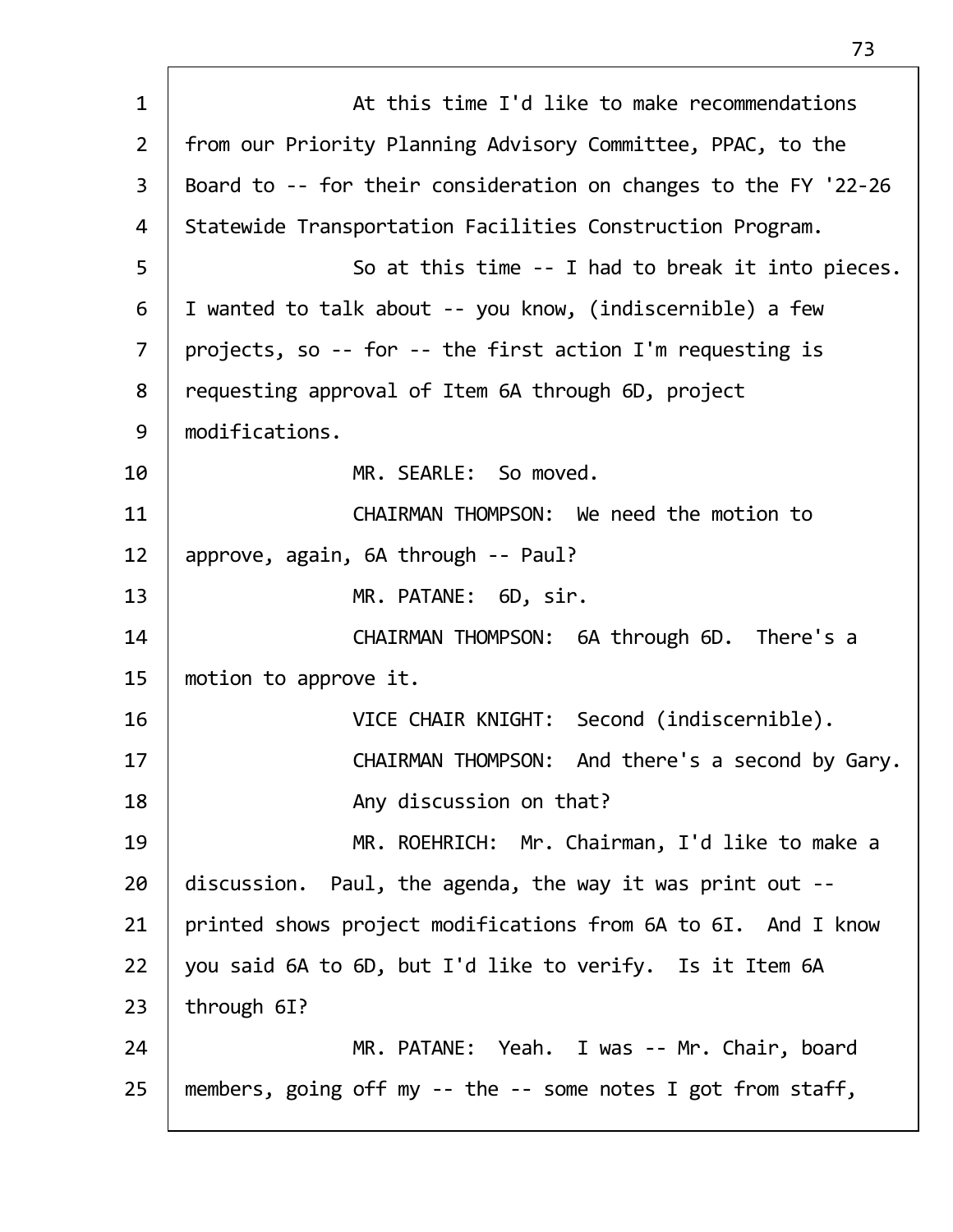1 and -- but no, I could -- I could do it either way, sir 2 (inaudible). 3 MR. ROEHRICH: So, Mr. Chairman, I would like to  $4$  amend the motion, if we could. 5 CHAIRMAN THOMPSON: Yes. 6 MR. ROEHRICH: That ‐‐ to approve contract ‐‐ or 7 excuse me -- project modifications 6A through 6I. 8 | CHAIRMAN THOMPSON: Richard, you want to restate 9 your motion? 10 | MR. SEARLE: That's -- my motion will remain, 11 | yeah, as correct by Floyd. 12 | CHAIRMAN THOMPSON: Gary? 13 VICE CHAIR KNIGHT: I'll second it, but I do have 14  $\vert$  a question on 6H. 15 | CHAIRMAN THOMPSON: Why don't you do that? Okay. 16 There is a motion and second to approve Items 6A through 6I as 17 | presented. Now we can go to discussion. Gary. 18 VICE CHAIR KNIGHT: Yes. My question is the 19 | 5 million increase on 6H, is that -- whose money is that? Is  $20$  | that MAG money? State money? Where's that money coming from? 21 | All it's got is an account number, and  $I...$ 22 MR. PATANE: Being this job is in Maricopa  $23$  | County, I would make the assumption that it is coming from the  $24$  | RARF, but I think --25 UNIDENTIFIED SPEAKER: (Indiscernible.)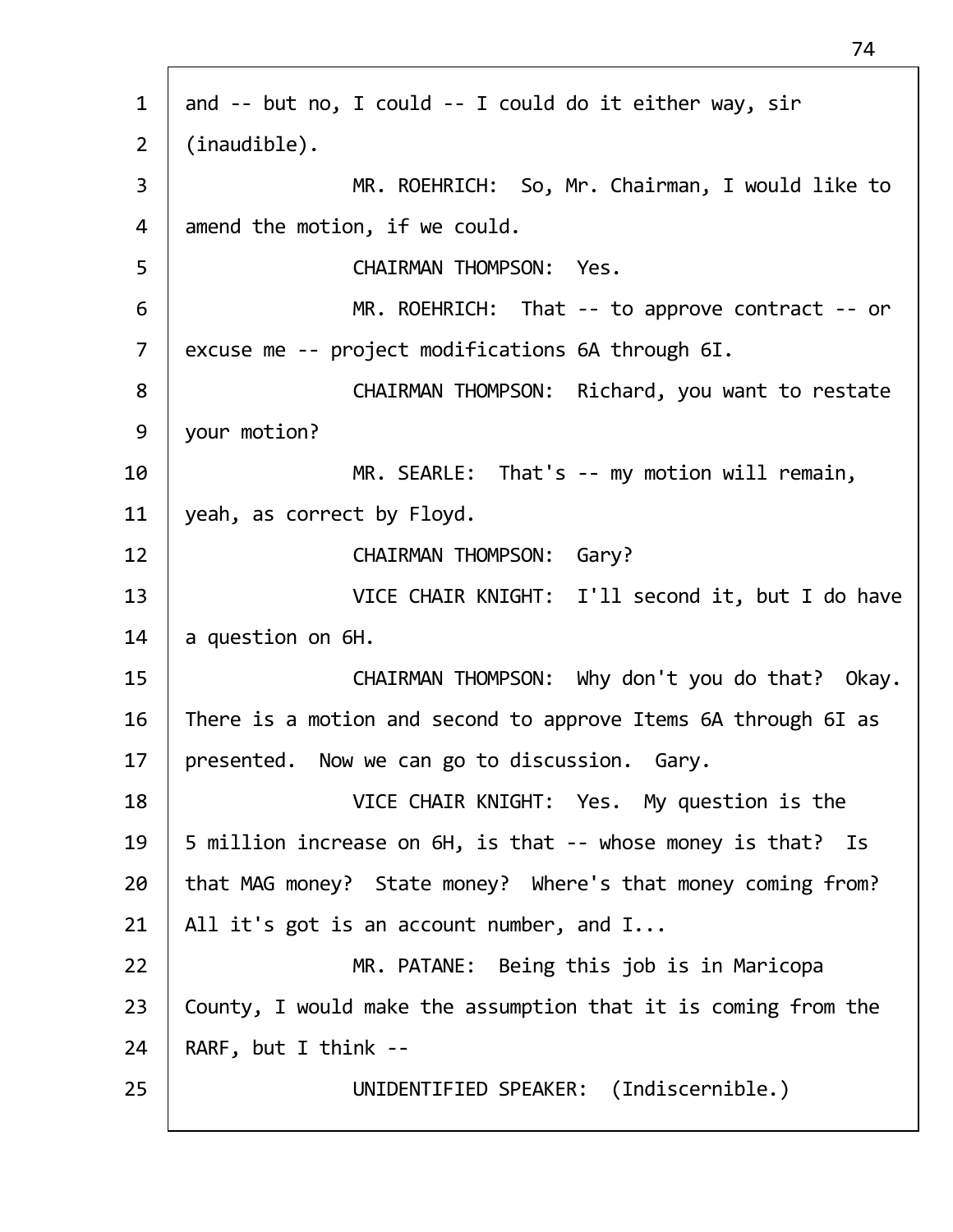1 | MR. PATANE: RARF funding. RARF funding, Mr. --2 | Board Member Knight. 3 VICE CHAIR KNIGHT: Okay. Thank you. 4 CHAIRMAN THOMPSON: Is there any further 5 | discussion on that? There being none, all those in favor say  $6 \mid ave.$  7 BOARD MEMBERS: Aye. 8 | CHAIRMAN THOMPSON: Any opposed? 9 Floyd, conduct the roll call for board members 10 attending remotely. 11 MR. ROEHRICH: Yes, sir, Mr. Chairman. For the 12 record, all the present board members voted aye. 13 | So I'll now go to Board Member Daniels. 14 | MS. DANIELS: Aye. 15 MR. ROEHRICH: Board Member Meck. 16 MR. MECK: Aye. 17 MR. ROEHRICH: And Board Member Stratton. 18 Oh, Mr. Chairman, it looks like Board Member 19 Stratton did have to leave early. So he is gone. So no vote,  $20$  but we have -- motion passes with six ayes. 21 | CHAIRMAN THOMPSON: Motion carries. Let's go on  $22$  | to the next set of projects. Paul. 23 MR. PATANE: Okay. Chairman Thompson, Board 24 | Members, requesting approval of new projects, Items 6I through  $25 \mid 6N$ .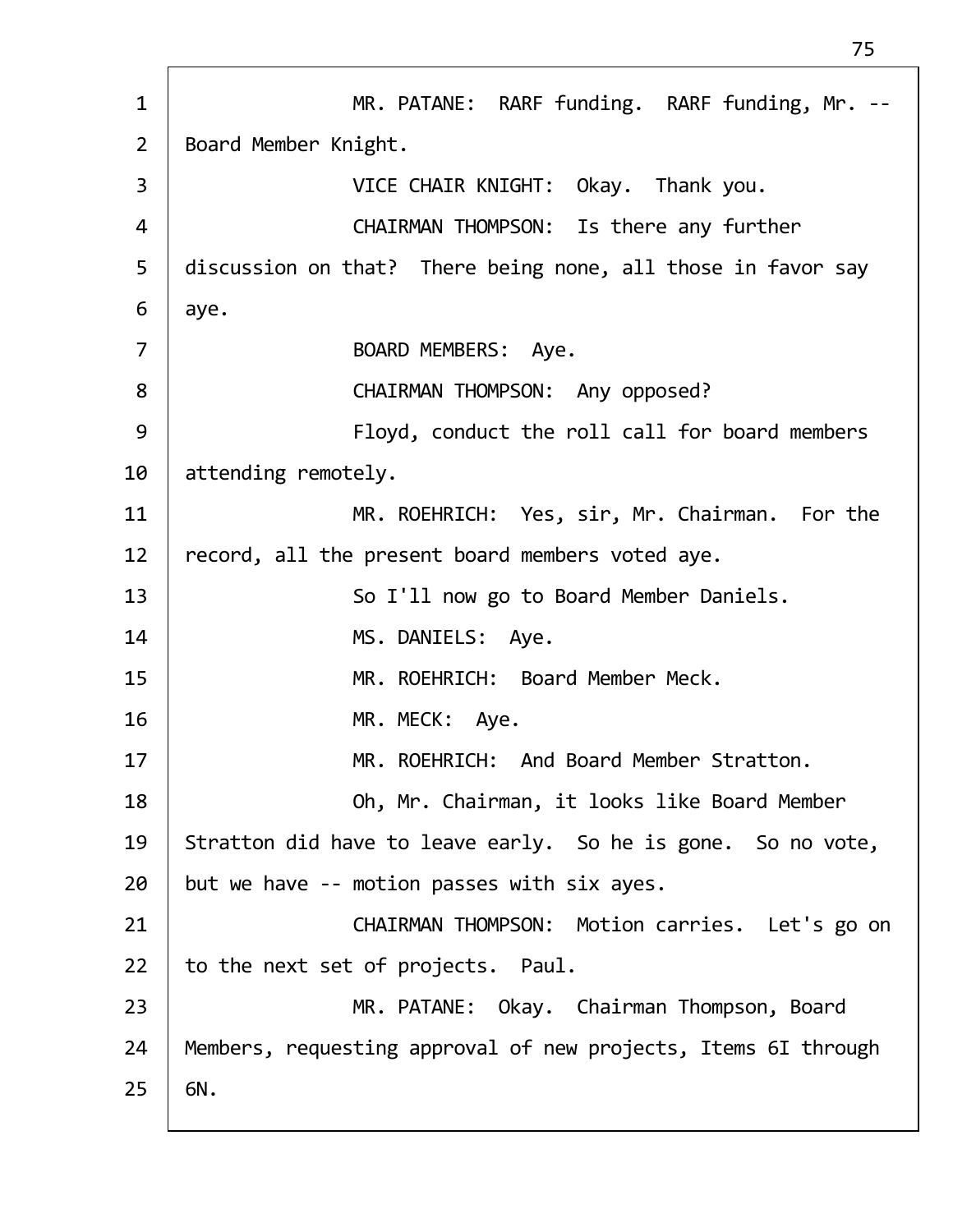| UNIDENTIFIED SPEAKER: Well, we already did I.               |
|-------------------------------------------------------------|
| MR. ROEHRICH: So Mr. Chair --                               |
| (Speaking simultaneously.)                                  |
| UNIDENTIFIED SPEAKER: 6J through 6N.                        |
| UNIDENTIFIED SPEAKER: Yeah.                                 |
| MR. ROEHRICH: Yeah. 6J through 6N. Yes, sir.                |
| Thank you.                                                  |
| MR. MAXWELL: So moved.                                      |
| VICE CHAIR KNIGHT: Second.                                  |
| CHAIRMAN THOMPSON: Motion and second to approve             |
| Items 6J to 6N as presented. Is there any discussion?       |
| There being none, all those in favorite say aye.            |
| BOARD MEMBERS: Aye.                                         |
| CHAIRMAN THOMPSON: Any opposed?                             |
| Floyd, conduct roll call vote for board members             |
| attending remotely.                                         |
| MR. ROEHRICH: Thank you, Mr. Chairman.                      |
| So we'll go to Board Member Daniels.                        |
| MS. DANIELS: Aye.                                           |
| MR. ROEHRICH: Board Member Meck.                            |
| MR. MECK: Aye.                                              |
| MR. ROEHRICH: Motion carries.                               |
| CHAIRMAN THOMPSON: Motion carries. With that,               |
|                                                             |
| move on to Item 7. State engineer's report with Greg Byres, |
|                                                             |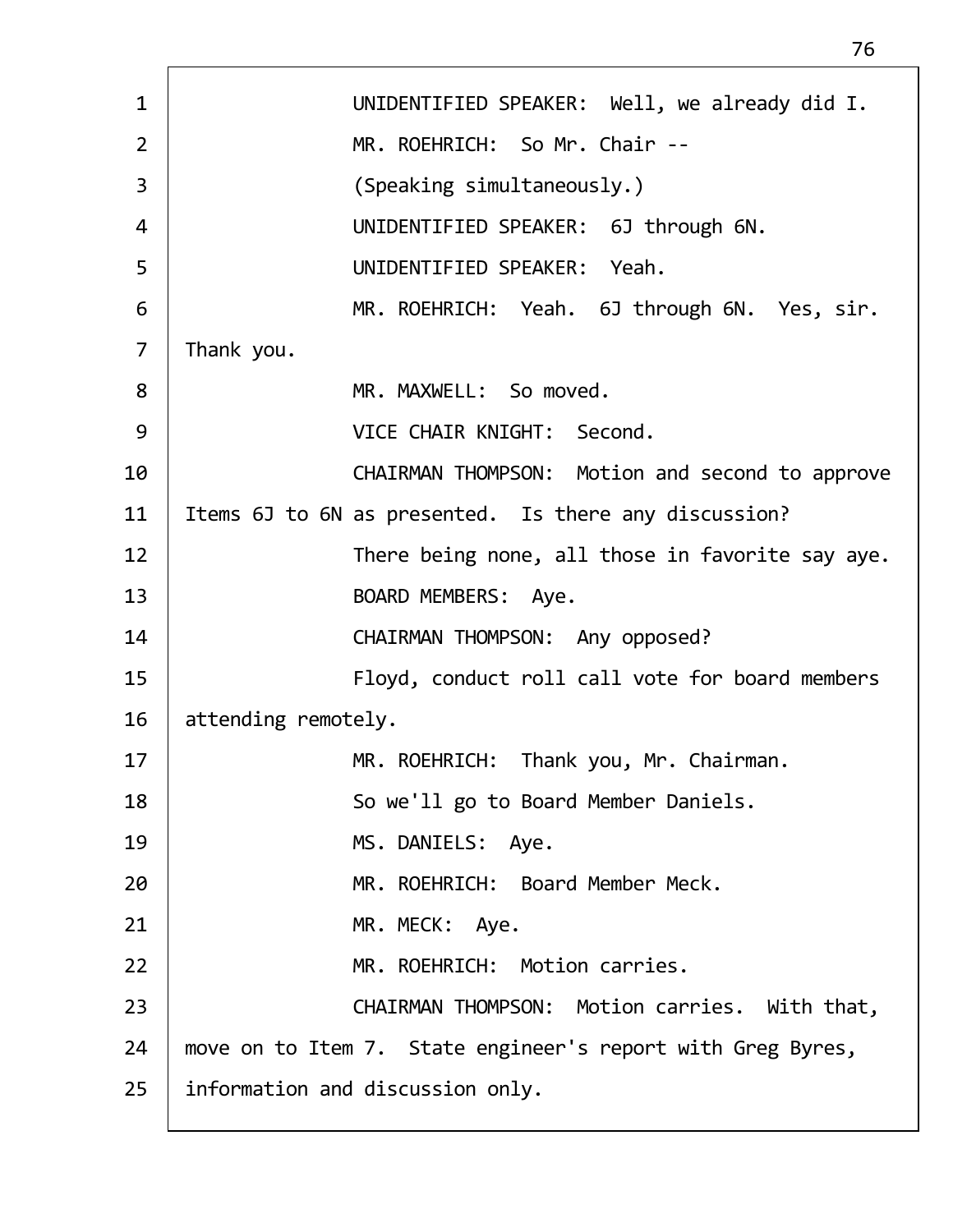1 Greg. 2 MR. BYRES: Thank you, Mr. Chairman, board 3 members. Before I get into the slide that's ‐‐ we have up 4 | there, I just wanted to go over a couple of things that you 5 are -- make sure that you're aware of that we're seeing across  $6$  the state. 7 | Cone of the big things that we're seeing on 8 construction is we've seen a 20 percent increase in construction 9 costs since the beginning of the year. So it is substantial, 10  $\parallel$  and we don't see it slowing down. So along with that cost that 11  $\mid$  we're seeing, we're also starting to see some shortages. The 12 | state right now is experiencing shortages on Portland cement, as  $13$  | well as some difficulties in trying to acquire different types 14  $\vert$  of steel. Specifically, Ductal (indiscernible). 15 | So we're seeing this. It is having an effect on 16  $\vert$  cost. We also believe it is having an effect on the competition 17 | that we're getting for projects. You'll see -- if you recall 18 | last month when you approved projects, we had several projects 19 | with only one bidder or two bidders. What you're going to see  $20$  today is pretty much that same thing. So that's becoming much 21 | more of a trend that we're seeing than we've seen before.

22 | So just trying to make you aware of what's going | on. We're keeping a very close eye on it. So we're trying to  $\vert$  be as strategic as we possibly can in putting projects out. No | matter what, we still have to get these projects out. We have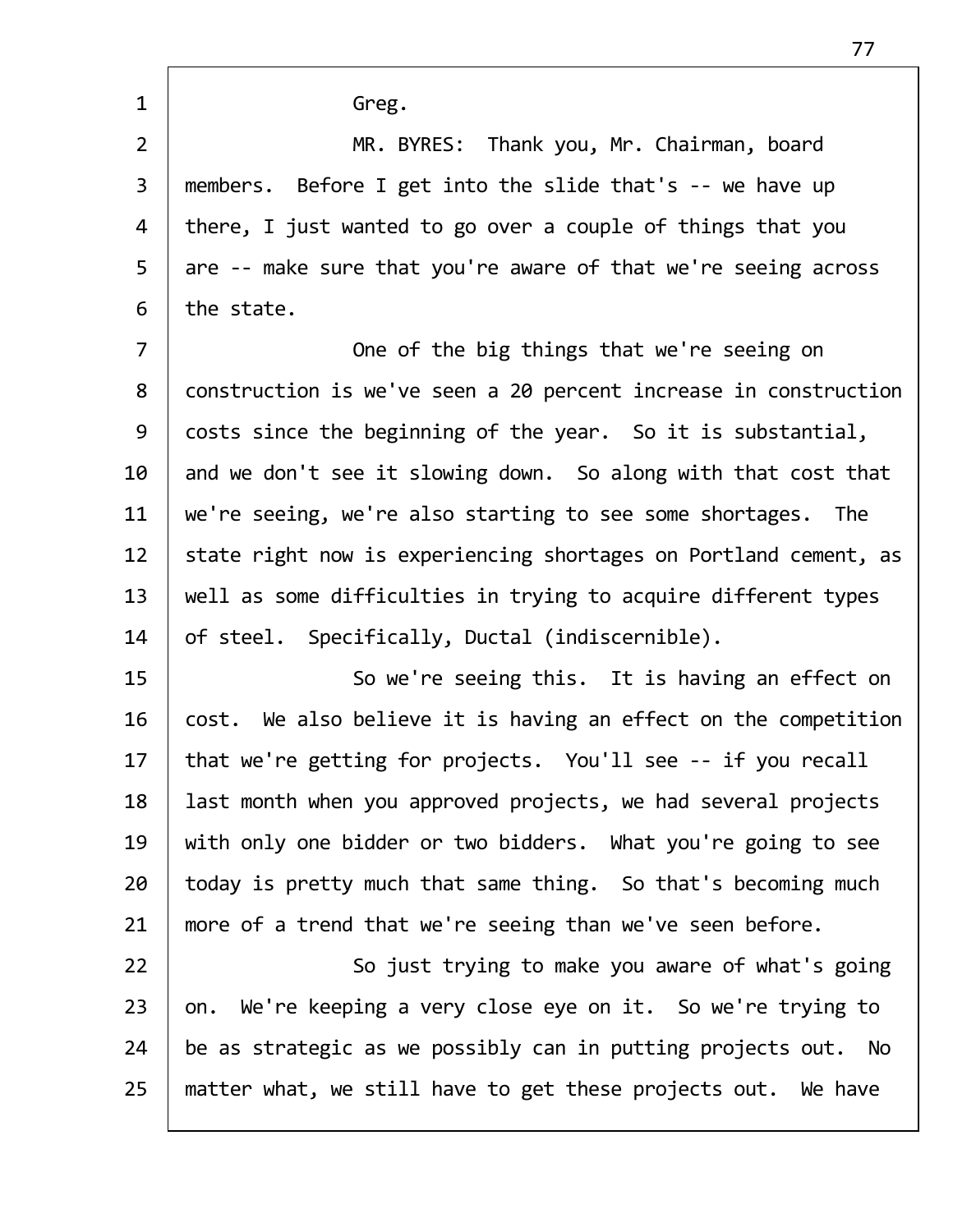| $\mathbf{1}$   | to spend dollars. We have to be able to stay fiscally             |
|----------------|-------------------------------------------------------------------|
| $\overline{2}$ | constrained with our program. So we're still putting these        |
| $\overline{3}$ | projects out as quick as we can, but we are using some strategic  |
| 4              | initiatives and trying to get those out. So I just wanted to      |
| 5              | make that clear to the Board.                                     |
| 6              | As far as the state engineer's report goes, we do                 |
| $\overline{7}$ | have 76 projects under construction, worth roughly \$1.9 billion. |
| 8              | We had six projects finalized in March, worth \$115 million.      |
| 9              | Fiscal year to date, we've had 60 projects finalized.             |
| 10             | And that's the state engineer's report.                           |
| 11             | CHAIRMAN THOMPSON: Greg, there's a lot of                         |
| 12             | projects that we've already approved. There's more coming up.     |
| 13             | All these projects now that there's an increase in the            |
| 14             | construction dollars (indiscernible) for these projects, it       |
| 15             | appears to me that every project is going to be impacted.         |
| 16             | MR. BYRES: So, Mr. Chairman, board members,                       |
| 17             | several of the projects that you just approved through PPAC       |
| 18             | CHAIRMAN THOMPSON: Uh-huh.                                        |
| 19             | MR. BYRES: -- have an increased cost, and what                    |
| 20             | we're trying to do is making sure that when those projects go     |
| 21             | out, they're -- we're putting together the best budgets possible  |
| 22             | for those projects so that when they're going out, the            |
| 23             | engineer's estimates are accurate to the date of expenditure,     |
| 24             | and that's exactly what we're doing. We're making sure -- we're   |
| 25             | trying to be as progressive as we possibly can with the           |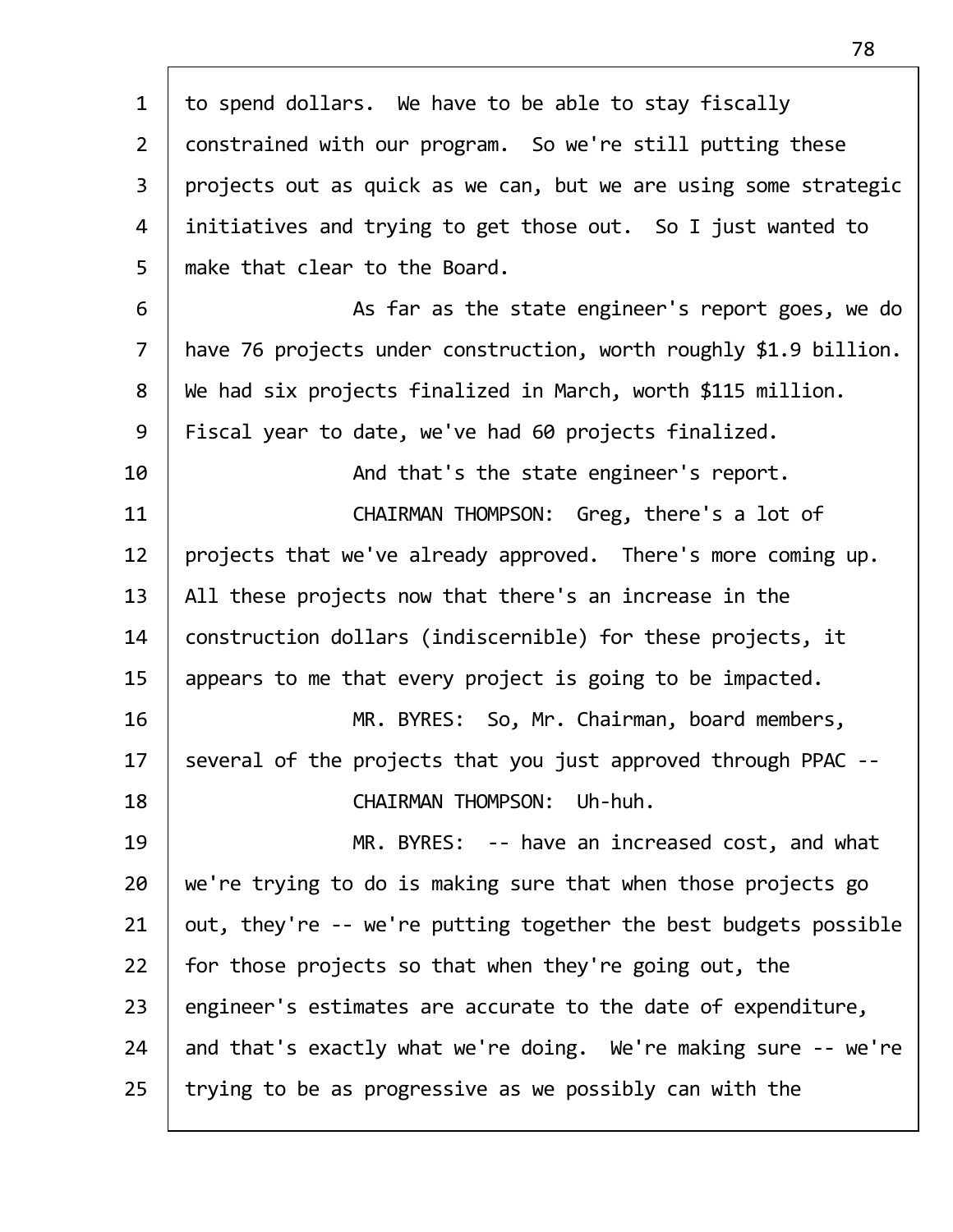| $\mathbf{1}$   | tentative five-year program. We have done just that. We've       |
|----------------|------------------------------------------------------------------|
| $2^{\circ}$    | gone through every single project that is in the five-year       |
| $\overline{3}$ | program, adjusted those to the date of expenditure so that we're |
| 4              | trying to be as proactive as we can and realistic as we can with |
| 5              | the costs for construction. So we're not sitting on our laurels  |
| 6              | not doing anything. We're -- we know this is happening. We're    |
| $\overline{7}$ | having to adjust some of our contingencies to be able to make    |
| 8              | sure that those projects are realistic in their costs.           |
| 9              | CHAIRMAN THOMPSON: Thank you, Greg.                              |
| 10             | Any of the board members have questions for Greg?                |
| 11             | MR. SEARLE: Just a quick comment.                                |
| 12             | CHAIRMAN THOMPSON: Richard.                                      |
| 13             | MR. SEARLE: You know, going back to Kristine's                   |
| 14             | report, you know, we're all appreciative of the extra money      |
| 15             | we're getting from the feds, but it also sounds like with the    |
| 16             | increase in costs, it might just be a wash. So thank you.        |
| 17             | CHAIRMAN THOMPSON: Anybody online?                               |
| 18             | MR. ROEHRICH: Mr. Chairman, Mr. Searle, I would                  |
| 19             | like to quick answer that. I think that's a very observant       |
| 20             | point at this point in time, realizing that we've got a five-    |
| 21             | year program. So as we evaluate what happens with industry over  |
| 22             | the next few years, we may see some normalization of that. I     |
| 23             | don't know that we'll continue to see costs climb. We don't      |
| 24             | know, but that's why year to year we will have to balance each   |
| 25             | budget to make it fiscally constrained.                          |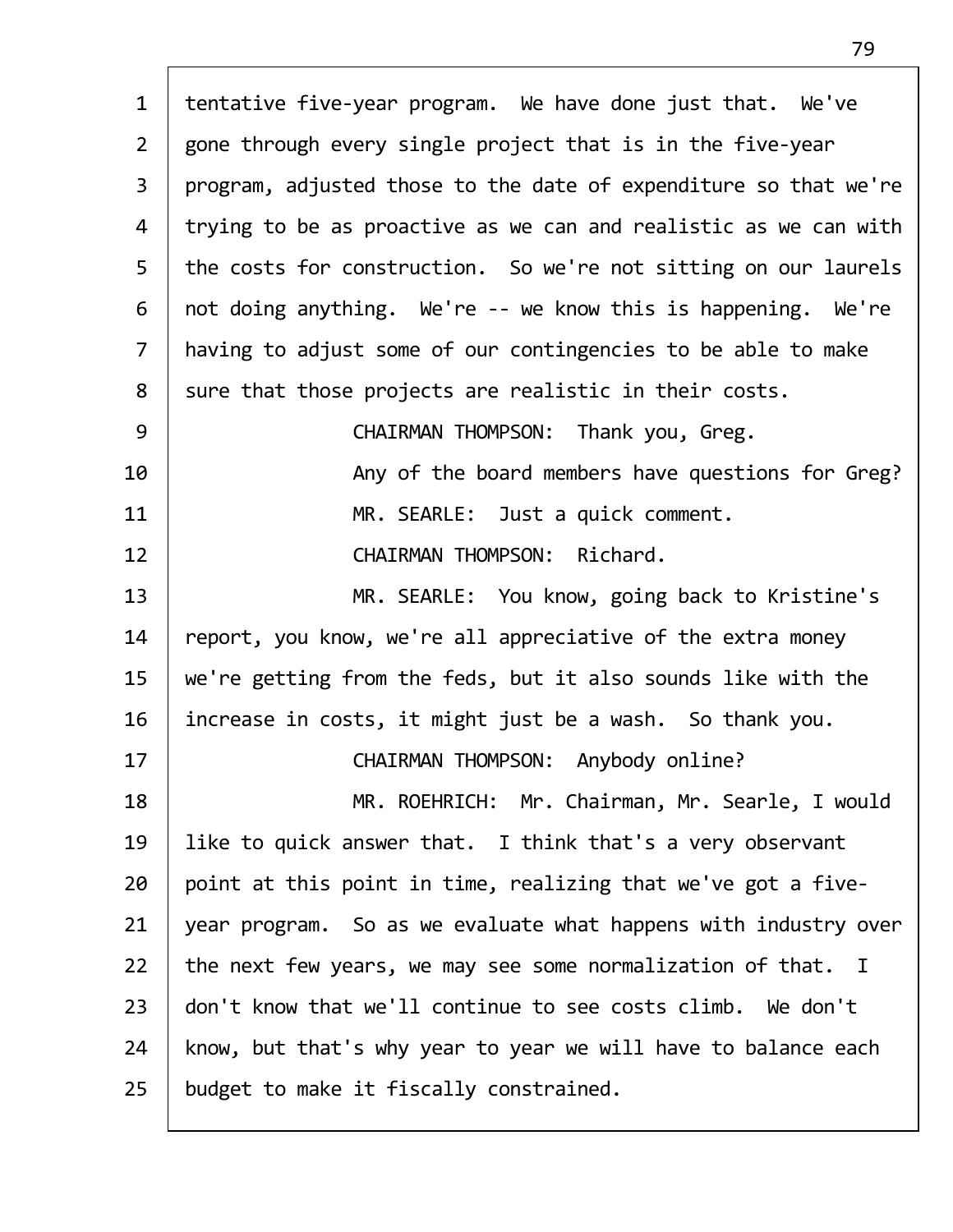| $\mathbf{1}$   | So I agree, we're going to be challenged this                    |
|----------------|------------------------------------------------------------------|
| $\overline{2}$ | next year because of the way costs go, but over the five-year    |
| $\overline{3}$ | life, it might normalize. I'm trying to put some hope into       |
| 4              | this, because I don't want to sound like it's going to be all -- |
| 5              | all this difficult and challenging.                              |
| 6              | MR. SEARLE: I appreciate your optimism, Floyd.                   |
| $\overline{7}$ | CHAIRMAN THOMPSON: Thank you (indiscernible).                    |
| 8              | UNIDENTIFIED SPEAKER: And to that point, Floyd,                  |
| 9              | I agree there's some normalization. The question is what's the   |
| 10             | normal going to be? Is it going to be the new normal -- I don't  |
| 11             | think $-$                                                        |
| 12             | UNIDENTIFIED SPEAKER: Exactly.                                   |
| 13             | UNIDENTIFIED SPEAKER: -- as with all things, as                  |
| 14             | they prove that people are willing to pay more for something,    |
| 15             | the chance of it going all the way back to where it was is       |
| 16             | probably not likely.                                             |
| 17             | So I appreciate the fact, Greg, and I was going                  |
| 18             | to ask about the five-year plan, but I'm glad to hear that       |
| 19             | you're on top of trying adjust that as we go through this        |
| 20             | process so that we're not overpromising and then                 |
| 21             | under-delivering when we find out that the costs just haven't    |
| 22             | returned to where either they were or what's realistic. We also  |
| 23             | don't know when the shortages are going to go away. So I         |
| 24             | appreciate the work that you're doing to keep that five-year     |
| 25             | plan as accurate as possible.                                    |
|                |                                                                  |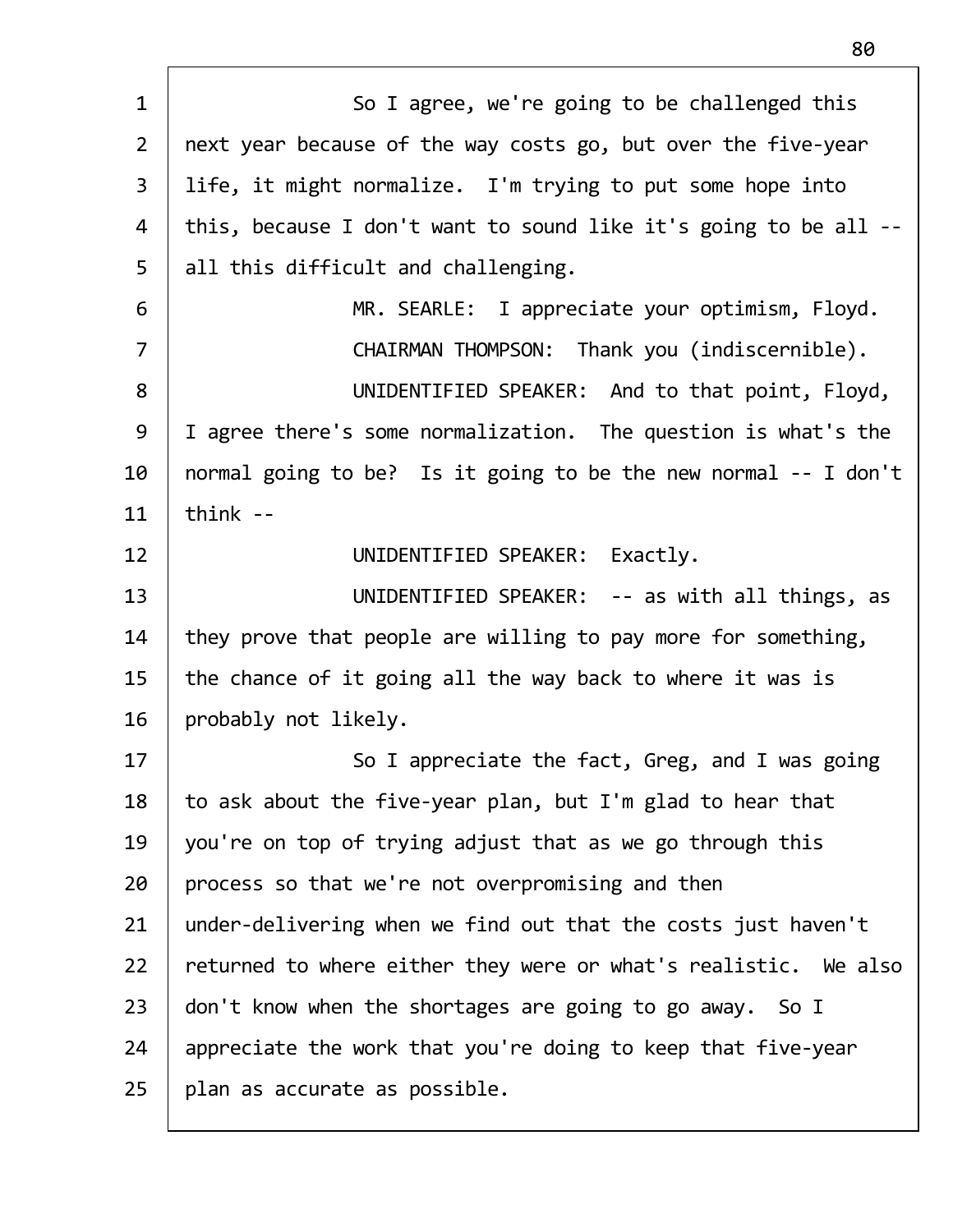| $\mathbf 1$    | MR. BYRES: Thank you.                                           |
|----------------|-----------------------------------------------------------------|
|                |                                                                 |
| $\overline{2}$ | CHAIRMAN THOMPSON: I think we do all feel the                   |
| 3              | same way. Thank you for all the work that you're doing on that, |
| 4              | keeping up updated, (indiscernible) a couple things. Those      |
| 5              | those were the concerns that we have.                           |
| 6              | So moving on to Agenda Item 8, construction                     |
| $\overline{7}$ | contracts for discussion and possible action.                   |
| 8              | Greg.                                                           |
| 9              | MR. BYRES: Thank you, Mr. Chairman, board                       |
| 10             | members.                                                        |
| 11             | With the projects that were approved under the                  |
| 12             | consent agenda, thank you very much. We do have four items that |
| 13             | we'll be bringing up to you, but I did want to kind of go       |
| 14             | through and show you where we're at.                            |
| 15             | To date for the fiscal year, we're about 4.9                    |
| 16             | percent over what our projected costs were. So we're not too    |
| 17             | far off. We're staying fairly accurate with our estimates or    |
| 18             | the engineer's estimates for the projects overall. Some not so  |
| 19             | much and some were under, but we're staying fairly close. Less  |
| 20             | than 5 percent.                                                 |
| 21             | Next slide, please.                                             |
| 22             | So the first project that I'm bringing up is                    |
| 23             | Item 8A. This is a pavement preservation project on US-89.      |
| 24             | This runs south of Page to the Utah state line. We have three   |
| 25             | bidders on this project. The low bid was \$3,624,256.           |
|                |                                                                 |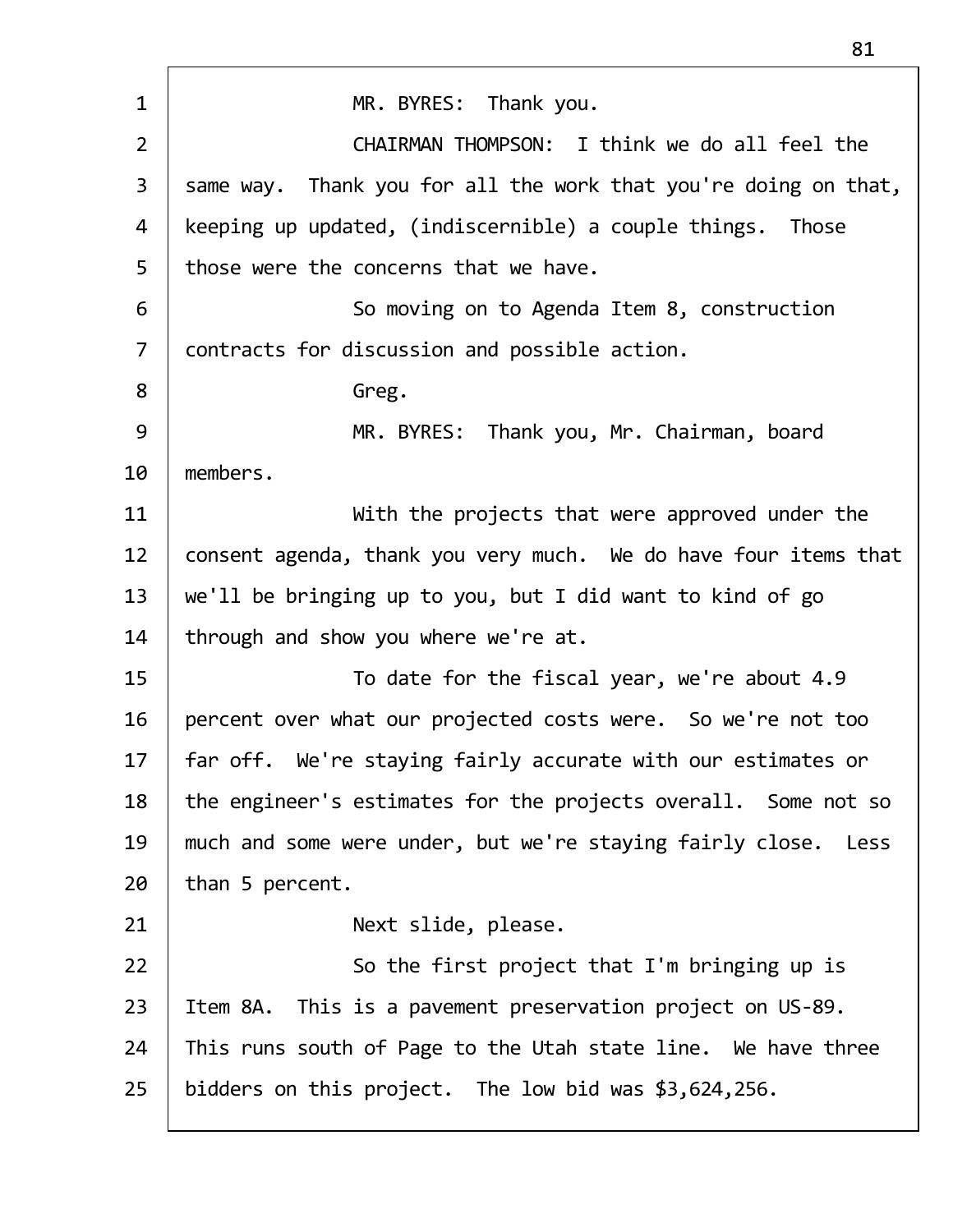| $\mathbf{1}$   | Engineer's estimate was \$3,140,531. The difference was         |
|----------------|-----------------------------------------------------------------|
| $2^{\circ}$    | \$483,725, or 15.4 percent.                                     |
| $\overline{3}$ | One of the biggest items that we had as far as                  |
| 4              | the differential goes on this was the cost of mobilization.     |
| 5              | Just basically because of the remoteness of the project. Other  |
| 6              | than that, it was -- we -- everything fell pretty much in line. |
| $\overline{7}$ | We do find the low bid as responsive and a responsible bid and  |
| 8              | recommend award to Staker & Parsons Companies.                  |
| 9              | CHAIRMAN THOMPSON: Thank you, Greg.                             |
| 10             | Is there a motion to award Item 8A to Staker &                  |
| 11             | Parsons Companies as presented?                                 |
| 12             | VICE CHAIR KNIGHT: So moved.                                    |
| 13             | MR. SEARLE: Second.                                             |
| 14             | CHAIRMAN THOMPSON: Motion by Gary and second by                 |
| 15             | Richard. Any discussion?                                        |
| 16             | MR. SEARLE: Just a quick comment.                               |
| 17             | CHAIRMAN THOMPSON: Okay. Richard, go ahead.                     |
| 18             | MR. SEARLE: It's not serious, but I see we had a                |
| 19             | bidder out of Utah on this one, and maybe they'd bid on that    |
| 20             | I-11 project that we had to turn down last time.                |
| 21             | CHAIRMAN THOMPSON: Any other discussion?                        |
| 22             | There being none --                                             |
| 23             | VICE CHAIR KNIGHT: Mr. Chair, I'd just like to                  |
| 24             | comment that I was happy to see funding is 100 percent.         |
| 25             | CHAIRMAN THOMPSON: Thank you, Gary.                             |
|                |                                                                 |

Г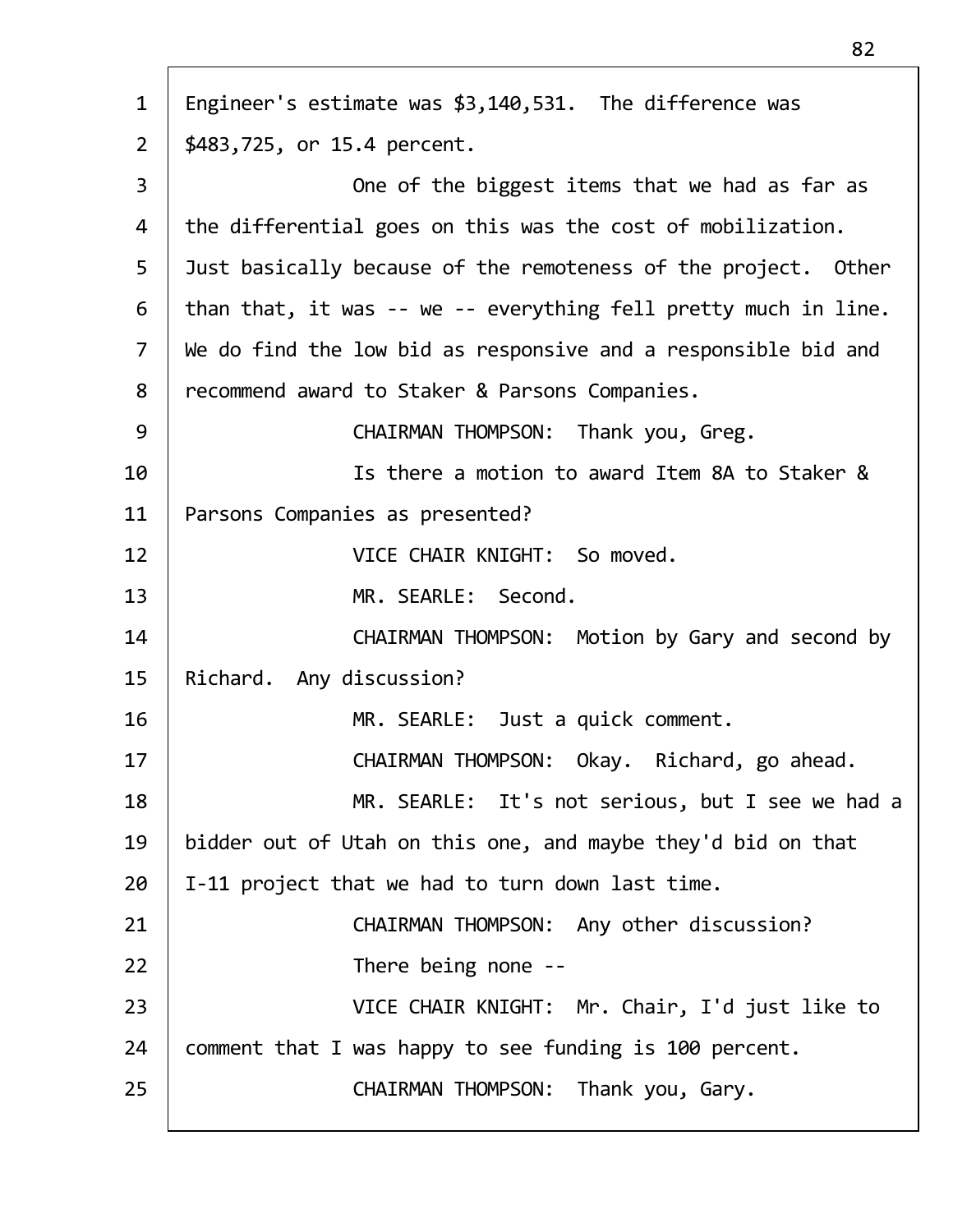| $\mathbf{1}$   | All those in favor say aye.                                     |
|----------------|-----------------------------------------------------------------|
| $\overline{2}$ | BOARD MEMBERS: Aye.                                             |
| $\overline{3}$ | CHAIRMAN THOMPSON: Any opposed?                                 |
| 4              | Floyd, conduct roll call.                                       |
| 5              | MR. ROEHRICH: Yes, Mr. Chairman.                                |
| 6              | For the record, all members present voted aye.                  |
| $\overline{7}$ | On the line, Member Daniels.                                    |
| 8              | MS. DANIELS: Aye.                                               |
| 9              | MR. ROEHRICH: Member Meck.                                      |
| 10             | MR. MECK: Aye.                                                  |
| 11             | CHAIRMAN THOMPSON: And, Mr. Chairman, I did                     |
| 12             | receive a note from Board Member Stratton that at 8 -- excuse   |
| 13             | me -- 10:40, he had to leave the meeting. So he'll no longer be |
| 14             | participating.                                                  |
| 15             | With that said, the motion passes.                              |
| 16             | CHAIRMAN THOMPSON: The motion carries. Going to                 |
| 17             | Item 8B.                                                        |
| 18             | Greg.                                                           |
| 19             | MR. BYRES: Thank you, Mr. Chairman. Item 8B,                    |
| 20             | this is another pavement preservation project. This is SR-89A.  |
| 21             | Glassford Hill Road to Coyote Springs Road. On this particular  |
| 22             | project, we had four bidders. The low bid was \$818,459. The    |
| 23             | State estimate was $$1,030,022$ . The difference was $$211,563$ |
| 24             | under the engineer's estimate, or 20.5 percent under the        |
| 25             | engineer's estimate.                                            |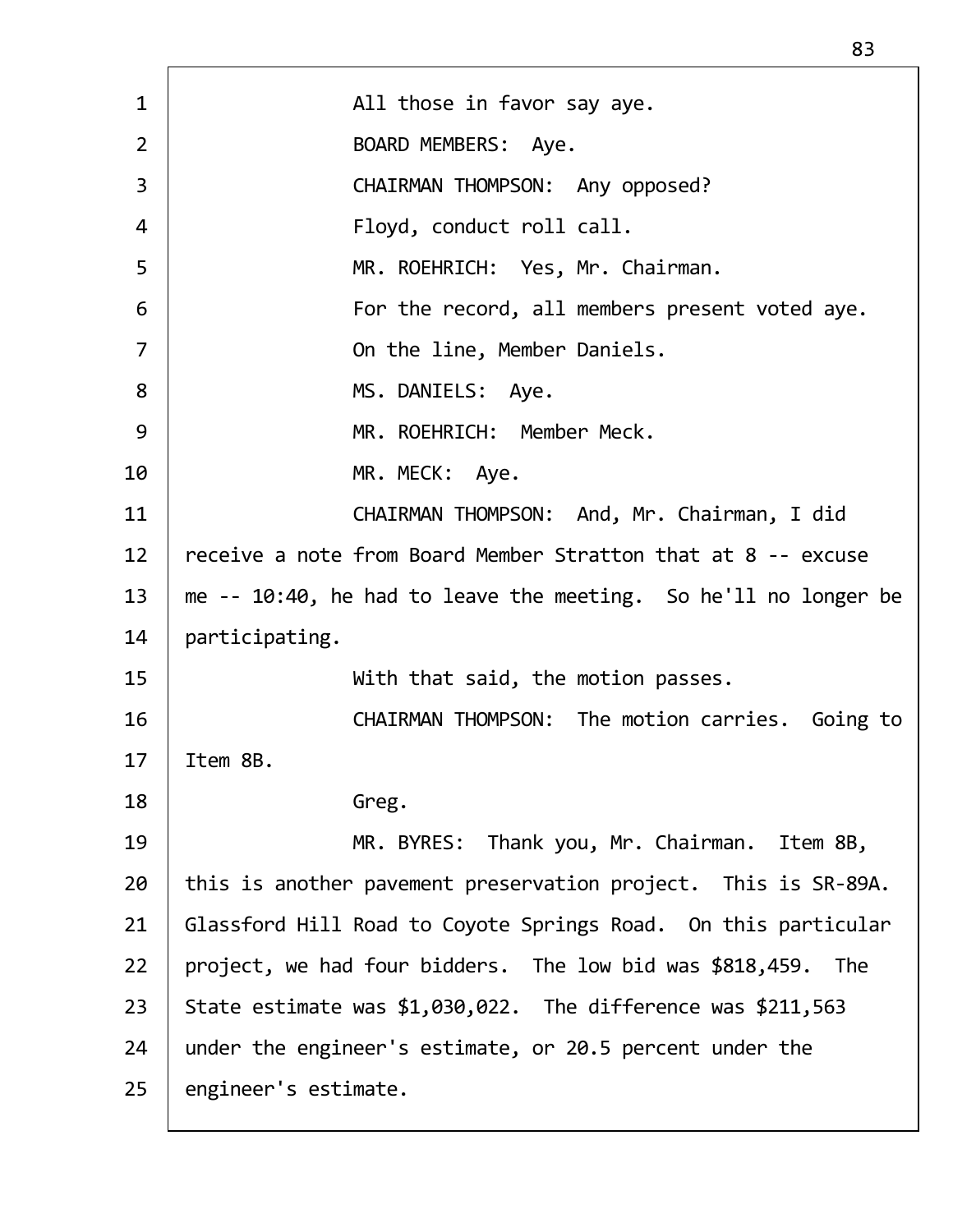| $\mathbf{1}$   | The main difference on this was the milling of                  |
|----------------|-----------------------------------------------------------------|
| $\overline{2}$ | the friction course was a little bit faster than what was       |
| 3              |                                                                 |
|                | originally estimated, as well as the maintenance and protection |
| 4              | of traffic. They have less in what they were putting into it    |
| 5              | than what we had projected. Mobilization was also less. The     |
| 6              | contractor -- or the low builder on this particular case was    |
| $\overline{7}$ | right there close to the project. Construction surveying/layout |
| 8              | is also a little bit lower.                                     |
| 9              | After analyzing the bids, this is a responsive                  |
| 10             | and responsible bid, and we recommend award to Asphalt Paving   |
| 11             | and Supply, Inc.                                                |
| 12             | CHAIRMAN THOMPSON: Board members, is there a                    |
| 13             | motion to award Item 8B to Asphalt Paving and Supply?           |
| 14             | VICE CHAIR KNIGHT: Mr. Chair, since this is in                  |
| 15             | my district, I would like to recommend approval and award to    |
| 16             | Asphalt Paving and Supply, Inc.                                 |
| 17             | MR. MAXWELL: Second.                                            |
| 18             | CHAIRMAN THOMPSON: Motion by Gary and a second                  |
| 19             | by Ted. Any discussion?                                         |
| 20             | All in favor say aye.                                           |
| 21             | BOARD MEMBERS: Aye.                                             |
| 22             | CHAIRMAN THOMPSON: Any opposed?                                 |
| 23             | Floyd, conduct roll call.                                       |
| 24             | MR. ROEHRICH: Thank you, Mr. Chairman.                          |
| 25             | All presented voted aye.                                        |
|                |                                                                 |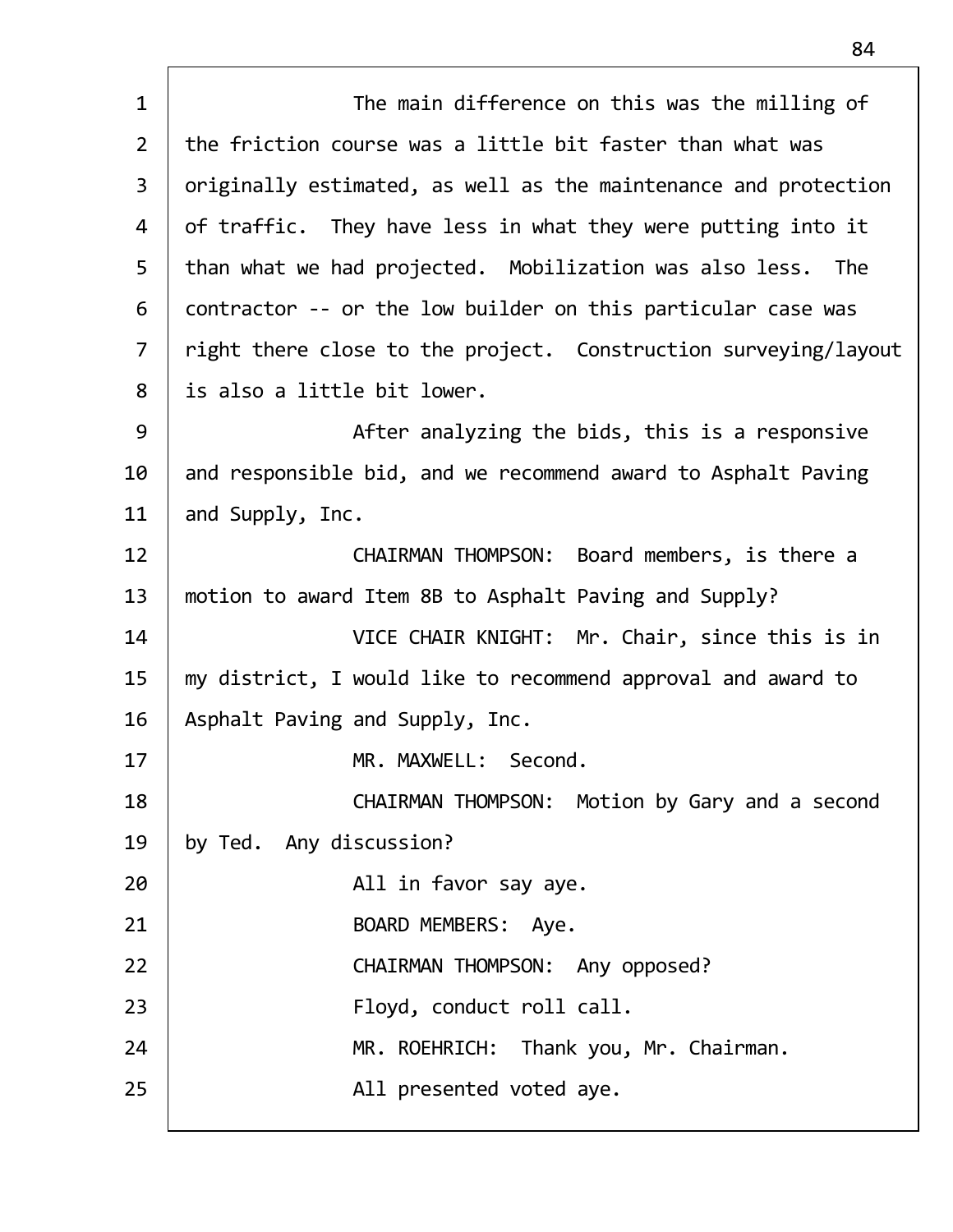1 Online. Member Daniels. 2 | MS.DANIELS: Aye. 3 MR. ROEHRICH: Mr. Meck. 4 | MS. MECK: Aye. 5 MR. ROEHRICH: Motion passes. 6 CHAIRMAN THOMPSON: Motion passes. 7 | Going on to Item 8C, Greg. 8 | MR. BYRES: Thank you, Mr. Chairman. 9 | Item 8C is another pavement preservation project. 10 | This is on SR-90. It goes from I-10 to Railroad Drive. We had 11  $\vert$  one bidder on this project. The low bid was \$5,426,215. The 12 State's estimate was \$4,089,276. It was \$1,336,939 over, or 13 | 32.7 percent. 14 The reason for the differential was the cost of  $15$  the milling of the existing friction course, the bonded wearing 16 course that was recommended in the specifications, the costs of  $17$  | the asphaltic concrete, which at this point in time was going to 18 be hauled all the way from Phoenix to Benson due to the lack of 19 Supply within the Tucson region, and mobilization. 20 | With that, we have done some research and found 21 | that at this point in time in the Tucson area, we do not  $-$ 22 | there's so much work from the County and from the City, it would  $23$  be best to reconsolidate this and repackage this project and 24 rebid at a later date. So at this point in time, we recommend  $25$  | rejection of all bids.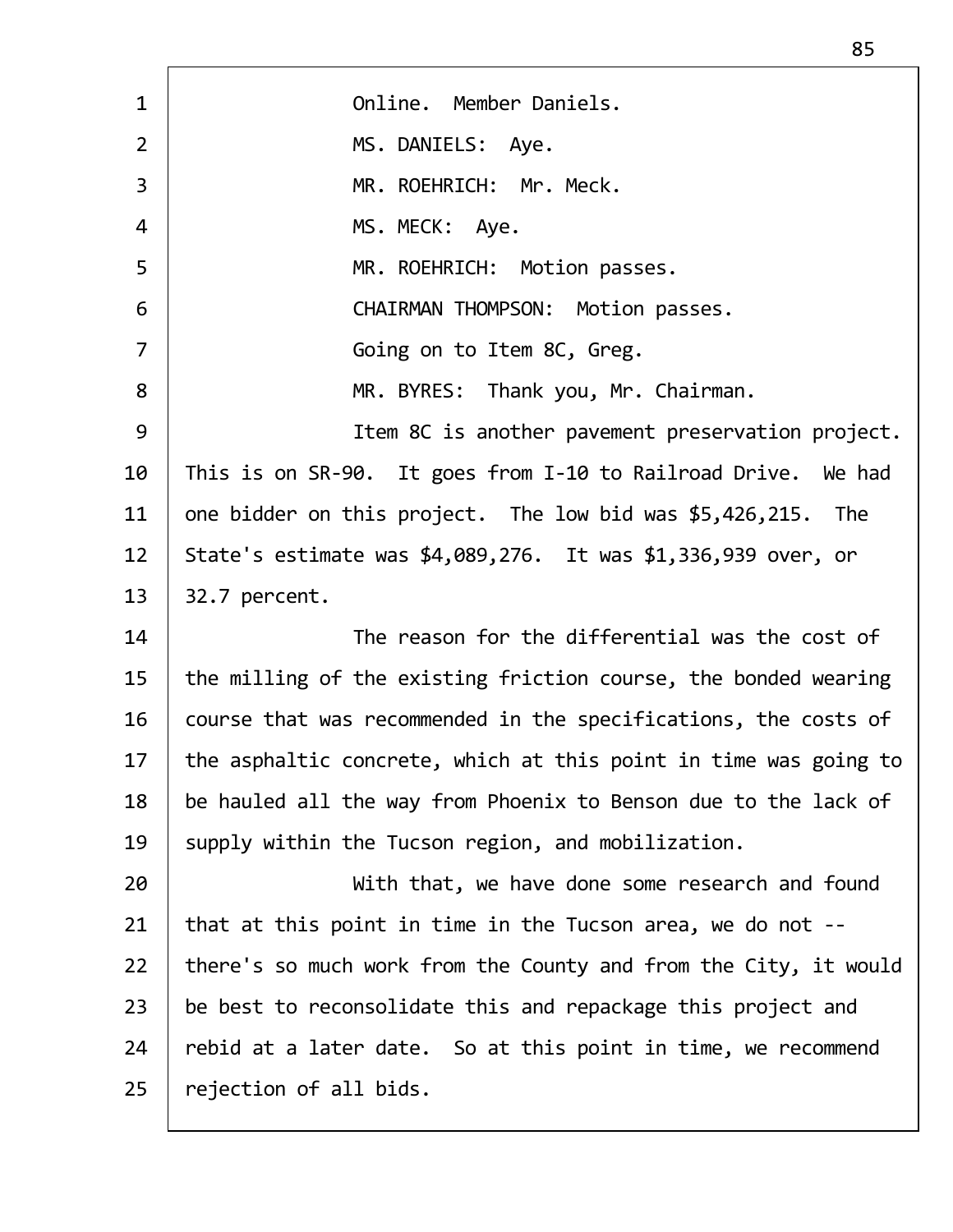| CHAIRMAN THOMPSON: Board members, is there a                     |
|------------------------------------------------------------------|
| motion to reject all bids?                                       |
| MR. SEARLE: So moved.                                            |
| VICE CHAIR KNIGHT: Second.                                       |
| CHAIRMAN THOMPSON: Motion (indiscernible)                        |
| second. Motion by Richard and second by Gary. Any discussion     |
| on it?                                                           |
| MR. SEARLE: Just a comment, Jesse, that --                       |
| CHAIRMAN THOMPSON: Okay, Richard.                                |
| MR. SEARLE: I appreciate that although this is                   |
| is in the work (indiscernible) work, it has plenty of time.      |
| We've got time to wait on this one. It's not in that bad of      |
| shape. So I think it's a wise move to postpone it until we can   |
| bring the costs (indiscernible).                                 |
| CHAIRMAN THOMPSON: Any other discussion?                         |
| MR. MAXWELL: Mr. Chair.                                          |
| <b>CHAIRMAN THOMPSON:</b><br>Ted.                                |
| MR. MAXWELL: First, I appreciate Member Searle's                 |
| input to it, and obviously he's been out and taken a look or has |
| gotten good feedback on it not being in that bad of shape.       |
| I appreciate that you've already looked into                     |
| what's going on in the region in Tucson, and there's no doubt if |
| you drive through Tucson right now, especially within the city   |
| limits, there's projects going all the over the place. They're   |
| also looking at an extension of their half cent sales tax to     |
|                                                                  |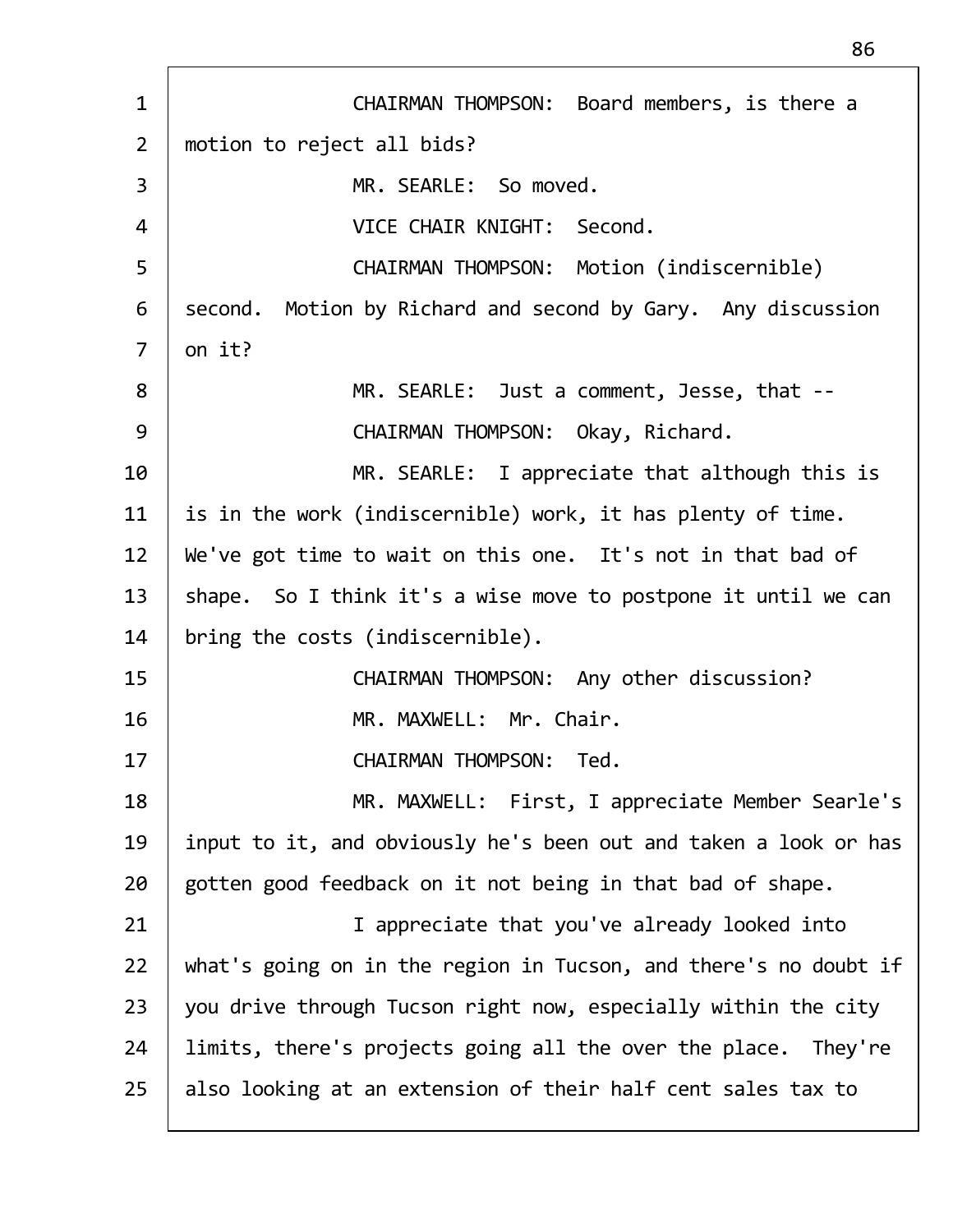| $\mathbf{1}$   | continue even more road repair and maintenance, particularly in  |
|----------------|------------------------------------------------------------------|
| $\overline{2}$ | the neighborhood.                                                |
| 3              | So I -- there may be something we need to explore                |
| 4              | a little bit more about options, because I'm not sure that       |
| 5              | construction in the region is going to necessarily go down as we |
| 6              | approach the renewal of the RTA. In Pima County, there's going   |
| $\overline{7}$ | to be a flurry to make sure we get those projects done, to       |
| 8              | provide the voters the confidence that's going on, and there --  |
| 9              | you're absolutely right. There is a lot of effort going on       |
| 10             | there. So I think we need to a look at it, and I would say       |
| 11             | defer on this one to the board member of that region and his     |
| 12             | recommendations.                                                 |
| 13             | CHAIRMAN THOMPSON: Thank you for your reporting                  |
| 14             | on those. So there's a motion and a second to reject all bids    |
| 15             | as presented. Anybody opposed?                                   |
| 16             | MR. ROEHRICH: Mr. Chairman, you -- call for the                  |
| 17             | vote, please. You need to ask for the vote                       |
| 18             | UNIDENTIFIED SPEAKER: Well, he did.                              |
| 19             | MR. ROEHRICH: Did you all vote?                                  |
| 20             | UNIDENTIFIED SPEAKER: (Indiscernible) any                        |
| 21             | opposed. Nobody opposed it.                                      |
| 22             | MR. ROEHRICH: Okay. So --                                        |
| 23             | UNIDENTIFIED SPEAKER: We need that. We need --                   |
| 24             | MR. ROEHRICH: -- (indiscernible) maybe call for                  |
| 25             | approval?                                                        |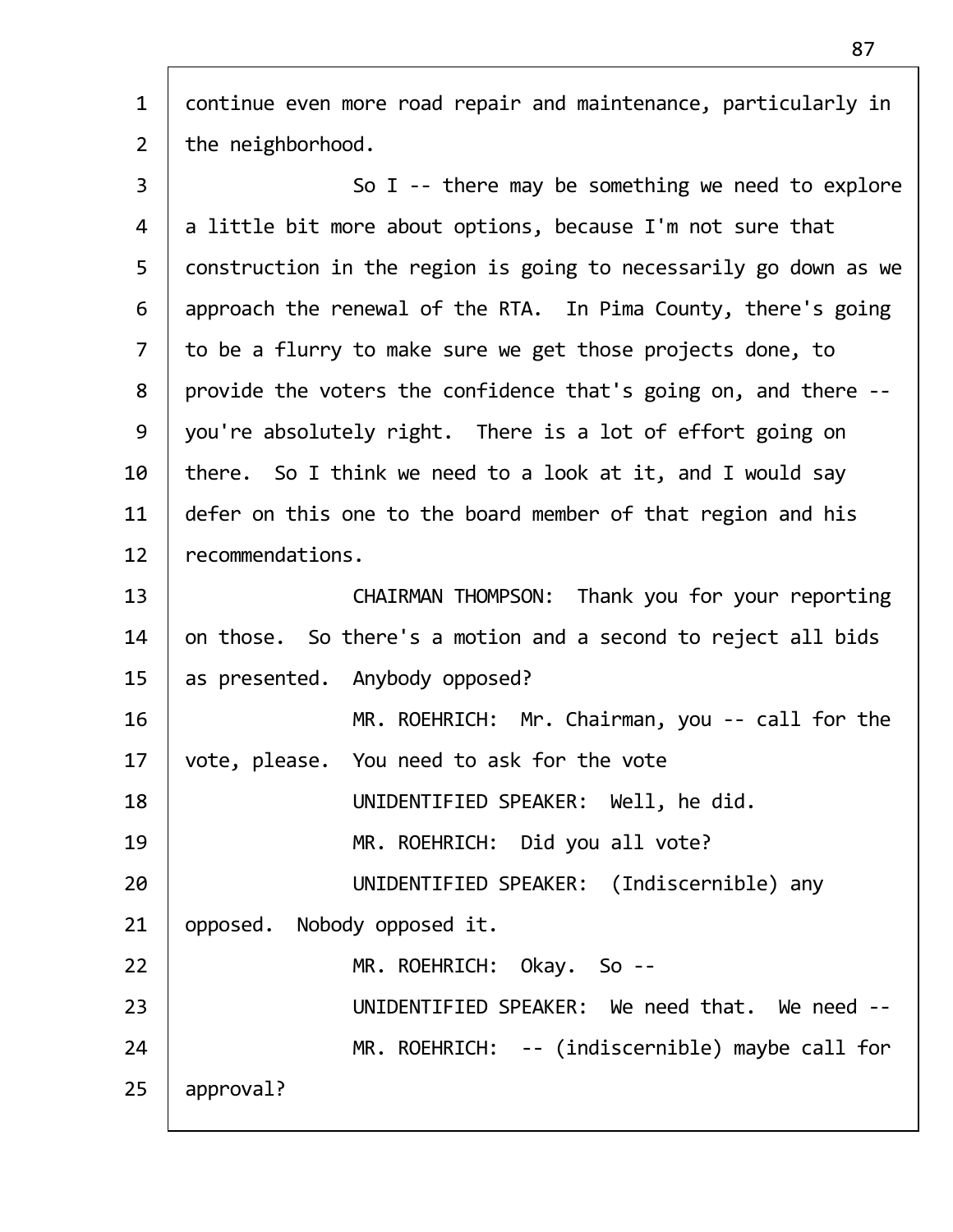| $\mathbf{1}$   | CHAIRMAN THOMPSON: Oh, so -- well, all those in                    |
|----------------|--------------------------------------------------------------------|
| $\overline{2}$ | favor say aye.                                                     |
| $\overline{3}$ | BOARD MEMBERS: Aye.                                                |
| $\overline{4}$ | CHAIRMAN THOMPSON: Floyd.                                          |
| 5              | MR. ROEHRICH: Thank you, Mr. Chairman.                             |
| 6              | I'm not trying to be a stickler. I really wanted                   |
| $\overline{7}$ | to hear you all say aye. It makes me happy, because I know         |
| 8              | projects that get out there.                                       |
| 9              | UNIDENTIFIED SPEAKER: (Indiscernible.)                             |
| 10             | MR. ROEHRICH: Yeah. Yeah. We'll go online.                         |
| 11             | Board Member Daniels.                                              |
| 12             | MS. DANIELS: Aye.                                                  |
| 13             | MR. ROEHRICH: Board Member Meck.                                   |
| 14             | MR. MECK: Aye.                                                     |
| 15             | MR. ROEHRICH: Motion carries.                                      |
| 16             | CHAIRMAN THOMPSON: Motion carries.                                 |
| 17             | Thank you for your vote, and let's go to Item 8D.                  |
| 18             | Greg.                                                              |
| 19             | Thank you, Mr. -- thank you, Mr. Chairman.                         |
| 20             | Item 8D, this is another pavement preservation                     |
| 21             | project. This is on SR-264. It's running from Milepost 465 to      |
| 22             | the New Mexico state line. With this we had two bidders. The       |
| 23             | low bid was $$5,995,500$ . The State's estimate was $$5,044,546$ . |
| 24             | It's a difference of \$950,954, or 18.9 percent.                   |
| 25             | The big differences that we saw in this was the                    |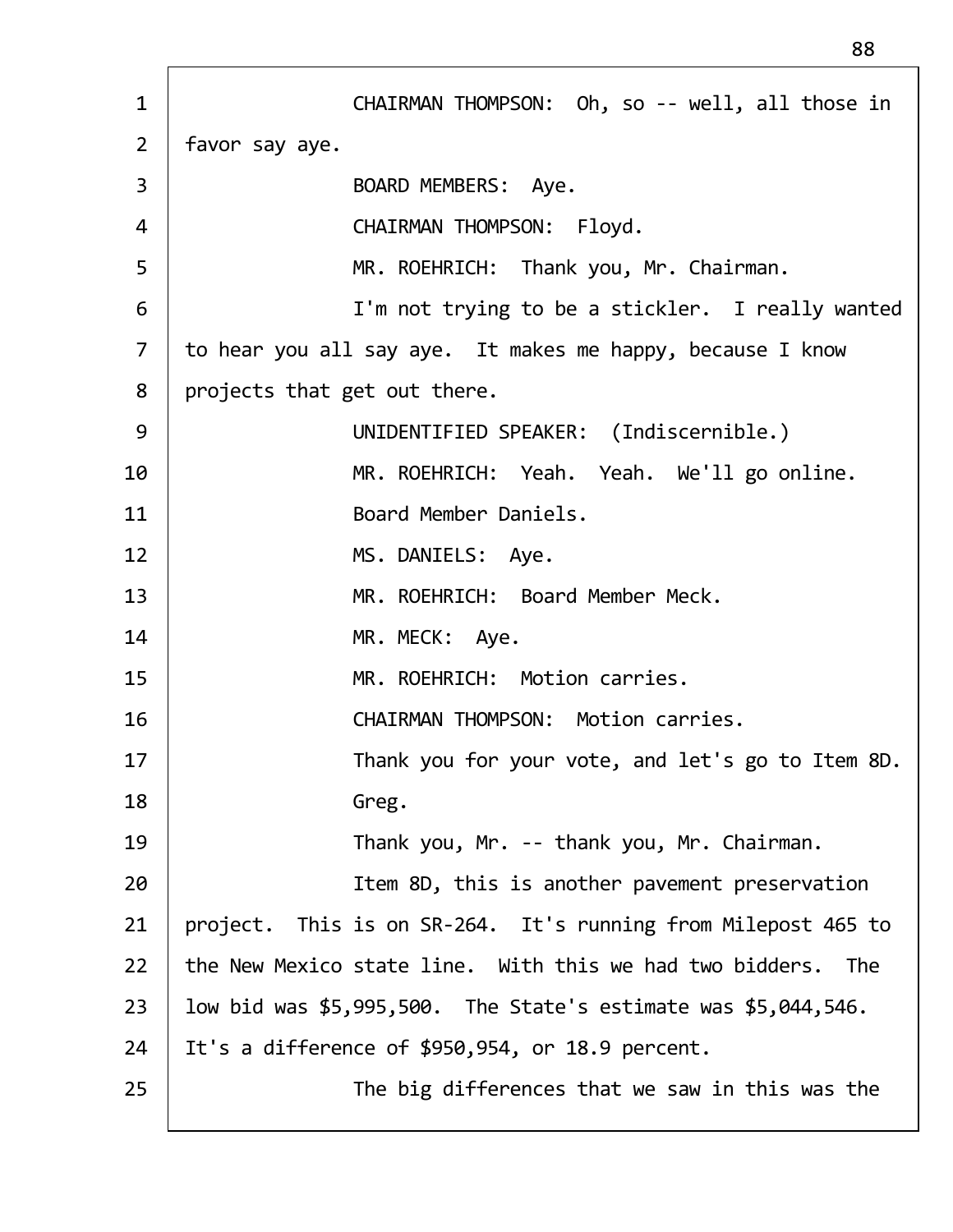| $\mathbf{1}$   | cost of the friction course, maintenance and protection of the  |
|----------------|-----------------------------------------------------------------|
| $2^{\circ}$    | traffic, in other words, the traffic control that was -- is     |
| 3              | going to be necessary for the project itself, as well as        |
| 4              | mobilization.                                                   |
| 5              | After taking and reviewing the low bid, we do                   |
| 6              | find it as being a responsive and a responsible bid and         |
| $\overline{7}$ | recommend award to Sunland Asphalt and Construction, Inc. or -- |
| 8              | excuse me -- Construction, LLC.                                 |
| 9              | CHAIRMAN THOMPSON: Okay. Is there a motion to                   |
| 10             | approve the award as presented?                                 |
| 11             | MR. SEARLE: So moved.                                           |
| 12             | Richard.                                                        |
| 13             | MR. SEARLE: Yeah.                                               |
| 14             | CHAIRMAN THOMPSON: Second?                                      |
| 15             | VICE CHAIR KNIGHT: Second.                                      |
| 16             | CHAIRMAN THOMPSON: Gary seconds it. Any                         |
| 17             | discussion?                                                     |
| 18             | VICE CHAIR KNIGHT: I think Ted -- I think Ted                   |
| 19             | said $-$                                                        |
| 20             | CHAIRMAN THOMPSON: Ted, did you second it?                      |
| 21             | VICE CHAIR KNIGHT: Oh, okay. (Indiscernible)                    |
| 22             | did. I thought he beat me.                                      |
| 23             | <b>CHAIRMAN THOMPSON:</b><br>Okay.                              |
| 24             | MR. MAXWELL: You got me that time, Gary.                        |
| 25             | CHAIRMAN THOMPSON: We're restating it. So Board                 |
|                |                                                                 |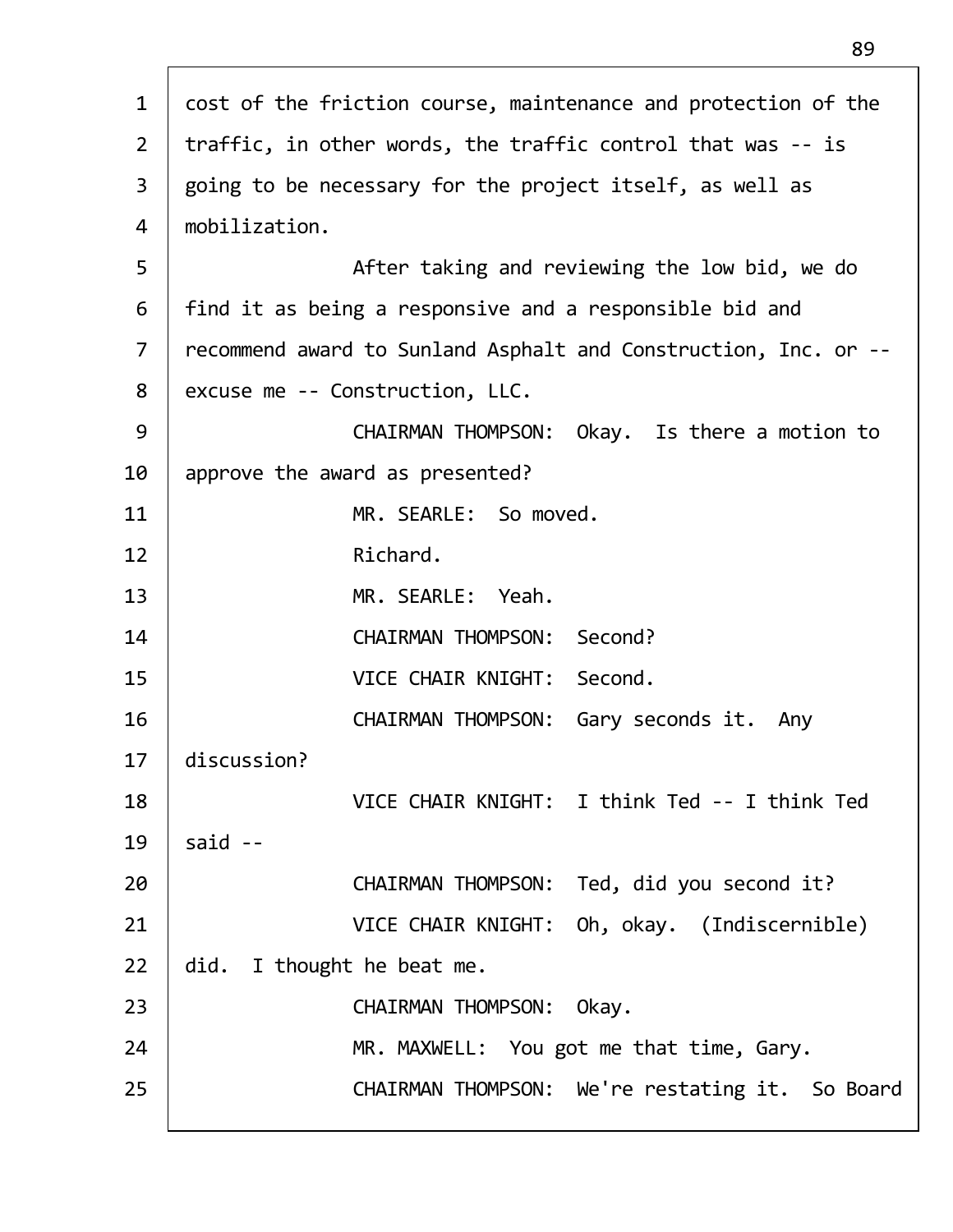| $\mathbf{1}$   | Member Richard, motion, and second by Gary.                     |
|----------------|-----------------------------------------------------------------|
| $\overline{2}$ | And discussion?                                                 |
| 3              | Let the board know that as I was traveling on                   |
| 4              | I-40, and then $-$ - going this way, I'm taking 264, there's a  |
| 5              | shout-out ADOT for all that have been down on that route from   |
| 6              | Window Rock to Tubac. Remember that -- remember the day we met  |
| $\overline{7}$ | down in Hopi land, in Tuba City. A lot of discussions that took |
| 8              | place. But that short -- that went right through the state      |
| 9              | line. That was the only part that they mentioned they needed -- |
| 10             | you know, they needed here, and we pay attention                |
| 11             | (indiscernible). So thank you in their behalf, everyone.        |
| 12             | So with that, is there any other discussion?                    |
| 13             | All in favor say aye.                                           |
| 14             | BOARD MEMBERS: Aye.                                             |
| 15             | CHAIRMAN THOMPSON: Any opposed?                                 |
| 16             | Floyd, conduct roll call.                                       |
| 17             | MR. ROEHRICH: For online, Board Member Daniels.                 |
| 18             | MS. DANIELS: Aye.                                               |
| 19             | MR. ROEHRICH: Board Member Meck.                                |
| 20             | MR. MECK: Aye.                                                  |
| 21             | MR. ROEHRICH: Motion carries.                                   |
| 22             | CHAIRMAN THOMPSON: The motion carries.                          |
| 23             | Moving on to Agenda Item 9. Suggestions. Board                  |
| 24             | members will have the opportunity to suggest items they would   |
| 25             | like to have placed on future board meeting agenda.             |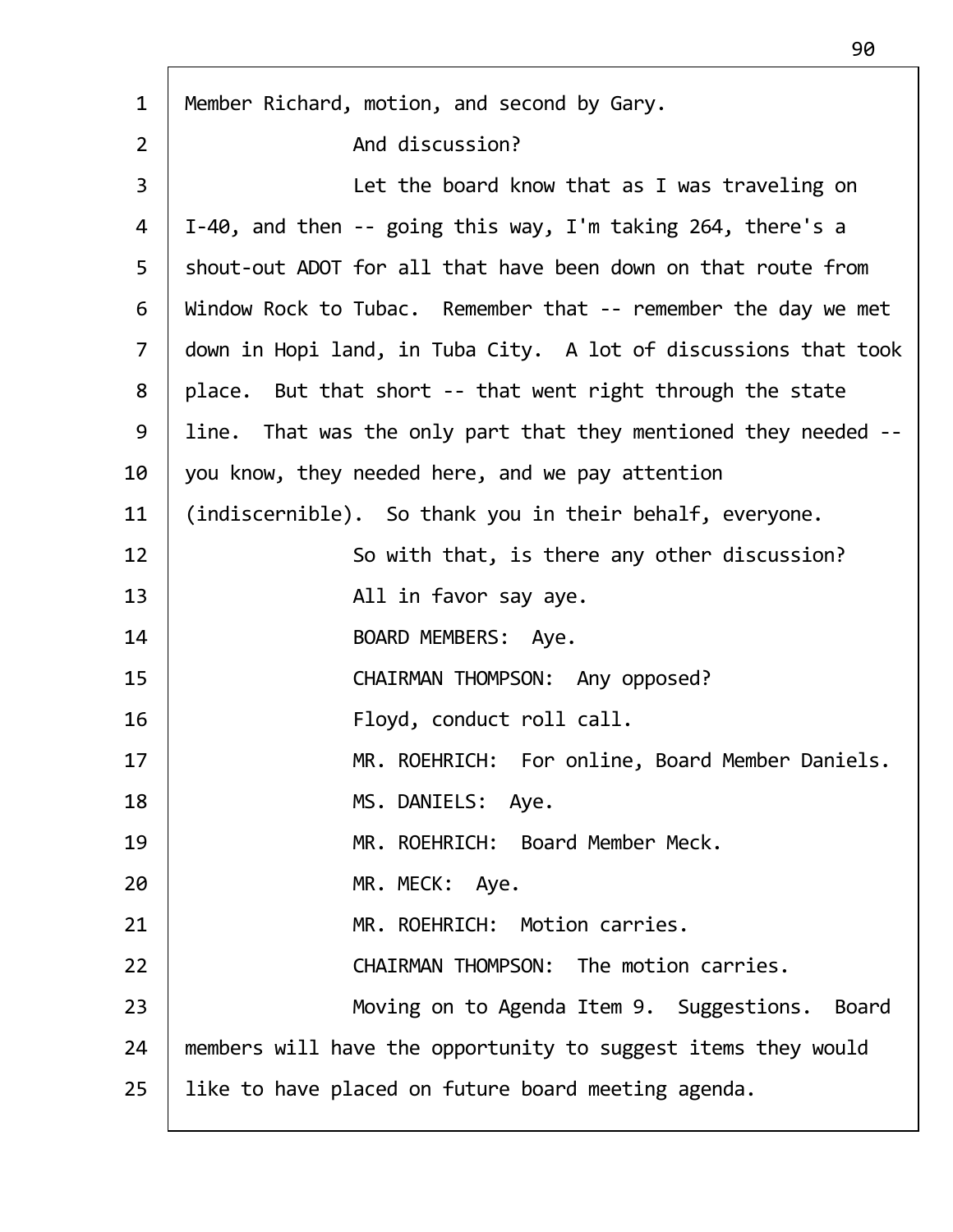1 MR. ROEHRICH: So, Mr. Chairman, if I could 2 interrupt real quick, you did comment once about Mr. Jarvis, who 3 was not able to ‐‐ or was not online at the time, call to the 4 audience. 5 CHAIRMAN THOMPSON: Right. 6 MR. ROEHRICH: Did you want to open call to the 7 audience to see, please? 8 | CHAIRMAN THOMPSON: Please. 9 | MR. ROEHRICH: Or do you just want to go on to 10 Item 9? 11 CHAIRMAN THOMPSON: Yes. Kind of move back and 12 (indiscernible). 13 | MR. ROEHRICH: So, with that, with the Chairman 14 | opening the call to the audience, I would ask if Mr. Joseph 15  $\vert$  Jarvis is online. Mr. Jarvis, if you are there, will you please  $16$  raise your hand? 17 | Kristi, do you see any -- anything? 18 | WEBEX HOST: No. We don't have any hand raised 19  $\vert$  at this time. 20 | MR. ROEHRICH: Thank you. 21 | With that, Mr. Chairman, I would say let's move  $22$  on to Item No. 9. 23 CHAIRMAN THOMPSON: Board members? 24 UNIDENTIFIED SPEAKER: No, sir. 25 CHAIRMAN THOMPSON: Anybody online?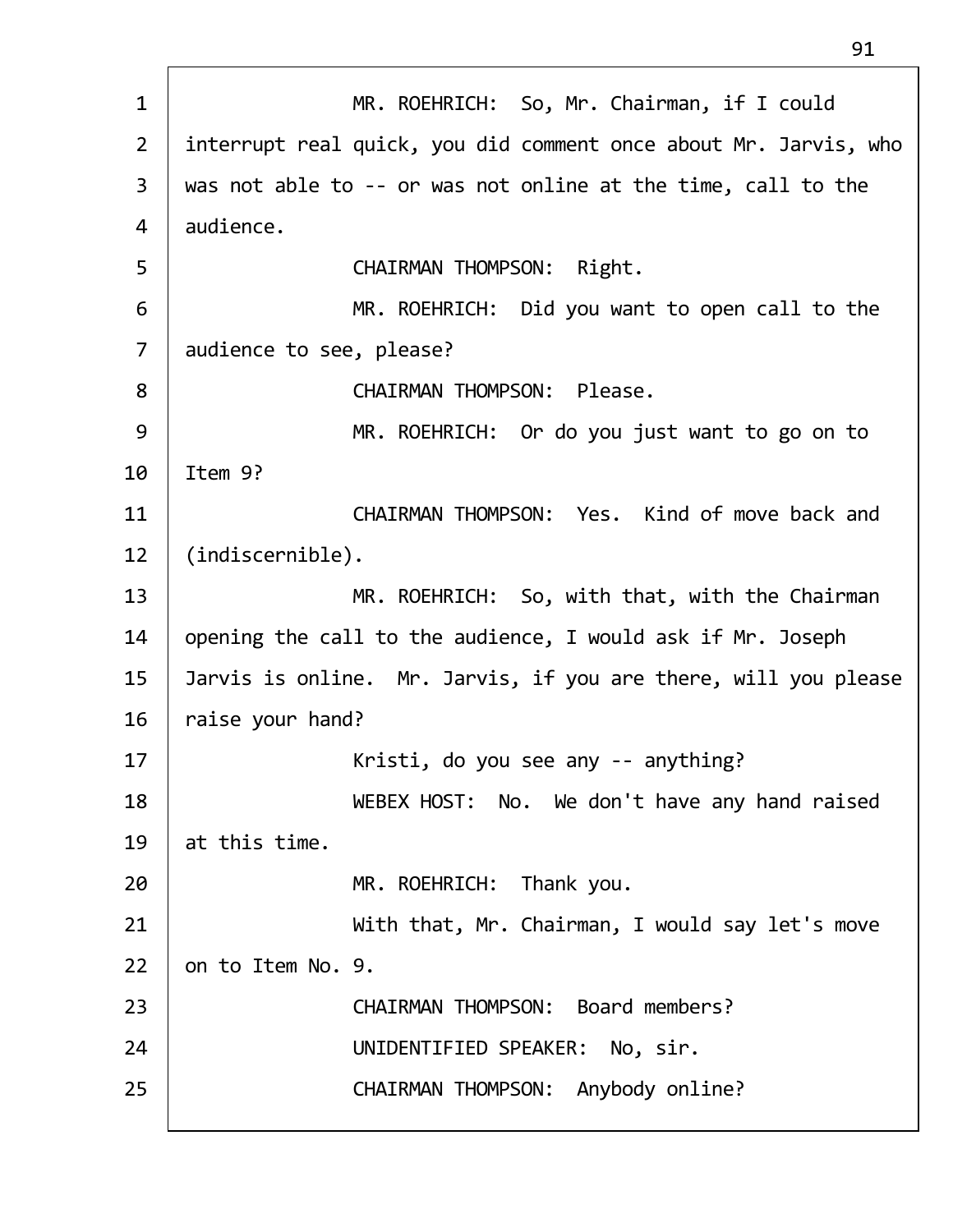| $\mathbf{1}$   | MR. ROEHRICH: I don't see see anything,                 |
|----------------|---------------------------------------------------------|
| $\overline{2}$ | Mr. Chairman. So you can adjourn and go home or         |
| 3              | <b>CHAIRMAN THOMPSON:</b><br>Okay.                      |
| 4              | MR. ROEHRICH: If you choose. I mean, it's your          |
| 5              | choice.                                                 |
| 6              | CHAIRMAN THOMPSON: I think we'll take it, you           |
| $\overline{7}$ | know, for a motion.                                     |
| 8              | VICE CHAIR KNIGHT: Motion to adjourn.                   |
| 9              | MR. MAXWELL: Second.                                    |
| 10             | UNIDENTIFIED SPEAKER: Second.                           |
| 11             | MR. ROEHRICH: The motion was made by Member             |
| 12             | Knight. The second one was by Member Maxwell.           |
| 13             | MR. MAXWELL: Ah, beat him to it.                        |
| 14             | CHAIRMAN THOMPSON: Okay.                                |
| 15             | (Indiscernible conversation.)                           |
| 16             | CHAIRMAN THOMPSON: All those in favor say aye.          |
| 17             | BOARD MEMBERS: Aye.                                     |
| 18             | MR. ROEHRICH: That's all you can need. You              |
| 19             | can gavel. We're done. Thank you everyone. Travel safe. |
| 20             | (Meeting adjourned at 11:16 a.m.)                       |
| 21             |                                                         |
| 22             |                                                         |
| 23             |                                                         |
| 24             |                                                         |
| 25             |                                                         |
|                |                                                         |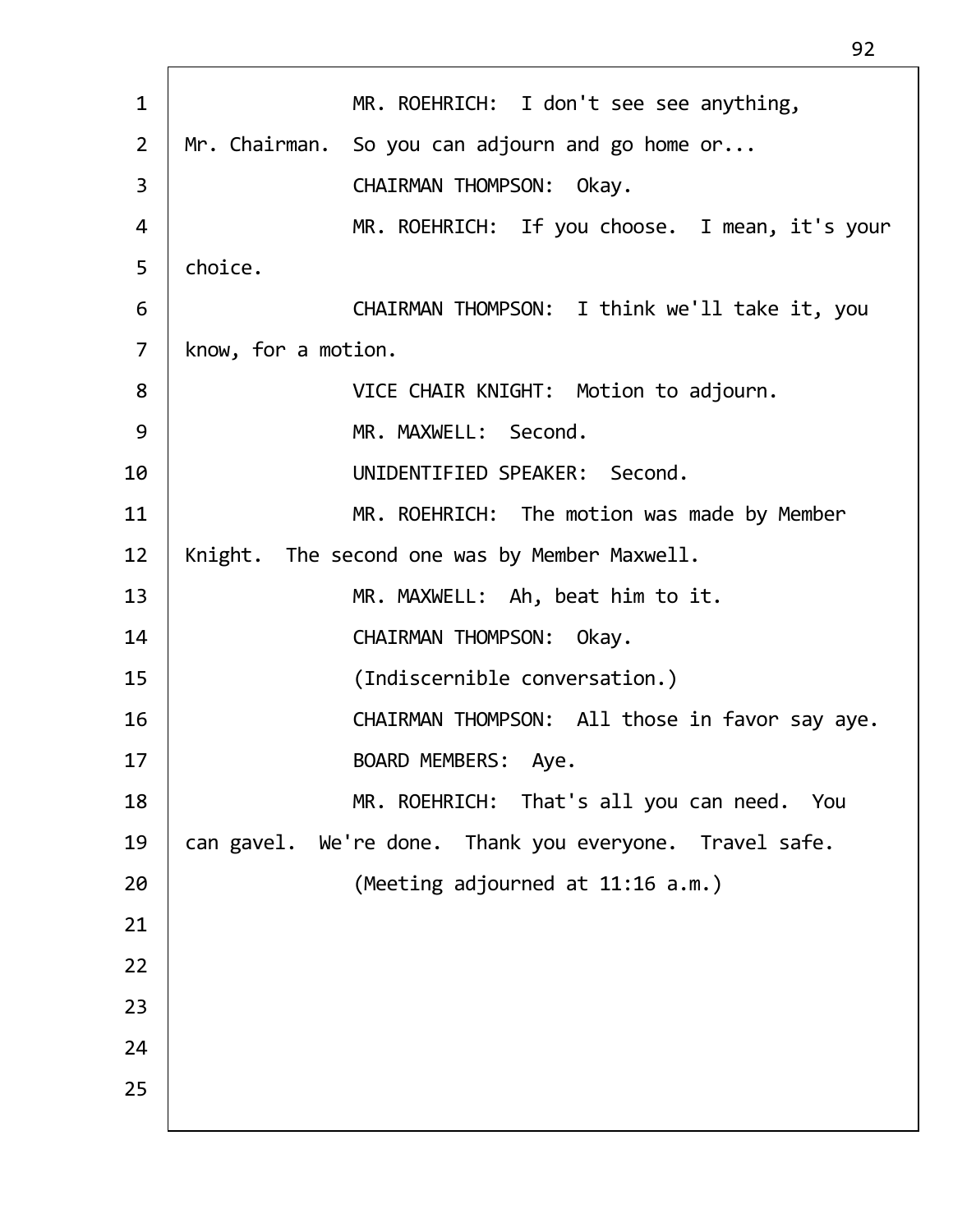| $\mathbf{1}$   | STATE OF ARIZONA                                               |
|----------------|----------------------------------------------------------------|
| $\overline{2}$ | SS.<br>COUNTY OF MARICOPA                                      |
|                |                                                                |
| 3              |                                                                |
| 4              | BE IT KNOWN that the foregoing proceedings were reported       |
| 5              | by me, TERESA A. WATSON, Registered Merit Reporter, Certified  |
| 6              | Reporter, Certificate No. 50876, State of Arizona, from an     |
| $\overline{7}$ | electronic recording and were reduced to written form under my |
| 8              | direction; that the foregoing 92 pages constitute a true and   |
| 9              | accurate transcript of said electronic recording, all done to  |
| 10             | the best of my skill and ability.                              |
| 11             | I FURTHER CERTIFY that I am in no way related to any of        |
| 12             | the parties hereto, nor am I in any way interested in the      |
| 13             | outcome hereof.                                                |
| 14             | DATED at Phoenix, Arizona, this 11th day of May 2022.          |
| 15             |                                                                |
| 16             |                                                                |
| 17             | <u>/s/ Teresa A. Watson</u>                                    |
| 18             | TERESA A. WATSON, RMR<br>Certified Reporter                    |
| 19             | Certificate No. 50876                                          |
| 20             |                                                                |
| 21             |                                                                |
| 22             |                                                                |
| 23             |                                                                |
| 24             |                                                                |
| 25             |                                                                |
|                |                                                                |